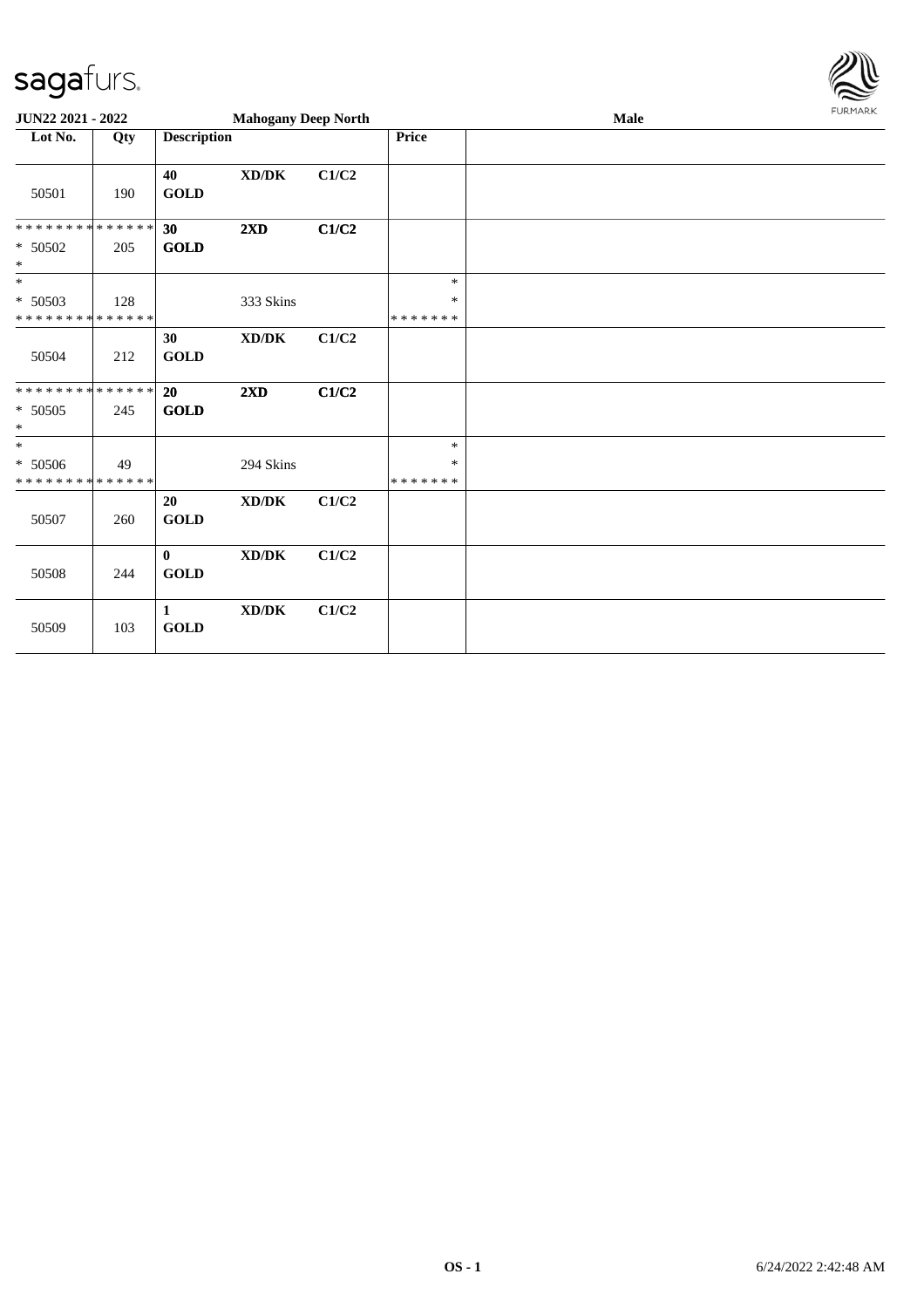

| JUN22 2021 - 2022             |     |                    | <b>Mahogany Northwest</b>                   |       |               | Male |
|-------------------------------|-----|--------------------|---------------------------------------------|-------|---------------|------|
| Lot No.                       | Qty | <b>Description</b> |                                             |       | <b>Price</b>  |      |
|                               |     |                    |                                             |       |               |      |
| **************                |     | 40                 | $\mathbf{X}\mathbf{D}/\mathbf{D}\mathbf{K}$ | C1/C2 |               |      |
| $* 50521$                     | 205 | <b>GOLD</b>        | <b>VELV1</b>                                |       |               |      |
| $\ast$                        |     |                    |                                             |       |               |      |
| $\ast$                        |     |                    |                                             |       | $\ast$        |      |
|                               |     |                    |                                             |       |               |      |
| * 50522                       | 73  |                    | 278 Skins                                   |       | ∗             |      |
| * * * * * * * * * * * * * *   |     |                    |                                             |       | * * * * * * * |      |
|                               |     | 40                 | $\bold{X}\bold{D}/\bold{D}\bold{K}$         | C1/C2 |               |      |
| 50523                         | 151 | <b>GOLD</b>        | VELV1                                       |       |               |      |
|                               |     |                    |                                             |       |               |      |
| * * * * * * * * * * * * * *   |     | 30                 | 2XD                                         | C1/C2 |               |      |
| $* 50524$                     | 205 | <b>GOLD</b>        | <b>VELV1</b>                                |       |               |      |
| $\ast$                        |     |                    |                                             |       |               |      |
| $\ast$                        |     |                    |                                             |       | $\ast$        |      |
|                               |     |                    |                                             |       | $\ast$        |      |
| $* 50525$                     | 180 |                    | $\overline{c}$                              |       |               |      |
| $\ast$                        |     |                    |                                             |       | $\ast$        |      |
| $\ast$                        |     |                    |                                             |       | $\ast$        |      |
| $* 50526$                     | 62  |                    | 447 Skins                                   |       | $\ast$        |      |
| * * * * * * * * * * * * * *   |     |                    |                                             |       | * * * * * * * |      |
|                               |     | 30                 | 2XD                                         | C1/C2 |               |      |
| 50527                         | 119 | <b>GOLD</b>        | <b>VELV1</b>                                |       |               |      |
|                               |     |                    |                                             |       |               |      |
| * * * * * * * * * * * * * *   |     | 30                 | XD/DK                                       | C1/C2 |               |      |
| * 50528                       | 205 | <b>GOLD</b>        | <b>VELV1</b>                                |       |               |      |
| $\ast$                        |     |                    |                                             |       |               |      |
| $\ast$                        |     |                    |                                             |       | $\ast$        |      |
| * 50529                       | 169 |                    | 374 Skins                                   |       | ∗             |      |
| * * * * * * * * * * * * * *   |     |                    |                                             |       | * * * * * * * |      |
|                               |     |                    |                                             |       |               |      |
|                               |     | 30                 | $\bold{X}\bold{D}/\bold{D}\bold{K}$         | C1/C2 |               |      |
| 50530                         | 113 | <b>GOLD</b>        | VELV1                                       |       |               |      |
|                               |     |                    |                                             |       |               |      |
| * * * * * * * * * * * * * *   |     | 20                 | $2{\bf X}{\bf D}$                           | C1/C2 |               |      |
| $* 50531$                     | 245 | <b>GOLD</b>        | <b>VELV1</b>                                |       |               |      |
| $\ast$                        |     |                    |                                             |       |               |      |
| $\ast$                        |     |                    |                                             |       | $\ast$        |      |
| $* 50532$                     | 220 |                    | $\overline{c}$                              |       | $\ast$        |      |
| $\ast$                        |     |                    |                                             |       | $\ast$        |      |
| $\ast$                        |     |                    |                                             |       | $\ast$        |      |
| $* 50533$                     | 220 |                    | 3                                           |       | $\ast$        |      |
| $\ast$                        |     |                    |                                             |       | ∗             |      |
| $\ast$                        |     |                    |                                             |       | $\ast$        |      |
| $* 50534$                     | 104 |                    | 789 Skins                                   |       | ∗             |      |
| * * * * * * * * * * * * * *   |     |                    |                                             |       | *******       |      |
|                               |     |                    |                                             |       |               |      |
|                               |     | 20                 | 2XD/XD                                      | C1/C2 |               |      |
| 50535                         | 131 | <b>GOLD</b>        | <b>VELV1</b>                                |       |               |      |
|                               |     |                    |                                             |       |               |      |
| * * * * * * * * * * * * * *   |     | 20                 | XD/DK                                       | C1/C2 |               |      |
| $* 50536$                     | 245 | <b>GOLD</b>        | <b>VELV1</b>                                |       |               |      |
| $\ast$                        |     |                    |                                             |       |               |      |
| $*$                           |     |                    |                                             |       | $\ast$        |      |
| $* 50537$                     | 220 |                    | $\overline{c}$                              |       | $\ast$        |      |
| $\ast$                        |     |                    |                                             |       | ∗             |      |
| $\ast$                        |     |                    |                                             |       | $\ast$        |      |
| $* 50538$                     | 86  |                    | 551 Skins                                   |       | ∗             |      |
| * * * * * * * * * * * * * *   |     |                    |                                             |       | * * * * * * * |      |
| * * * * * * * * * * * * * * * |     | $\mathbf{0}$       | $2\mathbf{X}\mathbf{D}$                     | C1/C2 |               |      |
|                               |     |                    |                                             |       |               |      |
| * 50539                       | 265 | <b>GOLD</b>        | <b>VELV1</b>                                |       |               |      |
| $\ast$                        |     |                    |                                             |       |               |      |
| $\ast$                        |     |                    |                                             |       | $\ast$        |      |
| $* 50540$                     | 159 |                    | 424 Skins                                   |       | ∗             |      |
| * * * * * * * * * * * * * *   |     |                    |                                             |       | * * * * * * * |      |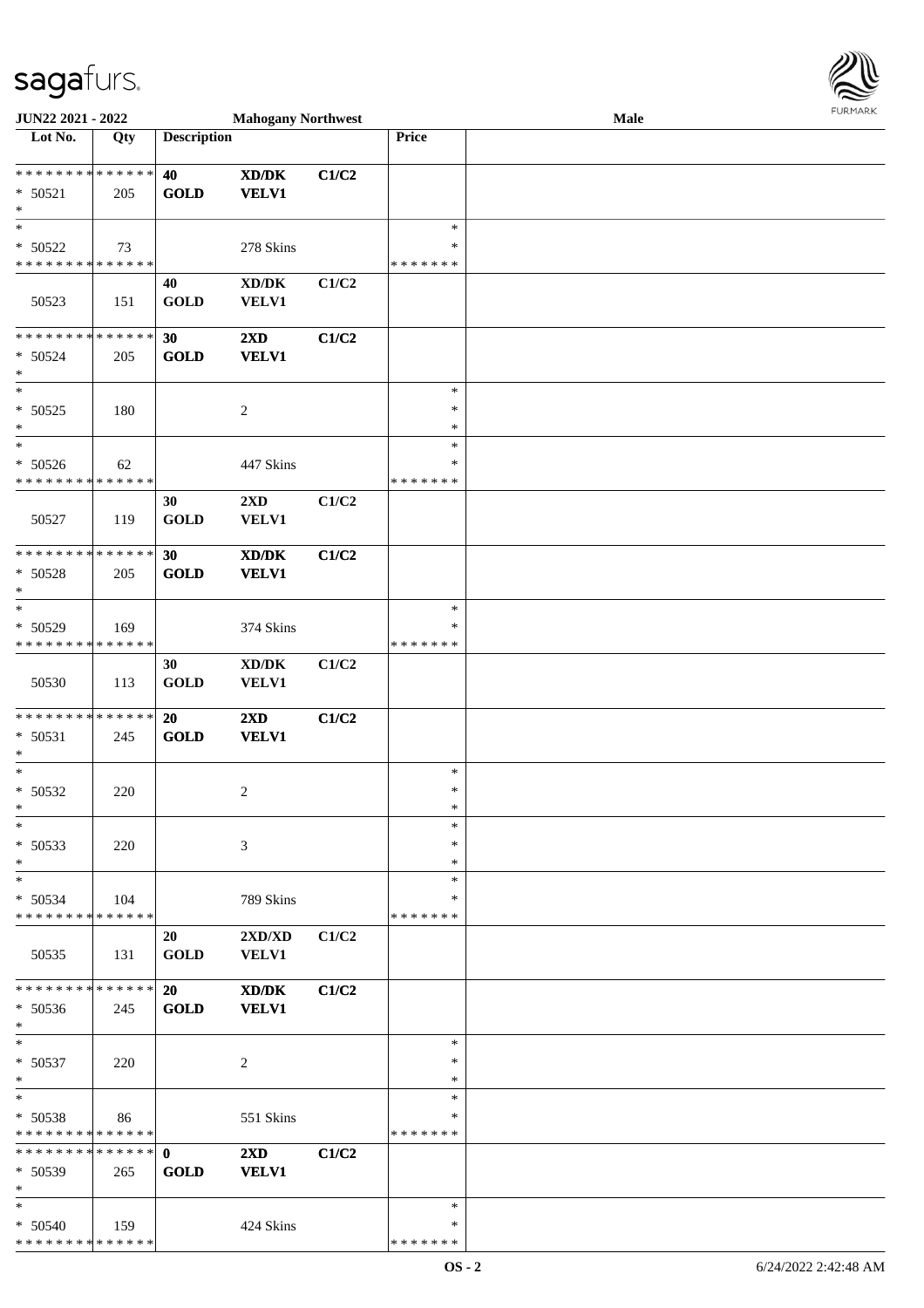

| <b>JUN22 2021 - 2022</b>             |     |                         | <b>Mahogany Northwest</b> |       |              | Male |  |  |  |  |
|--------------------------------------|-----|-------------------------|---------------------------|-------|--------------|------|--|--|--|--|
| <b>Description</b><br>Lot No.<br>Qty |     |                         |                           |       | <b>Price</b> |      |  |  |  |  |
| 50541                                | 269 | $\bf{0}$<br><b>GOLD</b> | XD/DK<br><b>VELV1</b>     | C1/C2 |              |      |  |  |  |  |
| 50542                                | 236 | <b>GOLD</b>             | XD/DK<br><b>VELV1</b>     | C1/C2 |              |      |  |  |  |  |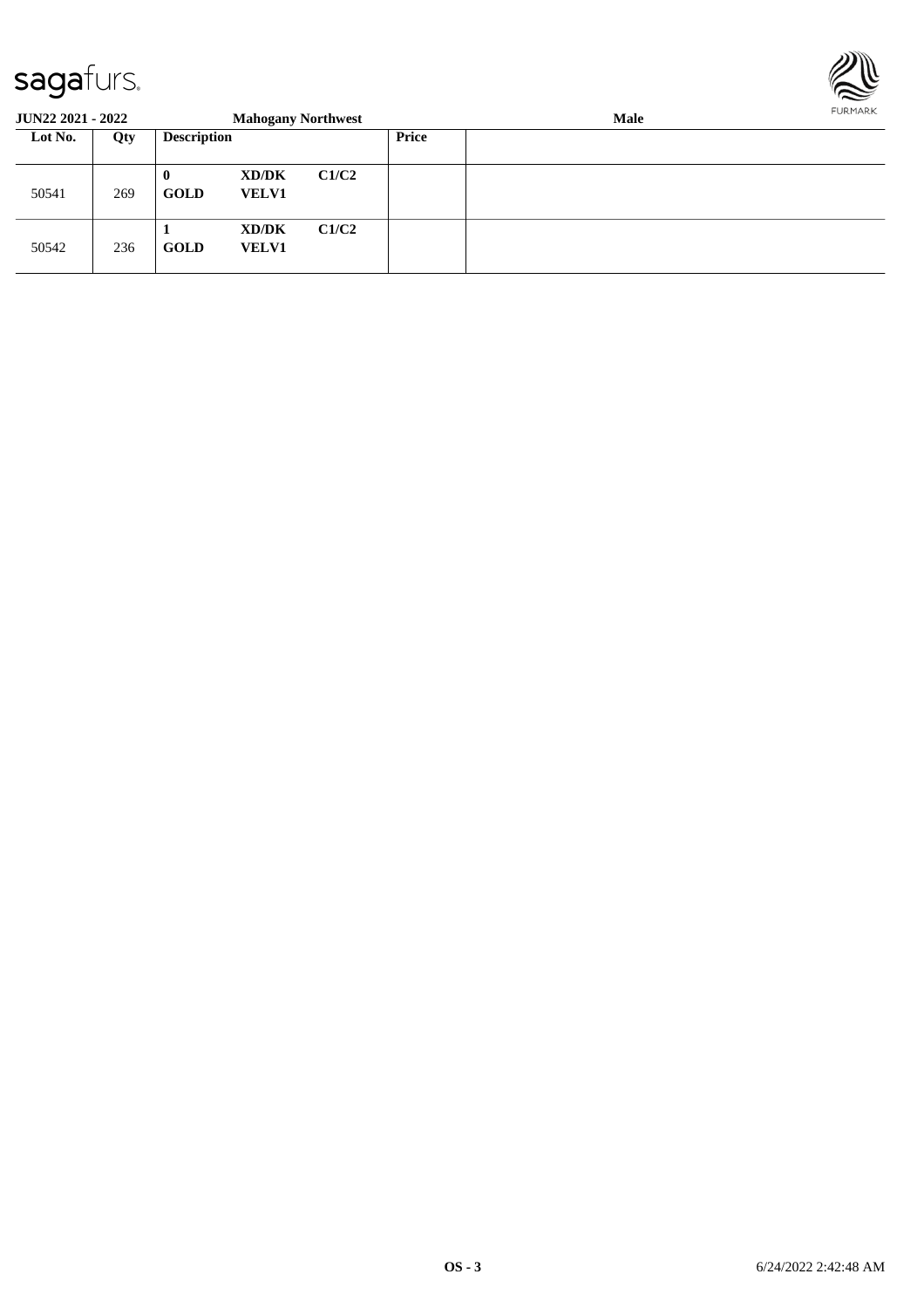

| <b>JUN22 2021 - 2022</b> |     |                                                | <b>Mahogany Sundry owners</b> |       |       | <b>Male</b> | <b>FURPIARA</b> |
|--------------------------|-----|------------------------------------------------|-------------------------------|-------|-------|-------------|-----------------|
| Lot No.                  | Qty | <b>Description</b>                             |                               |       | Price |             |                 |
| 50561                    | 178 | C1/C2<br>2XD/XD<br><b>GOLD</b><br><b>VELV2</b> |                               |       |       |             |                 |
| 50562                    | 138 | ∍<br>∠<br><b>GOLD</b>                          | <b>DK/MED</b><br><b>VELV2</b> | C1/C2 |       |             |                 |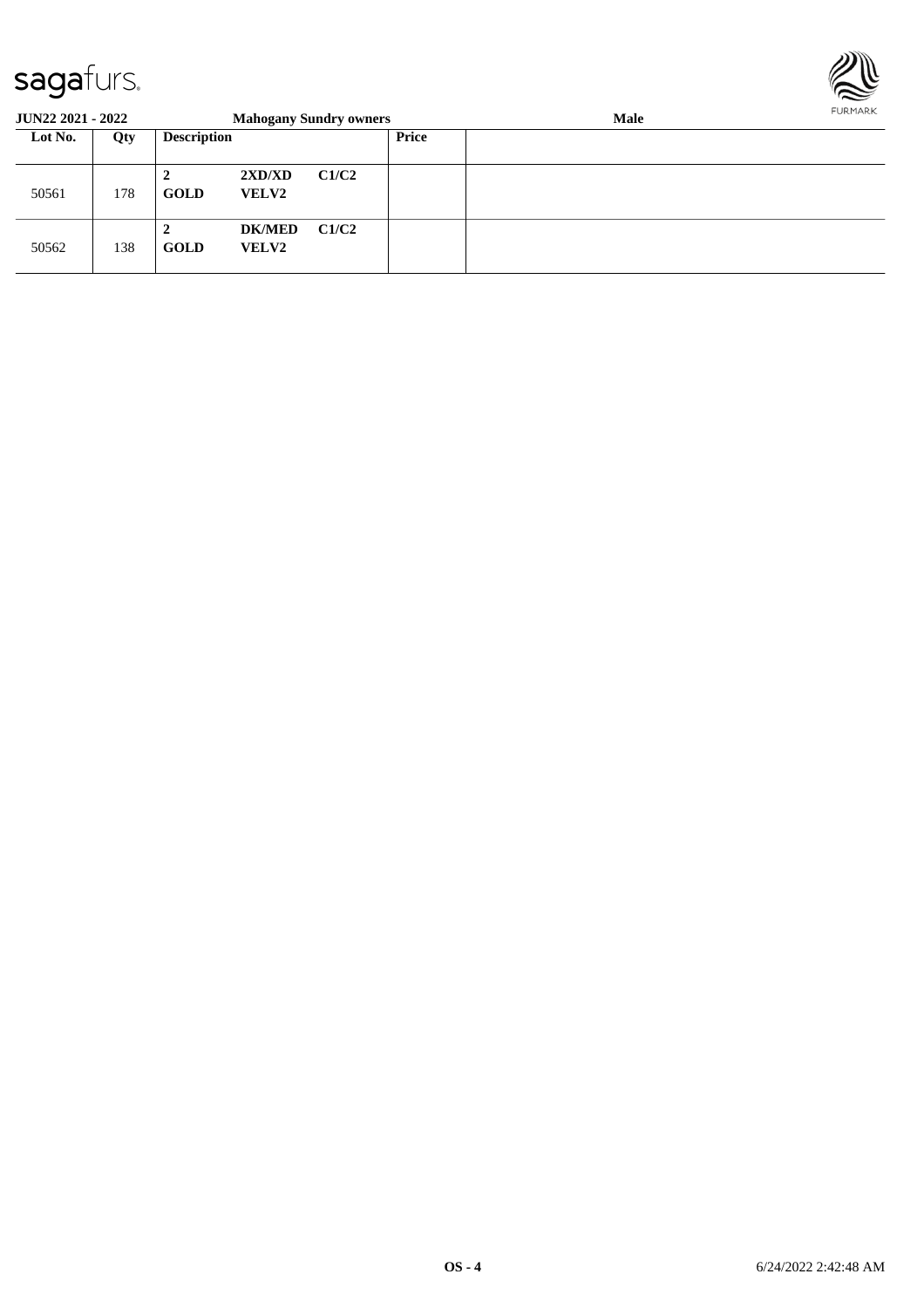

| JUN22 2021 - 2022                                |     |                             | <b>Mahogany Dixon mink</b>       |       |                         | Male | <b>FURMARK</b> |
|--------------------------------------------------|-----|-----------------------------|----------------------------------|-------|-------------------------|------|----------------|
| Lot No.                                          | Qty | <b>Description</b>          |                                  |       | Price                   |      |                |
| 50581                                            | 208 | 30<br><b>GOLD</b>           | 2XD/XD<br>VELV2                  | C1/C2 |                         |      |                |
| * * * * * * * * * * * * * *<br>* 50582           | 245 | <b>20</b><br>GOLD           | 2XD<br><b>VELV2</b>              | C1/C2 |                         |      |                |
| $\ast$                                           |     |                             |                                  |       |                         |      |                |
| $*$                                              |     |                             |                                  |       | $\ast$                  |      |                |
| * 50583<br>* * * * * * * * * * * * * *           | 103 |                             | 348 Skins                        |       | $\ast$<br>* * * * * * * |      |                |
| * * * * * * * * * * * * * *<br>* 50584<br>$\ast$ | 245 | 20<br><b>GOLD</b>           | XD/DK<br>VELV2                   | C1/C2 |                         |      |                |
| $*$                                              |     |                             |                                  |       | $\ast$                  |      |                |
| $* 50585$<br>* * * * * * * * * * * * * *         | 58  |                             | 303 Skins                        |       | ∗<br>* * * * * * *      |      |                |
| **************<br>* 50586<br>$\ast$              | 265 | $\mathbf{0}$<br><b>GOLD</b> | $2\mathbf{X}\mathbf{D}$<br>VELV2 | C1/C2 |                         |      |                |
| $*$                                              |     |                             |                                  |       | $\ast$                  |      |                |
| * 50587<br>* * * * * * * * * * * * * *           | 121 |                             | 386 Skins                        |       | $\ast$<br>* * * * * * * |      |                |
| 50588                                            | 285 | $\mathbf{0}$<br><b>GOLD</b> | XD/DK<br>VELV2                   | C1/C2 |                         |      |                |
| 50589                                            | 309 | 1<br><b>GOLD</b>            | 2XD/XD<br>VELV2                  | C1/C2 |                         |      |                |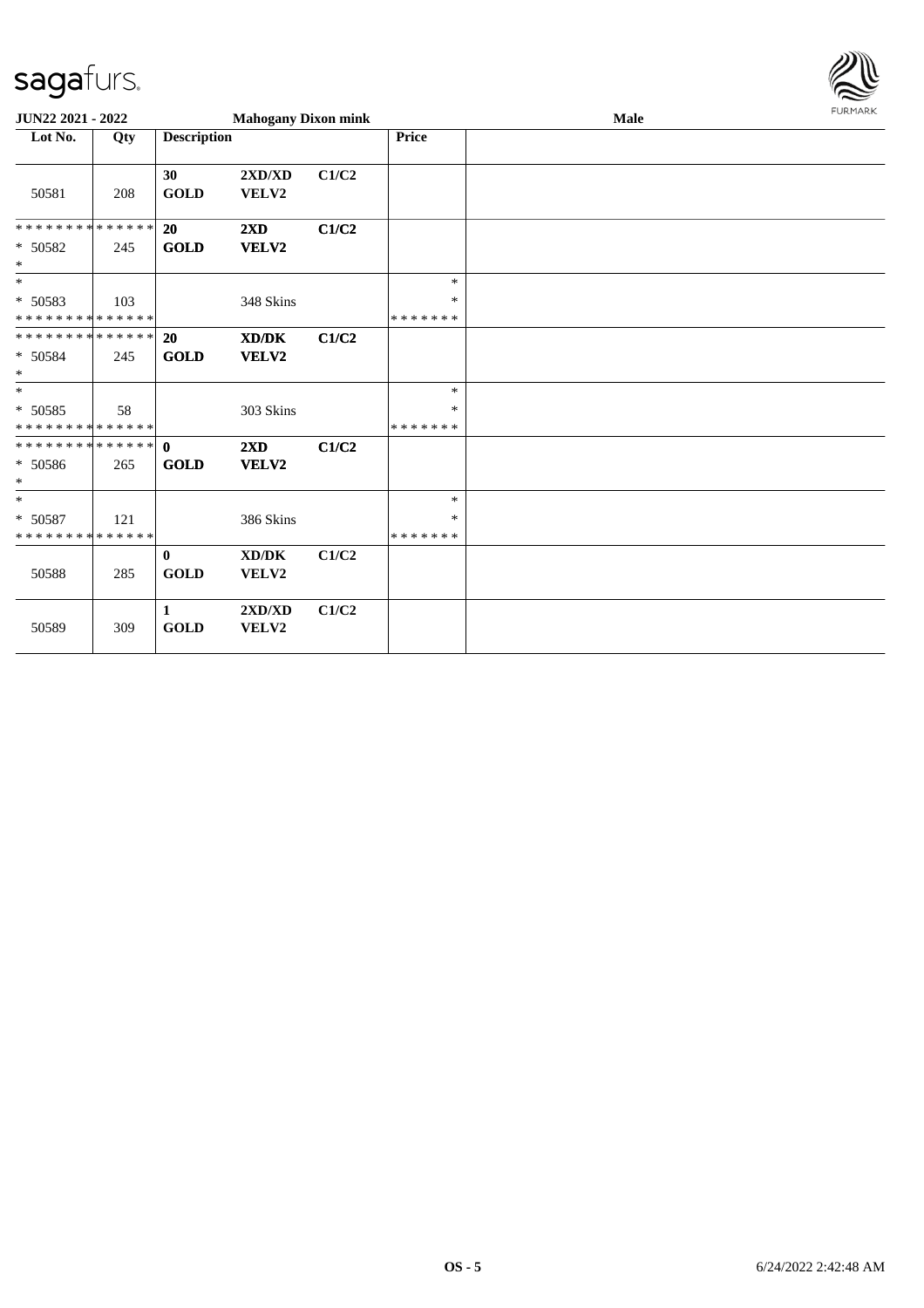

#### **JUN22 2021 - 2022 Mahogany Rees-Keyes Male**<br> **Lot No.** Qty **Description Price Loty Description Price** 50601 180 **20 2XD/XD C1/C2 GOLD VELV3**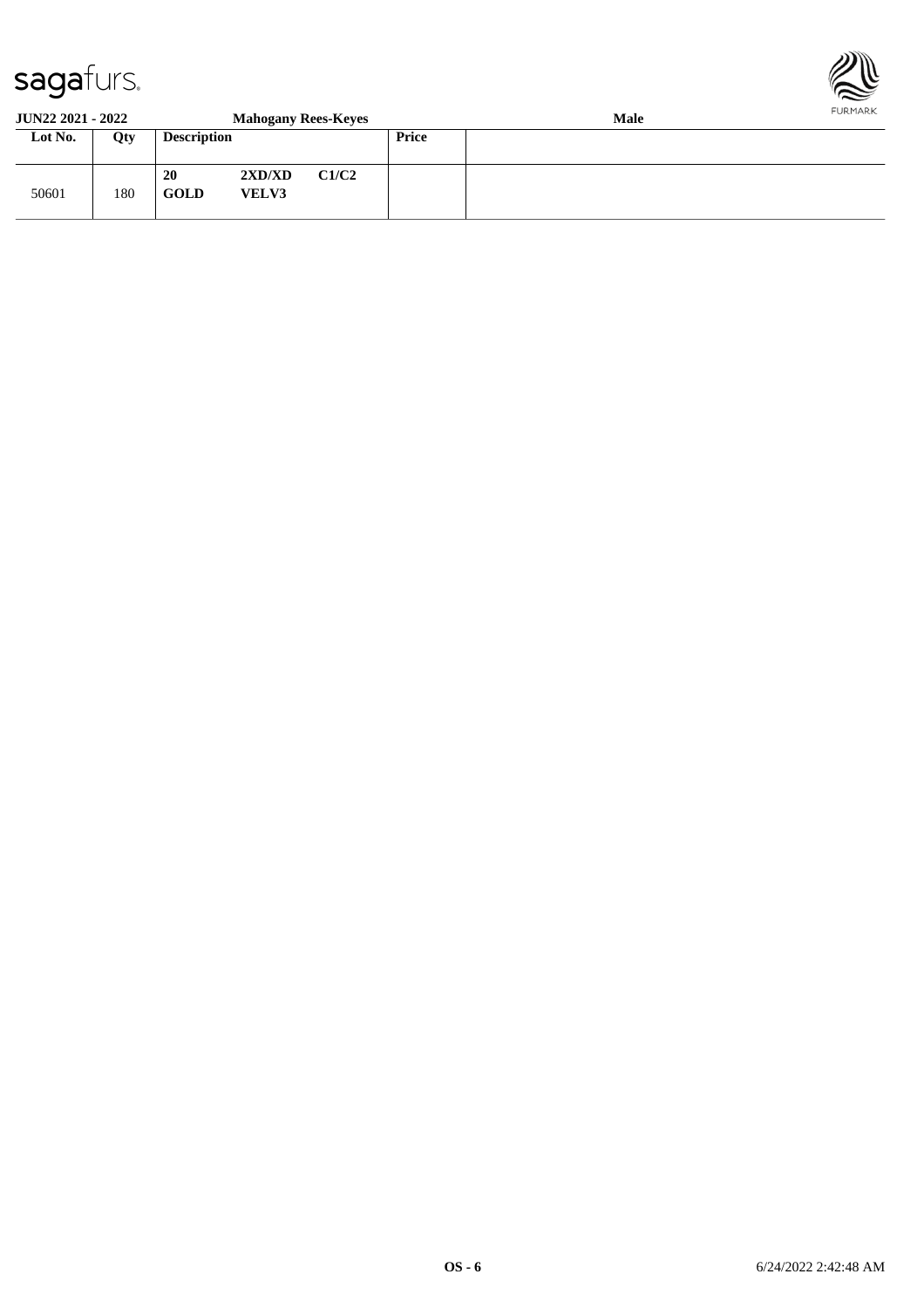

| JUN22 2021 - 2022             |     |                    | <b>Mahogany Sandy Bay</b>           |                |               | Male |  |
|-------------------------------|-----|--------------------|-------------------------------------|----------------|---------------|------|--|
| Lot No.                       | Qty | <b>Description</b> |                                     |                | <b>Price</b>  |      |  |
|                               |     |                    |                                     |                |               |      |  |
| * * * * * * * * * * * * * * * |     | 40                 | $2\mathbf{X}\mathbf{D}$             | C1/C2          |               |      |  |
| $* 50621$                     | 205 | <b>GOLD</b>        | VELV2                               |                |               |      |  |
| $\ast$                        |     |                    |                                     |                |               |      |  |
| $\ast$                        |     |                    |                                     |                | $\ast$        |      |  |
| $* 50622$                     | 53  |                    | 258 Skins                           |                | ∗             |      |  |
| * * * * * * * * * * * * * *   |     |                    |                                     |                | * * * * * * * |      |  |
|                               |     |                    |                                     |                |               |      |  |
|                               |     | 40                 | 2XD/XD                              | C1/C2          |               |      |  |
| 50623                         | 90  | <b>GOLD</b>        | VELV2                               |                |               |      |  |
|                               |     |                    |                                     |                |               |      |  |
|                               |     | 40                 | $\bold{X}\bold{D}/\bold{D}\bold{K}$ | C1/C2          |               |      |  |
| 50624                         | 117 | <b>GOLD</b>        | VELV2                               |                |               |      |  |
|                               |     |                    |                                     |                |               |      |  |
|                               |     | 50/40              | $\bold{X}\bold{D}/\bold{D}\bold{K}$ | C1/C2          |               |      |  |
| 50625                         | 67  | <b>GOLD</b>        | VELV2                               |                |               |      |  |
|                               |     |                    |                                     |                |               |      |  |
|                               |     | 40                 | $\bold{X}\bold{D}/\bold{D}\bold{K}$ | C1/C2          |               |      |  |
| 50626                         | 76  | <b>GOLD</b>        | VELV3                               |                |               |      |  |
|                               |     |                    |                                     |                |               |      |  |
| * * * * * * * * * * * * * *   |     | 30                 | 2XD                                 | C1             |               |      |  |
| $* 50627$                     | 205 | <b>GOLD</b>        | VELV2                               |                |               |      |  |
| $\ast$                        |     |                    |                                     |                |               |      |  |
| $*$                           |     |                    |                                     |                | $\ast$        |      |  |
| * 50628                       |     |                    |                                     |                | ∗             |      |  |
| $\ast$                        | 180 |                    | $\overline{c}$                      |                | ∗             |      |  |
| $\ast$                        |     |                    |                                     |                | $\ast$        |      |  |
|                               |     |                    |                                     |                |               |      |  |
| * 50629                       | 156 |                    | 541 Skins                           |                | ∗             |      |  |
| * * * * * * * * * * * * * *   |     |                    |                                     |                | * * * * * * * |      |  |
| * * * * * * * * * * * * * *   |     | 30                 | 2XD                                 | C1/C2          |               |      |  |
| * 50630                       | 205 | <b>GOLD</b>        | VELV2                               |                |               |      |  |
| $*$                           |     |                    |                                     |                |               |      |  |
| $\ast$                        |     |                    |                                     |                | $\ast$        |      |  |
| $* 50631$                     | 41  |                    | 246 Skins                           |                | $\ast$        |      |  |
| * * * * * * * * * * * * * *   |     |                    |                                     |                | * * * * * * * |      |  |
|                               |     | 30                 | 2XD                                 | C <sub>2</sub> |               |      |  |
| 50632                         | 243 | <b>GOLD</b>        | VELV2                               |                |               |      |  |
|                               |     |                    |                                     |                |               |      |  |
| * * * * * * * * * * * * * * * |     | 30                 | <b>XD</b>                           | C1/C2          |               |      |  |
| $* 50633$                     | 205 | <b>GOLD</b>        | <b>VELV2</b>                        |                |               |      |  |
| $*$                           |     |                    |                                     |                |               |      |  |
| $*$                           |     |                    |                                     |                | $\ast$        |      |  |
| * 50634                       | 143 |                    | 348 Skins                           |                | ∗             |      |  |
| * * * * * * * * * * * * * *   |     |                    |                                     |                | * * * * * * * |      |  |
|                               |     | 30                 | XD/DK                               | C1/C2          |               |      |  |
| 50635                         | 137 | <b>GOLD</b>        | VELV2                               |                |               |      |  |
|                               |     |                    |                                     |                |               |      |  |
| * * * * * * * * * * * * * *   |     | 30                 |                                     |                |               |      |  |
|                               |     |                    | XD/DK                               | C1/C2          |               |      |  |
| * 50636                       | 205 | <b>GOLD</b>        | VELV2                               |                |               |      |  |
| $*$                           |     |                    |                                     |                |               |      |  |
| $*$                           |     |                    |                                     |                | $\ast$        |      |  |
| $* 50637$                     | 104 |                    | 309 Skins                           |                | ∗             |      |  |
| * * * * * * * * * * * * * *   |     |                    |                                     |                | *******       |      |  |
|                               |     | 30                 | Dark                                | C1/C2          |               |      |  |
| 50638                         | 203 | <b>GOLD</b>        | VELV2                               |                |               |      |  |
|                               |     |                    |                                     |                |               |      |  |
|                               |     | 30                 | $2\mathbf{X}\mathbf{D}$             | C1/C2          |               |      |  |
| 50639                         | 168 | <b>GOLD</b>        | VELV3                               |                |               |      |  |
|                               |     |                    |                                     |                |               |      |  |
|                               |     | 30                 | XD/DK                               | C1/C2          |               |      |  |
| 50640                         | 209 | <b>GOLD</b>        | VELV3                               |                |               |      |  |
|                               |     |                    |                                     |                |               |      |  |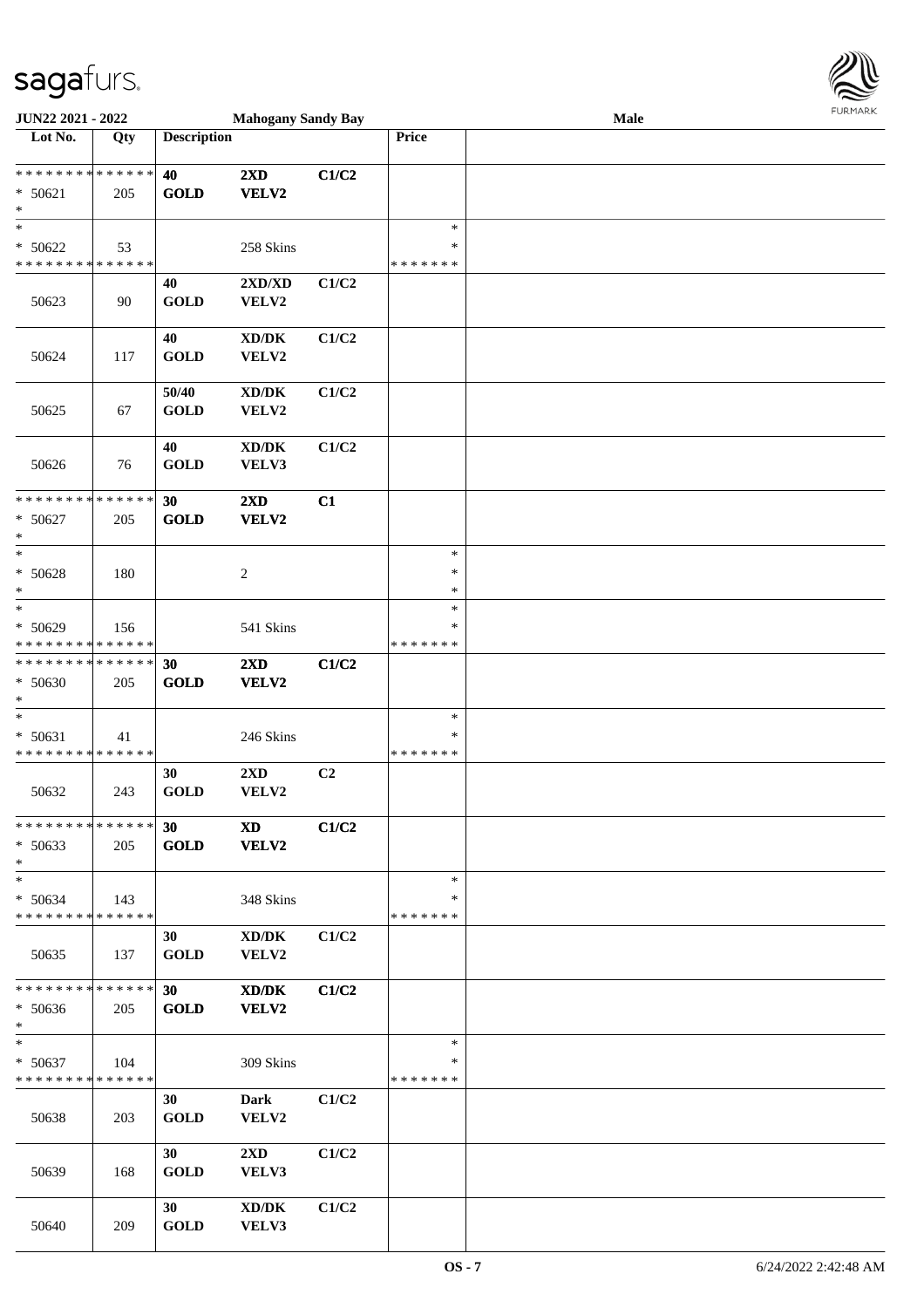

| JUN22 2021 - 2022                                             |     |                          | <b>Mahogany Sandy Bay</b>                    |       |                              | Male | <b>LOKINKY</b> |
|---------------------------------------------------------------|-----|--------------------------|----------------------------------------------|-------|------------------------------|------|----------------|
| $\overline{\phantom{1}}$ Lot No.                              | Qty | <b>Description</b>       |                                              |       | Price                        |      |                |
| * * * * * * * * * * * * * * *<br>$* 50641$<br>$*$             | 245 | 20<br><b>GOLD</b>        | 2XD<br>VELV2                                 | C1    |                              |      |                |
| $\ast$<br>$* 50642$<br>$*$                                    | 220 |                          | 2                                            |       | $\ast$<br>$\ast$<br>$\ast$   |      |                |
| $\ast$<br>$* 50643$<br>$\ast$                                 | 220 |                          | 3                                            |       | ∗<br>∗<br>$\ast$             |      |                |
| $\overline{\ast}$<br>$* 50644$<br>* * * * * * * * * * * * * * | 50  |                          | 735 Skins                                    |       | $\ast$<br>∗<br>* * * * * * * |      |                |
| * * * * * * * * * * * * * *<br>$* 50645$<br>$*$               | 245 | 20<br><b>GOLD</b>        | 2XD<br>VELV2                                 | C1/C2 |                              |      |                |
| $*$<br>$* 50646$<br>$*$                                       | 220 |                          | $\overline{c}$                               |       | $\ast$<br>$\ast$<br>$\ast$   |      |                |
| $*$<br>$* 50647$<br>* * * * * * * * * * * * * *               | 96  |                          | 561 Skins                                    |       | $\ast$<br>∗<br>* * * * * * * |      |                |
| * * * * * * * * * * * * * *<br>* 50648<br>$*$                 | 245 | 20<br><b>GOLD</b>        | 2XD<br>VELV2                                 | C2    |                              |      |                |
| $\ast$<br>$* 50649$<br>$*$                                    | 220 |                          | $\overline{c}$                               |       | $\ast$<br>$\ast$<br>$\ast$   |      |                |
| $\ast$<br>$* 50650$<br>* * * * * * * * * * * * * *            | 74  |                          | 539 Skins                                    |       | $\ast$<br>*<br>* * * * * * * |      |                |
| * * * * * * * * * * * * * * *<br>$* 50651$<br>$*$             | 245 | 20<br><b>GOLD</b>        | <b>XD</b><br>VELV2                           | C1/C2 |                              |      |                |
| $*$<br>$* 50652$<br>$\star$                                   | 220 |                          | $\overline{c}$                               |       | $\ast$<br>$\ast$<br>$\ast$   |      |                |
| $\ast$<br>$* 50653$<br>* * * * * * * * * * * * * *            | 182 |                          | 647 Skins                                    |       | $\ast$<br>∗<br>* * * * * * * |      |                |
| 50654                                                         | 196 | 20<br><b>GOLD</b>        | $\bold{X}\bold{D}/\bold{D}\bold{K}$<br>VELV2 | C1/C2 |                              |      |                |
| 50655                                                         | 124 | 20<br><b>GOLD</b>        | $\bold{X}\bold{D}/\bold{D}\bold{K}$<br>VELV2 | C1/C2 |                              |      |                |
| * * * * * * * * * * * * * *<br>* 50656<br>$\ast$              | 245 | 20<br><b>GOLD</b>        | <b>Dark</b><br>VELV2                         | C1/C2 |                              |      |                |
| $\ast$<br>$* 50657$<br>* * * * * * * * * * * * * *            | 93  |                          | 338 Skins                                    |       | $\ast$<br>*<br>* * * * * * * |      |                |
| * * * * * * * * * * * * * * *<br>* 50658<br>$*$               | 245 | 20<br><b>GOLD</b>        | $2\mathbf{X}\mathbf{D}$<br>VELV3             | C1/C2 |                              |      |                |
| $*$<br>* 50659<br>* * * * * * * * * * * * * *                 | 57  |                          | 302 Skins                                    |       | $\ast$<br>*<br>* * * * * * * |      |                |
| * * * * * * * * * * * * * * *<br>* 50660<br>$*$               | 245 | <b>20</b><br><b>GOLD</b> | $\boldsymbol{\text{XD}/\text{DK}}$<br>VELV3  | C1/C2 |                              |      |                |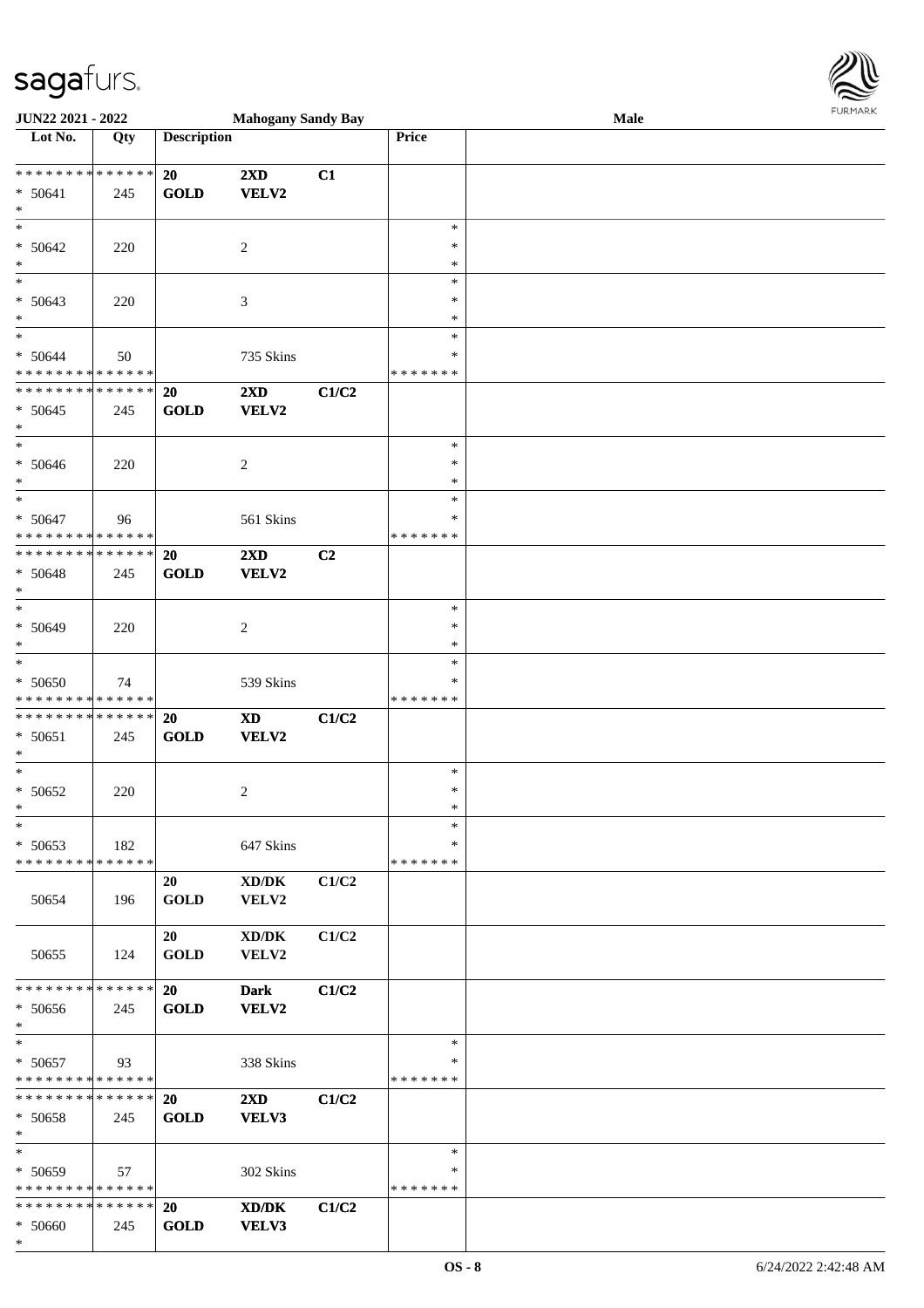

| JUN22 2021 - 2022                                  |     |                             | <b>Mahogany Sandy Bay</b>                            |                |                                   | Male | <b>FURMARK</b> |
|----------------------------------------------------|-----|-----------------------------|------------------------------------------------------|----------------|-----------------------------------|------|----------------|
| Lot No.                                            | Qty | <b>Description</b>          |                                                      |                | Price                             |      |                |
| $\ast$<br>* 50661<br>* * * * * * * * * * * * * *   | 86  | 20<br><b>GOLD</b>           | XD/DK<br>VELV3                                       | C1/C2          | $\ast$<br>*<br>* * * * * * *      |      |                |
| * * * * * * * * * * * * * *<br>* 50662<br>$\ast$   | 265 | $\mathbf{0}$<br><b>GOLD</b> | 2XD<br>VELV2                                         | C1             |                                   |      |                |
| $\ast$<br>* 50663<br>* * * * * * * * * * * * * *   | 203 |                             | 468 Skins                                            |                | $\ast$<br>*<br>* * * * * * *      |      |                |
| 50664                                              | 255 | $\bf{0}$<br><b>GOLD</b>     | $2\mathbf{X}\mathbf{D}$<br>VELV2                     | C <sub>2</sub> |                                   |      |                |
| * * * * * * * * * * * * * *<br>$* 50665$<br>$\ast$ | 265 | $\mathbf{0}$<br><b>GOLD</b> | XD/DK<br>VELV2                                       | C1/C2          |                                   |      |                |
| $\ast$<br>* 50666<br>* * * * * * * * * * * * * *   | 211 |                             | 476 Skins                                            |                | $\ast$<br>*<br>* * * * * * *      |      |                |
| * * * * * * * * * * * * * * *<br>* 50667<br>$\ast$ | 265 | $\mathbf{0}$<br><b>GOLD</b> | $\mathbf{X}\mathbf{D}/\mathbf{D}\mathbf{K}$<br>VELV2 | C1/C2          |                                   |      |                |
| $\ast$<br>* 50668<br>* * * * * * * * * * * * * *   | 155 |                             | 420 Skins                                            |                | $\ast$<br>$\ast$<br>* * * * * * * |      |                |
| 50669                                              | 141 | $\mathbf{0}$<br><b>GOLD</b> | 2XD<br>VELV3                                         | C1/C2          |                                   |      |                |
| 50670                                              | 170 | $\mathbf{0}$<br><b>GOLD</b> | $\bold{X}\bold{D}/\bold{D}\bold{K}$<br>VELV3         | C1/C2          |                                   |      |                |
| * * * * * * * * * * * * * * *<br>* 50671<br>$\ast$ | 325 | -1<br><b>GOLD</b>           | XD/DK<br>VELV2                                       | C1/C2          |                                   |      |                |
| $\ast$<br>* 50672<br>* * * * * * * * * * * * * *   | 133 |                             | 458 Skins                                            |                | $\ast$<br>*<br>* * * * * * *      |      |                |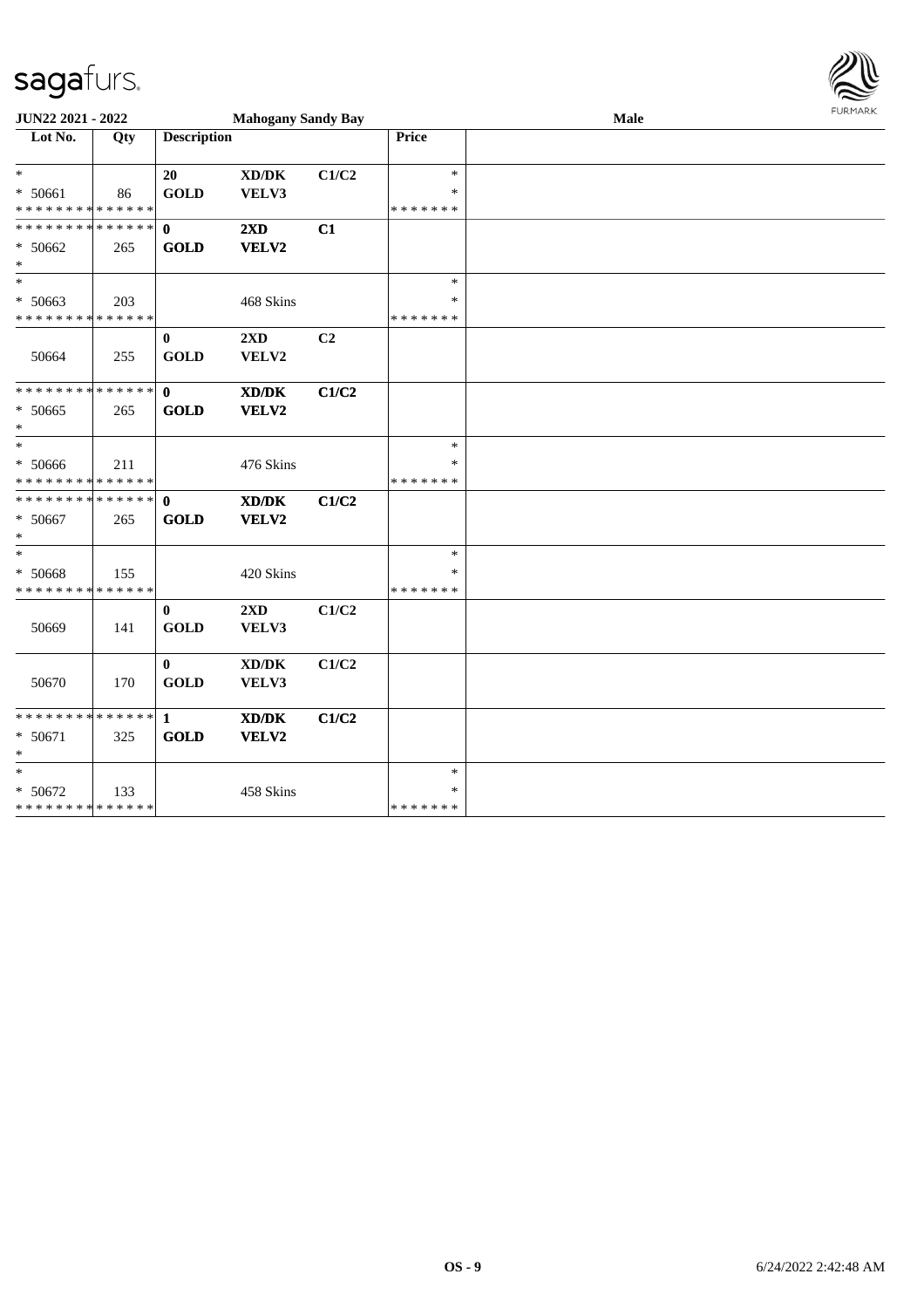

| JUN22 2021 - 2022                                |     |                          | <b>Mahogany Northwest</b>                                            |       |                                   | Male | $1 \times 1 \times 1 \times 1 \times 1$ |
|--------------------------------------------------|-----|--------------------------|----------------------------------------------------------------------|-------|-----------------------------------|------|-----------------------------------------|
| Lot No.                                          | Qty | <b>Description</b>       |                                                                      |       | Price                             |      |                                         |
| 50681                                            | 102 | 40<br><b>SLVR</b>        | 2XD/XD<br><b>VELV1</b>                                               | C1/C2 |                                   |      |                                         |
| 50682                                            | 213 | 40<br><b>SLVR</b>        | $\mathbf{X}\mathbf{D}/\mathbf{D}\mathbf{K}$<br><b>VELV1</b>          | C1/C2 |                                   |      |                                         |
| * * * * * * * * * * * * * *<br>* 50683<br>$\ast$ | 225 | 30<br><b>SLVR</b>        | $2\mathbf{X}\mathbf{D}$<br><b>VELV1</b>                              | C1/C2 |                                   |      |                                         |
| $\ast$<br>* 50684<br>* * * * * * * * * * * * * * | 113 |                          | 338 Skins                                                            |       | $\ast$<br>$\ast$<br>* * * * * * * |      |                                         |
| 50685                                            | 126 | 30<br><b>SLVR</b>        | 2XD/XD<br><b>VELV1</b>                                               | C1/C2 |                                   |      |                                         |
| 50686                                            | 248 | 30<br><b>SLVR</b>        | $\bold{X}\bold{D}/\bold{D}\bold{K}$<br><b>VELV1</b>                  | C1/C2 |                                   |      |                                         |
| * * * * * * * * * * * * * *<br>* 50687<br>$\ast$ | 265 | 20<br><b>SLVR</b>        | 2XD<br><b>VELV1</b>                                                  | C1/C2 |                                   |      |                                         |
| $\ast$<br>* 50688<br>* * * * * * * * * * * * * * | 183 |                          | 448 Skins                                                            |       | $\ast$<br>∗<br>* * * * * * *      |      |                                         |
| 50689                                            | 107 | 20<br><b>SLVR</b>        | 2XD/XD<br><b>VELV1</b>                                               | C1/C2 |                                   |      |                                         |
| * * * * * * * * * * * * * *<br>* 50690<br>$\ast$ | 265 | 20<br><b>SLVR</b>        | XD/DK<br><b>VELV1</b>                                                | C1/C2 |                                   |      |                                         |
| $\ast$<br>* 50691<br>* * * * * * * * * * * * * * | 92  |                          | 357 Skins                                                            |       | $\ast$<br>∗<br>* * * * * * *      |      |                                         |
| 50692                                            | 261 | $\bf{0}$<br><b>SLVR</b>  | $2{\bf X}{\bf D}$<br><b>VELV1</b>                                    | C1/C2 |                                   |      |                                         |
| 50693                                            | 166 | $\bf{0}$<br><b>SLVR</b>  | $\bold{X}\bold{D}/\bold{D}\bold{K}$<br><b>VELV1</b>                  | C1/C2 |                                   |      |                                         |
|                                                  |     |                          | <b>Mahogany Dixon mink</b>                                           |       |                                   | Male |                                         |
| 50695                                            | 258 | 20<br>${\bf SLVR}$       | $2{\bf X}{\bf D}/{\bf X}{\bf D}$<br>VELV2                            | C1/C2 |                                   |      |                                         |
| 50696                                            | 189 | $\bf{0}$<br>${\bf SLVR}$ | 2XD/XD<br>VELV2                                                      | C1/C2 |                                   |      |                                         |
|                                                  |     |                          | <b>Mahogany Sandy Bay</b>                                            |       |                                   | Male |                                         |
| * * * * * * * * * * * * * *<br>* 50698<br>$\ast$ | 205 | 40<br><b>SLVR</b>        | $\boldsymbol{\text{X} \text{D} \text{/} \text{D} \text{K}}$<br>VELV2 | C1/C2 |                                   |      |                                         |
| $\ast$<br>* 50699<br>* * * * * * * * * * * * * * | 32  |                          | 237 Skins                                                            |       | $\ast$<br>$\ast$<br>* * * * * * * |      |                                         |
| 50700                                            | 169 | 30<br><b>SLVR</b>        | $2{\bf X}{\bf D}$<br>VELV2                                           | C1/C2 |                                   |      |                                         |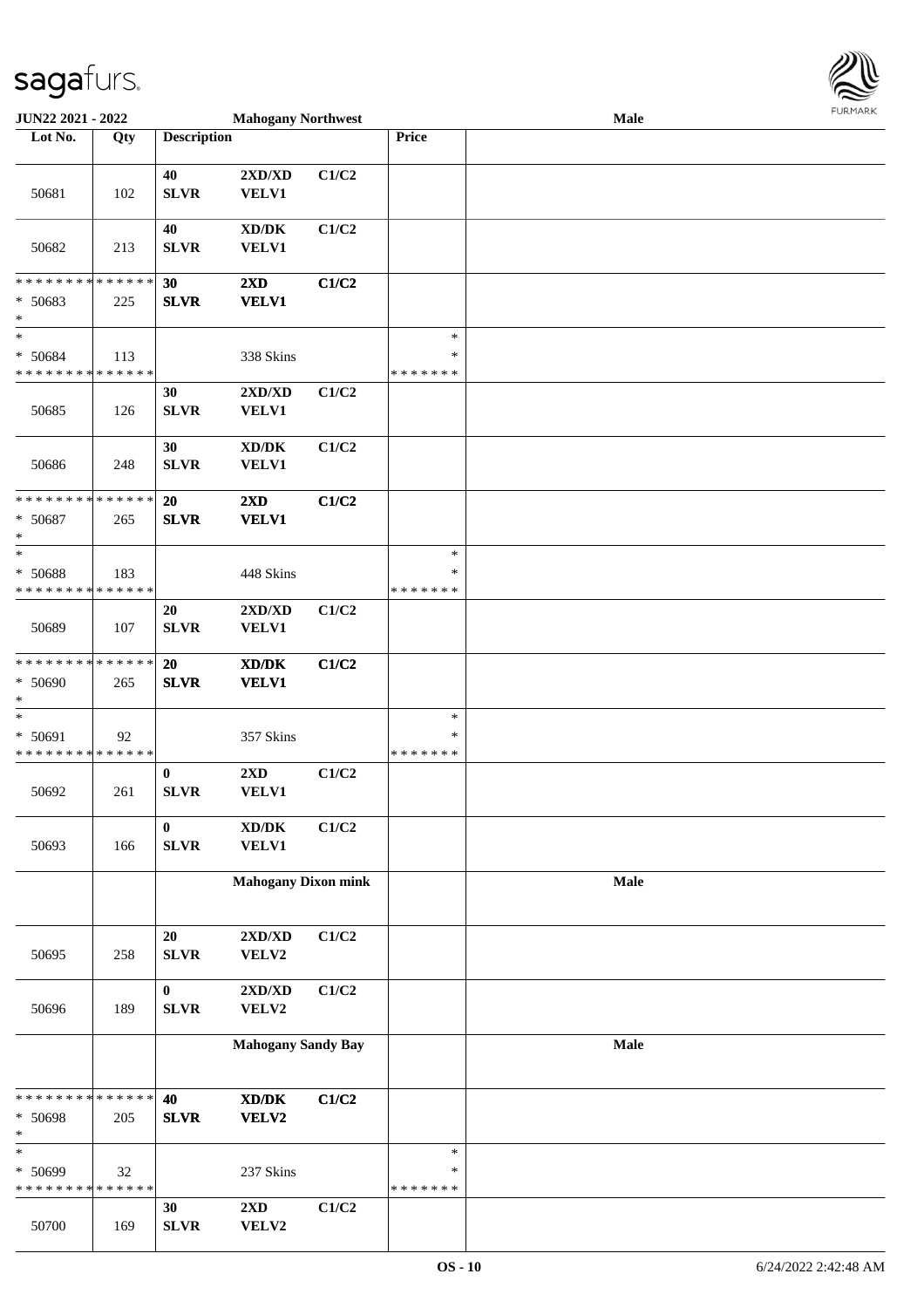

| JUN22 2021 - 2022            |     |                    | <b>Mahogany Sandy Bay</b>           |       |                    | Male |  |
|------------------------------|-----|--------------------|-------------------------------------|-------|--------------------|------|--|
| Lot No.                      | Qty | <b>Description</b> |                                     |       | Price              |      |  |
|                              |     |                    |                                     |       |                    |      |  |
| ******** <mark>******</mark> |     | 30                 | $2\mathbf{X}\mathbf{D}$             | C1/C2 |                    |      |  |
| * 50701                      | 225 | <b>SLVR</b>        | VELV2                               |       |                    |      |  |
| $\ast$                       |     |                    |                                     |       |                    |      |  |
| $\ast$                       |     |                    |                                     |       | $\ast$             |      |  |
| $* 50702$                    | 229 |                    | 454 Skins                           |       | ∗<br>* * * * * * * |      |  |
| * * * * * * * * * * * * * *  |     |                    |                                     |       |                    |      |  |
| 50703                        |     | 30                 | 2XD                                 | C1/C2 |                    |      |  |
|                              | 106 | <b>SLVR</b>        | VELV2                               |       |                    |      |  |
|                              |     | 30                 | $\bold{X}\bold{D}/\bold{D}\bold{K}$ | C1/C2 |                    |      |  |
| 50704                        | 118 | <b>SLVR</b>        | VELV2                               |       |                    |      |  |
|                              |     |                    |                                     |       |                    |      |  |
| * * * * * * * * * * * * * *  |     | 30                 | XD/DK                               | C1/C2 |                    |      |  |
| $* 50705$                    | 225 | <b>SLVR</b>        | VELV2                               |       |                    |      |  |
| $\ast$                       |     |                    |                                     |       |                    |      |  |
| $\ast$                       |     |                    |                                     |       | $\ast$             |      |  |
| * 50706                      | 74  |                    | 299 Skins                           |       | $\ast$             |      |  |
| * * * * * * * * * * * * * *  |     |                    |                                     |       | * * * * * * *      |      |  |
|                              |     | 30                 | $\bold{X}\bold{D}/\bold{D}\bold{K}$ | C1/C2 |                    |      |  |
| 50707                        | 111 | <b>SLVR</b>        | VELV2                               |       |                    |      |  |
|                              |     |                    |                                     |       |                    |      |  |
| * * * * * * * * * * * * * *  |     | 20                 | $2\mathbf{X}\mathbf{D}$             | C1/C2 |                    |      |  |
| $* 50708$<br>$\ast$          | 265 | <b>SLVR</b>        | VELV2                               |       |                    |      |  |
| $\ast$                       |     |                    |                                     |       | $\ast$             |      |  |
| * 50709                      | 97  |                    | 362 Skins                           |       | ∗                  |      |  |
| * * * * * * * * * * * * * *  |     |                    |                                     |       | * * * * * * *      |      |  |
| * * * * * * * * * * * * * *  |     | 20                 | 2XD                                 | C1/C2 |                    |      |  |
| * 50710                      | 265 | <b>SLVR</b>        | VELV2                               |       |                    |      |  |
| $\ast$                       |     |                    |                                     |       |                    |      |  |
| $\ast$                       |     |                    |                                     |       | $\ast$             |      |  |
| $* 50711$                    | 240 |                    | $\sqrt{2}$                          |       | $\ast$             |      |  |
| $\ast$                       |     |                    |                                     |       | $\ast$             |      |  |
| $*$                          |     |                    |                                     |       | $\ast$             |      |  |
| $* 50712$                    | 105 |                    | 610 Skins                           |       | $\ast$             |      |  |
| * * * * * * * * * * * * * *  |     |                    |                                     |       | * * * * * * *      |      |  |
|                              |     | 20                 | 2XD/XD                              | C1/C2 |                    |      |  |
| 50713                        | 128 | <b>SLVR</b>        | VELV2                               |       |                    |      |  |
|                              |     | 20                 | $\bold{X}\bold{D}/\bold{D}\bold{K}$ | C1/C2 |                    |      |  |
| 50714                        | 156 | <b>SLVR</b>        | VELV2                               |       |                    |      |  |
|                              |     |                    |                                     |       |                    |      |  |
| * * * * * * * * * * * * * *  |     | 20                 | XD/DK                               | C1/C2 |                    |      |  |
| * 50715                      | 265 | <b>SLVR</b>        | <b>VELV2</b>                        |       |                    |      |  |
| $*$                          |     |                    |                                     |       |                    |      |  |
| $\overline{\phantom{0}}$     |     |                    |                                     |       | $\ast$             |      |  |
| * 50716                      | 225 |                    | 490 Skins                           |       | ∗                  |      |  |
| * * * * * * * * * * * * * *  |     |                    |                                     |       | *******            |      |  |
|                              |     | $\bf{0}$           | $2\mathbf{X}\mathbf{D}$             | C1/C2 |                    |      |  |
| 50717                        | 321 | <b>SLVR</b>        | VELV2                               |       |                    |      |  |
|                              |     |                    |                                     |       |                    |      |  |
|                              |     | $\mathbf{0}$       | XD/DK                               | C1/C2 |                    |      |  |
| 50718                        | 241 | <b>SLVR</b>        | VELV2                               |       |                    |      |  |
|                              |     | $\mathbf{0}$       | $\bold{X}\bold{D}/\bold{D}\bold{K}$ | C1/C2 |                    |      |  |
| 50719                        | 226 | <b>SLVR</b>        | VELV2                               |       |                    |      |  |
|                              |     |                    |                                     |       |                    |      |  |
|                              |     | $\mathbf{1}$       | XD/DK                               | C1/C2 |                    |      |  |
| 50720                        | 200 | <b>SLVR</b>        | VELV2                               |       |                    |      |  |
|                              |     |                    |                                     |       |                    |      |  |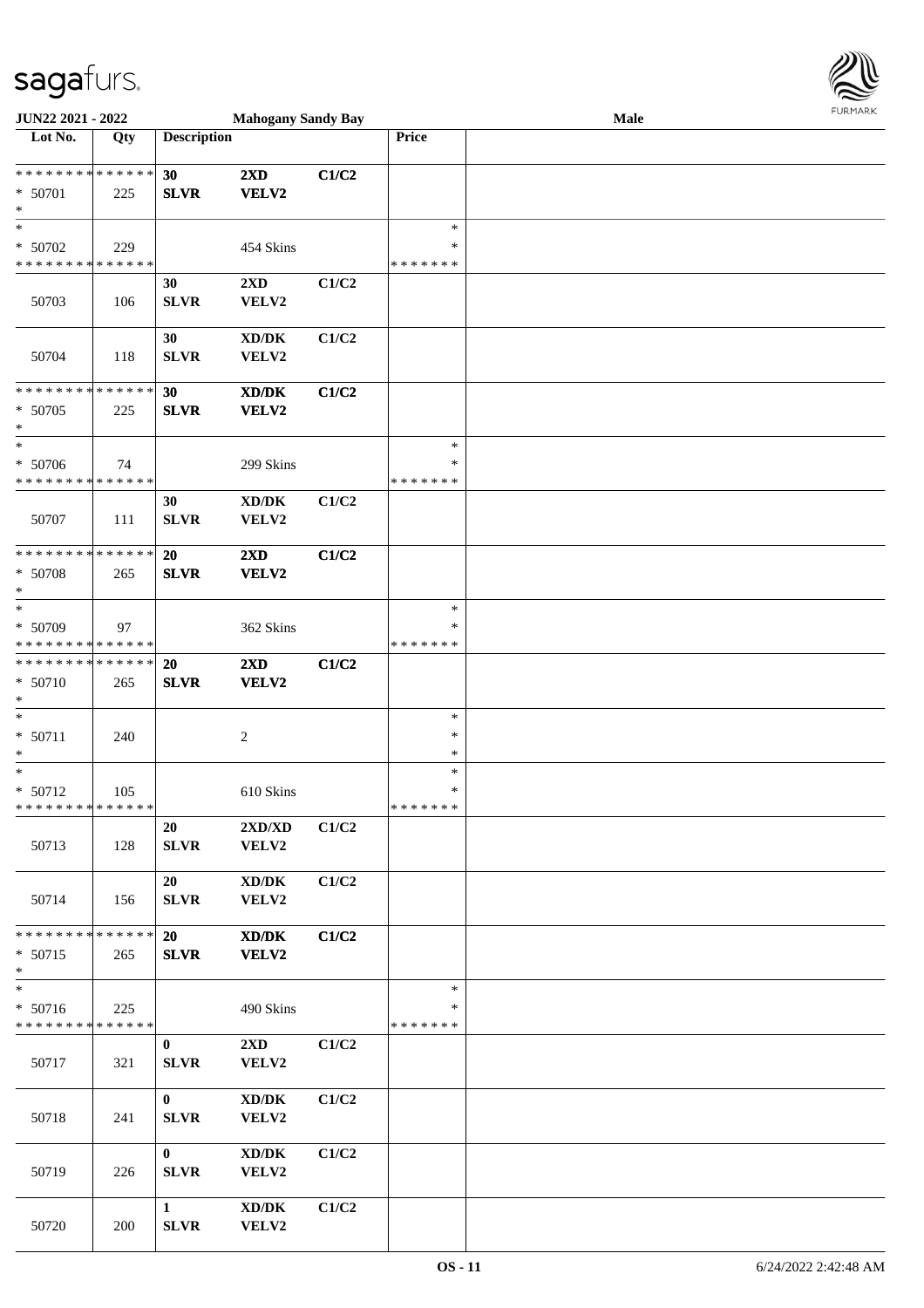

| <b>JUN22 2021 - 2022</b>                                          |     |                             | <b>Mahogany Deep North</b>                         |       |                                   | Male | $1$ $01$ $11$ $11$ $11$ $11$ |
|-------------------------------------------------------------------|-----|-----------------------------|----------------------------------------------------|-------|-----------------------------------|------|------------------------------|
| Lot No.                                                           | Qty | <b>Description</b>          |                                                    |       | <b>Price</b>                      |      |                              |
| 50721                                                             | 93  | 40<br><b>VSLA</b>           | $\bold{X}\bold{D}/\bold{D}\bold{K}$                | C1/C2 |                                   |      |                              |
| 50722                                                             | 110 | 30<br><b>VSLA</b>           | 2XD                                                | C1/C2 |                                   |      |                              |
| 50723                                                             | 213 | 30<br><b>VSLA</b>           | $\bold{X}\bold{D}/\bold{D}\bold{K}$                | C1/C2 |                                   |      |                              |
| 50724                                                             | 196 | 20<br><b>VSLA</b>           | $2{\bf X}{\bf D}$                                  | C1/C2 |                                   |      |                              |
| * * * * * * * * <mark>* * * * * * *</mark><br>$* 50725$<br>*      | 245 | 20<br><b>VSLA</b>           | $\mathbf{X}\mathbf{D}/\mathbf{D}\mathbf{K}$        | C1/C2 |                                   |      |                              |
| $\ast$<br>$* 50726$<br>* * * * * * * * <mark>* * * * * * *</mark> | 76  |                             | 321 Skins                                          |       | $\ast$<br>$\ast$<br>* * * * * * * |      |                              |
| 50727                                                             | 224 | $\bf{0}$<br><b>VSLA</b>     | $\bold{X}\bold{D}/\bold{D}\bold{K}$                | C1/C2 |                                   |      |                              |
| 50728                                                             | 122 | $\mathbf{1}$<br><b>VSLA</b> | $\bold{X}\bold{D}/\bold{D}\bold{K}$                | C1/C2 |                                   |      |                              |
|                                                                   |     |                             | <b>Mahogany Northwest</b>                          |       |                                   | Male |                              |
| 50730                                                             | 139 | $40\,$<br><b>VSLA</b>       | $\bold{X}\bold{D}/\bold{D}\bold{K}$<br>VELV1       | C1/C2 |                                   |      |                              |
| 50731                                                             | 158 | 30<br><b>VSLA</b>           | $2{\bf X}{\bf D}$<br><b>VELV1</b>                  | C1/C2 |                                   |      |                              |
| 50732                                                             | 206 | 30<br><b>VSLA</b>           | $\boldsymbol{\text{XD}/\text{DK}}$<br><b>VELV1</b> | C1/C2 |                                   |      |                              |
| * * * * * * * * <mark>* * * * * *</mark><br>$* 50733$<br>$\ast$   | 245 | 20<br><b>VSLA</b>           | $2\mathbf{X}\mathbf{D}$<br><b>VELV1</b>            | C1/C2 |                                   |      |                              |
| $\ast$<br>* 50734<br>* * * * * * * * <mark>* * * * * *</mark>     | 74  |                             | 319 Skins                                          |       | $\ast$<br>∗<br>* * * * * * *      |      |                              |
| * * * * * * * * * * * * * *  <br>$* 50735$<br>$\ast$              | 245 | <b>20</b><br><b>VSLA</b>    | XD/DK<br><b>VELV1</b>                              | C1/C2 |                                   |      |                              |
| * 50736<br>* * * * * * * * <mark>* * * * * *</mark>               | 54  |                             | 299 Skins                                          |       | $\ast$<br>∗<br>* * * * * * *      |      |                              |
| 50737                                                             | 211 | $\bf{0}$<br><b>VSLA</b>     | $2\mathbf{X}\mathbf{D}$<br><b>VELV1</b>            | C1/C2 |                                   |      |                              |
| 50738                                                             | 217 | $\mathbf{0}$<br><b>VSLA</b> | XD/DK<br><b>VELV1</b>                              | C1/C2 |                                   |      |                              |
| 50739                                                             | 232 | 1<br><b>VSLA</b>            | XD/DK<br><b>VELV1</b>                              | C1/C2 |                                   |      |                              |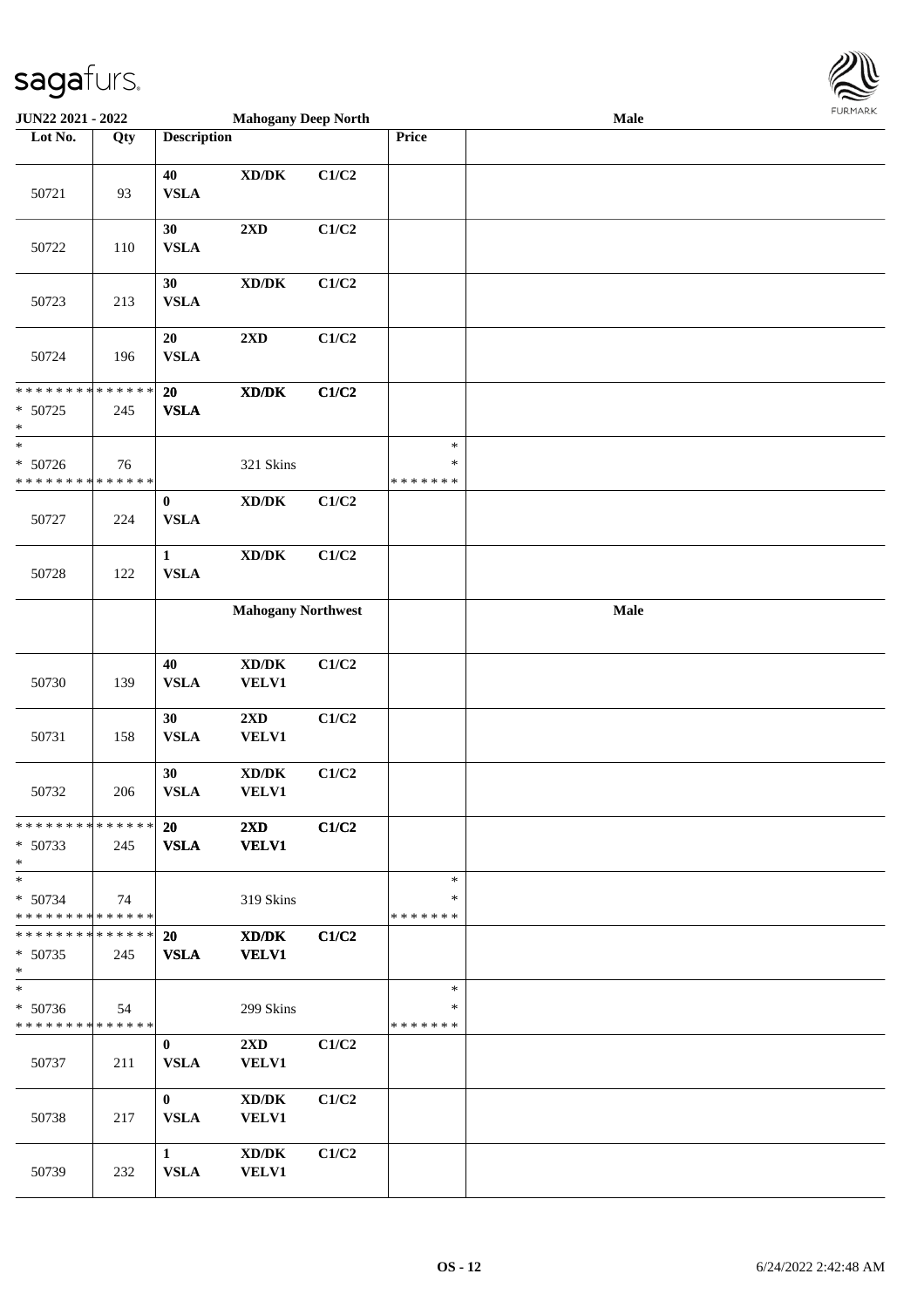

| JUN22 2021 - 2022                                                 |        |                    | <b>Mahogany Dixon mink</b>                   |                      |                                   | Male | <b>FURMARK</b> |
|-------------------------------------------------------------------|--------|--------------------|----------------------------------------------|----------------------|-----------------------------------|------|----------------|
| Lot No.                                                           | Qty    | <b>Description</b> |                                              |                      | Price                             |      |                |
| 50741                                                             | $78\,$ | 30<br><b>VSLA</b>  | 2XD/XD<br>VELV2                              | C1/C2                |                                   |      |                |
|                                                                   |        |                    | <b>Mahogany Sandy Bay</b>                    |                      |                                   | Male |                |
| 50743                                                             | 108    | 40<br>${\bf VSLA}$ | $\boldsymbol{\text{XD}/\text{DK}}$<br>VELV2  | C1/C2                |                                   |      |                |
| 50744                                                             | 81     | 40<br><b>VSLA</b>  | $\bold{X}\bold{D}/\bold{D}\bold{K}$<br>VELV2 | C1/C2<br><b>OPEN</b> |                                   |      |                |
| 50745                                                             | 122    | 30<br>${\bf VSLA}$ | $2{\bf X}{\bf D}$<br>VELV2                   | C1/C2                |                                   |      |                |
| ******** <mark>******</mark><br>$* 50746$<br>$\ast$               | 205    | 30<br><b>VSLA</b>  | 2XD<br>VELV2                                 | C1/C2                |                                   |      |                |
| $\ast$<br>$* 50747$<br>* * * * * * * * <mark>* * * * * * *</mark> | 75     |                    | 280 Skins                                    |                      | $\ast$<br>$\ast$<br>* * * * * * * |      |                |
| 50748                                                             | 99     | 30<br>${\bf VSLA}$ | $2{\bf X}{\bf D}/{\bf X}{\bf D}$<br>VELV2    | C1/C2                |                                   |      |                |
| 50749                                                             | 87     | 30<br><b>VSLA</b>  | $\bold{X}\bold{D}/\bold{D}\bold{K}$<br>VELV2 | C1/C2                |                                   |      |                |
| 50750                                                             | 210    | 30<br>${\bf VSLA}$ | $\bold{X}\bold{D}/\bold{D}\bold{K}$<br>VELV2 | C1/C2                |                                   |      |                |
| 50751                                                             | 221    | 30<br>${\bf VSLA}$ | 2XD<br>VELV2                                 | C1/C2<br><b>OPEN</b> |                                   |      |                |
| * * * * * * * * * * * * * *<br>* 50752<br>$\ast$                  | 205    | 30<br><b>VSLA</b>  | $\bold{X}\bold{D}/\bold{D}\bold{K}$<br>VELV2 | C1/C2<br><b>OPEN</b> |                                   |      |                |
| $\ast$<br>* 50753<br>* * * * * * * * * * * * * *                  | 82     |                    | 287 Skins                                    |                      | $\ast$<br>∗<br>* * * * * * *      |      |                |
| * * * * * * * * * * * * * *<br>$* 50754$<br>$\ast$                | 245    | 20<br><b>VSLA</b>  | $2\mathbf{X}\mathbf{D}$<br>VELV2             | C1/C2                |                                   |      |                |
| $\ast$<br>$* 50755$<br>* * * * * * * * * * * * * *                | 32     |                    | 277 Skins                                    |                      | $\ast$<br>∗<br>* * * * * * *      |      |                |
| * * * * * * * * * * * * * * *<br>$* 50756$<br>$\ast$              | 245    | 20<br><b>VSLA</b>  | $2\mathbf{X}\mathbf{D}$<br>VELV2             | C1/C2                |                                   |      |                |
| $\ast$<br>$* 50757$<br>* * * * * * * * * * * * * *                | 99     |                    | 344 Skins                                    |                      | $\ast$<br>*<br>* * * * * * *      |      |                |
| 50758                                                             | 151    | 20<br><b>VSLA</b>  | $\bold{X}\bold{D}/\bold{D}\bold{K}$<br>VELV2 | C1/C2                |                                   |      |                |
| * * * * * * * * * * * * * * *<br>$* 50759$<br>$\ast$              | 245    | 20<br><b>VSLA</b>  | XD/DK<br>VELV2                               | C1/C2                |                                   |      |                |
| $\ast$<br>* 50760<br>* * * * * * * * * * * * * *                  | 56     |                    | 301 Skins                                    |                      | ∗<br>*<br>* * * * * * *           |      |                |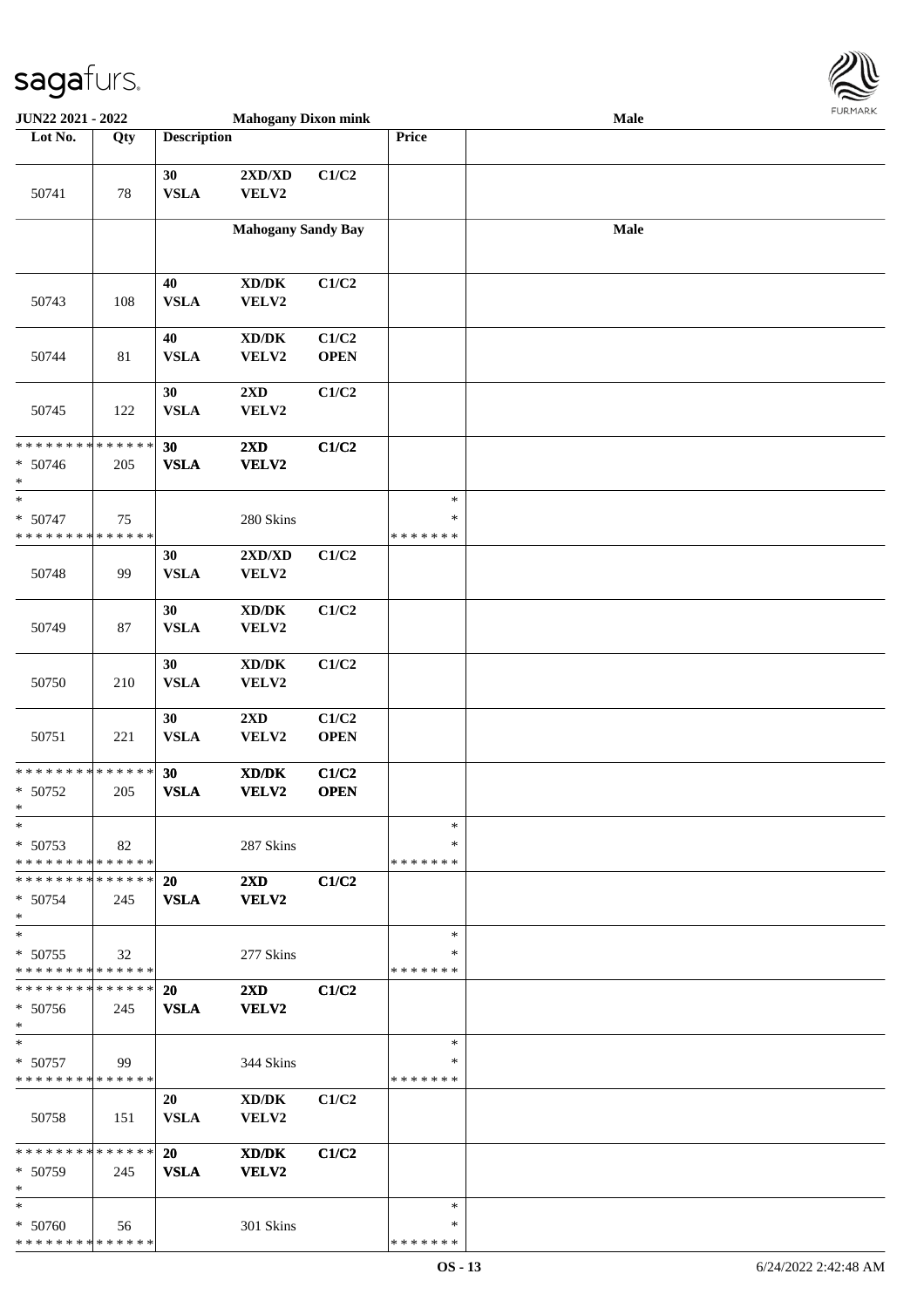

| <b>JUN22 2021 - 2022</b>                                           |     |                             | <b>Mahogany Sandy Bay</b>                            |                      |                             | Male |  |  |
|--------------------------------------------------------------------|-----|-----------------------------|------------------------------------------------------|----------------------|-----------------------------|------|--|--|
| Lot No.                                                            | Qty | <b>Description</b>          |                                                      |                      | <b>Price</b>                |      |  |  |
| 50761                                                              | 223 | 20<br><b>VSLA</b>           | 2XD<br>VELV2                                         | C1/C2<br><b>OPEN</b> |                             |      |  |  |
| * * * * * * * * * * * * * *<br>* 50762<br>$*$                      | 245 | 20<br><b>VSLA</b>           | $\mathbf{X}\mathbf{D}/\mathbf{D}\mathbf{K}$<br>VELV2 | C1/C2<br><b>OPEN</b> |                             |      |  |  |
| $\overline{\phantom{0}}$<br>* 50763<br>* * * * * * * * * * * * * * | 50  |                             | 295 Skins                                            |                      | $\ast$<br>$\ast$<br>******* |      |  |  |
| ******** <mark>******</mark><br>* 50764<br>$*$                     | 265 | $\mathbf{0}$<br><b>VSLA</b> | 2XD<br>VELV2                                         | C1/C2                |                             |      |  |  |
| $*$<br>* 50765<br>* * * * * * * * * * * * * *                      | 53  |                             | 318 Skins                                            |                      | $\ast$<br>$\ast$<br>******* |      |  |  |
| ******** <mark>******</mark><br>* 50766<br>$*$                     | 265 | $\mathbf{0}$<br><b>VSLA</b> | XD/DK<br>VELV2                                       | C1/C2                |                             |      |  |  |
| $\overline{\phantom{0}}$<br>* 50767<br>* * * * * * * * * * * * * * | 42  |                             | 307 Skins                                            |                      | $\ast$<br>*<br>*******      |      |  |  |
| 50768                                                              | 242 | $\mathbf{0}$<br><b>VSLA</b> | $\bold{X}\bold{D}/\bold{D}\bold{K}$<br>VELV2         | C1/C2                |                             |      |  |  |
| 50769                                                              | 233 | $\bf{0}$<br><b>VSLA</b>     | $\bold{X}\bold{D}/\bold{D}\bold{K}$<br>VELV2         | C1/C2<br><b>OPEN</b> |                             |      |  |  |
| 50770                                                              | 285 | $\mathbf{1}$<br><b>VSLA</b> | $\bold{X}\bold{D}/\bold{D}\bold{K}$<br>VELV2         | C1/C2                |                             |      |  |  |
| 50771                                                              | 121 | $\mathbf{1}$<br><b>VSLA</b> | XD/DK<br>VELV2                                       | C1/C2<br><b>OPEN</b> |                             |      |  |  |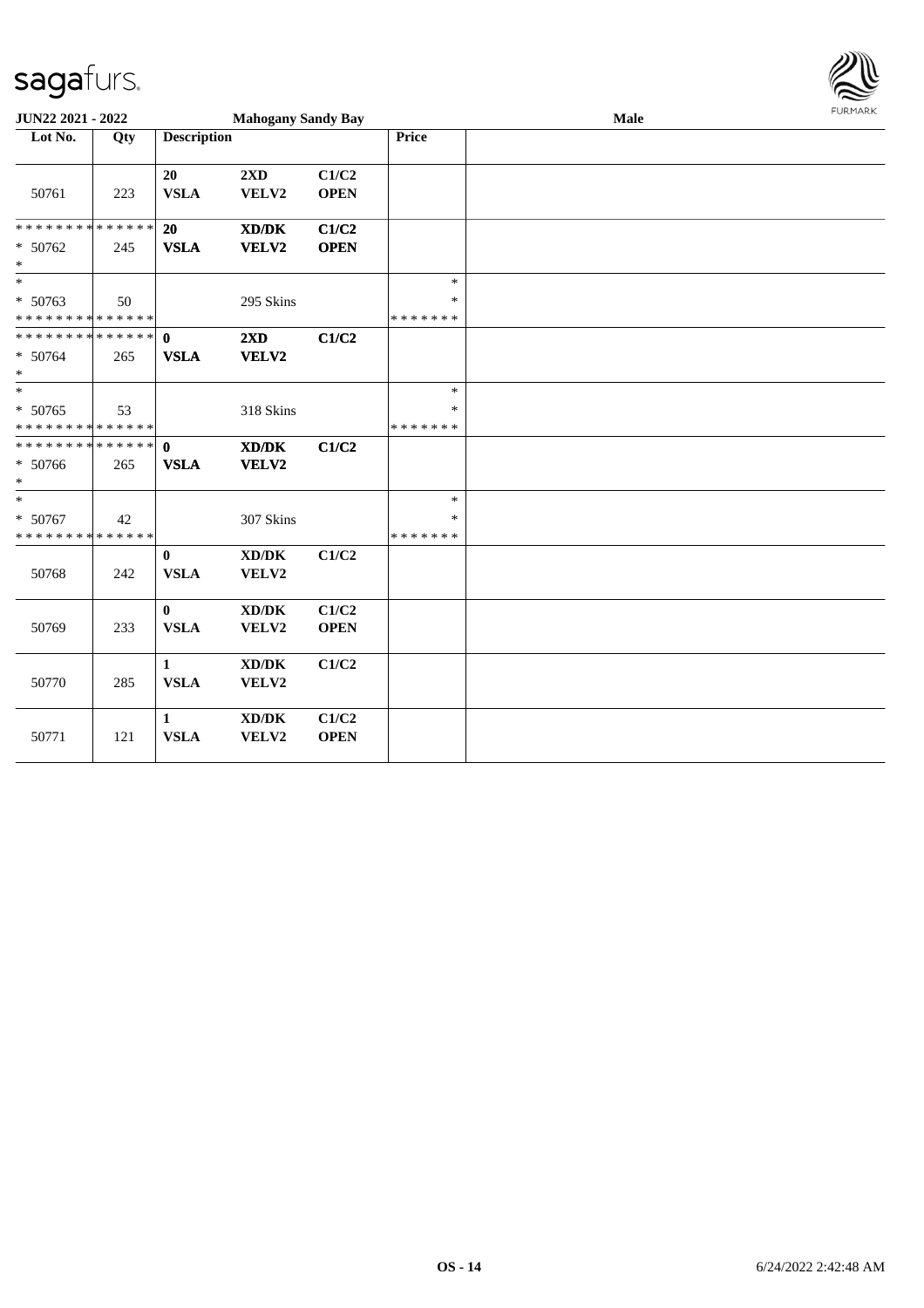

| JUN22 2021 - 2022                                  |     |                               | <b>Mahogany Deep North</b>          |       |                        | Female | FURMARK |
|----------------------------------------------------|-----|-------------------------------|-------------------------------------|-------|------------------------|--------|---------|
| Lot No.                                            | Qty | <b>Description</b>            |                                     |       | <b>Price</b>           |        |         |
| 60501                                              | 75  | $\bf{0}$<br><b>GOLD</b>       | XD/DK                               | C1/C2 |                        |        |         |
| 60502                                              | 187 | 1<br><b>GOLD</b>              | 2XD                                 | C1/C2 |                        |        |         |
| 60503                                              | 280 | 1<br><b>GOLD</b>              | $\bold{X}\bold{D}/\bold{D}\bold{K}$ | C1/C2 |                        |        |         |
| 60504                                              | 369 | $\overline{2}$<br><b>GOLD</b> | 2XD                                 | C1/C2 |                        |        |         |
| **************<br>$* 60505$<br>$\ast$              | 465 | $\overline{2}$<br><b>GOLD</b> | XD/DK                               | C1/C2 |                        |        |         |
| $\ast$<br>$* 60506$<br>* * * * * * * * * * * * * * | 120 |                               | 585 Skins                           |       | $\ast$<br>*<br>******* |        |         |
| 60507                                              | 117 | $\mathbf{3}$<br><b>GOLD</b>   | 2XD                                 | C1/C2 |                        |        |         |
| 60508                                              | 208 | $\mathbf{3}$<br><b>GOLD</b>   | $\bold{X}\bold{D}/\bold{D}\bold{K}$ | C1/C2 |                        |        |         |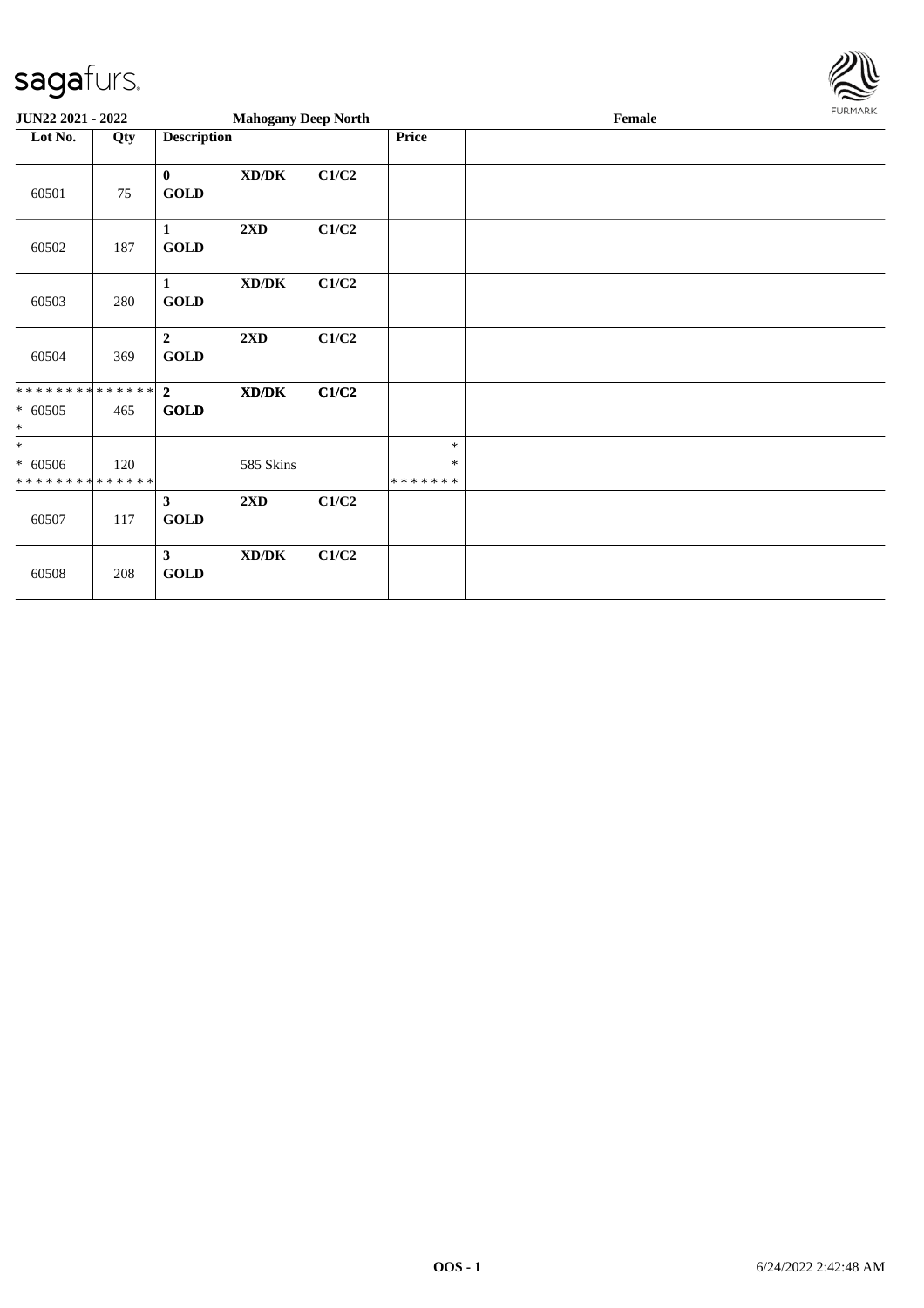

| <b>JUN22 2021 - 2022</b>                                       |     |                               | <b>Mahogany Northwest</b>                                   |       |                                   | Female | <b>LOKIJAKV</b> |
|----------------------------------------------------------------|-----|-------------------------------|-------------------------------------------------------------|-------|-----------------------------------|--------|-----------------|
| Lot No.                                                        | Qty | <b>Description</b>            |                                                             |       | Price                             |        |                 |
| 60521                                                          | 135 | $\mathbf{0}$<br><b>GOLD</b>   | 2XD<br>VELV1                                                | C1/C2 |                                   |        |                 |
| 60522                                                          | 145 | $\bf{0}$<br><b>GOLD</b>       | $2{\bf X}{\bf D}/{\bf X}{\bf D}$<br><b>VELV1</b>            | C1/C2 |                                   |        |                 |
| 60523                                                          | 262 | $\mathbf{0}$<br><b>GOLD</b>   | $2{\bf X}{\bf D}/{\bf X}{\bf D}$<br><b>VELV1</b>            | C1/C2 |                                   |        |                 |
| 60524                                                          | 126 | $\bf{0}$<br><b>GOLD</b>       | $\bold{X}\bold{D}/\bold{D}\bold{K}$<br><b>VELV1</b>         | C1/C2 |                                   |        |                 |
| * * * * * * * * <mark>* * * * * * *</mark><br>$* 60525$<br>$*$ | 465 | $\mathbf{1}$<br><b>GOLD</b>   | 2XD<br><b>VELV1</b>                                         | C1/C2 |                                   |        |                 |
| $*$<br>$* 60526$<br>* * * * * * * * * * * * * *                | 213 |                               | 678 Skins                                                   |       | $\ast$<br>$\ast$<br>* * * * * * * |        |                 |
| 60527                                                          | 314 | $\mathbf{1}$<br><b>GOLD</b>   | $2{\bf X}{\bf D}/{\bf X}{\bf D}$<br><b>VELV1</b>            | C1/C2 |                                   |        |                 |
| * * * * * * * * <mark>* * * * * * *</mark><br>$* 60528$<br>$*$ | 465 | $\mathbf{1}$<br><b>GOLD</b>   | XD/DK<br><b>VELV1</b>                                       | C1/C2 |                                   |        |                 |
| $*$<br>$* 60529$<br>* * * * * * * * <mark>* * * * * * *</mark> | 70  |                               | 535 Skins                                                   |       | $\ast$<br>∗<br>* * * * * * *      |        |                 |
| ******** <mark>******</mark><br>$* 60530$<br>$\ast$            | 465 | $\overline{2}$<br><b>GOLD</b> | 2XD<br><b>VELV1</b>                                         | C1/C2 |                                   |        |                 |
| $_{*}$<br>$* 60531$<br>* * * * * * * * * * * * * *             | 314 |                               | 779 Skins                                                   |       | $\ast$<br>∗<br>* * * * * * *      |        |                 |
| ******** <mark>******</mark><br>$* 60532$<br>$\mathbf{k}$      | 465 | $\overline{2}$<br><b>GOLD</b> | $\mathbf{X}\mathbf{D}/\mathbf{D}\mathbf{K}$<br><b>VELV1</b> | C1/C2 |                                   |        |                 |
| $\ast$<br>$* 60533$<br>* * * * * * * * * * * * * *             | 164 |                               | 629 Skins                                                   |       | $\ast$<br>$\ast$<br>* * * * * * * |        |                 |
| 60534                                                          | 247 | 3 <sup>1</sup><br><b>GOLD</b> | $2\mathbf{X}\mathbf{D}$<br><b>VELV1</b>                     | C1/C2 |                                   |        |                 |
| 60535                                                          | 140 | 3 <sup>1</sup><br><b>GOLD</b> | $\bold{X}\bold{D}/\bold{D}\bold{K}$<br><b>VELV1</b>         | C1/C2 |                                   |        |                 |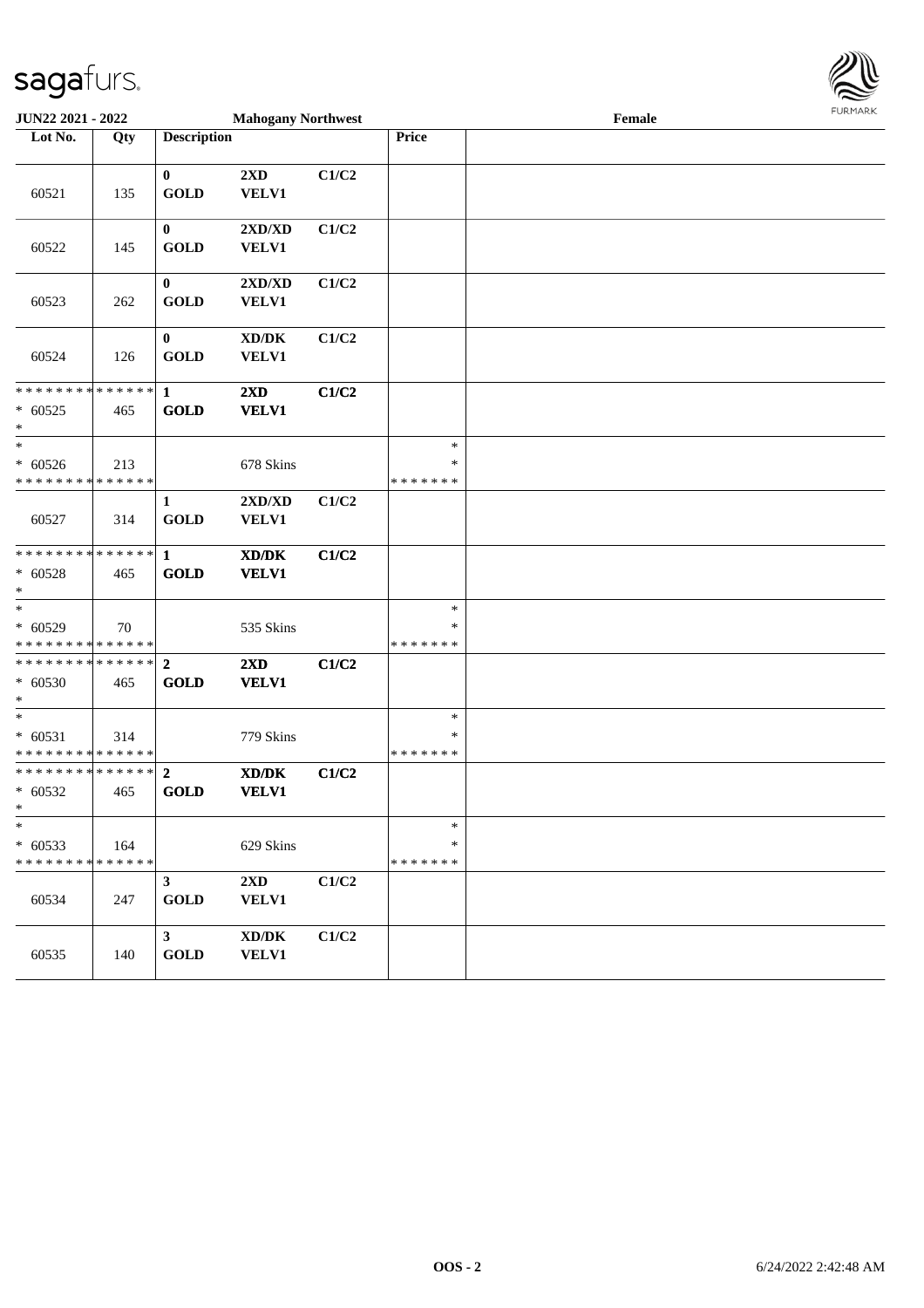

| <b>JUN22 2021 - 2022</b> |     |                                 | <b>Mahogany Dixon mink</b>       |       |              | Female | FURMARK |
|--------------------------|-----|---------------------------------|----------------------------------|-------|--------------|--------|---------|
| Lot No.<br>Qty           |     | <b>Description</b>              |                                  |       | <b>Price</b> |        |         |
| 60541                    | 267 | 1<br><b>GOLD</b>                | 2XD<br><b>VELV2</b>              | C1/C2 |              |        |         |
| 60542                    | 253 | 1<br><b>GOLD</b>                | XD/DK<br><b>VELV2</b>            | C1/C2 |              |        |         |
| 60543                    | 285 | $\overline{2}$<br><b>GOLD</b>   | $2\mathbf{X}\mathbf{D}$<br>VELV2 | C1/C2 |              |        |         |
| 60544                    | 263 | $\boldsymbol{2}$<br><b>GOLD</b> | XD/DK<br><b>VELV2</b>            | C1/C2 |              |        |         |
| 60545                    | 136 | 3<br><b>GOLD</b>                | 2XD/XD<br><b>VELV2</b>           | C1/C2 |              |        |         |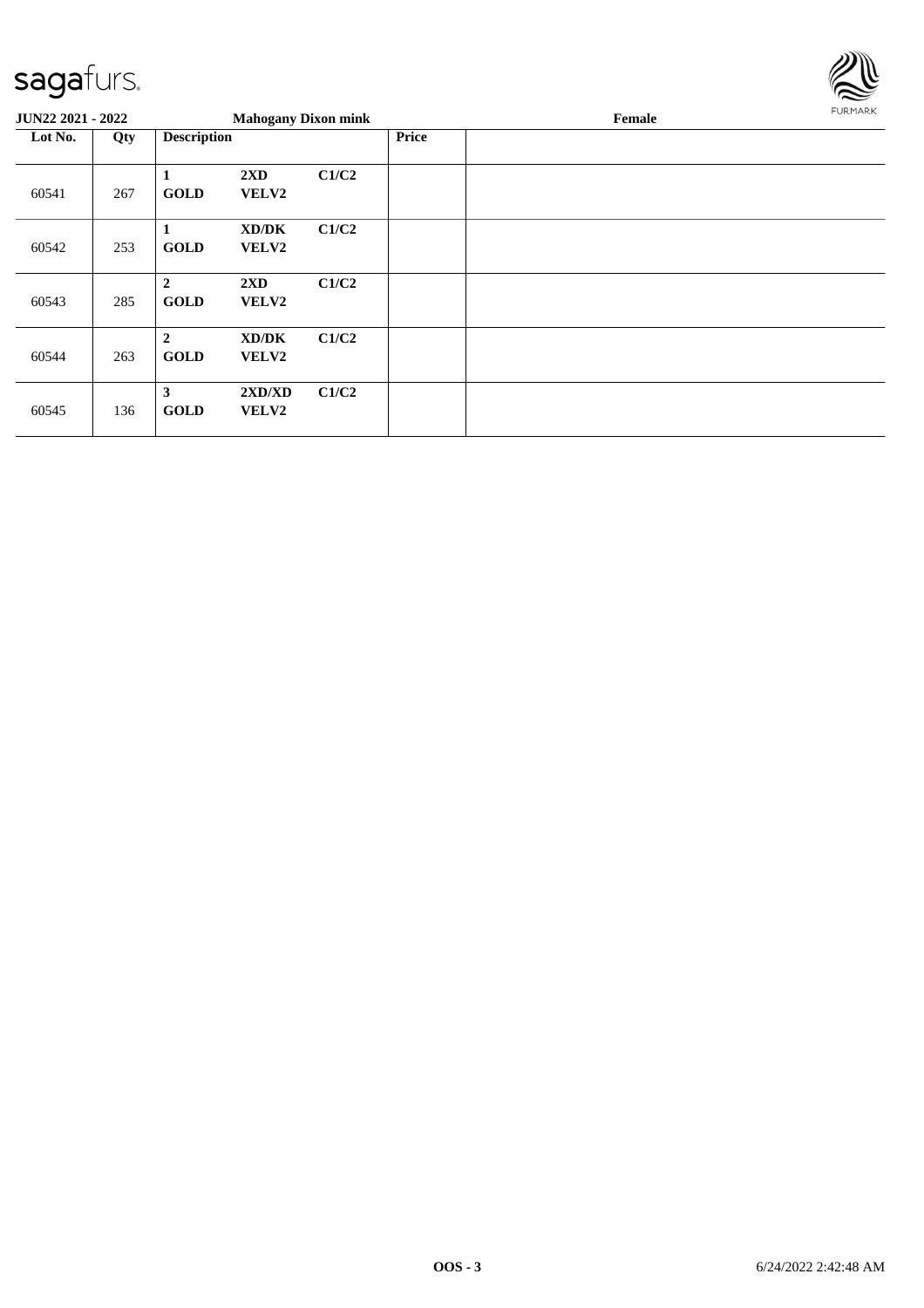

#### **JUN22 2021 - 2022 Mahogany Rees-Keyes Female Lot No. Qty Description Price** 60561 144 **2 XD/DK C1/C2 GOLD VELV3**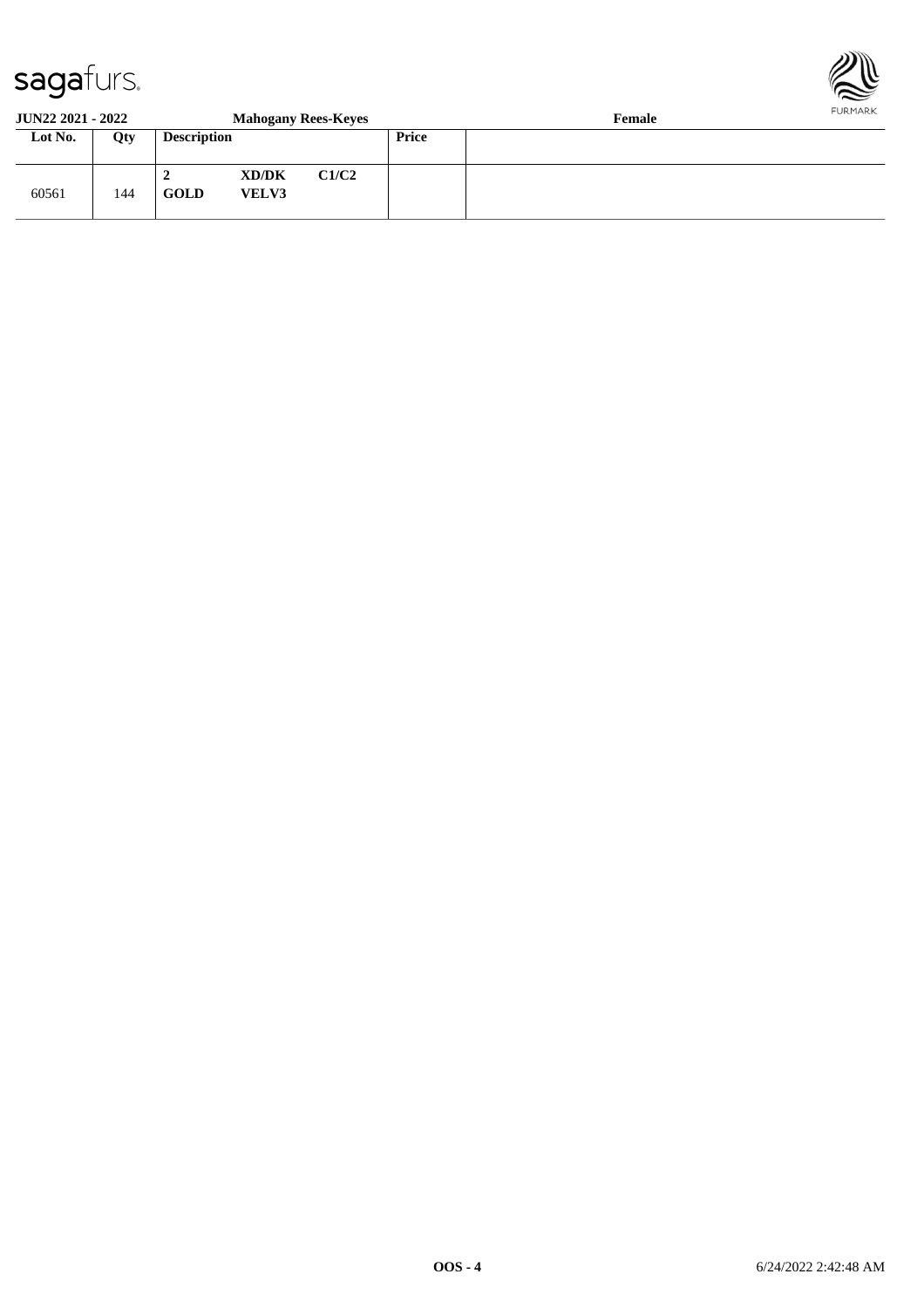

| JUN22 2021 - 2022                                              |     |                             | <b>Mahogany Sandy Bay</b>                            |       |                                   | Female |  |
|----------------------------------------------------------------|-----|-----------------------------|------------------------------------------------------|-------|-----------------------------------|--------|--|
| Lot No.                                                        | Qty | <b>Description</b>          |                                                      |       | Price                             |        |  |
| 60581                                                          | 133 | 20<br><b>GOLD</b>           | $\mathbf{X}\mathbf{D}/\mathbf{D}\mathbf{K}$<br>VELV2 | C1/C2 |                                   |        |  |
| 60582                                                          | 279 | $\bf{0}$<br><b>GOLD</b>     | $2\mathbf{X}\mathbf{D}$<br>VELV2                     | C1    |                                   |        |  |
| 60583                                                          | 182 | $\bf{0}$<br><b>GOLD</b>     | 2XD<br>VELV2                                         | C1/C2 |                                   |        |  |
| 60584                                                          | 246 | $\bf{0}$<br><b>GOLD</b>     | 2XD<br>VELV2                                         | C2    |                                   |        |  |
| 60585                                                          | 141 | $\bf{0}$<br><b>GOLD</b>     | XD/DK<br>VELV2                                       | C1/C2 |                                   |        |  |
| 60586                                                          | 183 | $\bf{0}$<br><b>GOLD</b>     | $\mathbf{X}\mathbf{D}/\mathbf{D}\mathbf{K}$<br>VELV2 | C1/C2 |                                   |        |  |
| 60587                                                          | 239 | $\bf{0}$<br><b>GOLD</b>     | $\bold{X}\bold{D}/\bold{D}\bold{K}$<br>VELV2         | C1/C2 |                                   |        |  |
| 60588                                                          | 164 | $\bf{0}$<br><b>GOLD</b>     | XD/DK<br>VELV3                                       | C1/C2 |                                   |        |  |
| * * * * * * * * * * * * * * *<br>$* 60589$<br>$*$              | 465 | $\mathbf{1}$<br><b>GOLD</b> | 2XD<br>VELV2                                         | C1    |                                   |        |  |
| $\overline{\ast}$<br>$* 60590$<br>******** <mark>******</mark> | 281 |                             | 746 Skins                                            |       | $\ast$<br>$\ast$<br>* * * * * * * |        |  |
| * * * * * * * * * * * * * * *<br>$* 60591$<br>$\ast$           | 465 | $\mathbf{1}$<br>GOLD        | $2\mathbf{X}\mathbf{D}$<br>VELV2                     | C1/C2 |                                   |        |  |
| $*$<br>$* 60592$<br>* * * * * * * * * * * * * * *              | 216 |                             | 681 Skins                                            |       | $\ast$<br>$\ast$<br>* * * * * * * |        |  |
| 60593                                                          | 351 | $\mathbf{1}$<br><b>GOLD</b> | 2XD<br>VELV2                                         | C1/C2 |                                   |        |  |
| * * * * * * * * * * * * * * *<br>$* 60594$<br>$*$              | 465 | $\mathbf{1}$<br><b>GOLD</b> | 2XD<br>VELV2                                         | C2    |                                   |        |  |
| $*$<br>$* 60595$<br>$*$                                        | 440 |                             | $\overline{c}$                                       |       | $\ast$<br>$\ast$<br>$\ast$        |        |  |
| $\ast$<br>* 60596<br>* * * * * * * * * * * * * *               | 161 |                             | 1066 Skins                                           |       | $\ast$<br>∗<br>* * * * * * *      |        |  |
| 60597                                                          | 369 | $\mathbf{1}$<br><b>GOLD</b> | $\mathbf{X}\mathbf{D}$<br>VELV2                      | C1/C2 |                                   |        |  |
| 60598                                                          | 246 | $\mathbf{1}$<br>GOLD        | XD/DK<br>VELV2                                       | C1/C2 |                                   |        |  |
| 60599                                                          | 323 | $\mathbf{1}$<br><b>GOLD</b> | XD/DK<br>VELV2                                       | C1/C2 |                                   |        |  |
| 60600                                                          | 298 | $\mathbf{1}$<br><b>GOLD</b> | Dark<br>VELV2                                        | C1/C2 |                                   |        |  |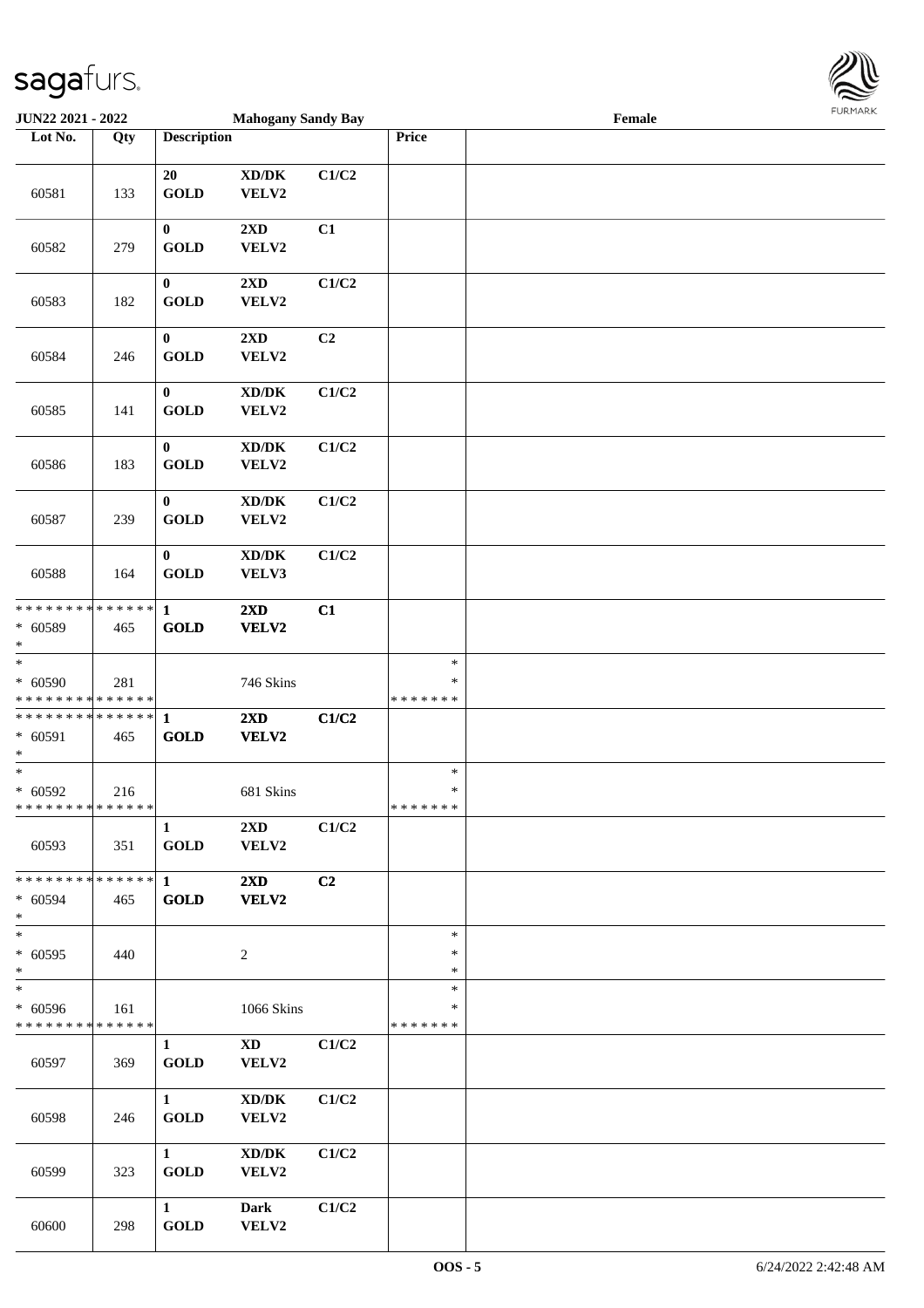

| <b>JUN22 2021 - 2022</b>       |               |                       | <b>Mahogany Sandy Bay</b>           |       |               | Female |  |
|--------------------------------|---------------|-----------------------|-------------------------------------|-------|---------------|--------|--|
| Lot No.                        | Qty           | <b>Description</b>    |                                     |       | <b>Price</b>  |        |  |
|                                |               |                       |                                     |       |               |        |  |
|                                |               | $\mathbf{1}$          | 2XD                                 | C1/C2 |               |        |  |
| 60601                          | 364           | <b>GOLD</b>           | VELV3                               |       |               |        |  |
|                                |               |                       |                                     |       |               |        |  |
|                                |               | $\mathbf{1}$          | $\bold{X}\bold{D}/\bold{D}\bold{K}$ | C1/C2 |               |        |  |
| 60602                          | 281           | <b>GOLD</b>           | VELV3                               |       |               |        |  |
|                                |               |                       |                                     |       |               |        |  |
| * * * * * * * *                | * * * * * *   | $\overline{2}$        | $2\mathbf{X}\mathbf{D}$             | C1    |               |        |  |
| $* 60603$                      | 465           | <b>GOLD</b>           | VELV2                               |       |               |        |  |
| $\ast$                         |               |                       |                                     |       |               |        |  |
| $*$                            |               |                       |                                     |       | $\ast$        |        |  |
|                                |               |                       |                                     |       | $\ast$        |        |  |
| $* 60604$                      | 440           |                       | $\boldsymbol{2}$                    |       |               |        |  |
| $\ast$<br>$_{*}^{-}$           |               |                       |                                     |       | $\ast$        |        |  |
|                                |               |                       |                                     |       | $\ast$        |        |  |
| $* 60605$                      | 254           |                       | 1159 Skins                          |       | $\ast$        |        |  |
| * * * * * * * * <mark>*</mark> | ******        |                       |                                     |       | * * * * * * * |        |  |
| * * * * * * * *                | * * * * * *   | $\overline{2}$        | $2\mathbf{X}\mathbf{D}$             | C1/C2 |               |        |  |
| $* 60606$                      | 465           | <b>GOLD</b>           | <b>VELV2</b>                        |       |               |        |  |
| $\ast$                         |               |                       |                                     |       |               |        |  |
| $\overline{\ast}$              |               |                       |                                     |       | $\ast$        |        |  |
| $* 60607$                      | 440           |                       | $\overline{c}$                      |       | $\ast$        |        |  |
| $\ast$                         |               |                       |                                     |       | $\ast$        |        |  |
| $*$                            |               |                       |                                     |       | $\ast$        |        |  |
| $* 60608$                      | 128           |                       | 1033 Skins                          |       | ∗             |        |  |
| * * * * * * * * * * * * * *    |               |                       |                                     |       | * * * * * * * |        |  |
|                                |               | $\boldsymbol{2}$      | $2\mathbf{X}\mathbf{D}$             | C2    |               |        |  |
| 60609                          | 514           | <b>GOLD</b>           | VELV2                               |       |               |        |  |
|                                |               |                       |                                     |       |               |        |  |
|                                |               | $\overline{2}$        | 2XD/XD                              | C1/C2 |               |        |  |
|                                |               |                       |                                     |       |               |        |  |
| 60610                          | 161           | <b>GOLD</b>           | VELV2                               |       |               |        |  |
|                                |               |                       |                                     |       |               |        |  |
|                                |               | $\overline{2}$        | $\boldsymbol{\mathrm{XD}}$          | C1/C2 |               |        |  |
| 60611                          | 358           | <b>GOLD</b>           | VELV2                               |       |               |        |  |
|                                |               |                       |                                     |       |               |        |  |
|                                |               | $\boldsymbol{2}$      | $\bold{X}\bold{D}/\bold{D}\bold{K}$ | C1/C2 |               |        |  |
| 60612                          | 285           | <b>GOLD</b>           | VELV2                               |       |               |        |  |
|                                |               |                       |                                     |       |               |        |  |
|                                |               | $\overline{2}$        | <b>Dark</b>                         | C1/C2 |               |        |  |
| 60613                          | 172           | $\operatorname{GOLD}$ | VELV2                               |       |               |        |  |
|                                |               |                       |                                     |       |               |        |  |
|                                |               | $\overline{2}$        | $2\mathbf{X}\mathbf{D}$             | C1/C2 |               |        |  |
| 60614                          | 274           | <b>GOLD</b>           | VELV3                               |       |               |        |  |
|                                |               |                       |                                     |       |               |        |  |
|                                |               | $\overline{2}$        | $\bold{X}\bold{D}/\bold{D}\bold{K}$ | C1/C2 |               |        |  |
| 60615                          | 245           | GOLD                  | VELV3                               |       |               |        |  |
|                                |               |                       |                                     |       |               |        |  |
| * * * * * * * *                | * * * * * * * | $3^{\circ}$           | $2\mathbf{X}\mathbf{D}$             | C1/C2 |               |        |  |
| $* 60616$                      | 525           | GOLD                  | VELV2                               |       |               |        |  |
| $*$                            |               |                       |                                     |       |               |        |  |
| $\ast$                         |               |                       |                                     |       | $\ast$        |        |  |
| $* 60617$                      |               |                       |                                     |       | $\ast$        |        |  |
| $\ast$                         | 500           |                       | $\boldsymbol{2}$                    |       | $\ast$        |        |  |
| $\ast$                         |               |                       |                                     |       | $\ast$        |        |  |
|                                |               |                       |                                     |       |               |        |  |
| $* 60618$                      | 67            |                       | 1092 Skins                          |       | $\ast$        |        |  |
| * * * * * * * * * * * * * * *  |               |                       |                                     |       | * * * * * * * |        |  |
|                                |               | 3 <sup>7</sup>        | XD/DK                               | C1/C2 |               |        |  |
| 60619                          | 210           | GOLD                  | VELV2                               |       |               |        |  |
|                                |               |                       |                                     |       |               |        |  |
|                                |               | 3 <sup>7</sup>        | XD/DK                               | C1/C2 |               |        |  |
| 60620                          | 142           | <b>GOLD</b>           | VELV3                               |       |               |        |  |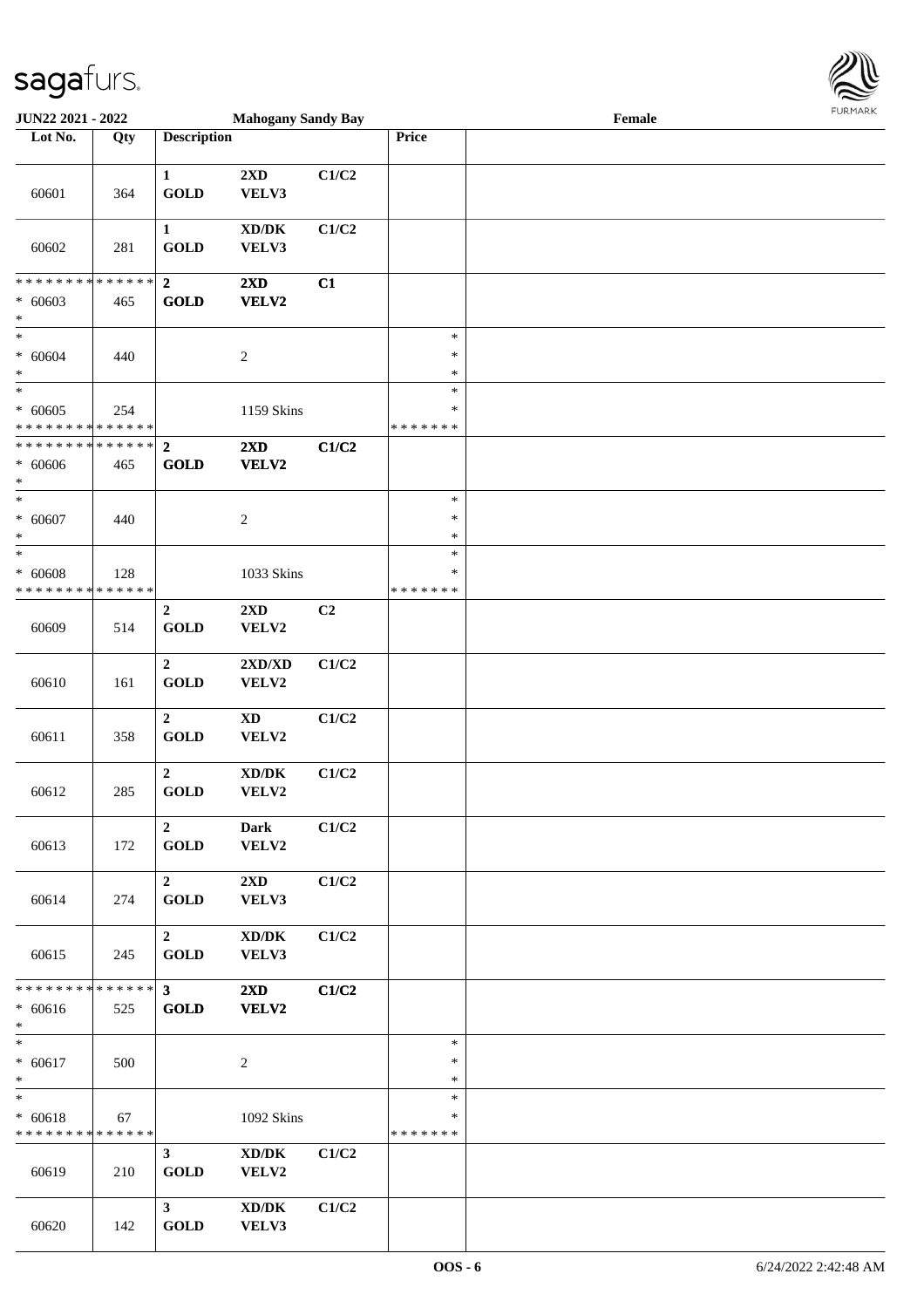

| <b>JUN22 2021 - 2022</b> |     |                                 | <b>Mahogany Northwest</b>                                                        |       |       | Female                                      |  |
|--------------------------|-----|---------------------------------|----------------------------------------------------------------------------------|-------|-------|---------------------------------------------|--|
| Lot No.                  | Qty | <b>Description</b>              |                                                                                  |       | Price |                                             |  |
| 60621                    | 126 | $\pmb{0}$<br><b>SLVR</b>        | $2{\bf X}{\bf D}/{\bf X}{\bf D}$<br><b>VELV1</b>                                 | C1/C2 |       |                                             |  |
| 60622                    | 216 | $\boldsymbol{0}$<br><b>SLVR</b> | $\bold{X}\bold{D}/\bold{D}\bold{K}$<br><b>VELV1</b>                              | C1/C2 |       |                                             |  |
| 60623                    | 436 | $\mathbf{1}$<br><b>SLVR</b>     | $2\mathbf{X}\mathbf{D}$<br>VELV1                                                 | C1/C2 |       |                                             |  |
| 60624                    | 183 | $\mathbf{1}$<br><b>SLVR</b>     | 2XD/XD<br><b>VELV1</b>                                                           | C1/C2 |       |                                             |  |
| 60625                    | 363 | $\mathbf{1}$<br><b>SLVR</b>     | $\bold{X}\bold{D}/\bold{D}\bold{K}$<br><b>VELV1</b>                              | C1/C2 |       |                                             |  |
| 60626                    | 414 | $\boldsymbol{2}$<br><b>SLVR</b> | $2{\bf X}{\bf D}$<br><b>VELV1</b>                                                | C1/C2 |       |                                             |  |
| 60627                    | 329 | $\mathbf 2$<br><b>SLVR</b>      | $\boldsymbol{\mathrm{XD}}\boldsymbol{/}\boldsymbol{\mathrm{DK}}$<br><b>VELV1</b> | C1/C2 |       |                                             |  |
| 60628                    | 202 | $\mathbf{3}$<br><b>SLVR</b>     | $\bold{X}\bold{D}/\bold{D}\bold{K}$<br><b>VELV1</b>                              | C1/C2 |       |                                             |  |
|                          |     |                                 | <b>Mahogany Dixon mink</b>                                                       |       |       | $\ensuremath{\textnormal{\textbf{Female}}}$ |  |
| 60630                    | 220 | $\mathbf{1}$<br><b>SLVR</b>     | $2{\bf X}{\bf D}/{\bf X}{\bf D}$<br>VELV2                                        | C1/C2 |       |                                             |  |
| 60631                    | 127 | $\overline{2}$<br><b>SLVR</b>   | 2XD/XD<br>VELV2                                                                  | C1/C2 |       |                                             |  |
|                          |     |                                 | <b>Mahogany Sandy Bay</b>                                                        |       |       | Female                                      |  |
| 60633                    | 231 | $\bf{0}$<br>SLVR                | 2XD<br>VELV2                                                                     | C1/C2 |       |                                             |  |
| 60634                    | 166 | $\mathbf{0}$<br><b>SLVR</b>     | $\bold{X}\bold{D}/\bold{D}\bold{K}$<br>VELV2                                     | C1/C2 |       |                                             |  |
| 60635                    | 219 | $\mathbf{1}$<br><b>SLVR</b>     | $2\mathbf{X}\mathbf{D}$<br>VELV2                                                 | C1/C2 |       |                                             |  |
| 60636                    | 513 | $\mathbf{1}$<br><b>SLVR</b>     | $2\mathbf{X}\mathbf{D}$<br><b>VELV2</b>                                          | C1/C2 |       |                                             |  |
| 60637                    | 160 | $\mathbf{1}$<br><b>SLVR</b>     | 2XD<br>VELV2                                                                     | C1/C2 |       |                                             |  |
| 60638                    | 141 | $\mathbf{1}$<br><b>SLVR</b>     | $\bold{X}\bold{D}/\bold{D}\bold{K}$<br>VELV2                                     | C1/C2 |       |                                             |  |
| 60639                    | 266 | $\mathbf{1}$<br><b>SLVR</b>     | $\bold{X}\bold{D}/\bold{D}\bold{K}$<br>VELV2                                     | C1/C2 |       |                                             |  |
| 60640                    | 141 | $\mathbf{1}$<br>SLVR            | $\mathbf{X}\mathbf{D}/\mathbf{D}\mathbf{K}$<br><b>VELV2</b>                      | C1/C2 |       |                                             |  |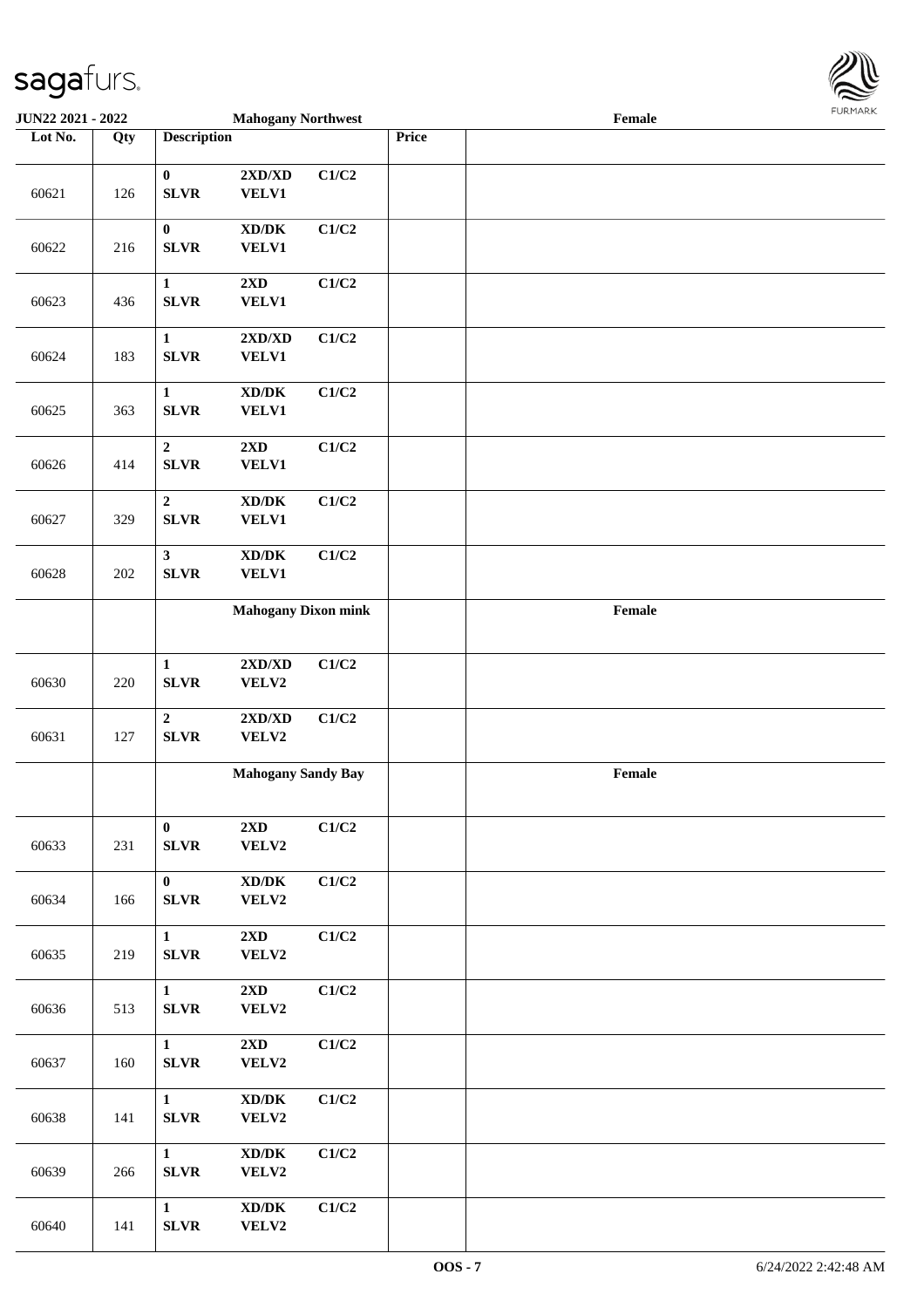

| <b>JUN22 2021 - 2022</b>                                          |     |                                 | <b>Mahogany Sandy Bay</b>                            |       |                              | Female |  |
|-------------------------------------------------------------------|-----|---------------------------------|------------------------------------------------------|-------|------------------------------|--------|--|
| Lot No.                                                           | Qty | <b>Description</b>              |                                                      |       | Price                        |        |  |
| 60641                                                             | 247 | $\mathbf{2}$<br><b>SLVR</b>     | $2\mathbf{X}\mathbf{D}$<br>VELV2                     | C1/C2 |                              |        |  |
| 60642                                                             | 451 | $\boldsymbol{2}$<br><b>SLVR</b> | $2\mathbf{X}\mathbf{D}$<br>VELV2                     | C1/C2 |                              |        |  |
| 60643                                                             | 113 | $\boldsymbol{2}$<br><b>SLVR</b> | $\mathbf{X}\mathbf{D}/\mathbf{D}\mathbf{K}$<br>VELV2 | C1/C2 |                              |        |  |
| 60644                                                             | 242 | $\boldsymbol{2}$<br><b>SLVR</b> | $\mathbf{X}\mathbf{D}/\mathbf{D}\mathbf{K}$<br>VELV2 | C1/C2 |                              |        |  |
| 60645                                                             | 306 | $\mathbf{3}$<br><b>SLVR</b>     | $2\mathbf{X}\mathbf{D}$<br>VELV2                     | C1/C2 |                              |        |  |
| 60646                                                             | 104 | $\mathbf{3}$<br><b>SLVR</b>     | $\mathbf{X}\mathbf{D}/\mathbf{D}\mathbf{K}$<br>VELV2 | C1/C2 |                              |        |  |
|                                                                   |     |                                 | <b>Mahogany Deep North</b>                           |       |                              | Female |  |
| 60648                                                             | 110 | $\pmb{0}$<br><b>VSLA</b>        | $\boldsymbol{\text{XD}/\text{DK}}$                   | C1/C2 |                              |        |  |
| 60649                                                             | 207 | $\mathbf{1}$<br><b>VSLA</b>     | $2\mathbf{X}\mathbf{D}$                              | C1/C2 |                              |        |  |
| 60650                                                             | 321 | $\mathbf{1}$<br>${\bf VSLA}$    | $\bold{X}\bold{D}/\bold{D}\bold{K}$                  | C1/C2 |                              |        |  |
| 60651                                                             | 385 | $\mathbf 2$<br><b>VSLA</b>      | $2{\bf X}{\bf D}$                                    | C1/C2 |                              |        |  |
| * * * * * * * * <mark>* * * * * * *</mark><br>$* 60652$<br>$\ast$ | 465 | $\overline{2}$<br><b>VSLA</b>   | $\boldsymbol{\text{XD/DK}}$                          | C1/C2 |                              |        |  |
| $\ast$<br>$* 60653$<br>* * * * * * * * * * * * * *                | 51  |                                 | 516 Skins                                            |       | $\ast$<br>∗<br>* * * * * * * |        |  |
| 60654                                                             | 169 | 3 <sup>1</sup><br><b>VSLA</b>   | 2XD                                                  | C1/C2 |                              |        |  |
| 60655                                                             | 201 | 3 <sup>1</sup><br>${\bf VSLA}$  | $\bold{X}\bold{D}/\bold{D}\bold{K}$                  | C1/C2 |                              |        |  |
|                                                                   |     |                                 | <b>Mahogany Northwest</b>                            |       |                              | Female |  |
| 60657                                                             | 143 | $\bf{0}$<br><b>VSLA</b>         | $\boldsymbol{\text{XD}/\text{DK}}$<br><b>VELV1</b>   | C1/C2 |                              |        |  |
| 60658                                                             | 284 | $\mathbf{1}$<br>${\bf VSLA}$    | $2\mathbf{X}\mathbf{D}$<br><b>VELV1</b>              | C1/C2 |                              |        |  |
| 60659                                                             | 232 | $\mathbf{1}$<br><b>VSLA</b>     | $\boldsymbol{\text{XD}/\text{DK}}$<br><b>VELV1</b>   | C1/C2 |                              |        |  |
| 60660                                                             | 348 | $\overline{2}$<br>${\bf VSLA}$  | $2\mathbf{X}\mathbf{D}$<br><b>VELV1</b>              | C1/C2 |                              |        |  |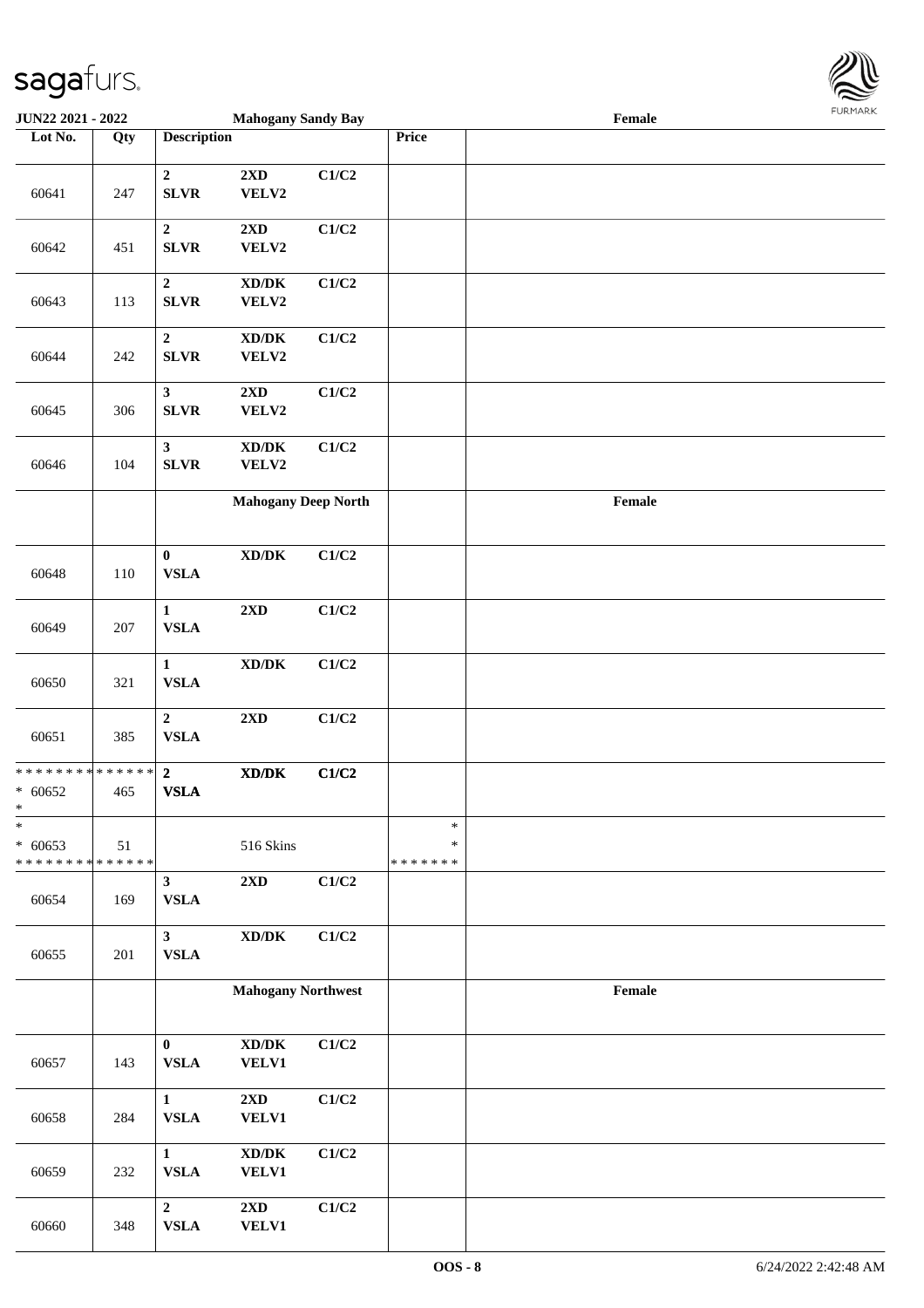

| <b>JUN22 2021 - 2022</b>                                          |     |                               | <b>Mahogany Northwest</b>                           |                      |                             | Female |  |
|-------------------------------------------------------------------|-----|-------------------------------|-----------------------------------------------------|----------------------|-----------------------------|--------|--|
| Lot No.                                                           | Qty | <b>Description</b>            |                                                     |                      | Price                       |        |  |
| 60661                                                             | 258 | $\overline{2}$<br><b>VSLA</b> | $\bold{X}\bold{D}/\bold{D}\bold{K}$<br><b>VELV1</b> | C1/C2                |                             |        |  |
| 60662                                                             | 205 | $\mathbf{3}$<br><b>VSLA</b>   | 2XD<br><b>VELV1</b>                                 | C1/C2                |                             |        |  |
| 60663                                                             | 145 | $\mathbf{3}$<br><b>VSLA</b>   | $\bold{X}\bold{D}/\bold{D}\bold{K}$<br><b>VELV1</b> | C1/C2                |                             |        |  |
|                                                                   |     |                               | <b>Mahogany Dixon mink</b>                          |                      |                             | Female |  |
| 60665                                                             | 237 | $\mathbf 2$<br><b>VSLA</b>    | $2{\bf X}{\bf D}/{\bf X}{\bf D}$<br>VELV2           | C1/C2                |                             |        |  |
|                                                                   |     |                               | <b>Mahogany Sandy Bay</b>                           |                      |                             | Female |  |
| 60667                                                             | 184 | $\bf{0}$<br>${\bf VSLA}$      | 2XD<br>VELV2                                        | C1/C2                |                             |        |  |
| 60668                                                             | 164 | $\bf{0}$<br><b>VSLA</b>       | $\bold{X}\bold{D}/\bold{D}\bold{K}$<br>VELV2        | C1/C2                |                             |        |  |
| 60669                                                             | 97  | $\bf{0}$<br><b>VSLA</b>       | $2{\bf X}{\bf D}$<br>VELV2                          | C1/C2<br><b>OPEN</b> |                             |        |  |
| 60670                                                             | 88  | $\bf{0}$<br><b>VSLA</b>       | $\bold{X}\bold{D}/\bold{D}\bold{K}$<br>VELV2        | C1/C2<br><b>OPEN</b> |                             |        |  |
| * * * * * * * * <mark>* * * * * * *</mark><br>$* 60671$<br>*      | 465 | $\mathbf{1}$<br><b>VSLA</b>   | 2XD<br>VELV2                                        | C1/C2                |                             |        |  |
| $\ast$<br>$* 60672$<br>* * * * * * * * <mark>* * * * * * *</mark> | 115 |                               | 580 Skins                                           |                      | $\ast$<br>$\ast$<br>******* |        |  |
| 60673                                                             | 196 | $\mathbf{1}$<br><b>VSLA</b>   | $\bold{X}\bold{D}/\bold{D}\bold{K}$<br>VELV2        | C1/C2                |                             |        |  |
| 60674                                                             | 311 | $\mathbf{1}$<br><b>VSLA</b>   | $\boldsymbol{\text{XD}/\text{DK}}$<br>VELV2         | C1/C2                |                             |        |  |
| 60675                                                             | 388 | $\mathbf{1}$<br><b>VSLA</b>   | $2{\bf X}{\bf D}$<br>VELV2                          | C1/C2<br><b>OPEN</b> |                             |        |  |
| 60676                                                             | 357 | $\mathbf{1}$<br>${\bf VSLA}$  | $\bold{X}\bold{D}/\bold{D}\bold{K}$<br>VELV2        | C1/C2<br><b>OPEN</b> |                             |        |  |
| 60677                                                             | 475 | $\overline{2}$<br><b>VSLA</b> | $2\mathbf{X}\mathbf{D}$<br>VELV2                    | C1/C2                |                             |        |  |
| 60678                                                             | 236 | $\overline{2}$<br><b>VSLA</b> | $\boldsymbol{\text{XD}/\text{DK}}$<br>VELV2         | C1/C2                |                             |        |  |
| 60679                                                             | 346 | $\overline{2}$<br><b>VSLA</b> | $\boldsymbol{\text{XD}/\text{DK}}$<br>VELV2         | C1/C2                |                             |        |  |
| 60680                                                             | 437 | $\overline{2}$<br><b>VSLA</b> | 2XD<br><b>VELV2</b>                                 | C1/C2<br><b>OPEN</b> |                             |        |  |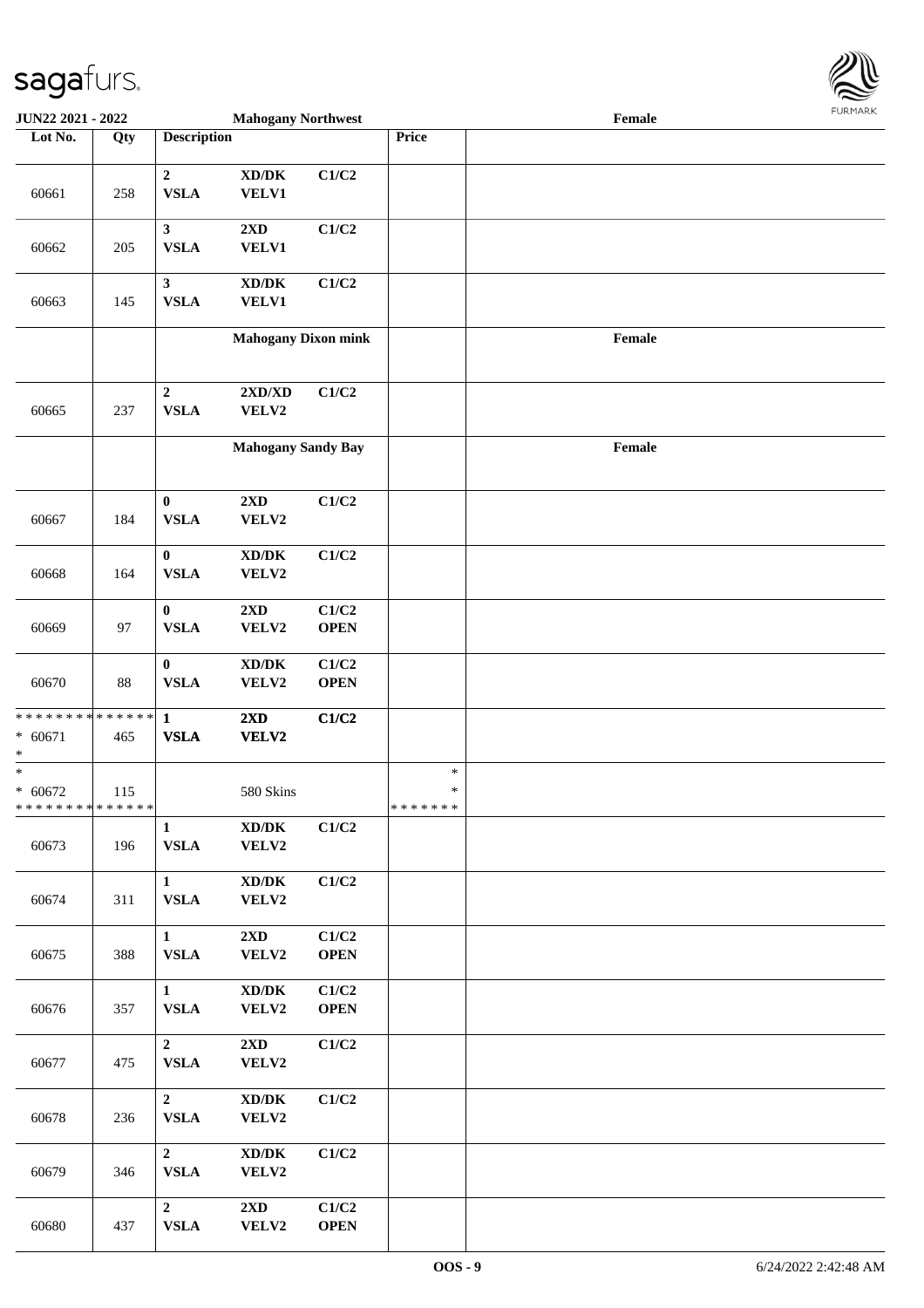

| <b>JUN22 2021 - 2022</b> |     |                             | <b>Mahogany Sandy Bay</b>               |                      |              | FURMARK<br>Female |  |  |  |
|--------------------------|-----|-----------------------------|-----------------------------------------|----------------------|--------------|-------------------|--|--|--|
| Lot No.                  | Qty | <b>Description</b>          |                                         |                      | <b>Price</b> |                   |  |  |  |
| 60681                    | 339 | $\mathbf{2}$<br><b>VSLA</b> | XD/DK<br><b>VELV2</b>                   | C1/C2<br><b>OPEN</b> |              |                   |  |  |  |
| 60682                    | 515 | 3<br><b>VSLA</b>            | $2\mathbf{X}\mathbf{D}$<br><b>VELV2</b> | C1/C2                |              |                   |  |  |  |
| 60683                    | 247 | 3<br><b>VSLA</b>            | XD/DK<br>VELV2                          | C1/C2                |              |                   |  |  |  |
| 60684                    | 201 | 3<br><b>VSLA</b>            | XD/DK<br><b>VELV2</b>                   | C1/C2<br><b>OPEN</b> |              |                   |  |  |  |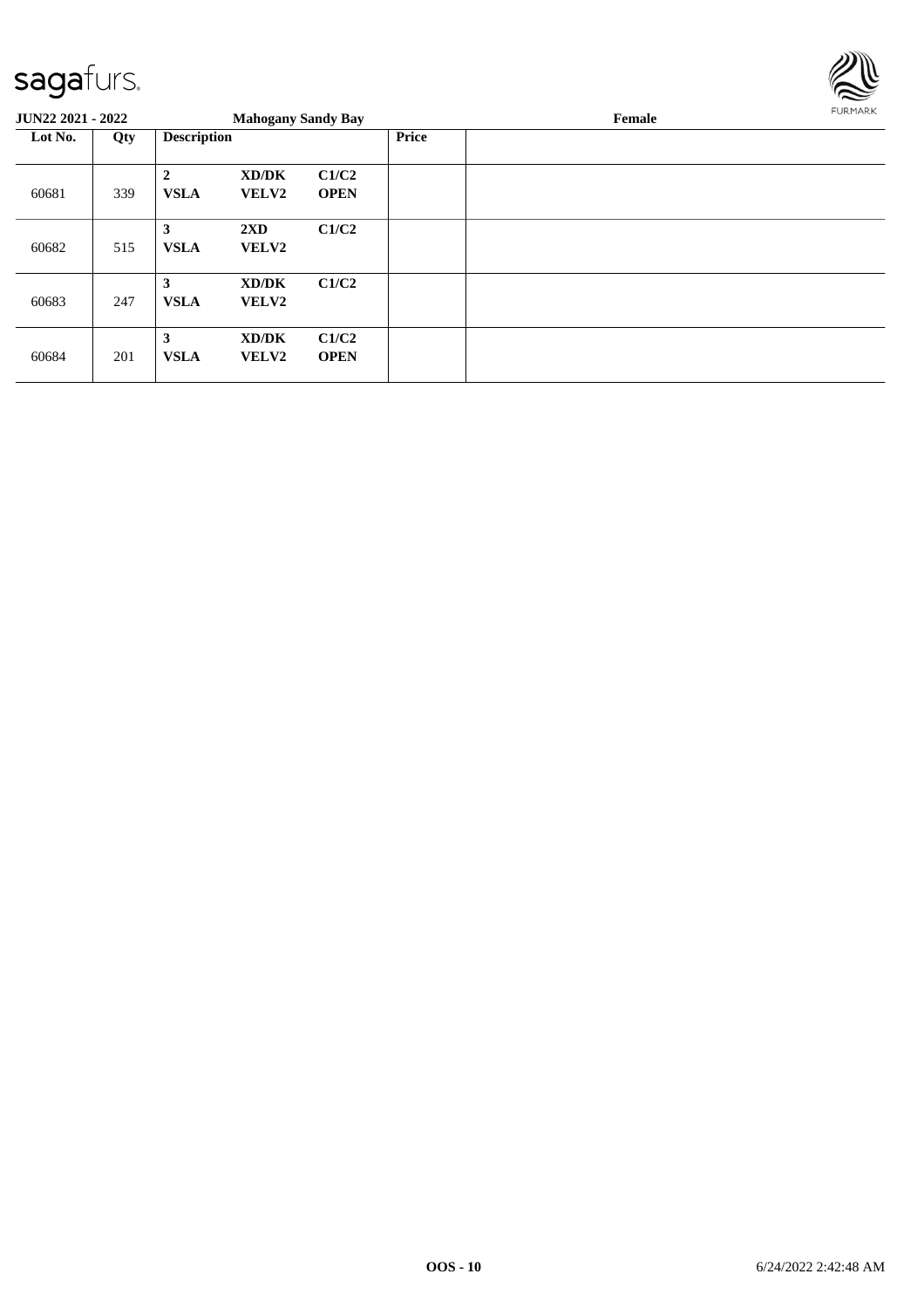

| JUN22 2021 - 2022                                 |     |                    | <b>Mahogany</b>              |       |                              | <b>Male</b> | FURMARK |
|---------------------------------------------------|-----|--------------------|------------------------------|-------|------------------------------|-------------|---------|
| Lot No.                                           | Qty | <b>Description</b> |                              |       | Price                        |             |         |
| 340001                                            | 128 | 50<br><b>SI</b>    | <b>Dark</b>                  | C1/C2 |                              |             |         |
| 340002                                            | 158 | 50<br>$\bf{IB}$    | $\mathbf{ALL}$<br>$\bf SPAR$ | C2    |                              |             |         |
| 340003                                            | 90  | 50<br><b>SAGA</b>  | 2XD                          | C1/C2 |                              |             |         |
| * * * * * * * * * * * * * *<br>* 340004<br>$*$    | 185 | 50<br><b>SAGA</b>  | <b>Dark</b>                  | C1/C2 |                              |             |         |
| $*$<br>$* 340005$<br>* * * * * * * * * * * * * *  | 23  |                    | 208 Skins                    |       | $\ast$<br>*<br>* * * * * * * |             |         |
| 340006                                            | 128 | 50<br><b>SAGA</b>  | XD/DK                        | C3    |                              |             |         |
| * * * * * * * * * * * * * *<br>* 340007<br>$\ast$ | 185 | 50<br>IA           | ALL<br><b>SPAR</b>           | C2    |                              |             |         |
| $\ast$<br>$* 340008$<br>$\ast$                    | 160 |                    | $\sqrt{2}$                   |       | $\ast$<br>$\ast$<br>$\ast$   |             |         |
| $*$<br>$* 340009$<br>* * * * * * * * * * * * * *  | 157 |                    | 502 Skins                    |       | $\ast$<br>*<br>* * * * * * * |             |         |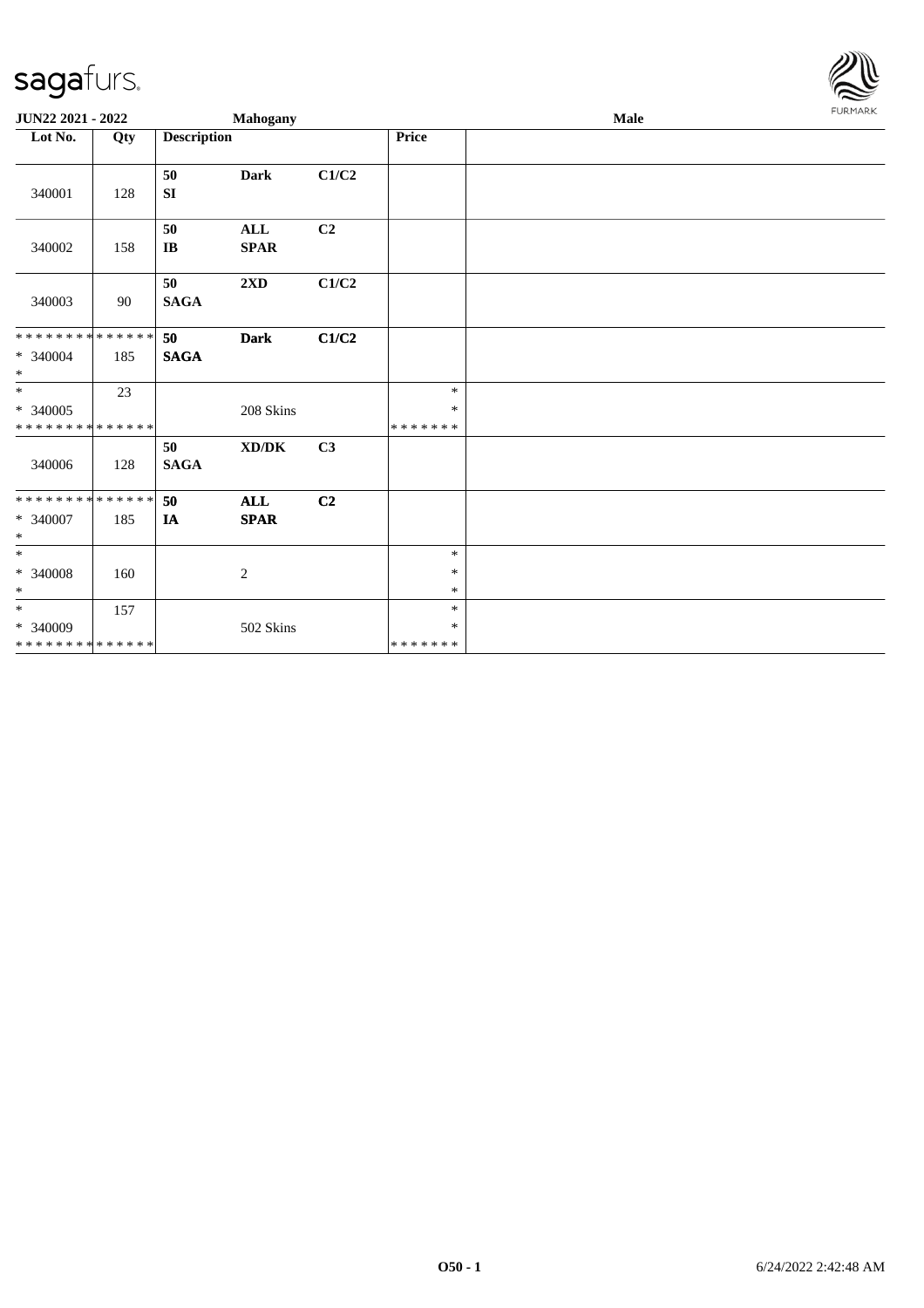

| JUN22 2021 - 2022                                                               |     |                            | Mahogany                            |                |                                   | Male | <b>FURMARK</b> |
|---------------------------------------------------------------------------------|-----|----------------------------|-------------------------------------|----------------|-----------------------------------|------|----------------|
| Lot No.                                                                         | Qty | <b>Description</b>         |                                     |                | Price                             |      |                |
| 340041                                                                          | 130 | 40<br>${\bf S}{\bf I}$     | 2XD                                 | C1/C2          |                                   |      |                |
| 340042                                                                          | 121 | 40<br>${\bf S}{\bf I}$     | <b>Dark</b>                         | C1             |                                   |      |                |
| 340043                                                                          | 250 | 40<br>${\bf S}{\bf I}$     | Dark                                | C2             |                                   |      |                |
| 340044                                                                          | 181 | $40\,$<br>${\bf S}{\bf I}$ | $\bold{X}\bold{D}/\bold{D}\bold{K}$ | C3             |                                   |      |                |
| ******** <mark>******</mark><br>$* 340045$<br>$\ast$                            | 225 | 40<br>$\bf I\bf B$         | $\mathbf{ALL}$<br><b>SPAR</b>       | C2             |                                   |      |                |
| $\overline{\phantom{a}^*}$<br>$* 340046$<br>$\ast$                              | 200 |                            | $\overline{c}$                      |                | $\ast$<br>$\ast$<br>$\ast$        |      |                |
| $\overline{\ast}$<br>* 340047<br>* * * * * * * * * * * * * *                    | 68  |                            | 493 Skins                           |                | $\ast$<br>$\ast$<br>* * * * * * * |      |                |
| * * * * * * * * * * * * * *<br>* 340048<br>$\ast$<br>$\overline{\phantom{a}^*}$ | 205 | 40<br><b>SAGA</b>          | $2\mathbf{X}\mathbf{D}$             | C1/C2          |                                   |      |                |
| * 340049<br>* * * * * * * * * * * * * *                                         | 46  |                            | 251 Skins                           |                | $\ast$<br>$\ast$<br>* * * * * * * |      |                |
| 340050                                                                          | 165 | 40<br><b>SAGA</b>          | 2XD/XD                              | C3             |                                   |      |                |
| 340051                                                                          | 160 | 40<br>$\mathbf{SAGA}$      | Dark                                | C1             |                                   |      |                |
| **************<br>* 340052<br>$\ast$                                            | 205 | 40<br><b>SAGA</b>          | <b>Dark</b>                         | C <sub>2</sub> |                                   |      |                |
| $\ast$<br>$* 340053$<br>$\ast$                                                  | 180 |                            | $\overline{c}$                      |                | $\ast$<br>$\ast$<br>$\ast$        |      |                |
| $\ast$<br>* 340054<br>* * * * * * * * * * * * * *                               | 78  |                            | 463 Skins                           |                | $\ast$<br>*<br>* * * * * * *      |      |                |
| * * * * * * * * * * * * * *<br>$* 340055$<br>$\ast$                             | 205 | 40<br><b>SAGA</b>          | <b>Dark</b>                         | C3             |                                   |      |                |
| $\overline{\phantom{a}}$<br>$* 340056$<br>* * * * * * * * * * * * * *           | 38  |                            | 243 Skins                           |                | $\ast$<br>∗<br>* * * * * * *      |      |                |
| * * * * * * * * * * * * * *<br>$* 340057$<br>$\ast$                             | 205 | 40<br>IA                   | $\mathbf{ALL}$<br><b>SPAR</b>       | C2             |                                   |      |                |
| $\ast$<br>* 340058<br>$\ast$                                                    | 180 |                            | 2                                   |                | $\ast$<br>∗<br>$\ast$             |      |                |
| $\ast$<br>$* 340059$<br>$\ast$                                                  | 180 |                            | 3                                   |                | $\ast$<br>∗<br>$\ast$             |      |                |
| $\ast$<br>* 340060<br>* * * * * * * * * * * * * *                               | 168 |                            | 733 Skins                           |                | $\ast$<br>∗<br>* * * * * * *      |      |                |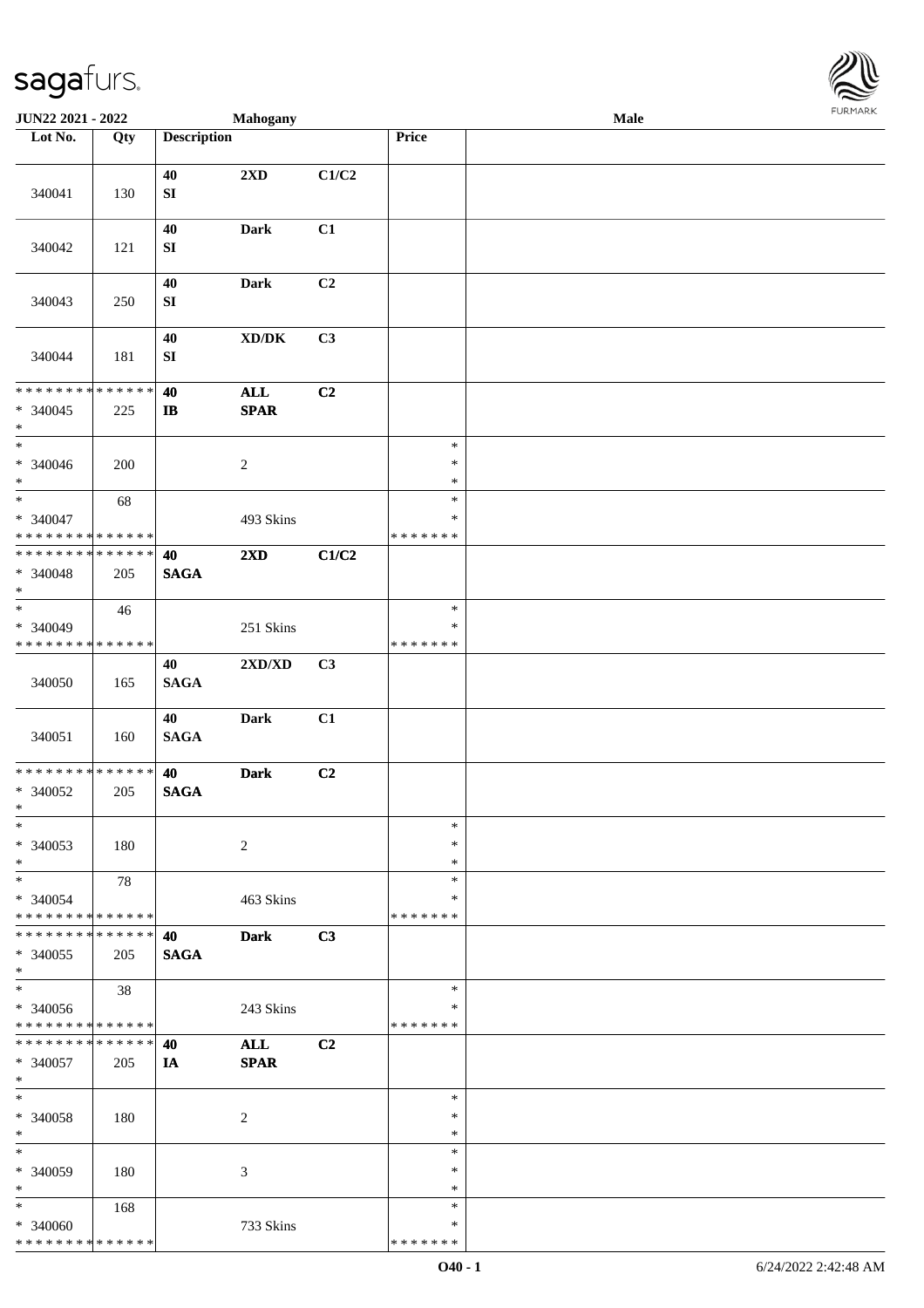

| <b>JUN22 2021 - 2022</b> |     |                    | <b>Mahogany</b> |                |       | Male | FURMARK |
|--------------------------|-----|--------------------|-----------------|----------------|-------|------|---------|
| Lot No.                  | Qty | <b>Description</b> |                 |                | Price |      |         |
| 340061                   | 129 | 40<br><b>SROY</b>  | 2XD             | C1/C2          |       |      |         |
| 340062                   | 83  | 40<br><b>SROY</b>  | 2XD/XD          | C <sub>3</sub> |       |      |         |
| 340063                   | 233 | 40<br><b>SROY</b>  | <b>Dark</b>     | C1/C2          |       |      |         |
| 340064                   | 96  | 40<br><b>SROY</b>  | <b>Dark</b>     | C <sub>3</sub> |       |      |         |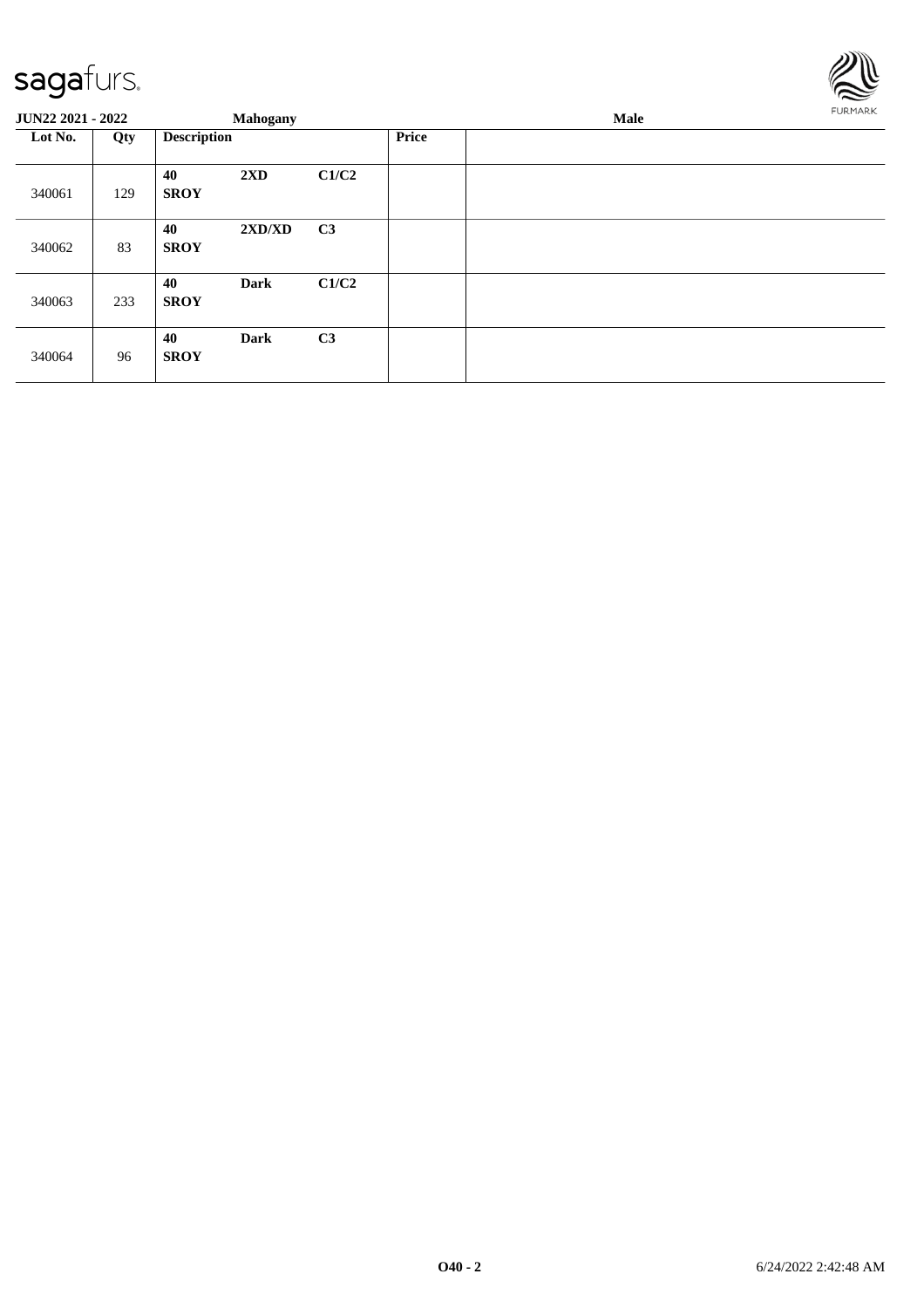

| JUN22 2021 - 2022                       |             |                                | <b>Mahogany</b>                     |                |               | Male |  |
|-----------------------------------------|-------------|--------------------------------|-------------------------------------|----------------|---------------|------|--|
| Lot No.                                 | Qty         | <b>Description</b>             |                                     |                | Price         |      |  |
|                                         |             |                                |                                     |                |               |      |  |
| 340101                                  | 136         | 30<br>${\bf S}{\bf I}$         | 2XD                                 | C1/C2          |               |      |  |
| * * * * * * * *                         | * * * * * * | 30                             | <b>Dark</b>                         | C1/C2          |               |      |  |
| * 340102<br>$\ast$                      | 246         | SI                             |                                     |                |               |      |  |
| $\overline{\phantom{a}^*}$              | 157         |                                |                                     |                | $\ast$        |      |  |
| * 340103                                |             |                                | 403 Skins                           |                | $\ast$        |      |  |
| * * * * * * * *                         | * * * * * * |                                |                                     |                | * * * * * * * |      |  |
|                                         |             | 30                             | $\bold{X}\bold{D}/\bold{D}\bold{K}$ | C3             |               |      |  |
| 340104                                  | 105         | ${\bf S}{\bf I}$               |                                     |                |               |      |  |
|                                         |             | 30                             | 2XD/XD                              | C2             |               |      |  |
| 340105                                  | 74          | SI                             | <b>LNAP</b>                         |                |               |      |  |
|                                         |             | 30                             | <b>Dark</b>                         | C2             |               |      |  |
| 340106                                  | 136         | SI                             | <b>LNAP</b>                         |                |               |      |  |
| ********                                | * * * * * * | 30                             | $\mathbf{ALL}$                      | C2             |               |      |  |
| * 340107                                | 245         | $\mathbf{I}$                   | <b>SPAR</b>                         |                |               |      |  |
| $\ast$                                  |             |                                |                                     |                |               |      |  |
| $\ast$                                  |             |                                |                                     |                | $\ast$        |      |  |
| * 340108                                | 220         |                                | $\sqrt{2}$                          |                | $\ast$        |      |  |
| $\ast$                                  |             |                                |                                     |                | $\ast$        |      |  |
| $\ast$                                  | 68          |                                |                                     |                | $\ast$        |      |  |
| * 340109                                |             |                                | 533 Skins                           |                | $\ast$        |      |  |
| * * * * * * * * * * * * * *             |             |                                |                                     |                | * * * * * * * |      |  |
| * * * * * * * * * * * * * *             |             | 40/30                          | <b>ALL</b>                          | C <sub>2</sub> |               |      |  |
| $* 340110$                              | 245         | $\mathbf{I}\mathbf{I}$         |                                     |                |               |      |  |
| $\ast$                                  |             |                                |                                     |                |               |      |  |
| $\ast$                                  | 105         |                                |                                     |                | $\ast$        |      |  |
| * 340111                                |             |                                | 350 Skins                           |                | $\ast$        |      |  |
| * * * * * * * * * * * * * *             |             |                                |                                     |                | * * * * * * * |      |  |
|                                         |             | 30                             | $\mathbf{ALL}$                      | C2             |               |      |  |
| 340112                                  | 123         | $\mathbf{I}$                   |                                     |                |               |      |  |
|                                         |             |                                |                                     |                |               |      |  |
|                                         |             | 30                             | $2\mathbf{X}\mathbf{D}$             | C1/C2          |               |      |  |
| 340113                                  | 184         | <b>SAGA</b>                    |                                     |                |               |      |  |
|                                         |             |                                |                                     |                |               |      |  |
|                                         |             | 30 <sup>1</sup>                | 2XD/XD                              | C3             |               |      |  |
|                                         |             |                                |                                     |                |               |      |  |
| 340114                                  | 169         | <b>SAGA</b>                    |                                     |                |               |      |  |
| * * * * * * * * * * * * * *             |             |                                |                                     |                |               |      |  |
| $* 340115$                              |             | 30 <sup>1</sup><br><b>SAGA</b> | <b>Dark</b>                         | C1/C2          |               |      |  |
| $*$                                     | 225         |                                |                                     |                |               |      |  |
| $\overline{\phantom{1}}$                | 214         |                                |                                     |                | $\ast$        |      |  |
|                                         |             |                                |                                     |                | *             |      |  |
| * 340116<br>* * * * * * * * * * * * * * |             |                                | 439 Skins                           |                | * * * * * * * |      |  |
|                                         |             |                                |                                     |                |               |      |  |
|                                         |             | 30                             | <b>Dark</b>                         | C3             |               |      |  |
| 340117                                  | 220         | <b>SAGA</b>                    |                                     |                |               |      |  |
|                                         |             |                                |                                     |                |               |      |  |
|                                         |             | 30 <sup>1</sup>                | $2{\bf X}{\bf D}/{\bf X}{\bf D}$    | C <sub>2</sub> |               |      |  |
| 340118                                  | 98          | <b>SAGA</b>                    | <b>LNAP</b>                         |                |               |      |  |
|                                         |             |                                |                                     |                |               |      |  |
|                                         |             | 30 <sup>1</sup>                | <b>Dark</b>                         | C2             |               |      |  |
| 340119                                  | 125         | <b>SAGA</b>                    | <b>LNAP</b>                         |                |               |      |  |
|                                         |             |                                |                                     |                |               |      |  |
| * * * * * * * * * * * * * *             |             | 30                             | <b>ALL</b>                          | C2             |               |      |  |
| * 340120                                | 225         | IA                             | <b>SPAR</b>                         |                |               |      |  |
| $*$                                     |             |                                |                                     |                |               |      |  |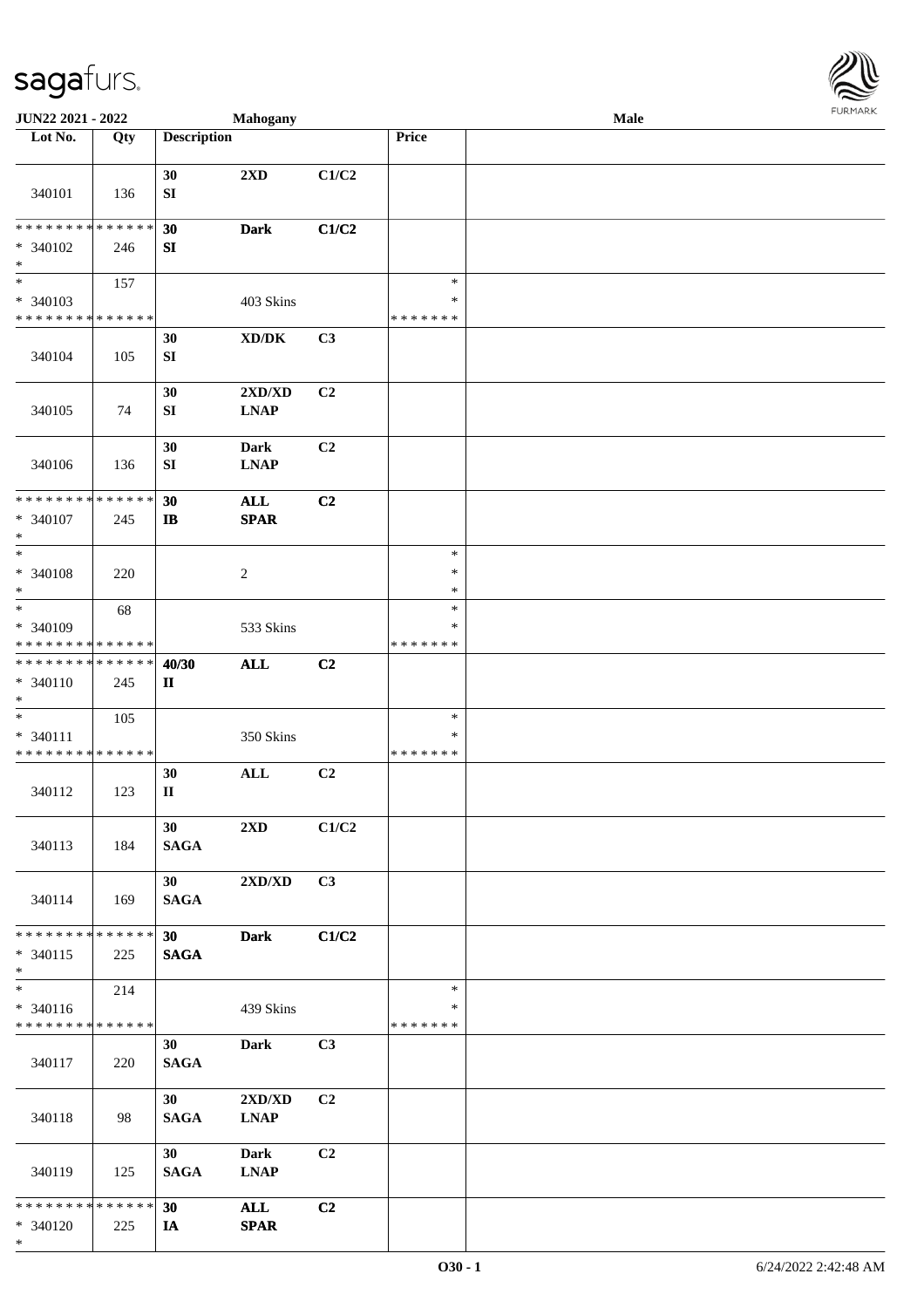

| JUN22 2021 - 2022                                                   |     |                    | Mahogany                         |       |                                   | Male | FURMARK |
|---------------------------------------------------------------------|-----|--------------------|----------------------------------|-------|-----------------------------------|------|---------|
| $\overline{\phantom{1}}$ Lot No.                                    | Qty | <b>Description</b> |                                  |       | Price                             |      |         |
| $\overline{\ast}$<br>$* 340121$<br>$\ast$                           | 200 | 30<br>IA           | <b>ALL</b><br>$\textbf{SPAR}$    | C2    | $\ast$<br>$\ast$<br>$\ast$        |      |         |
| $\overline{\phantom{1}}$<br>* 340122<br>$\ast$                      | 200 |                    | $\sqrt{3}$                       |       | $\ast$<br>$\ast$<br>$\ast$        |      |         |
| $_{\ast}^{-}$<br>$* 340123$<br>$\ast$                               | 200 |                    | $\overline{4}$                   |       | $\ast$<br>$\ast$<br>$\ast$        |      |         |
| $\overline{\ast}$<br>* 340124<br>$\ast$                             | 200 |                    | $\sqrt{5}$                       |       | $\ast$<br>$\ast$<br>$\ast$        |      |         |
| $\overline{\phantom{a}^*}$<br>$* 340125$<br>$*$                     | 200 |                    | $\sqrt{6}$                       |       | $\ast$<br>$\ast$<br>$\ast$        |      |         |
| $\frac{1}{1}$<br>$* 340126$<br>$*$                                  | 199 |                    | $\boldsymbol{7}$                 |       | $\ast$<br>$\ast$<br>$\ast$        |      |         |
| $\overline{\phantom{0}}$<br>* 340127<br>* * * * * * * * * * * * * * | 148 |                    | 1572 Skins                       |       | $\ast$<br>$\ast$<br>* * * * * * * |      |         |
| 340128                                                              | 103 | 30<br><b>SROY</b>  | 2XD                              | C1/C2 |                                   |      |         |
| 340129                                                              | 143 | 30<br><b>SROY</b>  | $2{\bf X}{\bf D}/{\bf X}{\bf D}$ | C3    |                                   |      |         |
| 340130                                                              | 212 | 30<br><b>SROY</b>  | <b>Dark</b>                      | C1/C2 |                                   |      |         |
| 340131                                                              | 106 | 30<br><b>SROY</b>  | <b>Dark</b>                      | C3    |                                   |      |         |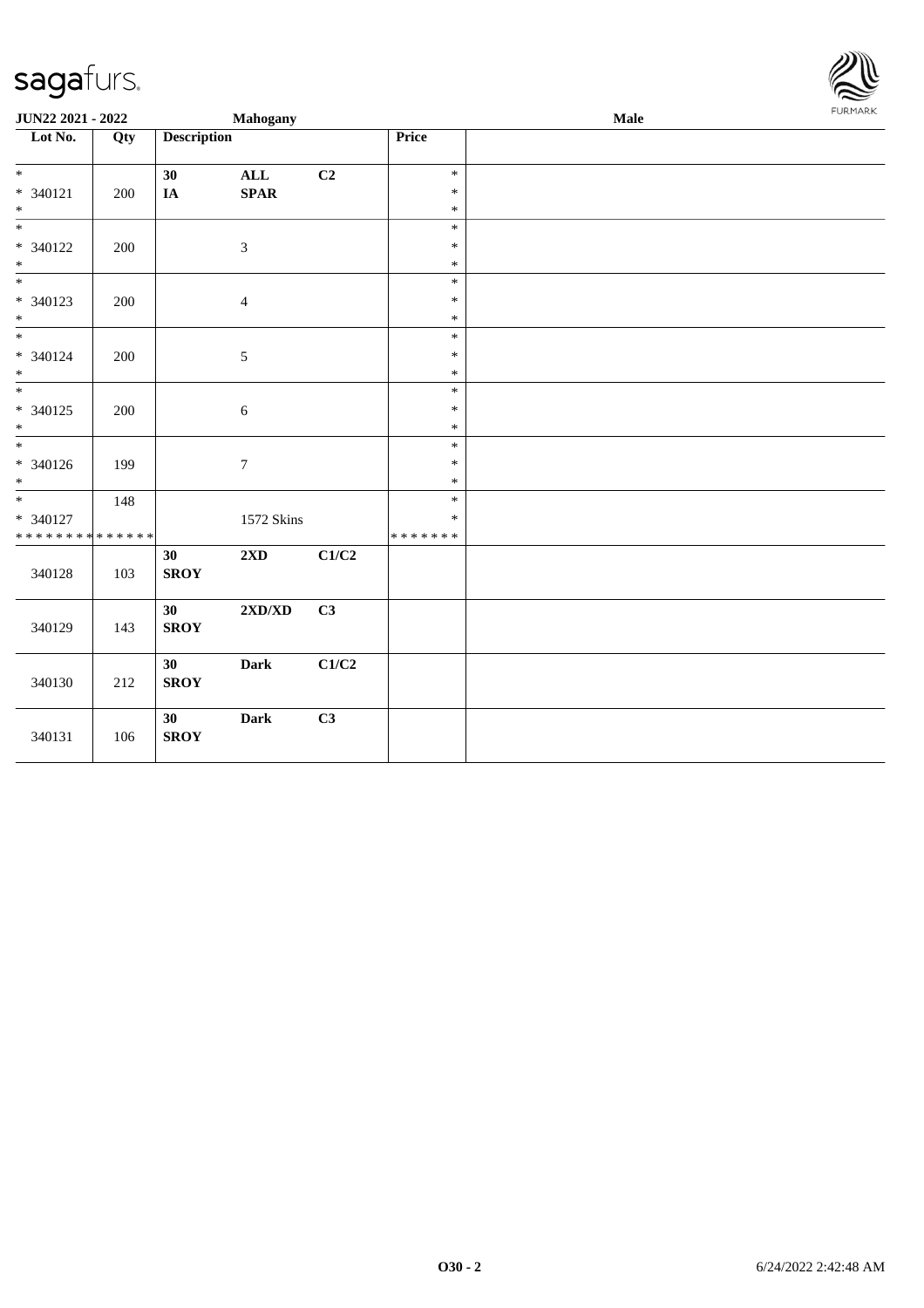

| JUN22 2021 - 2022             |     |                        | Mahogany                         |                |                  | <b>Male</b> |  |
|-------------------------------|-----|------------------------|----------------------------------|----------------|------------------|-------------|--|
| Lot No.                       | Qty | <b>Description</b>     |                                  |                | Price            |             |  |
|                               |     |                        |                                  |                |                  |             |  |
|                               |     | 20                     | $2{\bf X}{\bf D}/{\bf X}{\bf D}$ | C1/C2          |                  |             |  |
| 340161                        | 256 | ${\bf SI}$             |                                  |                |                  |             |  |
|                               |     | $20\,$                 | 2XD/XD                           | C3             |                  |             |  |
| 340162                        | 108 | SI                     |                                  |                |                  |             |  |
|                               |     |                        |                                  |                |                  |             |  |
|                               |     | 20                     | <b>Dark</b>                      | C1/C2          |                  |             |  |
| 340163                        | 311 | SI                     |                                  |                |                  |             |  |
|                               |     |                        |                                  |                |                  |             |  |
|                               |     | $20\,$                 | <b>Dark</b>                      | C3             |                  |             |  |
| 340164                        | 193 | ${\bf SI}$             |                                  |                |                  |             |  |
|                               |     | $20\,$                 | $\mathbf{ALL}$                   | C2             |                  |             |  |
| 340165                        | 151 | $\bf I\bf B$           | SPAR                             |                |                  |             |  |
|                               |     |                        |                                  |                |                  |             |  |
|                               |     | 20                     | $\mathbf{ALL}$                   | C <sub>2</sub> |                  |             |  |
| 340166                        | 172 | $\mathbf{I}\mathbf{I}$ |                                  |                |                  |             |  |
|                               |     |                        |                                  |                |                  |             |  |
| **************                |     | 20                     | 2XD                              | C1/C2          |                  |             |  |
| $* 340167$<br>$\ast$          | 265 | <b>SAGA</b>            |                                  |                |                  |             |  |
| $\overline{\phantom{0}}$      | 198 |                        |                                  |                | $\ast$           |             |  |
| * 340168                      |     |                        | 463 Skins                        |                | $\ast$           |             |  |
| * * * * * * * * * * * * * *   |     |                        |                                  |                | * * * * * * *    |             |  |
|                               |     | 20                     | $2{\bf X}{\bf D}$                | C3             |                  |             |  |
| 340169                        | 251 | $\mathbf{SAGA}$        |                                  |                |                  |             |  |
|                               |     | 20                     | Dark                             | C1             |                  |             |  |
| 340170                        | 205 | $\mathbf{SAGA}$        |                                  |                |                  |             |  |
|                               |     |                        |                                  |                |                  |             |  |
| * * * * * * * * * * * * * *   |     | 20                     | <b>Dark</b>                      | C2             |                  |             |  |
| * 340171                      | 265 | $\mathbf{SAGA}$        |                                  |                |                  |             |  |
| $*$                           |     |                        |                                  |                |                  |             |  |
| $*$                           |     |                        |                                  |                | $\ast$<br>$\ast$ |             |  |
| $* 340172$<br>$*$             | 240 |                        | $\overline{c}$                   |                | $\ast$           |             |  |
| $\ast$                        |     |                        |                                  |                | $\ast$           |             |  |
| * 340173                      | 240 |                        | 3                                |                | $\ast$           |             |  |
| $*$                           |     |                        |                                  |                | $\ast$           |             |  |
| $*$                           |     |                        |                                  |                | $\ast$           |             |  |
| * 340174                      | 240 |                        | $\overline{4}$                   |                | $\ast$           |             |  |
| $*$<br>$*$                    | 144 |                        |                                  |                | $\ast$<br>$\ast$ |             |  |
| * 340175                      |     |                        | 1129 Skins                       |                | $\ast$           |             |  |
| * * * * * * * * * * * * * *   |     |                        |                                  |                | * * * * * * *    |             |  |
| * * * * * * * * * * * * * * * |     | 20                     | <b>Dark</b>                      | C3             |                  |             |  |
| $* 340176$                    | 265 | <b>SAGA</b>            |                                  |                |                  |             |  |
| $*$                           |     |                        |                                  |                |                  |             |  |
| $*$                           |     |                        |                                  |                | $\ast$<br>$\ast$ |             |  |
| * 340177<br>$*$               | 240 |                        | $\overline{c}$                   |                | $\ast$           |             |  |
| $*$                           |     |                        |                                  |                | $\ast$           |             |  |
| * 340178                      | 240 |                        | 3                                |                | $\ast$           |             |  |
| $*$                           |     |                        |                                  |                | $\ast$           |             |  |
| $\ast$                        | 120 |                        |                                  |                | $\ast$           |             |  |
| * 340179                      |     |                        | 865 Skins                        |                | ∗                |             |  |
| * * * * * * * * * * * * * *   |     |                        |                                  | C2             | * * * * * * *    |             |  |
| 340180                        | 133 | 20<br><b>SAGA</b>      | 2XD/XD<br><b>LNAP</b>            |                |                  |             |  |
|                               |     |                        |                                  |                |                  |             |  |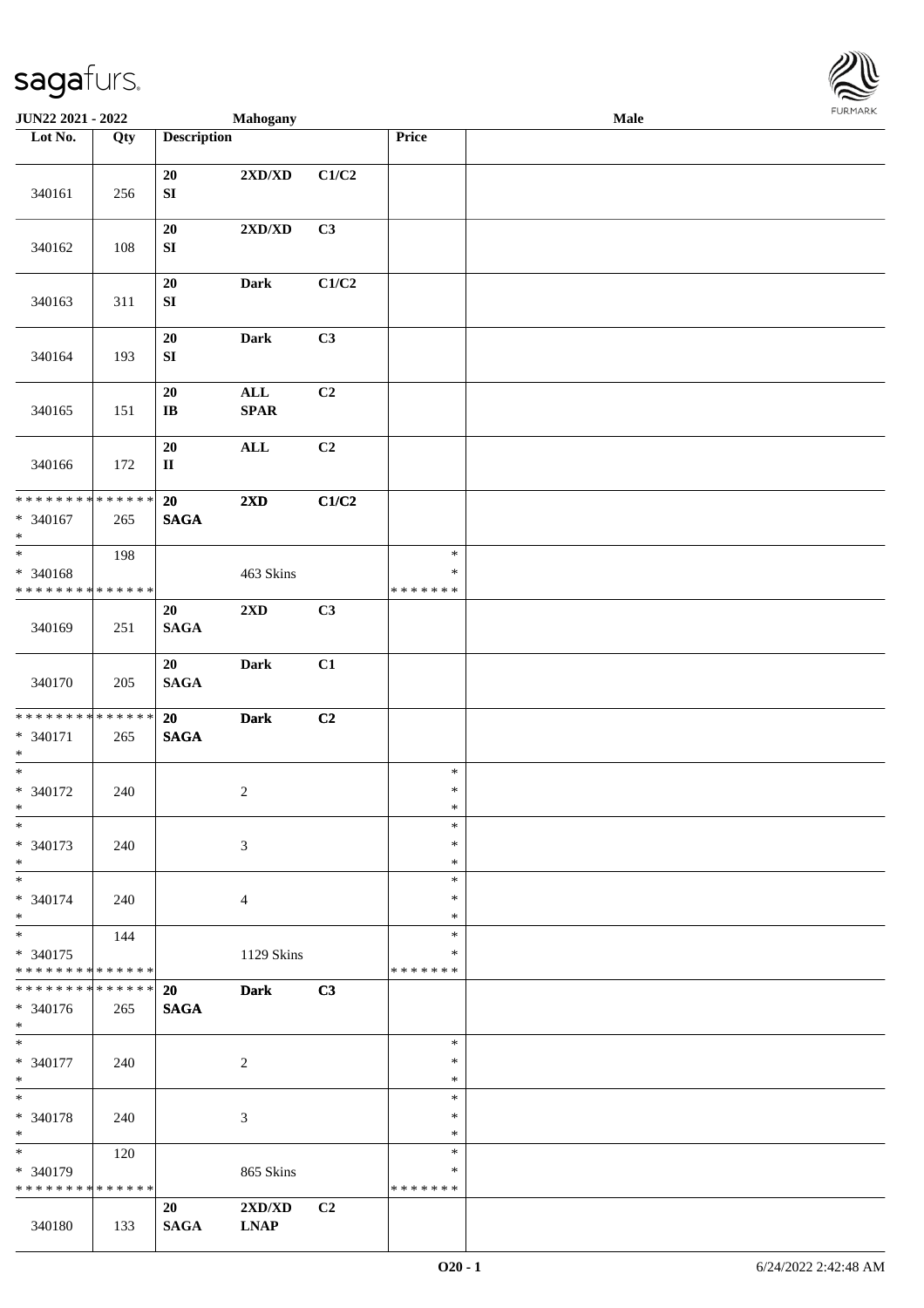

| JUN22 2021 - 2022           |     |                       | Mahogany                                           |       |                  | Male | FURMARK |
|-----------------------------|-----|-----------------------|----------------------------------------------------|-------|------------------|------|---------|
| Lot No.                     | Qty | <b>Description</b>    |                                                    |       | Price            |      |         |
| 340181                      | 183 | 20<br>$\mathbf{SAGA}$ | <b>Dark</b><br>$\ensuremath{\text{L}N\!AP}\xspace$ | C2    |                  |      |         |
| * * * * * * * * * * * * * * |     | 20                    | ALL                                                | C2    |                  |      |         |
| * 340182<br>$*$             | 265 | IA                    | $\pmb{\quad \text{SPAR} \quad}$                    |       |                  |      |         |
| $\overline{\ast}$           |     |                       |                                                    |       | $\ast$           |      |         |
| $* 340183$                  | 240 |                       | $\sqrt{2}$                                         |       | $\ast$           |      |         |
| $*$                         |     |                       |                                                    |       | $\ast$           |      |         |
|                             |     |                       |                                                    |       | $\ast$           |      |         |
| * 340184<br>$\ast$          | 240 |                       | $\boldsymbol{\mathfrak{Z}}$                        |       | $\ast$<br>$\ast$ |      |         |
| $*$                         | 51  |                       |                                                    |       | $\ast$           |      |         |
| $* 340185$                  |     |                       | 796 Skins                                          |       | $\ast$           |      |         |
| * * * * * * * * * * * * * * |     |                       |                                                    |       | *******          |      |         |
| 340186                      | 111 | 20<br><b>SROY</b>     | 2XD                                                | C1/C2 |                  |      |         |
| 340187                      | 124 | 20<br><b>SROY</b>     | $2{\bf X}{\bf D}/{\bf X}{\bf D}$                   | C3    |                  |      |         |
| 340188                      | 218 | 20<br><b>SROY</b>     | <b>Dark</b>                                        | C1/C2 |                  |      |         |
| 340189                      | 101 | 20<br><b>SROY</b>     | Dark                                               | C3    |                  |      |         |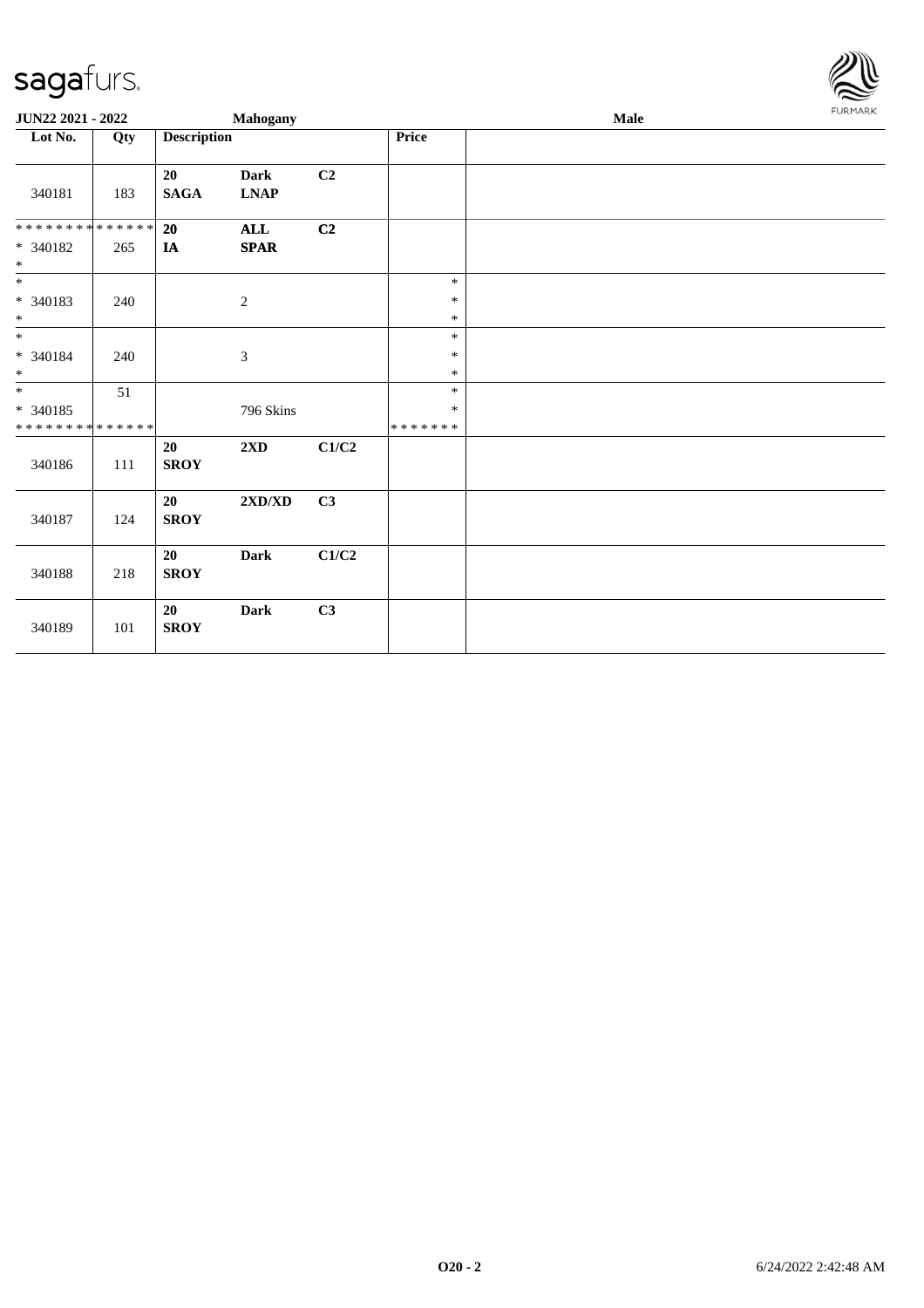\* \* \* \* \* \* \* \* \* \* \* \* \* \* \*

| <b>JUN22 2021 - 2022</b>                   |     |                    | <b>Mahogany Velvet</b>              |                |               | Male | 1.91111111 |
|--------------------------------------------|-----|--------------------|-------------------------------------|----------------|---------------|------|------------|
| Lot No.                                    | Qty | <b>Description</b> |                                     |                | Price         |      |            |
|                                            |     |                    |                                     |                |               |      |            |
|                                            |     | 50                 | 2XD                                 | C1/C2          |               |      |            |
| 340221                                     | 89  | SI                 | <b>VELV1</b>                        |                |               |      |            |
|                                            |     |                    |                                     |                |               |      |            |
| * * * * * * * * <mark>* * * * * * *</mark> |     | 50                 | <b>Dark</b>                         | C1/C2          |               |      |            |
| * 340222                                   | 205 | SI                 | <b>VELV1</b>                        |                |               |      |            |
| $\ast$                                     |     |                    |                                     |                |               |      |            |
| $\ast$                                     |     |                    |                                     |                | $\ast$        |      |            |
|                                            | 34  |                    |                                     |                |               |      |            |
| * 340223                                   |     |                    | 239 Skins                           |                | ∗             |      |            |
| * * * * * * * * <mark>* * * * * * *</mark> |     |                    |                                     |                | * * * * * * * |      |            |
|                                            |     | 50                 | $\bold{X}\bold{D}/\bold{D}\bold{K}$ | C <sub>3</sub> |               |      |            |
| 340224                                     | 167 | SI                 | VELV1                               |                |               |      |            |
|                                            |     |                    |                                     |                |               |      |            |
|                                            |     | 50                 | $2\mathbf{X}\mathbf{D}$             | C1/C2          |               |      |            |
| 340225                                     | 96  | ${\bf SI}$         | VELV2                               |                |               |      |            |
|                                            |     |                    |                                     |                |               |      |            |
|                                            |     | 50                 | 2XD/XD                              | C3             |               |      |            |
| 340226                                     | 85  | SI                 | VELV2                               |                |               |      |            |
|                                            |     |                    |                                     |                |               |      |            |
|                                            |     |                    |                                     |                |               |      |            |
| * * * * * * * * <mark>* * * * * * *</mark> |     | 50                 | <b>Dark</b>                         | C1/C2          |               |      |            |
| * 340227                                   | 165 | SI                 | <b>VELV2</b>                        |                |               |      |            |
| $\ast$                                     |     |                    |                                     |                |               |      |            |
| $\ast$                                     | 60  |                    |                                     |                | $\ast$        |      |            |
| * 340228                                   |     |                    | 225 Skins                           |                | ∗             |      |            |
| * * * * * * * * <mark>* * * * * * *</mark> |     |                    |                                     |                | * * * * * * * |      |            |
|                                            |     | 50                 | Dark                                | C3             |               |      |            |
| 340229                                     | 117 | SI                 | VELV2                               |                |               |      |            |
|                                            |     |                    |                                     |                |               |      |            |
| * * * * * * * * <mark>* * * * * *</mark>   |     | 50                 | $2\mathbf{X}\mathbf{D}$             | C1/C2          |               |      |            |
| $* 340230$                                 | 185 | <b>SAGA</b>        | <b>VELV1</b>                        |                |               |      |            |
| $\ast$                                     |     |                    |                                     |                |               |      |            |
| $\ast$                                     |     |                    |                                     |                | $\ast$        |      |            |
|                                            | 77  |                    |                                     |                |               |      |            |
| $* 340231$                                 |     |                    | 262 Skins                           |                | ∗             |      |            |
| * * * * * * * * <mark>* * * * * * *</mark> |     |                    |                                     |                | * * * * * * * |      |            |
|                                            |     | 50                 | $2{\bf X}{\bf D}/{\bf X}{\bf D}$    | C3             |               |      |            |
| 340232                                     | 130 | <b>SAGA</b>        | <b>VELV1</b>                        |                |               |      |            |
|                                            |     |                    |                                     |                |               |      |            |
|                                            |     | 50                 | Dark                                | C1             |               |      |            |
| 340233                                     | 153 | <b>SAGA</b>        | <b>VELV1</b>                        |                |               |      |            |
|                                            |     |                    |                                     |                |               |      |            |
| * * * * * * * * * * * * * * <mark>*</mark> |     | 50                 | <b>Dark</b>                         | C2             |               |      |            |
| * 340234                                   | 185 | <b>SAGA</b>        | <b>VELV1</b>                        |                |               |      |            |
| $*$                                        |     |                    |                                     |                |               |      |            |
| $\ast$                                     |     |                    |                                     |                | $\ast$        |      |            |
| * 340235                                   | 160 |                    | 2                                   |                | *             |      |            |
| $\ast$                                     |     |                    |                                     |                | *             |      |            |
| $\overline{\mathbf{r}}$                    |     |                    |                                     |                | $\ast$        |      |            |
|                                            | 41  |                    |                                     |                |               |      |            |
| * 340236                                   |     |                    | 386 Skins                           |                | ∗             |      |            |
| * * * * * * * * <mark>* * * * * *</mark> * |     |                    |                                     |                | * * * * * * * |      |            |
| * * * * * * * * * * * * * * <mark>*</mark> |     | 50                 | <b>Dark</b>                         | C3             |               |      |            |
| * 340237                                   | 185 | <b>SAGA</b>        | <b>VELV1</b>                        |                |               |      |            |
| $*$ $-$                                    |     |                    |                                     |                |               |      |            |
| $*$                                        | 64  |                    |                                     |                | $\ast$        |      |            |
| * 340238                                   |     |                    | 249 Skins                           |                | *             |      |            |
| * * * * * * * * <mark>* * * * * *</mark>   |     |                    |                                     |                | *******       |      |            |
| * * * * * * * * * * * * * * *              |     | 50                 | $2\mathbf{X}\mathbf{D}$             | C1/C2          |               |      |            |
| * 340239                                   | 185 | <b>SAGA</b>        | <b>VELV2</b>                        |                |               |      |            |
| $*$                                        |     |                    |                                     |                |               |      |            |
| $*$                                        |     |                    |                                     |                | $\ast$        |      |            |
|                                            | 79  |                    |                                     |                |               |      |            |
| * 340240                                   |     |                    | 264 Skins                           |                | $\ast$        |      |            |

\* \* \* \* \* \* \*

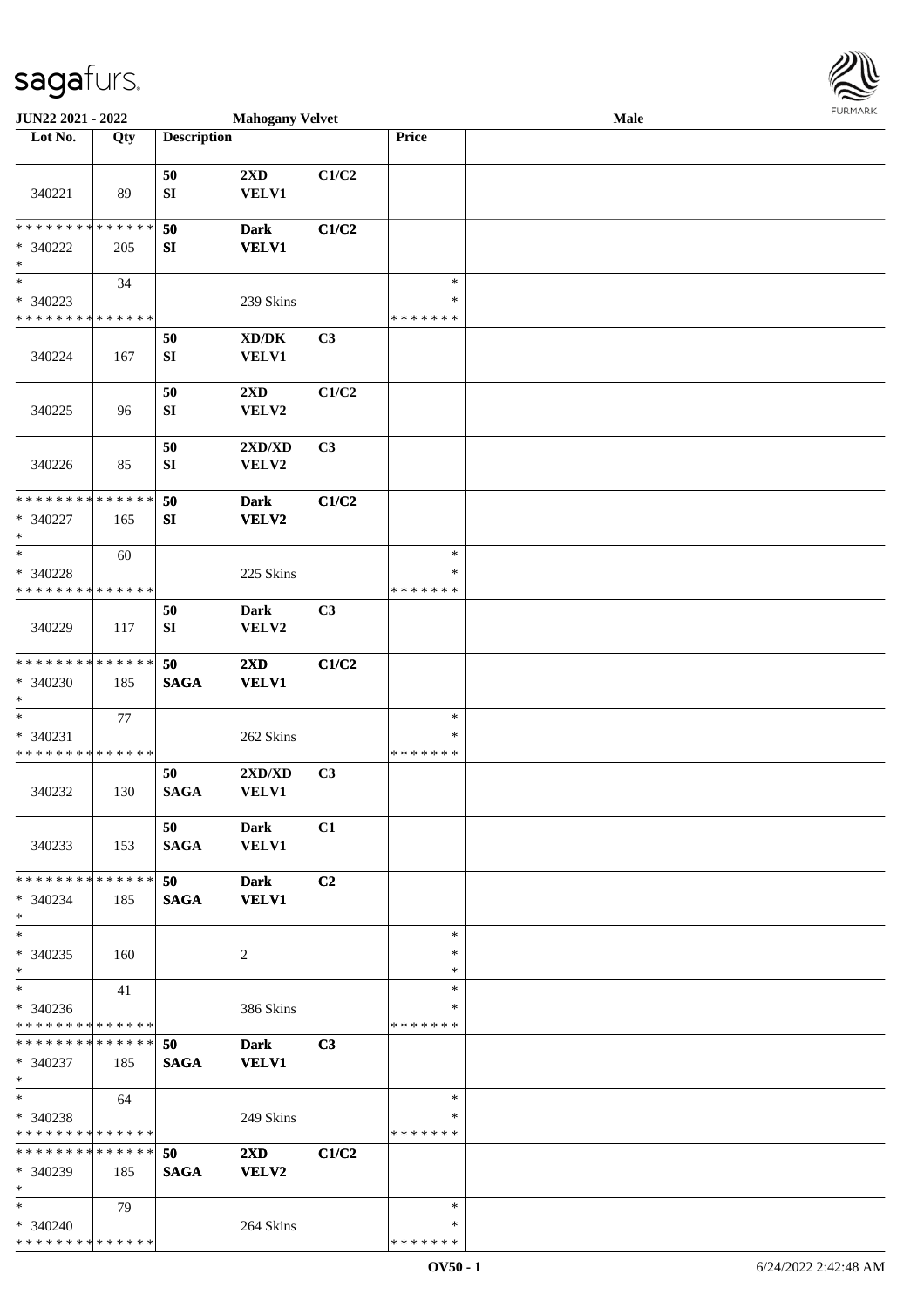| JUN22 2021 - 2022                                                     |     |                    | <b>Mahogany Velvet</b>           |       |                                   | Male | <b>FURPIARA</b> |
|-----------------------------------------------------------------------|-----|--------------------|----------------------------------|-------|-----------------------------------|------|-----------------|
| Lot No.                                                               | Qty | <b>Description</b> |                                  |       | Price                             |      |                 |
| * * * * * * * * <mark>* * * * * * *</mark><br>* 340241<br>$*$         | 185 | 50<br><b>SAGA</b>  | 2XD/XD<br><b>VELV2</b>           | C3    |                                   |      |                 |
| $*$<br>* 340242<br>* * * * * * * * * * * * * *                        | 35  |                    | 220 Skins                        |       | $\ast$<br>$\ast$<br>* * * * * * * |      |                 |
| 340243                                                                | 151 | 50<br><b>SAGA</b>  | <b>Dark</b><br>VELV2             | C1    |                                   |      |                 |
| * * * * * * * * <mark>* * * * * * *</mark><br>* 340244<br>$*$         | 185 | 50<br><b>SAGA</b>  | <b>Dark</b><br><b>VELV2</b>      | C2    |                                   |      |                 |
| $* 340245$<br>$*$                                                     | 160 |                    | $\overline{c}$                   |       | $\ast$<br>$\ast$<br>$\ast$        |      |                 |
| $*$<br>$* 340246$<br>$*$                                              | 160 |                    | $\mathfrak{Z}$                   |       | $\ast$<br>$\ast$<br>$\ast$        |      |                 |
| $\overline{\phantom{0}}$<br>$* 340247$<br>* * * * * * * * * * * * * * | 47  |                    | 552 Skins                        |       | $\ast$<br>∗<br>* * * * * * *      |      |                 |
| * * * * * * * * <mark>* * * * * * *</mark><br>* 340248<br>$*$         | 205 | 50<br><b>SAGA</b>  | <b>Dark</b><br><b>VELV2</b>      | C3    |                                   |      |                 |
| $*$<br>* 340249<br>* * * * * * * * * * * * * *                        | 75  |                    | 280 Skins                        |       | $\ast$<br>$\ast$<br>* * * * * * * |      |                 |
| 340250                                                                | 142 | 50<br><b>SROY</b>  | 2XD<br><b>VELV1</b>              | C1/C2 |                                   |      |                 |
| 340251                                                                | 134 | 50<br><b>SROY</b>  | <b>XD</b><br>VELV1               | C1/C2 |                                   |      |                 |
| 340252                                                                | 190 | 50<br><b>SROY</b>  | <b>Dark</b><br>VELV1             | C1/C2 |                                   |      |                 |
| 340253                                                                | 135 | 50<br><b>SROY</b>  | XD/DK<br><b>VELV1</b>            | C3    |                                   |      |                 |
| 340254                                                                | 164 | 50<br><b>SROY</b>  | $2\mathbf{X}\mathbf{D}$<br>VELV2 | C1/C2 |                                   |      |                 |
| 340255                                                                | 96  | 50<br><b>SROY</b>  | 2XD/XD<br>VELV2                  | C3    |                                   |      |                 |
| 340256                                                                | 106 | 50<br><b>SROY</b>  | <b>Dark</b><br>VELV2             | C1    |                                   |      |                 |
| * * * * * * * * * * * * * *<br>* 340257<br>$*$                        | 185 | 50<br><b>SROY</b>  | <b>Dark</b><br>VELV2             | C2    |                                   |      |                 |
| $\ast$<br>* 340258<br>* * * * * * * * * * * * * *                     | 102 |                    | 287 Skins                        |       | $\ast$<br>∗<br>* * * * * * *      |      |                 |
| 340259                                                                | 159 | 50<br><b>SROY</b>  | <b>Dark</b><br>VELV2             | C3    |                                   |      |                 |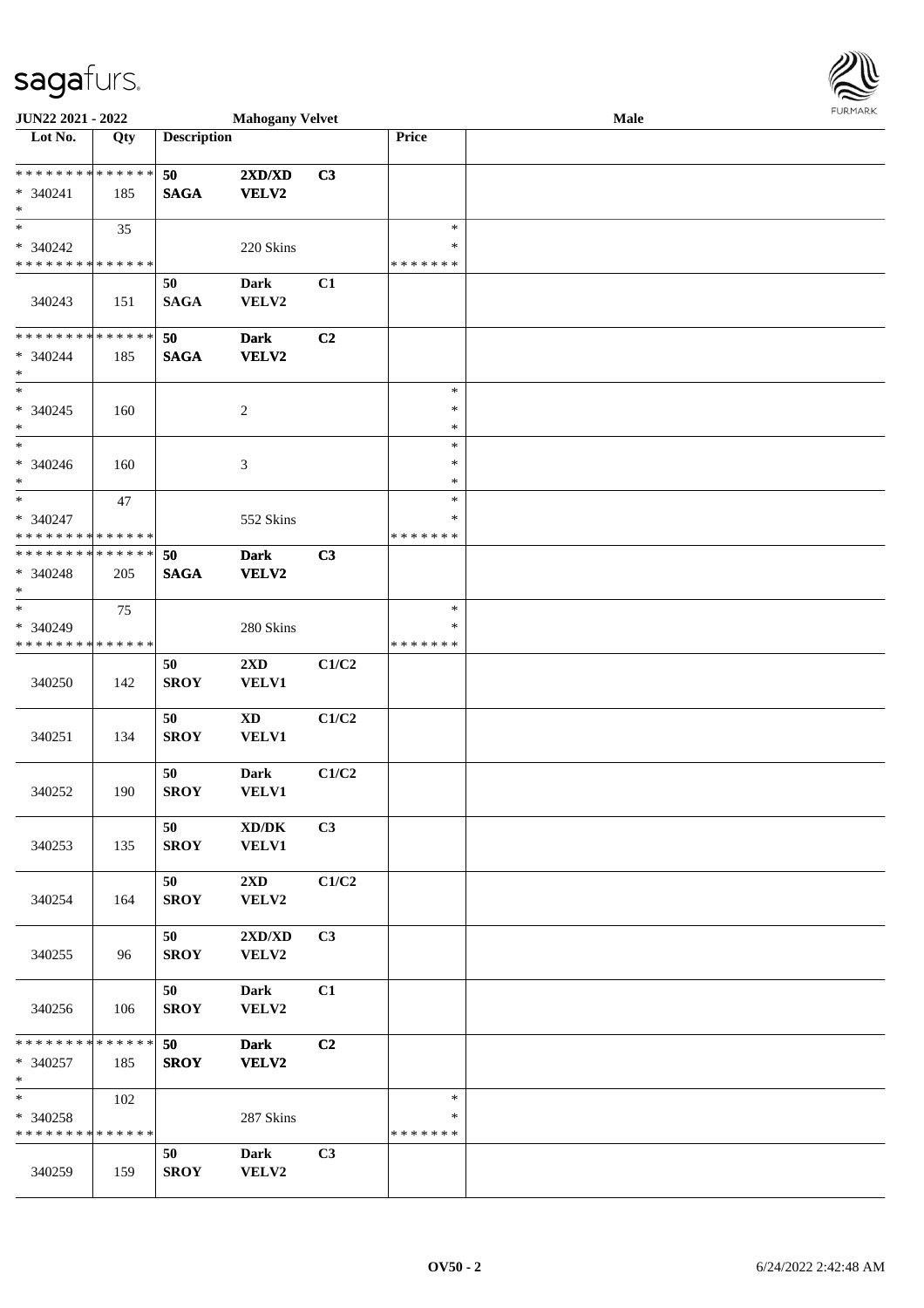

| JUN22 2021 - 2022                       |     |                        | <b>Mahogany Velvet</b>                  |       |                  | Male | 101111111111 |
|-----------------------------------------|-----|------------------------|-----------------------------------------|-------|------------------|------|--------------|
| Lot No.                                 | Qty | <b>Description</b>     |                                         |       | Price            |      |              |
|                                         |     |                        |                                         |       |                  |      |              |
| * * * * * * * * * * * * * *             |     | 40                     | 2XD                                     | C1/C2 |                  |      |              |
| * 340281                                | 225 | SI                     | <b>VELV1</b>                            |       |                  |      |              |
| $\ast$                                  |     |                        |                                         |       |                  |      |              |
| $\ast$                                  | 218 |                        |                                         |       | $\ast$           |      |              |
| * 340282                                |     |                        | 443 Skins                               |       | ∗                |      |              |
| * * * * * * * * * * * * * *             |     |                        |                                         |       | * * * * * * *    |      |              |
|                                         |     | 40                     | 2XD                                     | C3    |                  |      |              |
| 340283                                  | 171 | SI                     | <b>VELV1</b>                            |       |                  |      |              |
|                                         |     |                        |                                         |       |                  |      |              |
|                                         |     | 40                     | <b>Dark</b>                             | C1    |                  |      |              |
| 340284                                  | 113 | ${\bf S}{\bf I}$       | <b>VELV1</b>                            |       |                  |      |              |
|                                         |     |                        |                                         |       |                  |      |              |
| * * * * * * * * * * * * * *             |     | 40                     | <b>Dark</b>                             | C2    |                  |      |              |
| $* 340285$                              | 225 | SI                     | <b>VELV1</b>                            |       |                  |      |              |
| $\ast$<br>$\overline{\phantom{1}}$      |     |                        |                                         |       |                  |      |              |
|                                         |     |                        |                                         |       | $\ast$           |      |              |
| $* 340286$                              | 180 |                        | $\sqrt{2}$                              |       | $\ast$           |      |              |
| $\ast$<br>$\ast$                        |     |                        |                                         |       | $\ast$<br>$\ast$ |      |              |
|                                         | 41  |                        |                                         |       | *                |      |              |
| * 340287<br>* * * * * * * * * * * * * * |     |                        | 446 Skins                               |       | * * * * * * *    |      |              |
|                                         |     |                        |                                         |       |                  |      |              |
|                                         |     | 40                     | <b>Dark</b>                             | C3    |                  |      |              |
| 340288                                  | 171 | SI                     | <b>VELV1</b>                            |       |                  |      |              |
| * * * * * * * * * * * * * *             |     |                        |                                         |       |                  |      |              |
| * 340289                                |     | 40<br>${\bf S}{\bf I}$ | $2\mathbf{X}\mathbf{D}$<br><b>VELV2</b> | C1/C2 |                  |      |              |
| $\ast$                                  | 225 |                        |                                         |       |                  |      |              |
| $\ast$                                  | 140 |                        |                                         |       | $\ast$           |      |              |
| * 340290                                |     |                        | 365 Skins                               |       | ∗                |      |              |
| * * * * * * * * * * * * * *             |     |                        |                                         |       | * * * * * * *    |      |              |
|                                         |     | 40                     | 2XD                                     | C3    |                  |      |              |
| 340291                                  | 165 | ${\bf S}{\bf I}$       | VELV2                                   |       |                  |      |              |
|                                         |     |                        |                                         |       |                  |      |              |
| **************                          |     | 40                     | <b>Dark</b>                             | C1/C2 |                  |      |              |
| * 340292                                | 225 | SI                     | <b>VELV2</b>                            |       |                  |      |              |
| $*$                                     |     |                        |                                         |       |                  |      |              |
| $\ast$                                  | 187 |                        |                                         |       | $\ast$           |      |              |
| * 340293                                |     |                        | 412 Skins                               |       | *                |      |              |
| * * * * * * * * * * * * * *             |     |                        |                                         |       | * * * * * * *    |      |              |
|                                         |     | 40                     | <b>Dark</b>                             | C3    |                  |      |              |
| 340294                                  | 133 | SI                     | VELV2                                   |       |                  |      |              |
|                                         |     |                        |                                         |       |                  |      |              |
|                                         |     | 40                     | 2XD                                     | C1    |                  |      |              |
| 340295                                  | 188 | <b>SAGA</b>            | <b>VELV1</b>                            |       |                  |      |              |
|                                         |     |                        |                                         |       |                  |      |              |
| * * * * * * * * * * * * * *             |     | 40                     | 2XD                                     | C2    |                  |      |              |
| * 340296                                | 205 | <b>SAGA</b>            | <b>VELV1</b>                            |       |                  |      |              |
| $\ast$                                  |     |                        |                                         |       |                  |      |              |
| $\ast$                                  |     |                        |                                         |       | $\ast$<br>∗      |      |              |
| * 340297                                | 180 |                        | $\overline{c}$                          |       | $\ast$           |      |              |
| $*$<br>$\ast$                           | 107 |                        |                                         |       | $\ast$           |      |              |
| * 340298                                |     |                        | 492 Skins                               |       | ∗                |      |              |
| * * * * * * * * * * * * * *             |     |                        |                                         |       | * * * * * * *    |      |              |
|                                         |     | 40                     | $2\mathbf{X}\mathbf{D}$                 | C3    |                  |      |              |
| 340299                                  | 132 | <b>SAGA</b>            | <b>VELV1</b>                            |       |                  |      |              |
|                                         |     |                        |                                         |       |                  |      |              |
| * * * * * * * * * * * * * *             |     | 40                     | <b>Dark</b>                             | C1    |                  |      |              |
| * 340300                                | 205 | <b>SAGA</b>            | <b>VELV1</b>                            |       |                  |      |              |
| $*$                                     |     |                        |                                         |       |                  |      |              |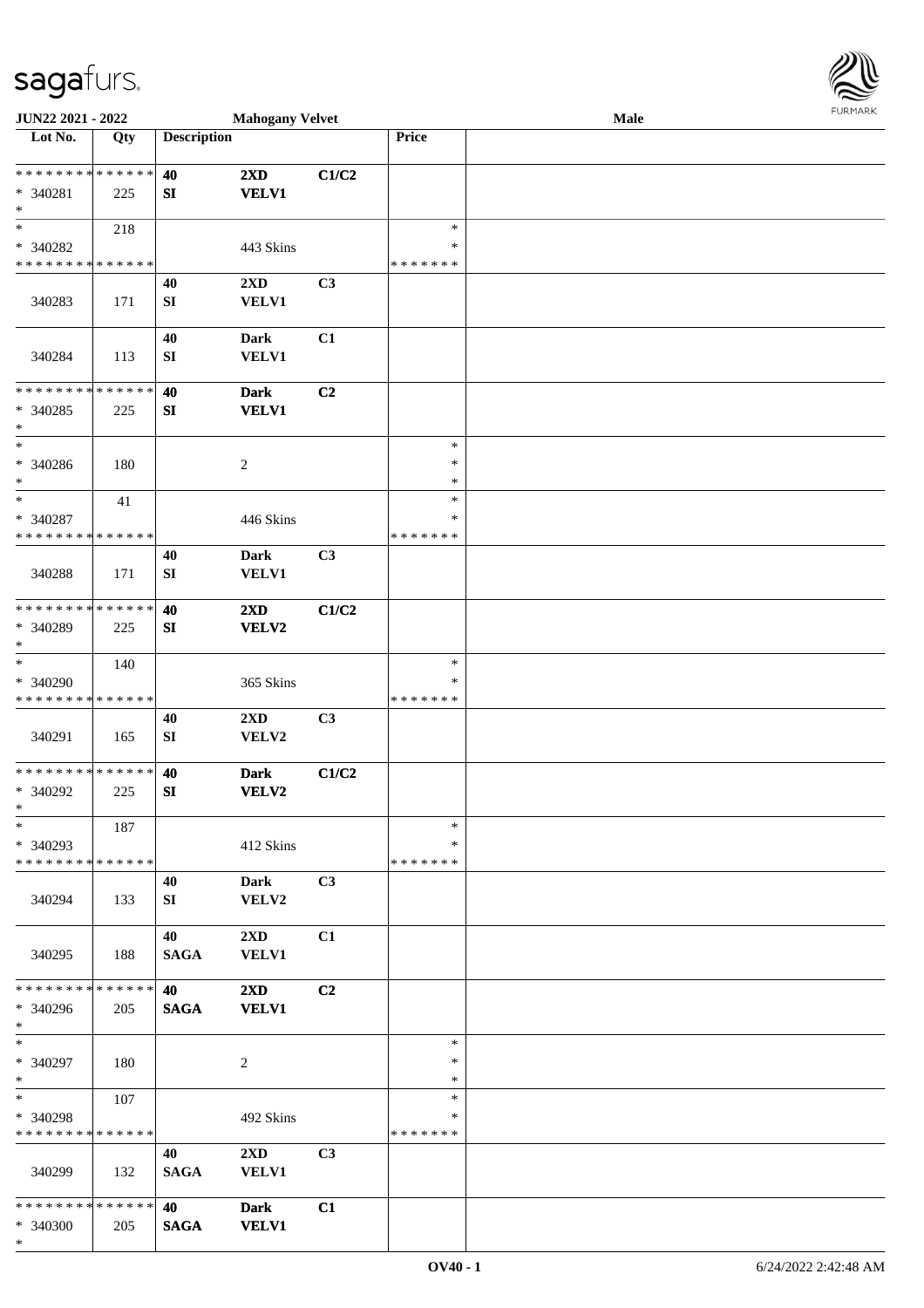\*

| <b>JUN22 2021 - 2022</b>                                 |     |                    | <b>Mahogany Velvet</b>      |                |                         | Male | <b>FURPIARA</b> |
|----------------------------------------------------------|-----|--------------------|-----------------------------|----------------|-------------------------|------|-----------------|
| Lot No.                                                  | Qty | <b>Description</b> |                             |                | Price                   |      |                 |
|                                                          |     |                    |                             |                |                         |      |                 |
| $*$                                                      | 118 | 40                 | <b>Dark</b>                 | C1             | $\ast$                  |      |                 |
| * 340301<br>* * * * * * * * <mark>* * * * * *</mark>     |     | <b>SAGA</b>        | <b>VELV1</b>                |                | $\ast$<br>* * * * * * * |      |                 |
| * * * * * * * * <mark>* * * * * * *</mark>               |     | 40                 | <b>Dark</b>                 | C2             |                         |      |                 |
| * 340302                                                 | 205 | <b>SAGA</b>        | <b>VELV1</b>                |                |                         |      |                 |
| $\ast$                                                   |     |                    |                             |                |                         |      |                 |
| $\ast$                                                   |     |                    |                             |                | $\ast$                  |      |                 |
| * 340303                                                 | 180 |                    | 2                           |                | $\ast$                  |      |                 |
| $\ast$                                                   |     |                    |                             |                | $\ast$                  |      |                 |
| $\overline{\ast}$                                        |     |                    |                             |                | $\ast$                  |      |                 |
| * 340304                                                 | 180 |                    | $\mathfrak{Z}$              |                | ∗                       |      |                 |
| $\ast$                                                   |     |                    |                             |                | ∗                       |      |                 |
| $\overline{\phantom{0}}$                                 |     |                    |                             |                | $\ast$                  |      |                 |
| * 340305                                                 | 180 |                    | $\overline{4}$              |                | $\ast$                  |      |                 |
| $\ast$<br>$\ddot{x}$                                     |     |                    |                             |                | $\ast$                  |      |                 |
|                                                          | 45  |                    |                             |                | $\ast$<br>$\ast$        |      |                 |
| * 340306<br>* * * * * * * * * * * * * * *                |     |                    | 790 Skins                   |                | * * * * * * *           |      |                 |
|                                                          |     | 40                 | <b>Dark</b>                 | C3             |                         |      |                 |
| 340307                                                   | 205 | <b>SAGA</b>        | <b>VELV1</b>                |                |                         |      |                 |
|                                                          |     |                    |                             |                |                         |      |                 |
|                                                          |     | 40                 | 2XD                         | C1             |                         |      |                 |
| 340308                                                   | 199 | <b>SAGA</b>        | VELV2                       |                |                         |      |                 |
|                                                          |     |                    |                             |                |                         |      |                 |
| * * * * * * * * <mark>* * * * * * *</mark>               |     | 40                 | 2XD                         | C2             |                         |      |                 |
| * 340309                                                 | 205 | <b>SAGA</b>        | <b>VELV2</b>                |                |                         |      |                 |
| $\ast$                                                   |     |                    |                             |                |                         |      |                 |
| $\ast$                                                   |     |                    |                             |                | $\ast$                  |      |                 |
| * 340310<br>$\ast$                                       | 180 |                    | $\overline{c}$              |                | ∗                       |      |                 |
| $\ast$                                                   |     |                    |                             |                | *<br>$\ast$             |      |                 |
| * 340311                                                 | 180 |                    | 3                           |                | ∗                       |      |                 |
| $\ast$                                                   |     |                    |                             |                | $\ast$                  |      |                 |
| $*$                                                      | 86  |                    |                             |                | $\ast$                  |      |                 |
| * 340312                                                 |     |                    | 651 Skins                   |                | ∗                       |      |                 |
| * * * * * * * * <mark>* * * * * *</mark>                 |     |                    |                             |                | * * * * * * *           |      |                 |
| * * * * * * * * * * * * * * <mark>*</mark>               |     | 40                 | $2\mathbf{X}\mathbf{D}$     | C3             |                         |      |                 |
| * 340313                                                 | 205 | <b>SAGA</b>        | <b>VELV2</b>                |                |                         |      |                 |
| $\ast$                                                   |     |                    |                             |                |                         |      |                 |
| $\ast$                                                   | 57  |                    |                             |                | $\ast$                  |      |                 |
| $* 340314$<br>* * * * * * * * * * * * * * <mark>*</mark> |     |                    | 262 Skins                   |                | *                       |      |                 |
|                                                          |     |                    |                             |                | * * * * * * *           |      |                 |
| 340315                                                   | 192 | 40<br><b>SAGA</b>  | <b>Dark</b><br><b>VELV2</b> | C1             |                         |      |                 |
|                                                          |     |                    |                             |                |                         |      |                 |
| * * * * * * * * * * * * * * <mark>*</mark>               |     | 40                 | <b>Dark</b>                 | C <sub>2</sub> |                         |      |                 |
| * 340316                                                 | 205 | <b>SAGA</b>        | <b>VELV2</b>                |                |                         |      |                 |
| $\ast$                                                   |     |                    |                             |                |                         |      |                 |
| $\ast$                                                   |     |                    |                             |                | $\ast$                  |      |                 |
| * 340317                                                 | 180 |                    | 2                           |                | ∗                       |      |                 |
| $\ast$                                                   |     |                    |                             |                | $\ast$                  |      |                 |
| $*$                                                      |     |                    |                             |                | $\ast$                  |      |                 |
| * 340318                                                 | 180 |                    | 3                           |                | $\ast$                  |      |                 |
| $*$<br>$*$                                               |     |                    |                             |                | $\ast$<br>$\ast$        |      |                 |
| * 340319                                                 | 127 |                    |                             |                | *                       |      |                 |
| * * * * * * * * <mark>* * * * * *</mark>                 |     |                    | 692 Skins                   |                | *******                 |      |                 |
| * * * * * * * * * * * * * * <mark>*</mark>               |     | 40                 | <b>Dark</b>                 | C3             |                         |      |                 |
| * 340320                                                 | 205 | <b>SAGA</b>        | <b>VELV2</b>                |                |                         |      |                 |

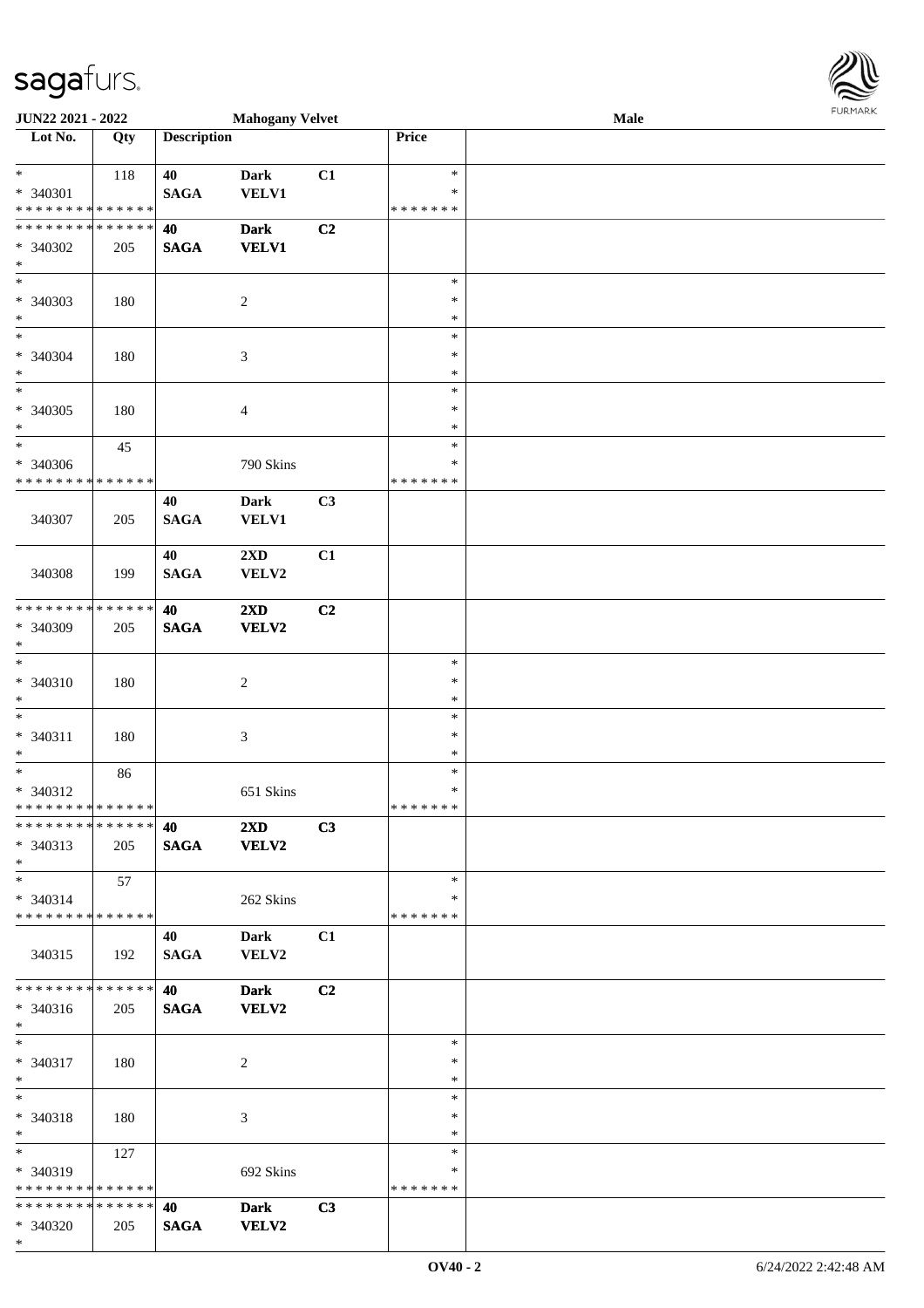| <b>JUN22 2021 - 2022</b>                   |     |                    | <b>Mahogany Velvet</b>  |                |               | Male | $1 \times 1 \times 1 \times 1 \times 1 \times$ |
|--------------------------------------------|-----|--------------------|-------------------------|----------------|---------------|------|------------------------------------------------|
| Lot No.                                    | Qty | <b>Description</b> |                         |                | Price         |      |                                                |
|                                            |     |                    |                         |                |               |      |                                                |
| $\ast$                                     | 99  | 40                 | <b>Dark</b>             | C3             | $\ast$        |      |                                                |
| * 340321                                   |     | <b>SAGA</b>        | VELV2                   |                | $\ast$        |      |                                                |
| * * * * * * * * <mark>* * * * * *</mark>   |     |                    |                         |                | * * * * * * * |      |                                                |
|                                            |     | 50/40              | $\mathbf{ALL}$          | C2             |               |      |                                                |
| 340322                                     | 82  | <b>SAGA</b>        | VELV2                   | <b>OPEN</b>    |               |      |                                                |
|                                            |     |                    |                         |                |               |      |                                                |
|                                            |     |                    |                         |                |               |      |                                                |
|                                            |     | 40                 | 2XD                     | C1             |               |      |                                                |
| 340323                                     | 183 | <b>SROY</b>        | VELV1                   |                |               |      |                                                |
|                                            |     |                    |                         |                |               |      |                                                |
| * * * * * * * * <mark>* * * * * * *</mark> |     | 40                 | 2XD                     | C2             |               |      |                                                |
| * 340324                                   | 205 | <b>SROY</b>        | <b>VELV1</b>            |                |               |      |                                                |
| $\ast$                                     |     |                    |                         |                |               |      |                                                |
| $\ast$                                     | 100 |                    |                         |                | $\ast$        |      |                                                |
| * 340325                                   |     |                    | 305 Skins               |                | $\ast$        |      |                                                |
| * * * * * * * * * * * * * * *              |     |                    |                         |                | * * * * * * * |      |                                                |
|                                            |     | 40                 | <b>XD</b>               | C1             |               |      |                                                |
|                                            |     |                    |                         |                |               |      |                                                |
| 340326                                     | 145 | <b>SROY</b>        | VELV1                   |                |               |      |                                                |
|                                            |     |                    |                         |                |               |      |                                                |
| * * * * * * * * <mark>* * * * * * *</mark> |     | 40                 | $\mathbf{X}\mathbf{D}$  | C2             |               |      |                                                |
| * 340327                                   | 205 | <b>SROY</b>        | <b>VELV1</b>            |                |               |      |                                                |
| $\ast$                                     |     |                    |                         |                |               |      |                                                |
| $\ast$                                     | 61  |                    |                         |                | $\ast$        |      |                                                |
| * 340328                                   |     |                    | 266 Skins               |                | ∗             |      |                                                |
| * * * * * * * * <mark>* * * * * *</mark>   |     |                    |                         |                | * * * * * * * |      |                                                |
|                                            |     | 40                 | 2XD/XD                  | C3             |               |      |                                                |
| 340329                                     | 128 | <b>SROY</b>        | <b>VELV1</b>            |                |               |      |                                                |
|                                            |     |                    |                         |                |               |      |                                                |
|                                            |     |                    |                         |                |               |      |                                                |
|                                            |     | 40                 | <b>Dark</b>             | C1             |               |      |                                                |
| 340330                                     | 135 | <b>SROY</b>        | VELV1                   |                |               |      |                                                |
|                                            |     |                    |                         |                |               |      |                                                |
| * * * * * * * * <mark>* * * * * *</mark>   |     | 40                 | <b>Dark</b>             | C <sub>2</sub> |               |      |                                                |
| * 340331                                   | 205 | <b>SROY</b>        | <b>VELV1</b>            |                |               |      |                                                |
| $\ast$                                     |     |                    |                         |                |               |      |                                                |
| $\ast$                                     | 89  |                    |                         |                | $\ast$        |      |                                                |
| * 340332                                   |     |                    | 294 Skins               |                | $\ast$        |      |                                                |
| * * * * * * * * * * * * * * *              |     |                    |                         |                | * * * * * * * |      |                                                |
| * * * * * * * * * * * * * * <mark>*</mark> |     | 40                 | <b>Dark</b>             | C2             |               |      |                                                |
| * 340333                                   | 205 | <b>SROY</b>        | <b>VELV1</b>            |                |               |      |                                                |
|                                            |     |                    |                         |                |               |      |                                                |
| $\ast$                                     |     |                    |                         |                |               |      |                                                |
| $\ast$                                     | 108 |                    |                         |                | $\ast$        |      |                                                |
| * 340334                                   |     |                    | 313 Skins               |                | ∗             |      |                                                |
| * * * * * * * * * * * * * * *              |     |                    |                         |                | * * * * * * * |      |                                                |
|                                            |     | 40                 | Dark                    | C3             |               |      |                                                |
| 340335                                     | 112 | <b>SROY</b>        | <b>VELV1</b>            |                |               |      |                                                |
|                                            |     |                    |                         |                |               |      |                                                |
|                                            |     | 40                 | $2\mathbf{X}\mathbf{D}$ | C1             |               |      |                                                |
| 340336                                     | 141 | <b>SROY</b>        | VELV2                   |                |               |      |                                                |
|                                            |     |                    |                         |                |               |      |                                                |
| * * * * * * * * * * * * * * <mark>*</mark> |     | 40                 | $2\mathbf{X}\mathbf{D}$ | C2             |               |      |                                                |
|                                            |     |                    |                         |                |               |      |                                                |
| * 340337                                   | 205 | <b>SROY</b>        | <b>VELV2</b>            |                |               |      |                                                |
| $*$                                        |     |                    |                         |                |               |      |                                                |
| $*$                                        | 68  |                    |                         |                | $\ast$        |      |                                                |
| * 340338                                   |     |                    | 273 Skins               |                | ∗             |      |                                                |
| * * * * * * * * * * * * * * *              |     |                    |                         |                | *******       |      |                                                |
|                                            |     | 40                 | $2\mathbf{X}\mathbf{D}$ | C <sub>3</sub> |               |      |                                                |
| 340339                                     | 113 | <b>SROY</b>        | VELV2                   |                |               |      |                                                |
|                                            |     |                    |                         |                |               |      |                                                |
|                                            |     | 40                 | <b>Dark</b>             | C1             |               |      |                                                |
| 340340                                     |     | <b>SROY</b>        | VELV2                   |                |               |      |                                                |
|                                            | 166 |                    |                         |                |               |      |                                                |

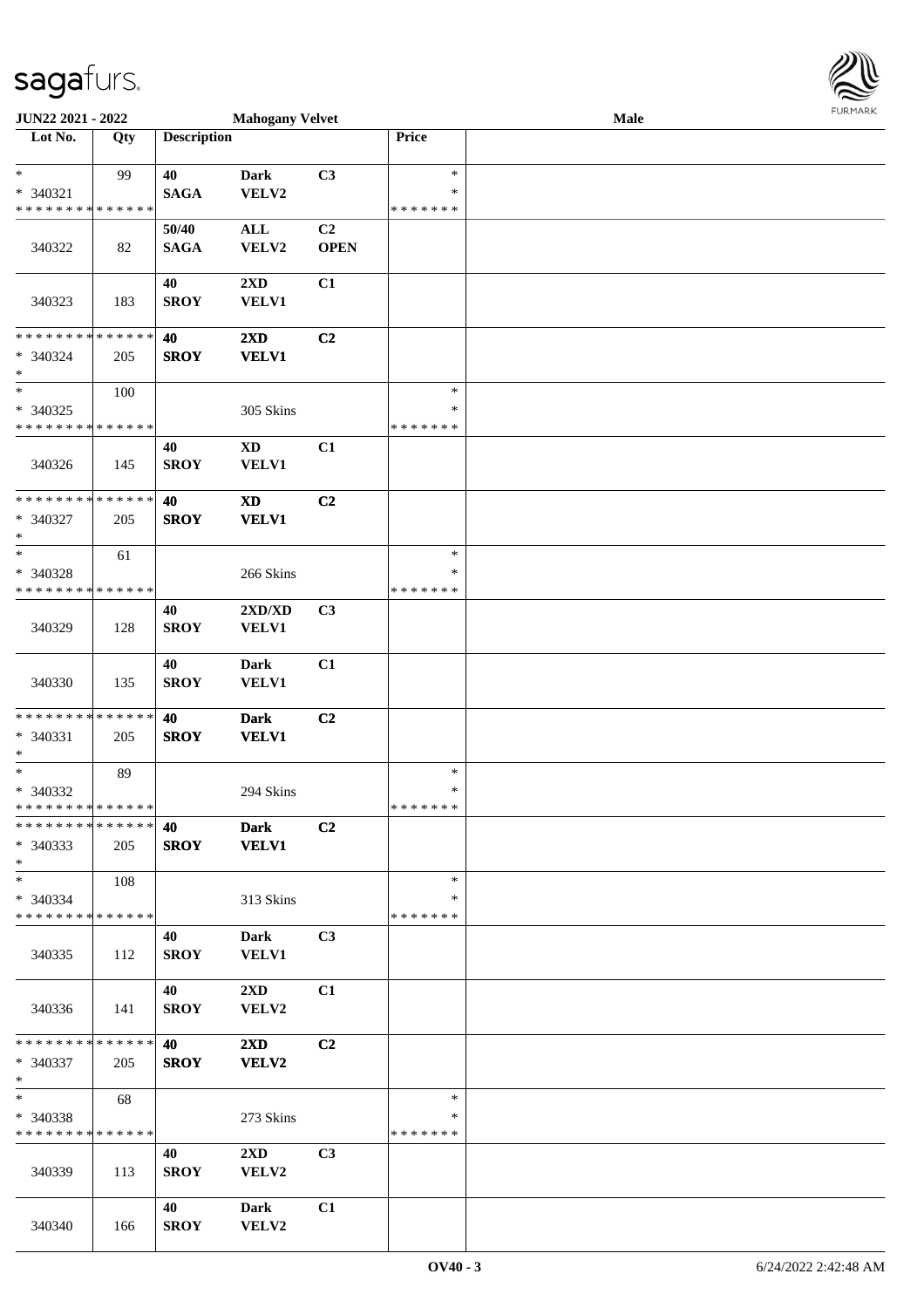

| <b>JUN22 2021 - 2022</b>      |     |                    | <b>Mahogany Velvet</b> |                |              | <b>Male</b> | <b>FURMARK</b> |  |
|-------------------------------|-----|--------------------|------------------------|----------------|--------------|-------------|----------------|--|
| Lot No.                       | Qty | <b>Description</b> |                        |                | <b>Price</b> |             |                |  |
| * * * * * * * * * * * * * * * |     | 40                 | <b>Dark</b>            | C <sub>2</sub> |              |             |                |  |
| $* 340341$<br>$*$             | 205 | <b>SROY</b>        | <b>VELV2</b>           |                |              |             |                |  |
| $\ast$                        | 167 |                    |                        |                | *            |             |                |  |
| $* 340342$                    |     |                    | 372 Skins              |                | $\ast$       |             |                |  |
| **************                |     |                    |                        |                | *******      |             |                |  |
| 340343                        | 151 | 40<br><b>SROY</b>  | Dark<br><b>VELV2</b>   | C <sub>3</sub> |              |             |                |  |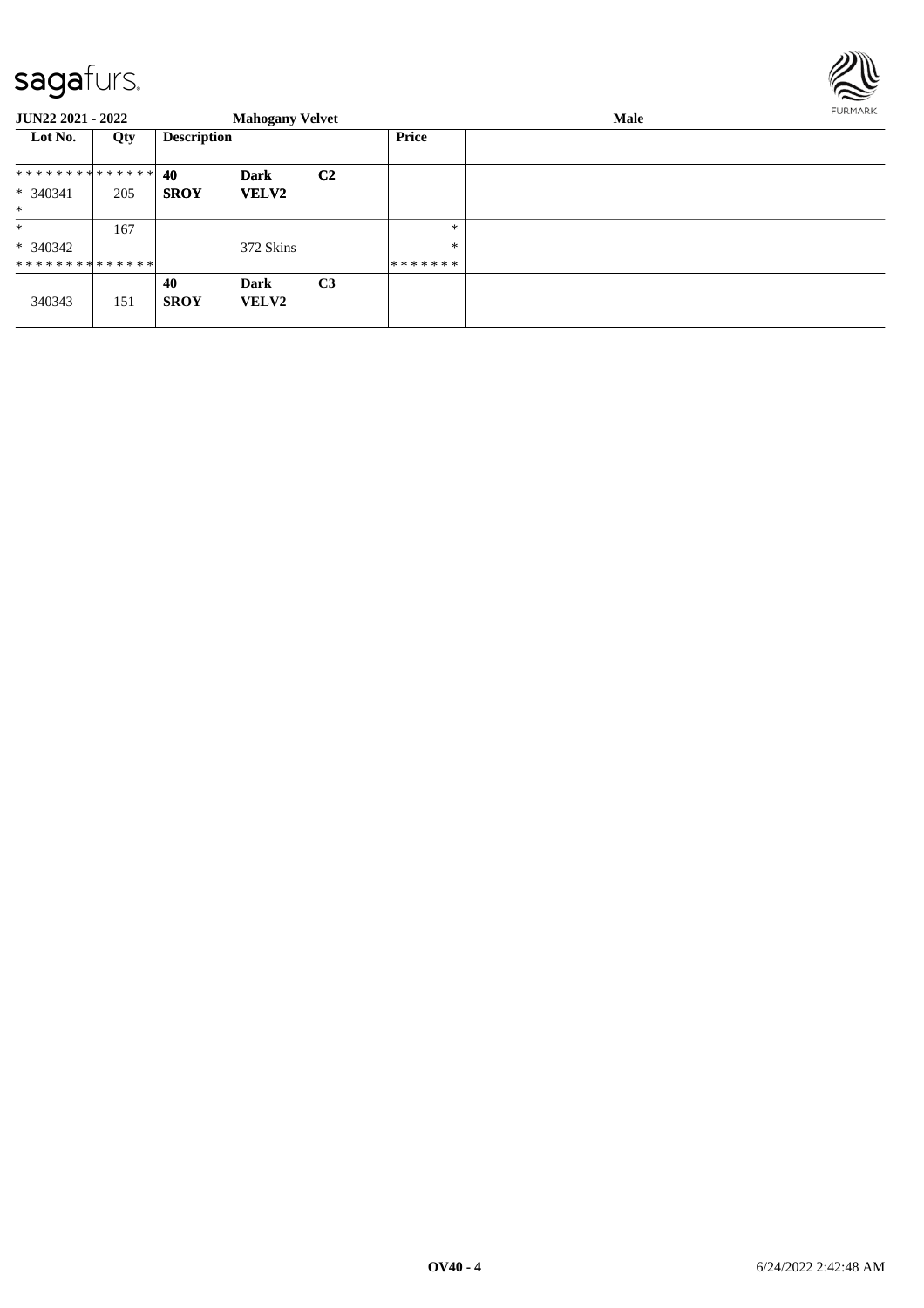\* \* \* \* \* \* \* \* \* \* \* \* \* \* \*

| <b>JUN22 2021 - 2022</b>                   |     |                    | <b>Mahogany Velvet</b>  |                |               | Male |  |
|--------------------------------------------|-----|--------------------|-------------------------|----------------|---------------|------|--|
| Lot No.                                    | Qty | <b>Description</b> |                         |                | Price         |      |  |
|                                            |     |                    |                         |                |               |      |  |
|                                            |     | 30                 | 2XD                     | C1             |               |      |  |
| 340381                                     | 132 | SI                 | <b>VELV1</b>            |                |               |      |  |
|                                            |     |                    |                         |                |               |      |  |
| * * * * * * * * * * * * * * *              |     | 30                 | 2XD                     | C <sub>2</sub> |               |      |  |
| * 340382                                   | 245 | SI                 | <b>VELV1</b>            |                |               |      |  |
| $\ast$                                     |     |                    |                         |                |               |      |  |
| $\overline{\phantom{0}}$                   |     |                    |                         |                | $\ast$        |      |  |
|                                            | 124 |                    |                         |                |               |      |  |
| * 340383                                   |     |                    | 369 Skins               |                | $\ast$        |      |  |
| * * * * * * * * * * * * * *                |     |                    |                         |                | * * * * * * * |      |  |
|                                            |     | 30                 | $2\mathbf{X}\mathbf{D}$ | C3             |               |      |  |
| 340384                                     | 126 | SI                 | <b>VELV1</b>            |                |               |      |  |
|                                            |     |                    |                         |                |               |      |  |
| * * * * * * * * <mark>* * * * * * *</mark> |     | 30                 | <b>Dark</b>             | C1             |               |      |  |
| * 340385                                   | 245 | SI                 | <b>VELV1</b>            |                |               |      |  |
| $\ast$                                     |     |                    |                         |                |               |      |  |
| $\ast$                                     | 50  |                    |                         |                | $\ast$        |      |  |
| * 340386                                   |     |                    | 295 Skins               |                | $\ast$        |      |  |
| * * * * * * * * <mark>* * * * * *</mark>   |     |                    |                         |                | * * * * * * * |      |  |
| * * * * * * * * * * * * * * *              |     |                    |                         |                |               |      |  |
|                                            |     | 30                 | <b>Dark</b>             | C2             |               |      |  |
| * 340387                                   | 245 | SI                 | <b>VELV1</b>            |                |               |      |  |
| $\ast$                                     |     |                    |                         |                |               |      |  |
| $\ast$                                     |     |                    |                         |                | $\ast$        |      |  |
| * 340388                                   | 220 |                    | 2                       |                | $\ast$        |      |  |
| $\ast$                                     |     |                    |                         |                | $\ast$        |      |  |
| $\ast$                                     |     |                    |                         |                | $\ast$        |      |  |
| * 340389                                   | 220 |                    | 3                       |                | $\ast$        |      |  |
| $\ast$                                     |     |                    |                         |                | $\ast$        |      |  |
| $\overline{\ast}$                          | 142 |                    |                         |                | $\ast$        |      |  |
|                                            |     |                    |                         |                | ∗             |      |  |
| * 340390                                   |     |                    | 827 Skins               |                |               |      |  |
| * * * * * * * * <mark>* * * * * * *</mark> |     |                    |                         |                | * * * * * * * |      |  |
| * * * * * * * * <mark>* * * * * *</mark>   |     | 30                 | <b>Dark</b>             | C3             |               |      |  |
| * 340391                                   | 225 | SI                 | <b>VELV1</b>            |                |               |      |  |
| $\ast$                                     |     |                    |                         |                |               |      |  |
| $\ast$                                     | 53  |                    |                         |                | $\ast$        |      |  |
| * 340392                                   |     |                    | 278 Skins               |                | $\ast$        |      |  |
| * * * * * * * * <mark>* * * * * *</mark>   |     |                    |                         |                | * * * * * * * |      |  |
|                                            |     | 30                 | $2\mathbf{X}\mathbf{D}$ | C1             |               |      |  |
| 340393                                     | 135 | SI                 | VELV2                   |                |               |      |  |
|                                            |     |                    |                         |                |               |      |  |
| * * * * * * * * <mark>* * * * * *</mark>   |     | 30                 | $2\mathbf{X}\mathbf{D}$ | C2             |               |      |  |
|                                            |     |                    |                         |                |               |      |  |
| * 340394                                   | 245 | SI                 | <b>VELV2</b>            |                |               |      |  |
| $\ast$<br>$\overline{\ast}$                |     |                    |                         |                |               |      |  |
|                                            | 47  |                    |                         |                | $\ast$        |      |  |
| * 340395                                   |     |                    | 292 Skins               |                | ∗             |      |  |
| * * * * * * * * <mark>* * * * * * *</mark> |     |                    |                         |                | * * * * * * * |      |  |
|                                            |     | 30                 | $2\mathbf{X}\mathbf{D}$ | C3             |               |      |  |
| 340396                                     | 123 | SI                 | VELV2                   |                |               |      |  |
|                                            |     |                    |                         |                |               |      |  |
|                                            |     | 30                 | <b>Dark</b>             | C1             |               |      |  |
| 340397                                     | 242 | SI                 | VELV2                   |                |               |      |  |
|                                            |     |                    |                         |                |               |      |  |
| * * * * * * * * <mark>* * * * * * *</mark> |     | 30                 | <b>Dark</b>             | C <sub>2</sub> |               |      |  |
| * 340398                                   | 245 | SI                 | VELV2                   |                |               |      |  |
| $\ast$                                     |     |                    |                         |                |               |      |  |
| $\ast$                                     |     |                    |                         |                |               |      |  |
|                                            |     |                    |                         |                | $\ast$        |      |  |
| * 340399                                   | 220 |                    | 2                       |                | $\ast$        |      |  |
| $\ast$                                     |     |                    |                         |                | $\ast$        |      |  |
| $\ast$                                     | 108 |                    |                         |                | $\ast$        |      |  |
| * 340400                                   |     |                    | 573 Skins               |                | $\ast$        |      |  |

\* \* \* \* \* \* \*

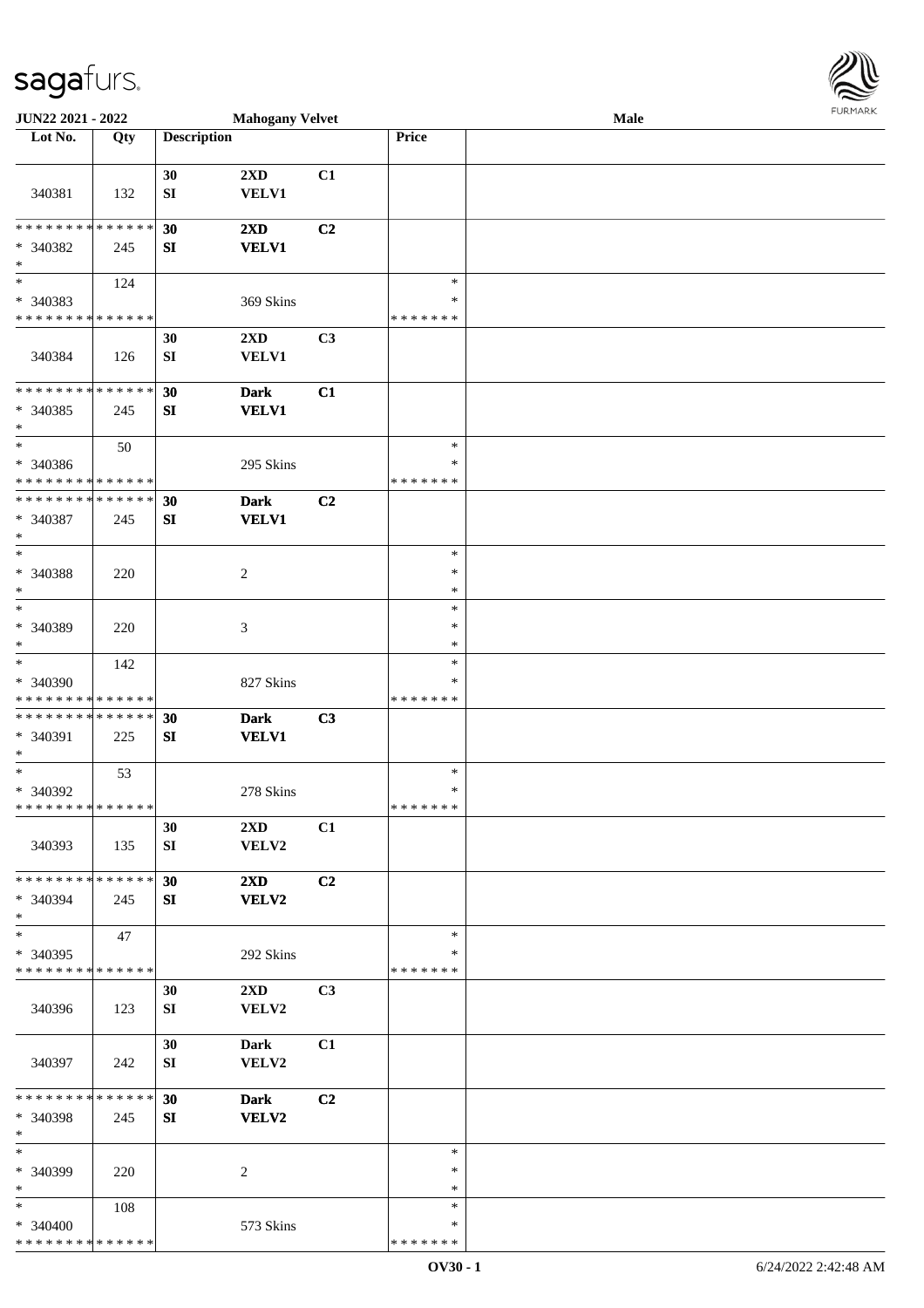

| JUN22 2021 - 2022                         |     |                        | <b>Mahogany Velvet</b>                  |                |                            | Male |  |
|-------------------------------------------|-----|------------------------|-----------------------------------------|----------------|----------------------------|------|--|
| Lot No.                                   | Qty | <b>Description</b>     |                                         |                | Price                      |      |  |
|                                           |     |                        |                                         |                |                            |      |  |
| 340401                                    | 197 | 30<br>${\bf S}{\bf I}$ | <b>Dark</b><br>VELV2                    | C3             |                            |      |  |
| 340402                                    | 178 | 30<br><b>SAGA</b>      | $2\mathbf{X}\mathbf{D}$<br><b>VELV1</b> | C1             |                            |      |  |
| * * * * * * * * * * * * * *               |     | 30                     | 2XD                                     | C2             |                            |      |  |
| * 340403<br>$\ast$                        | 200 | <b>SAGA</b>            | <b>VELV1</b>                            |                |                            |      |  |
| $\ast$<br>$* 340404$<br>$\ast$            | 200 |                        | $\boldsymbol{2}$                        |                | $\ast$<br>$\ast$<br>$\ast$ |      |  |
| $\ast$                                    | 211 |                        |                                         |                | $\ast$                     |      |  |
| $* 340405$<br>* * * * * * * * * * * * * * |     |                        | 611 Skins                               |                | $\ast$<br>* * * * * * *    |      |  |
| * * * * * * * * * * * * * *               |     | 30                     | 2XD                                     | C3             |                            |      |  |
| * 340406<br>$*$                           | 225 | <b>SAGA</b>            | <b>VELV1</b>                            |                |                            |      |  |
| $\ast$                                    | 131 |                        |                                         |                | $\ast$                     |      |  |
| * 340407<br>* * * * * * * * * * * * * *   |     |                        | 356 Skins                               |                | $\ast$<br>* * * * * * *    |      |  |
| * * * * * * * * * * * * * *               |     | 30                     | <b>Dark</b>                             | C1             |                            |      |  |
| * 340408<br>$\ast$                        | 225 | <b>SAGA</b>            | <b>VELV1</b>                            |                |                            |      |  |
| $\ast$                                    |     |                        |                                         |                | $\ast$                     |      |  |
| * 340409<br>$\ast$                        | 198 |                        | $\overline{c}$                          |                | $\ast$<br>$\ast$           |      |  |
| $\ast$                                    |     |                        |                                         |                | $\ast$                     |      |  |
| $* 340410$<br>$\ast$                      | 200 |                        | $\ensuremath{\mathfrak{Z}}$             |                | $\ast$<br>$\ast$           |      |  |
| $\ast$                                    | 136 |                        |                                         |                | $\ast$                     |      |  |
| $* 340411$<br>* * * * * * * * * * * * * * |     |                        | 759 Skins                               |                | $\ast$<br>* * * * * * *    |      |  |
|                                           |     | 30                     | <b>Dark</b>                             | C1             |                            |      |  |
| 340412                                    | 200 | $\mathbf{SAGA}$        | <b>VELV1</b>                            |                |                            |      |  |
| * * * * * * * * * * * * * * *             |     | 30                     | <b>Dark</b>                             | C <sub>2</sub> |                            |      |  |
| $* 340413$<br>$*$                         | 225 | <b>SAGA</b>            | <b>VELV1</b>                            |                |                            |      |  |
| $\overline{\ast}$                         |     |                        |                                         |                | $\ast$                     |      |  |
| $* 340414$<br>$*$                         | 200 |                        | $\overline{2}$                          |                | ∗<br>$\ast$                |      |  |
| $*$                                       |     |                        |                                         |                | $\ast$                     |      |  |
| $* 340415$<br>$*$                         | 200 |                        | 3                                       |                | $\ast$<br>$\ast$           |      |  |
| $\overline{\phantom{0}}$                  |     |                        |                                         |                | $\ast$                     |      |  |
| $* 340416$<br>$*$                         | 200 |                        | 4                                       |                | $\ast$<br>$\ast$           |      |  |
| $*$                                       |     |                        |                                         |                | $\ast$                     |      |  |
| $* 340417$<br>$*$                         | 200 |                        | 5                                       |                | $\ast$<br>$\ast$           |      |  |
| $*$<br>$* 340418$<br>$*$                  | 200 |                        | 6                                       |                | $\ast$<br>$\ast$<br>$\ast$ |      |  |
| $\overline{\phantom{0}}$                  |     |                        |                                         |                | $\ast$                     |      |  |
| * 340419<br>$*$                           | 200 |                        | 7                                       |                | $\ast$<br>$\ast$           |      |  |
| $*$                                       |     |                        |                                         |                | $\ast$                     |      |  |
| $* 340420$<br>$*$                         | 200 |                        | $\,8\,$                                 |                | $\ast$<br>$\ast$           |      |  |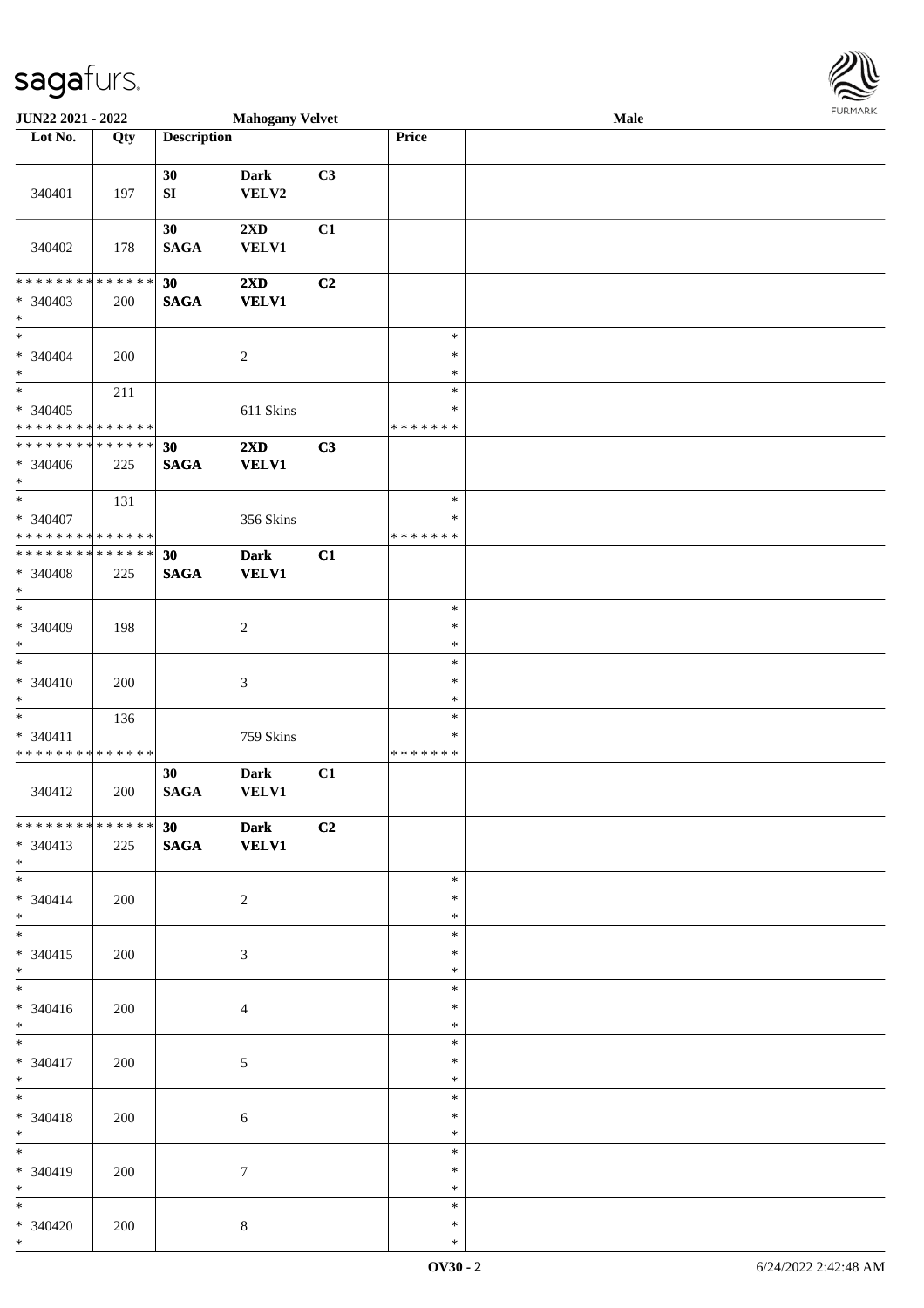\*

| <b>JUN22 2021 - 2022</b>                                                          |                    |                    | <b>Mahogany Velvet</b>                  |    |                                   | Male | FURMARK |
|-----------------------------------------------------------------------------------|--------------------|--------------------|-----------------------------------------|----|-----------------------------------|------|---------|
| Lot No.                                                                           | Qty                | <b>Description</b> |                                         |    | Price                             |      |         |
| $\ddot{x}$<br>$* 340421$<br>$*$                                                   | 200                | 30<br><b>SAGA</b>  | <b>Dark</b><br><b>VELV1</b>             | C2 | $\ast$<br>∗<br>$\ast$             |      |         |
| $*$<br>* 340422<br>* * * * * * * * <mark>* * * * * *</mark>                       | 200                |                    | 2025 Skins                              |    | $\ast$<br>∗<br>* * * * * * *      |      |         |
| * * * * * * * * * * * * * * <mark>*</mark><br>* 340423<br>$*$                     | 225                | 30<br><b>SAGA</b>  | <b>Dark</b><br><b>VELV1</b>             | C3 |                                   |      |         |
| $* 340424$<br>$*$                                                                 | 200                |                    | 2                                       |    | $\ast$<br>$\ast$<br>$\ast$        |      |         |
| $* 340425$<br>$*$                                                                 | 200                |                    | 3                                       |    | $\ast$<br>$\ast$<br>$\ast$        |      |         |
| $\overline{\mathbf{r}}$<br>* 340426<br>* * * * * * * * <mark>* * * * * * *</mark> | 172                |                    | 797 Skins                               |    | $\ast$<br>∗<br>* * * * * * *      |      |         |
| * * * * * * * * <mark>* * * * * * *</mark><br>* 340427<br>$\ast$                  | 225                | 30<br><b>SAGA</b>  | 2XD<br>VELV2                            | C1 |                                   |      |         |
| $* 340428$<br>$*$                                                                 | 180                |                    | 2                                       |    | $\ast$<br>$\ast$<br>$\ast$        |      |         |
| $\ast$<br>* 340429<br>* * * * * * * * <mark>* * * * * *</mark>                    | 47                 |                    | 452 Skins                               |    | $\ast$<br>∗<br>* * * * * * *      |      |         |
| * * * * * * * * * * * * * *<br>$* 340430$<br>$\ast$                               | 225                | 30<br><b>SAGA</b>  | 2XD<br><b>VELV2</b>                     | C2 |                                   |      |         |
| $\ast$<br>$* 340431$<br>$\ast$                                                    | 200                |                    | 2                                       |    | $\ast$<br>$\ast$<br>$\ast$        |      |         |
| $\ast$<br>$* 340432$<br>∗∗                                                        | 197                |                    | 3                                       |    | $\ast$<br>$\ast$<br>∗             |      |         |
| $\ast$<br>* 340433<br>$\ast$                                                      | 200                |                    | $\overline{4}$                          |    | $\ast$<br>$\ast$<br>$\ast$        |      |         |
| $\ast$<br>$* 340434$<br>* * * * * * * * <mark>* * * * * *</mark> *                | 186                |                    | 1008 Skins                              |    | ∗<br>∗<br>* * * * * * *           |      |         |
| * * * * * * * * <mark>* * * * * * *</mark><br>$* 340435$<br>$\ast$                | 225                | 30<br><b>SAGA</b>  | $2\mathbf{X}\mathbf{D}$<br><b>VELV2</b> | C3 |                                   |      |         |
| $\ast$<br>* 340436<br>* * * * * * * * <mark>* * * * * *</mark>                    | 142                |                    | 367 Skins                               |    | $\ast$<br>$\ast$<br>* * * * * * * |      |         |
| * * * * * * * * * * * * * *<br>* 340437<br>$\ast$                                 | 225                | 30<br><b>SAGA</b>  | <b>Dark</b><br><b>VELV2</b>             | C1 |                                   |      |         |
| $\ast$<br>* 340438<br>$\ast$                                                      | 200                |                    | 2                                       |    | $\ast$<br>∗<br>$\ast$             |      |         |
| $\ddot{x}$<br>* 340439<br>* * * * * * * * <mark>* * * * * * *</mark>              | 108                |                    | 533 Skins                               |    | $\ast$<br>∗<br>* * * * * * *      |      |         |
| * * * * * * * *<br>$* 340440$                                                     | * * * * * *<br>225 | 30<br><b>SAGA</b>  | <b>Dark</b><br><b>VELV2</b>             | C2 |                                   |      |         |

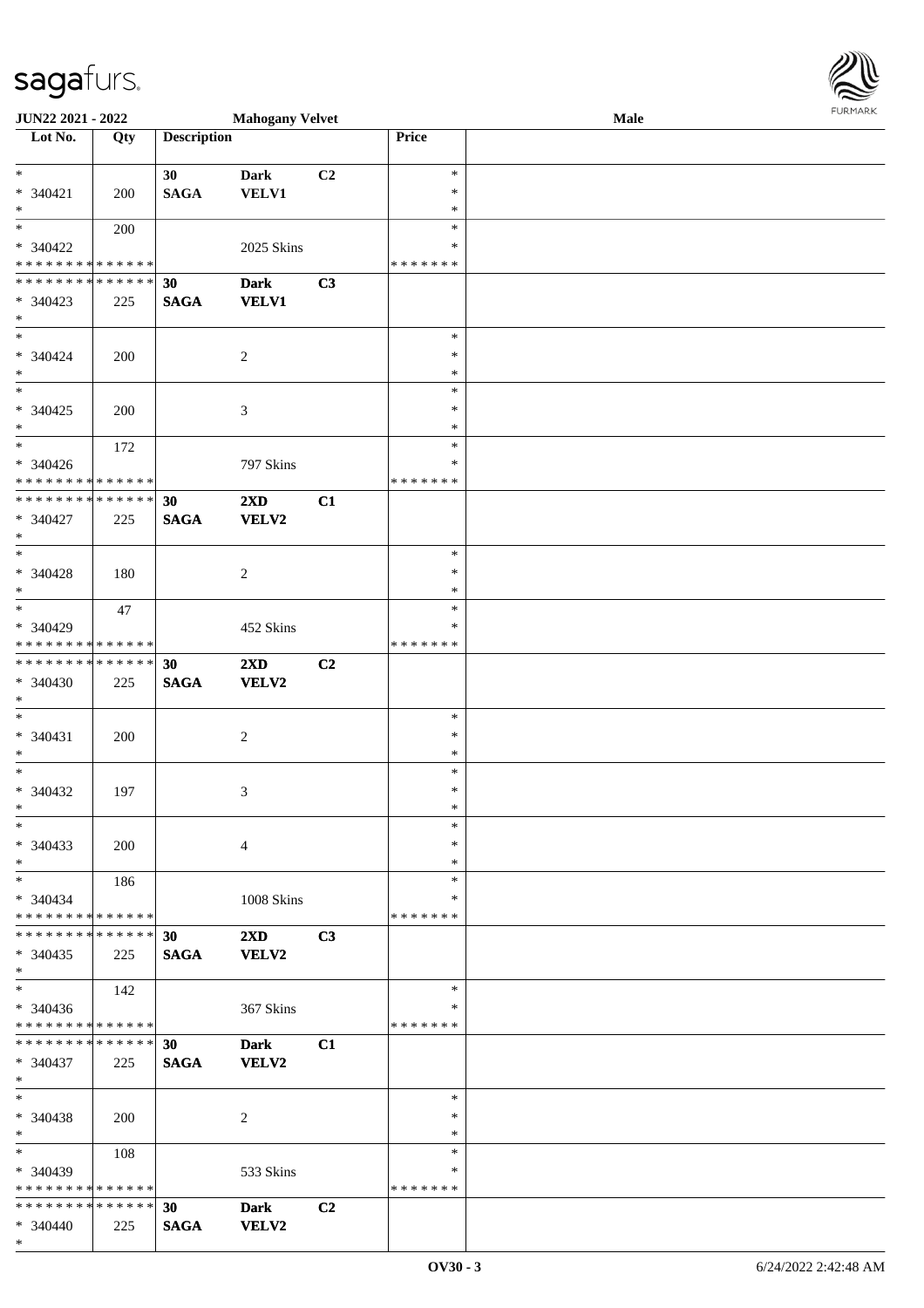| <b>JUN22 2021 - 2022</b>                               |     |                    | <b>Mahogany Velvet</b>  |                |               | Male | <b>FUNITANN</b> |
|--------------------------------------------------------|-----|--------------------|-------------------------|----------------|---------------|------|-----------------|
| Lot No.                                                | Qty | <b>Description</b> |                         |                | Price         |      |                 |
|                                                        |     |                    |                         |                |               |      |                 |
| $*$                                                    |     | 30                 | <b>Dark</b>             | C <sub>2</sub> | $\ast$        |      |                 |
| $* 340441$                                             | 200 | <b>SAGA</b>        | VELV2                   |                | $\ast$        |      |                 |
| $\ast$                                                 |     |                    |                         |                | $\ast$        |      |                 |
|                                                        |     |                    |                         |                | $\ast$        |      |                 |
| $* 340442$                                             | 200 |                    | 3                       |                | $\ast$        |      |                 |
| $*$                                                    |     |                    |                         |                | $\ast$        |      |                 |
|                                                        |     |                    |                         |                | $\ast$        |      |                 |
| $* 340443$                                             | 200 |                    | $\overline{4}$          |                | $\ast$        |      |                 |
| $\ast$                                                 |     |                    |                         |                | $\ast$        |      |                 |
| $*$                                                    |     |                    |                         |                | $\ast$        |      |                 |
| * 340444                                               | 200 |                    | 5                       |                | $\ast$        |      |                 |
| $\ast$                                                 |     |                    |                         |                | $\ast$        |      |                 |
|                                                        |     |                    |                         |                | $\ast$        |      |                 |
| $* 340445$                                             | 200 |                    | $\sqrt{6}$              |                | $\ast$        |      |                 |
| $*$                                                    |     |                    |                         |                | $\ast$        |      |                 |
| $\overline{\phantom{0}}$                               | 179 |                    |                         |                | $\ast$        |      |                 |
| * 340446                                               |     |                    | 1404 Skins              |                | $\ast$        |      |                 |
| * * * * * * * * * * * * * *                            |     |                    |                         |                | * * * * * * * |      |                 |
| * * * * * * * * * * * * * *                            |     | 30                 | <b>Dark</b>             | C3             |               |      |                 |
| * 340447                                               | 225 | <b>SAGA</b>        | <b>VELV2</b>            |                |               |      |                 |
| $\ast$                                                 |     |                    |                         |                |               |      |                 |
| $\ast$                                                 |     |                    |                         |                | $\ast$        |      |                 |
| $* 340448$                                             | 200 |                    | $\overline{c}$          |                | $\ast$        |      |                 |
| $*$                                                    |     |                    |                         |                | $\ast$        |      |                 |
|                                                        | 158 |                    |                         |                | $\ast$        |      |                 |
| * 340449<br>* * * * * * * * <mark>* * * * * *</mark> * |     |                    | 583 Skins               |                | $\ast$        |      |                 |
|                                                        |     |                    |                         |                | * * * * * * * |      |                 |
|                                                        |     | 30                 | 2XD                     | C1             |               |      |                 |
| 340450                                                 | 146 | <b>SROY</b>        | <b>VELV1</b>            |                |               |      |                 |
| * * * * * * * * <mark>* * * * * * *</mark>             |     | 30                 |                         |                |               |      |                 |
| $* 340451$                                             |     |                    | $2\mathbf{X}\mathbf{D}$ | C2             |               |      |                 |
| $*$                                                    | 205 | <b>SROY</b>        | <b>VELV1</b>            |                |               |      |                 |
|                                                        | 173 |                    |                         |                | $\ast$        |      |                 |
| $* 340452$                                             |     |                    | 378 Skins               |                | $\ast$        |      |                 |
| * * * * * * * * * * * * * * *                          |     |                    |                         |                | *******       |      |                 |
|                                                        |     | 30                 | $2\mathbf{X}\mathbf{D}$ | C3             |               |      |                 |
| 340453                                                 | 125 | <b>SROY</b>        | <b>VELV1</b>            |                |               |      |                 |
|                                                        |     |                    |                         |                |               |      |                 |
|                                                        |     | 30 <sup>°</sup>    | <b>Dark</b>             | C1             |               |      |                 |
| 340454                                                 | 186 | <b>SROY</b>        | <b>VELV1</b>            |                |               |      |                 |
|                                                        |     |                    |                         |                |               |      |                 |
| * * * * * * * * <mark>* * * * * *</mark>               |     | 30 <sup>°</sup>    | <b>Dark</b>             | C2             |               |      |                 |
| * 340455                                               | 205 | <b>SROY</b>        | <b>VELV1</b>            |                |               |      |                 |
| $\ast$                                                 |     |                    |                         |                |               |      |                 |
|                                                        |     |                    |                         |                | $\ast$        |      |                 |
| * 340456                                               | 180 |                    | 2                       |                | $\ast$        |      |                 |
| $\ast$                                                 |     |                    |                         |                | $\ast$        |      |                 |
| $\overline{\ast}$                                      | 139 |                    |                         |                | $\ast$        |      |                 |
| * 340457                                               |     |                    | 524 Skins               |                | ∗             |      |                 |
| * * * * * * * * <mark>* * * * * * *</mark>             |     |                    |                         |                | * * * * * * * |      |                 |
|                                                        |     | 30                 | XD/DK                   | C <sub>3</sub> |               |      |                 |
| 340458                                                 | 154 | <b>SROY</b>        | <b>VELV1</b>            |                |               |      |                 |
|                                                        |     |                    |                         |                |               |      |                 |
|                                                        |     | 30 <sup>°</sup>    | <b>Dark</b>             | C3             |               |      |                 |
| 340459                                                 | 185 | <b>SROY</b>        | <b>VELV1</b>            |                |               |      |                 |
|                                                        |     |                    |                         |                |               |      |                 |
|                                                        |     | 30 <sup>°</sup>    | $2\mathbf{X}\mathbf{D}$ | C1             |               |      |                 |
| 340460                                                 | 189 | <b>SROY</b>        | VELV2                   |                |               |      |                 |

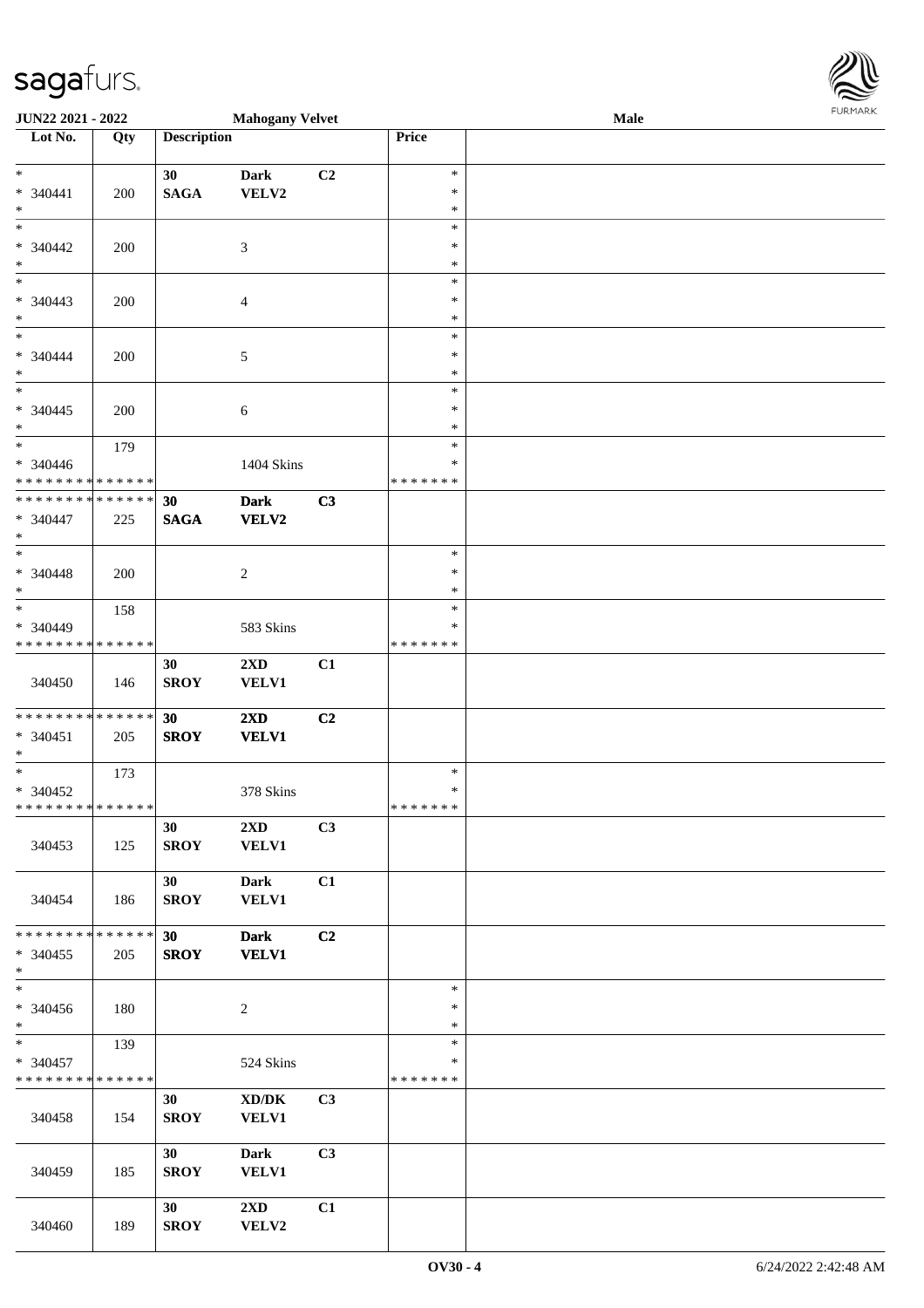

| JUN22 2021 - 2022           |     |                    | <b>Mahogany Velvet</b> |                |               | <b>Male</b> | FURMARK |
|-----------------------------|-----|--------------------|------------------------|----------------|---------------|-------------|---------|
| Lot No.                     | Qty | <b>Description</b> |                        |                | Price         |             |         |
| **************              |     | 30                 | 2XD                    | C <sub>2</sub> |               |             |         |
| $* 340461$<br>$\ast$        | 205 | <b>SROY</b>        | VELV2                  |                |               |             |         |
| $*$                         | 170 |                    |                        |                | $\ast$        |             |         |
| $* 340462$                  |     |                    | 375 Skins              |                | $\ast$        |             |         |
| * * * * * * * * * * * * * * |     |                    |                        |                | * * * * * * * |             |         |
|                             |     | 30                 | 2XD                    | C3             |               |             |         |
| 340463                      | 121 | <b>SROY</b>        | VELV2                  |                |               |             |         |
|                             |     | 30                 | <b>Dark</b>            | C1             |               |             |         |
| 340464                      | 227 | <b>SROY</b>        | VELV2                  |                |               |             |         |
| **************              |     | 30                 | <b>Dark</b>            | C <sub>2</sub> |               |             |         |
| $* 340465$<br>$\ast$        | 225 | <b>SROY</b>        | <b>VELV2</b>           |                |               |             |         |
| $\ast$                      | 188 |                    |                        |                | $\ast$        |             |         |
| * 340466                    |     |                    | 413 Skins              |                | $\ast$        |             |         |
| * * * * * * * * * * * * * * |     |                    |                        |                | * * * * * * * |             |         |
|                             |     | 30                 | XD/DK                  | C3             |               |             |         |
| 340467                      | 109 | <b>SROY</b>        | VELV2                  |                |               |             |         |
| 340468                      | 159 | 30<br><b>SROY</b>  | Dark<br>VELV2          | C <sub>3</sub> |               |             |         |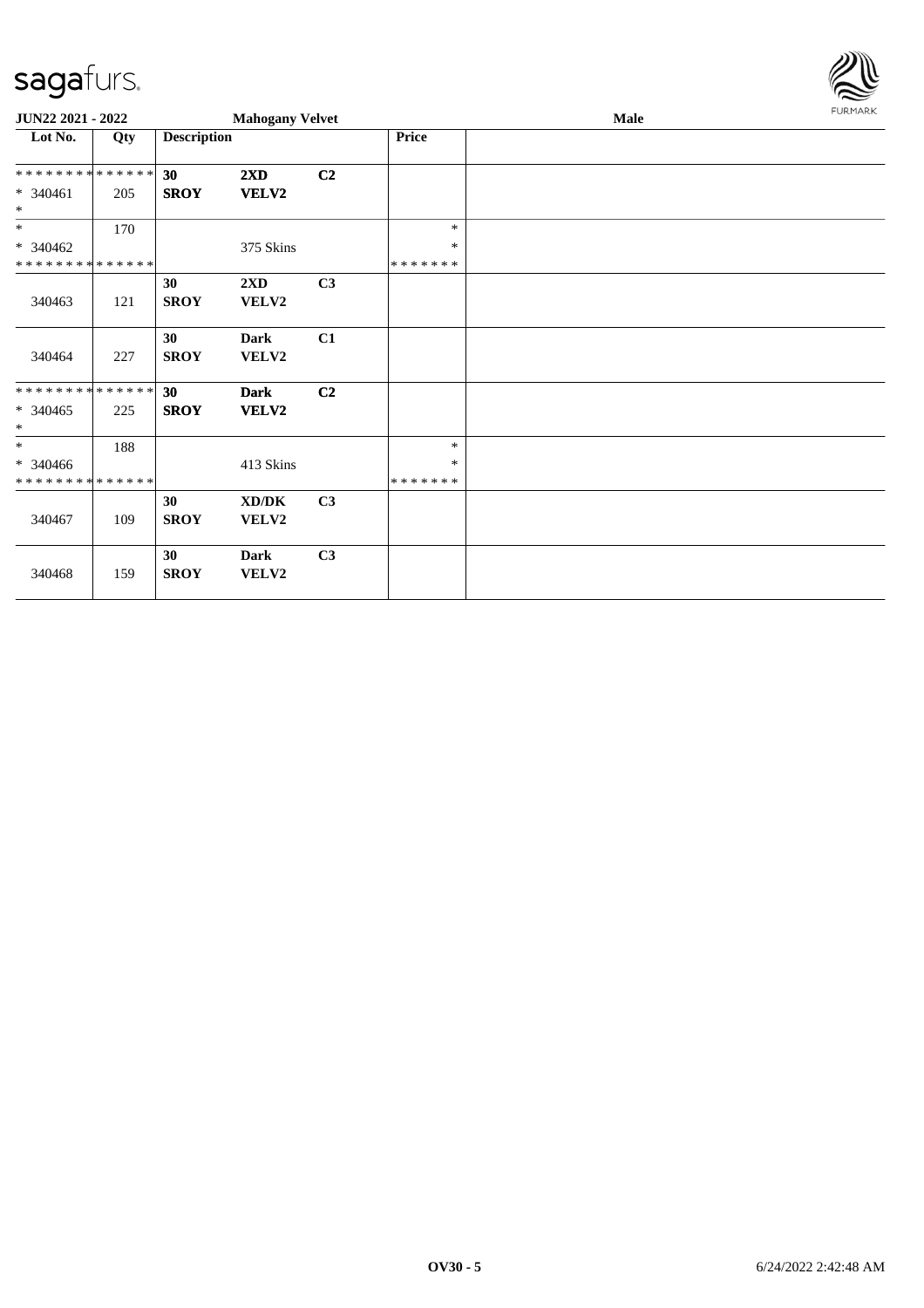| JUN22 2021 - 2022                                                       |     | <b>Mahogany Velvet</b> |                                  |                |                              | Male | <b>FURMARK</b> |
|-------------------------------------------------------------------------|-----|------------------------|----------------------------------|----------------|------------------------------|------|----------------|
| $\overline{\text{Lot No.}}$                                             | Qty | <b>Description</b>     |                                  |                | Price                        |      |                |
| **************<br>* 340501<br>$\ast$                                    | 285 | 20<br>SI               | 2XD<br><b>VELV1</b>              | C1/C2          |                              |      |                |
| $\ast$<br>* 340502<br>* * * * * * * * * * * * * *                       | 132 |                        | 417 Skins                        |                | $\ast$<br>∗<br>*******       |      |                |
| 340503                                                                  | 170 | 20<br>${\bf S}{\bf I}$ | $2{\bf X}{\bf D}$<br>VELV1       | C3             |                              |      |                |
| 340504                                                                  | 151 | 20<br>${\bf SI}$       | <b>Dark</b><br><b>VELV1</b>      | C1             |                              |      |                |
| ******** <mark>******</mark><br>$* 340505$<br>$\ast$                    | 285 | 20<br>SI               | <b>Dark</b><br><b>VELV1</b>      | C <sub>2</sub> |                              |      |                |
| $\ast$<br>* 340506<br>$\ast$                                            | 270 |                        | $\boldsymbol{2}$                 |                | $\ast$<br>$\ast$<br>$\ast$   |      |                |
| $\ast$<br>* 340507<br>* * * * * * * * * * * * * *                       | 269 |                        | 824 Skins                        |                | $\ast$<br>*<br>* * * * * * * |      |                |
| * * * * * * * * * * * * * *<br>* 340508<br>$\ast$                       | 285 | 20<br>SI               | <b>Dark</b><br><b>VELV1</b>      | C3             |                              |      |                |
| $\overline{\phantom{a}^*}$<br>* 340509<br>* * * * * * * * * * * * * *   | 177 |                        | 462 Skins                        |                | $\ast$<br>∗<br>* * * * * * * |      |                |
| 340510                                                                  | 226 | 20<br>${\bf SI}$       | 2XD<br>VELV2                     | C1             |                              |      |                |
| * * * * * * * * * * * * * *<br>$* 340511$<br>$\ast$                     | 285 | 20<br>SI               | 2XD<br>VELV2                     | C <sub>2</sub> |                              |      |                |
| $\ast$<br>* 340512<br>$\ast$                                            | 240 |                        | $\overline{c}$                   |                | $\ast$<br>$\ast$<br>$\ast$   |      |                |
| $\ast$<br>$* 340513$<br>* * * * * * * * * * * * * *                     | 51  |                        | 576 Skins                        |                | $\ast$<br>∗<br>* * * * * * * |      |                |
| 340514                                                                  | 237 | 20<br>SI               | $2\mathbf{X}\mathbf{D}$<br>VELV2 | C3             |                              |      |                |
| * * * * * * * * * * * * * *<br>$* 340515$<br>$\ast$                     | 265 | 20<br>SI               | <b>Dark</b><br><b>VELV2</b>      | C1             |                              |      |                |
| $\overline{\phantom{a}^*}$<br>$* 340516$<br>* * * * * * * * * * * * * * | 57  |                        | 322 Skins                        |                | $\ast$<br>∗<br>* * * * * * * |      |                |
| * * * * * * * * * * * * * *<br>$* 340517$<br>$\ast$                     | 285 | 20<br>SI               | <b>Dark</b><br><b>VELV2</b>      | C <sub>2</sub> |                              |      |                |
| $\ast$<br>* 340518<br>$\ast$                                            | 260 |                        | 2                                |                | $\ast$<br>*<br>$\ast$        |      |                |
| $\ast$<br>$* 340519$<br>$\ast$                                          | 290 |                        | 3                                |                | $\ast$<br>∗<br>$\ast$        |      |                |
| $\ast$<br>* 340520<br>* * * * * * * * * * * * * *                       | 283 |                        | 1118 Skins                       |                | $\ast$<br>*<br>* * * * * * * |      |                |

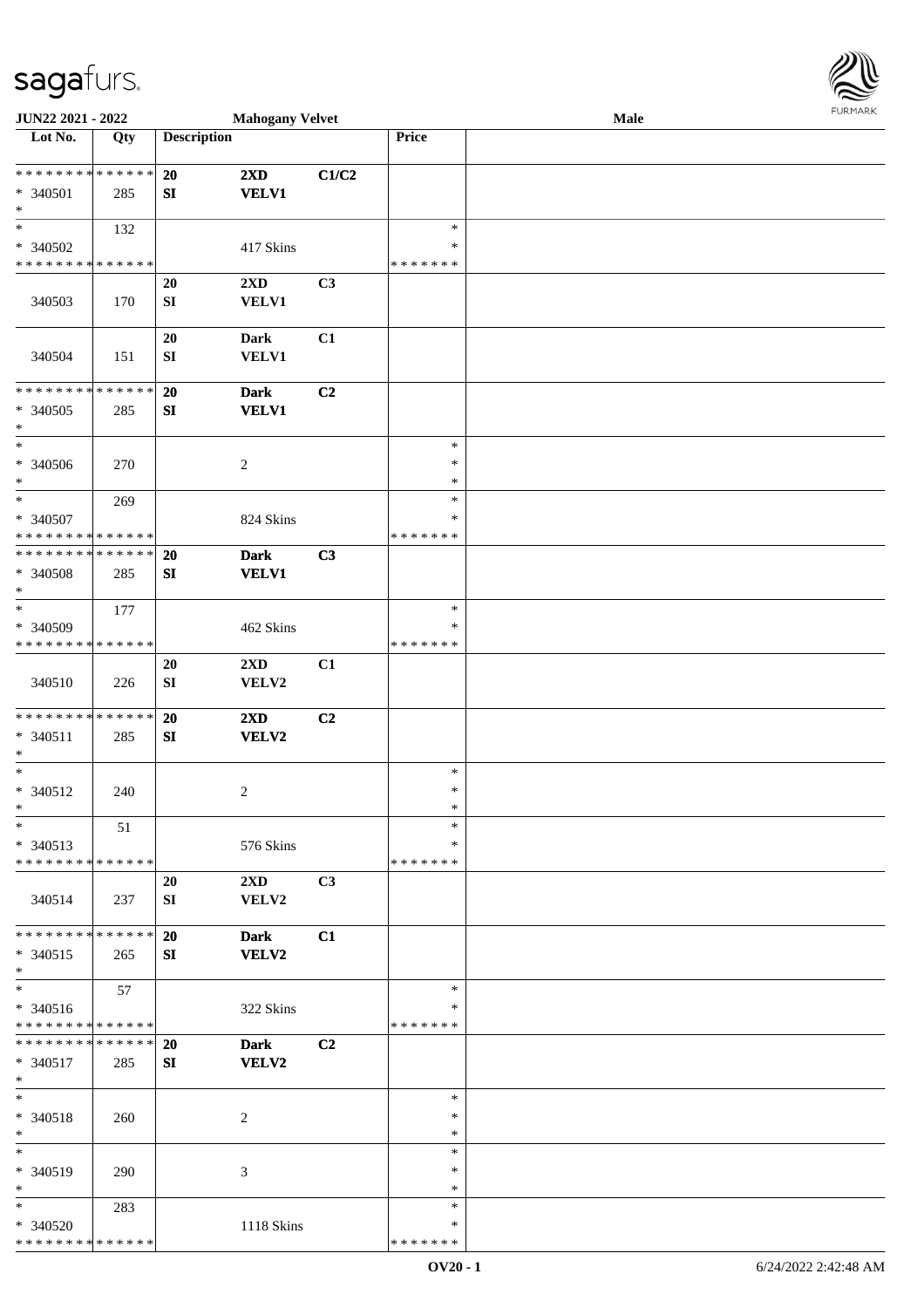\*

| <b>JUN22 2021 - 2022</b>                   |     |                    | <b>Mahogany Velvet</b>  |    |               | Male | <b>FURPIARA</b> |
|--------------------------------------------|-----|--------------------|-------------------------|----|---------------|------|-----------------|
| Lot No.                                    | Qty | <b>Description</b> |                         |    | Price         |      |                 |
|                                            |     |                    |                         |    |               |      |                 |
| ************** <mark>*</mark>              |     | 20                 | <b>Dark</b>             | C3 |               |      |                 |
| $* 340521$                                 | 285 | SI                 | VELV2                   |    |               |      |                 |
| $\ast$                                     |     |                    |                         |    |               |      |                 |
|                                            |     |                    |                         |    | $\ast$        |      |                 |
| * 340522                                   | 240 |                    | $\overline{c}$          |    | $\ast$        |      |                 |
| $\ast$                                     |     |                    |                         |    | $\ast$        |      |                 |
| $\overline{\mathbf{r}}$                    |     |                    |                         |    | $\ast$        |      |                 |
|                                            | 52  |                    |                         |    |               |      |                 |
| * 340523                                   |     |                    | 577 Skins               |    | ∗             |      |                 |
| * * * * * * * * * * * * * *                |     |                    |                         |    | * * * * * * * |      |                 |
| ******** <mark>******</mark>               |     | <b>20</b>          | $2\mathbf{X}\mathbf{D}$ | C1 |               |      |                 |
| * 340524                                   | 265 | <b>SAGA</b>        | <b>VELV1</b>            |    |               |      |                 |
| $\ast$                                     |     |                    |                         |    |               |      |                 |
| $\overline{\ast}$                          | 131 |                    |                         |    | $\ast$        |      |                 |
| * 340525                                   |     |                    | 396 Skins               |    | $\ast$        |      |                 |
| * * * * * * * * <mark>* * * * * * *</mark> |     |                    |                         |    | * * * * * * * |      |                 |
| * * * * * * * * <mark>* * * * * * *</mark> |     | <b>20</b>          | $2\mathbf{X}\mathbf{D}$ | C2 |               |      |                 |
| * 340526                                   | 265 | <b>SAGA</b>        | <b>VELV1</b>            |    |               |      |                 |
| $*$                                        |     |                    |                         |    |               |      |                 |
| $\ast$                                     |     |                    |                         |    | $\ast$        |      |                 |
|                                            |     |                    |                         |    |               |      |                 |
| * 340527                                   | 240 |                    | 2                       |    | $\ast$        |      |                 |
| $\ast$                                     |     |                    |                         |    | $\ast$        |      |                 |
| $\overline{\ast}$                          |     |                    |                         |    | $\ast$        |      |                 |
| * 340528                                   | 240 |                    | $\mathfrak{Z}$          |    | $\ast$        |      |                 |
| $\ast$                                     |     |                    |                         |    | $\ast$        |      |                 |
| $\ast$                                     |     |                    |                         |    | $\ast$        |      |                 |
| * 340529                                   | 240 |                    | $\overline{4}$          |    | $\ast$        |      |                 |
| $\ast$                                     |     |                    |                         |    | $\ast$        |      |                 |
| $\ast$                                     |     |                    |                         |    | $\ast$        |      |                 |
| * 340530                                   | 240 |                    | 5                       |    | $\ast$        |      |                 |
| $\ast$                                     |     |                    |                         |    | $\ast$        |      |                 |
| $\overline{\phantom{0}}$                   |     |                    |                         |    | $\ast$        |      |                 |
|                                            |     |                    |                         |    |               |      |                 |
| * 340531                                   | 240 |                    | 6                       |    | $\ast$        |      |                 |
| $\ast$                                     |     |                    |                         |    | $\ast$        |      |                 |
| $\ddot{x}$                                 | 58  |                    |                         |    | $\ast$        |      |                 |
| $* 340532$                                 |     |                    | 1523 Skins              |    | $\ast$        |      |                 |
| * * * * * * * * <mark>* * * * * * *</mark> |     |                    |                         |    | *******       |      |                 |
| * * * * * * * * * * * * * *                |     | 20                 | $2\mathbf{X}\mathbf{D}$ | C3 |               |      |                 |
| $* 340533$                                 | 265 | <b>SAGA</b>        | <b>VELV1</b>            |    |               |      |                 |
| $\ast$                                     |     |                    |                         |    |               |      |                 |
| $*$                                        |     |                    |                         |    | $\ast$        |      |                 |
| $* 340534$                                 | 240 |                    | 2                       |    | $\ast$        |      |                 |
| $\ast$                                     |     |                    |                         |    | $\ast$        |      |                 |
| $*$ $*$                                    |     |                    |                         |    | $\ast$        |      |                 |
|                                            | 106 |                    |                         |    |               |      |                 |
| * 340535                                   |     |                    | 611 Skins               |    | ∗             |      |                 |
| * * * * * * * * * * * * * * <mark>*</mark> |     |                    |                         |    | * * * * * * * |      |                 |
| * * * * * * * * * * * * * *                |     | <b>20</b>          | <b>Dark</b>             | C1 |               |      |                 |
| * 340536                                   | 265 | <b>SAGA</b>        | <b>VELV1</b>            |    |               |      |                 |
| $\ast$                                     |     |                    |                         |    |               |      |                 |
| $*$                                        |     |                    |                         |    | $\ast$        |      |                 |
| * 340537                                   | 240 |                    | 2                       |    | $\ast$        |      |                 |
| $*$                                        |     |                    |                         |    | $\ast$        |      |                 |
| $*$ $*$                                    | 233 |                    |                         |    | $\ast$        |      |                 |
| * 340538                                   |     |                    | 738 Skins               |    | ∗             |      |                 |
| * * * * * * * * * * * * * * <mark>*</mark> |     |                    |                         |    | *******       |      |                 |
| * * * * * * * * * * * * * * *              |     |                    |                         |    |               |      |                 |
|                                            |     | 20                 | <b>Dark</b>             | C2 |               |      |                 |
| * 340539                                   | 265 | <b>SAGA</b>        | <b>VELV1</b>            |    |               |      |                 |
| $*$ $-$                                    |     |                    |                         |    |               |      |                 |
| $*$ $-$                                    |     |                    |                         |    | $\ast$        |      |                 |
| * 340540                                   | 240 |                    | 2                       |    | $\ast$        |      |                 |

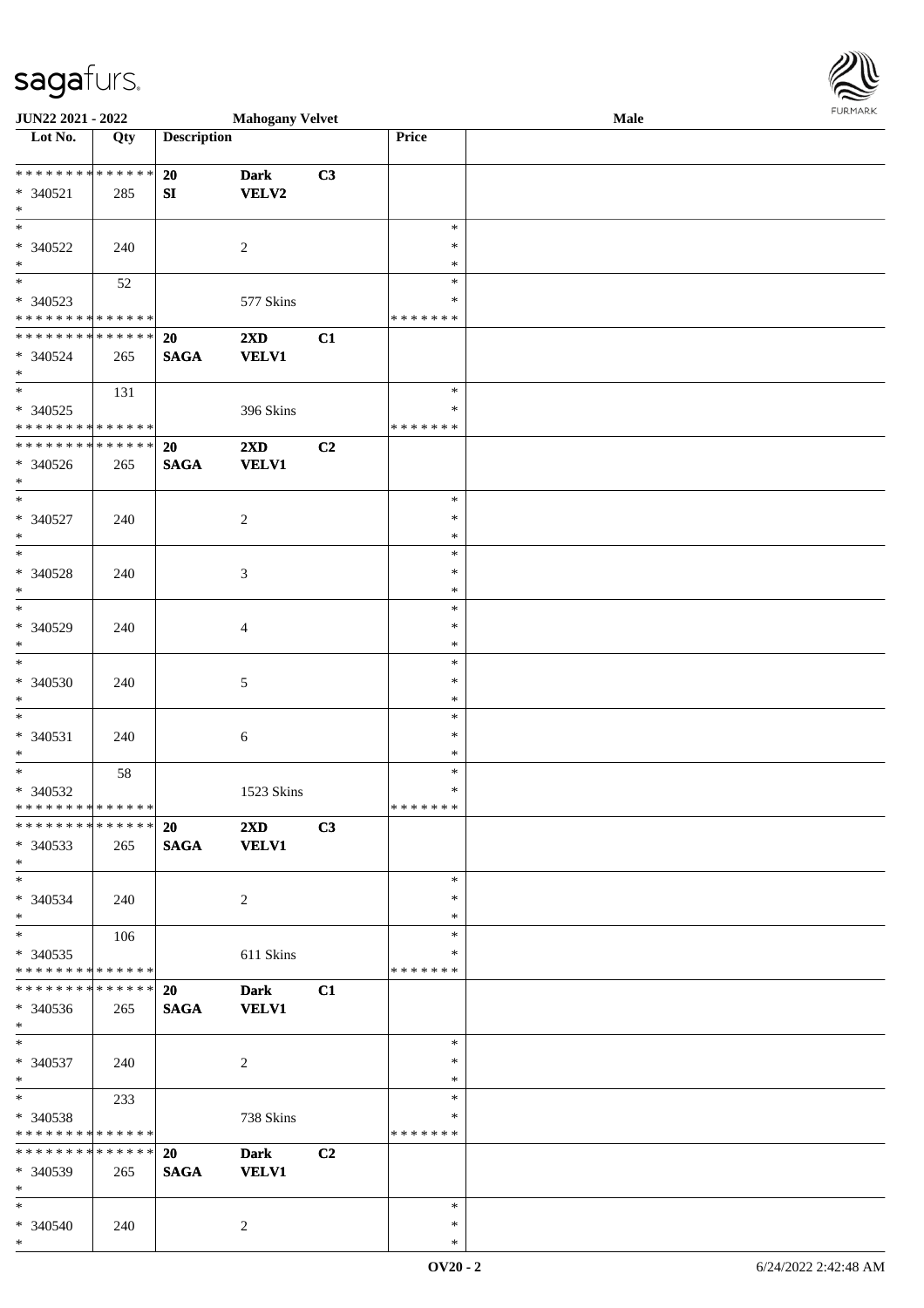\* \* \* \* \* \* \* \* \* \* \* \* \* \* \*

| <b>JUN22 2021 - 2022</b>                   |     |                    | <b>Mahogany Velvet</b>  |                |                  | Male | <b>FUNITANN</b> |
|--------------------------------------------|-----|--------------------|-------------------------|----------------|------------------|------|-----------------|
| Lot No.                                    | Qty | <b>Description</b> |                         |                | Price            |      |                 |
|                                            |     |                    |                         |                |                  |      |                 |
| $*$                                        |     | 20                 | <b>Dark</b>             | C <sub>2</sub> | $\ast$           |      |                 |
| $* 340541$                                 | 240 | <b>SAGA</b>        | VELV1                   |                | $\ast$           |      |                 |
| $*$                                        |     |                    |                         |                | $\ast$           |      |                 |
|                                            |     |                    |                         |                | $\ast$           |      |                 |
| * 340542                                   | 240 |                    | $\overline{4}$          |                | $\ast$           |      |                 |
| $*$                                        |     |                    |                         |                | $\ast$           |      |                 |
|                                            |     |                    |                         |                | $\ast$           |      |                 |
| $* 340543$<br>$*$                          | 240 |                    | $\sqrt{5}$              |                | $\ast$           |      |                 |
| $\overline{\phantom{0}}$                   |     |                    |                         |                | $\ast$<br>$\ast$ |      |                 |
|                                            |     |                    |                         |                | $\ast$           |      |                 |
| * 340544<br>$\ast$                         | 240 |                    | 6                       |                | $\ast$           |      |                 |
|                                            |     |                    |                         |                | $\ast$           |      |                 |
| $* 340545$                                 | 240 |                    | $7\phantom{.0}$         |                | $\ast$           |      |                 |
| $*$                                        |     |                    |                         |                | $\ast$           |      |                 |
|                                            |     |                    |                         |                | $\ast$           |      |                 |
| * 340546                                   | 240 |                    | $\,8\,$                 |                | $\ast$           |      |                 |
| $*$                                        |     |                    |                         |                | $\ast$           |      |                 |
| $*$                                        |     |                    |                         |                | $\ast$           |      |                 |
| * 340547                                   | 240 |                    | $\overline{9}$          |                | $\ast$           |      |                 |
| $*$                                        |     |                    |                         |                | $\ast$           |      |                 |
|                                            |     |                    |                         |                | $\ast$           |      |                 |
| $* 340548$                                 | 240 |                    | 10                      |                | $\ast$           |      |                 |
| $*$                                        |     |                    |                         |                | $\ast$           |      |                 |
|                                            |     |                    |                         |                | $\ast$           |      |                 |
| * 340549                                   | 240 |                    | 11                      |                | $\ast$           |      |                 |
| $\ast$                                     |     |                    |                         |                | $\ast$           |      |                 |
|                                            |     |                    |                         |                | $\ast$           |      |                 |
| * 340550                                   | 240 |                    | 12                      |                | $\ast$           |      |                 |
| $\ast$                                     |     |                    |                         |                | $\ast$           |      |                 |
| $\overline{\ast}$                          |     |                    |                         |                | $\ast$           |      |                 |
| $* 340551$                                 | 240 |                    | 13                      |                | $\ast$           |      |                 |
| $*$                                        |     |                    |                         |                | $\ast$           |      |                 |
|                                            | 213 |                    |                         |                | $\ast$           |      |                 |
| $* 340552$                                 |     |                    | 3358 Skins              |                | $\ast$           |      |                 |
| * * * * * * * * <mark>* * * * * * *</mark> |     |                    |                         |                | *******          |      |                 |
| ************** 20                          |     |                    | <b>Dark</b>             | C3             |                  |      |                 |
| * 340553                                   | 265 | SAGA VELV1         |                         |                |                  |      |                 |
| $*$                                        |     |                    |                         |                |                  |      |                 |
| $*$                                        |     |                    |                         |                | $\ast$<br>$\ast$ |      |                 |
| $* 340554$<br>$*$ $-$                      | 240 |                    | 2                       |                | $\ast$           |      |                 |
| $\ast$                                     |     |                    |                         |                | $\ast$           |      |                 |
| * 340555                                   | 240 |                    | 3                       |                | $\ast$           |      |                 |
| $\ast$                                     |     |                    |                         |                | $\ast$           |      |                 |
|                                            |     |                    |                         |                | $\ast$           |      |                 |
| * 340556                                   | 240 |                    | $\overline{4}$          |                | $\ast$           |      |                 |
| $*$                                        |     |                    |                         |                | $\ast$           |      |                 |
| $*$                                        |     |                    |                         |                | $\ast$           |      |                 |
| * 340557                                   | 240 |                    | 5                       |                | $\ast$           |      |                 |
| $*$ $-$                                    |     |                    |                         |                | $\ast$           |      |                 |
| $\ddot{x}$                                 | 154 |                    |                         |                | $\ast$           |      |                 |
| * 340558                                   |     |                    | 1379 Skins              |                | $\ast$           |      |                 |
| * * * * * * * * <mark>* * * * * *</mark> * |     |                    |                         |                | *******          |      |                 |
| * * * * * * * * <mark>* * * * * * *</mark> |     | <b>20</b>          | $2\mathbf{X}\mathbf{D}$ | C1             |                  |      |                 |
| * 340559                                   | 265 | <b>SAGA</b>        | <b>VELV2</b>            |                |                  |      |                 |
| $*$ and $*$                                |     |                    |                         |                |                  |      |                 |
| $\ddot{x}$                                 | 175 |                    |                         |                | $\ast$           |      |                 |
| * 340560                                   |     |                    | 440 Skins               |                | $\ast$           |      |                 |

\* \* \* \* \* \* \*

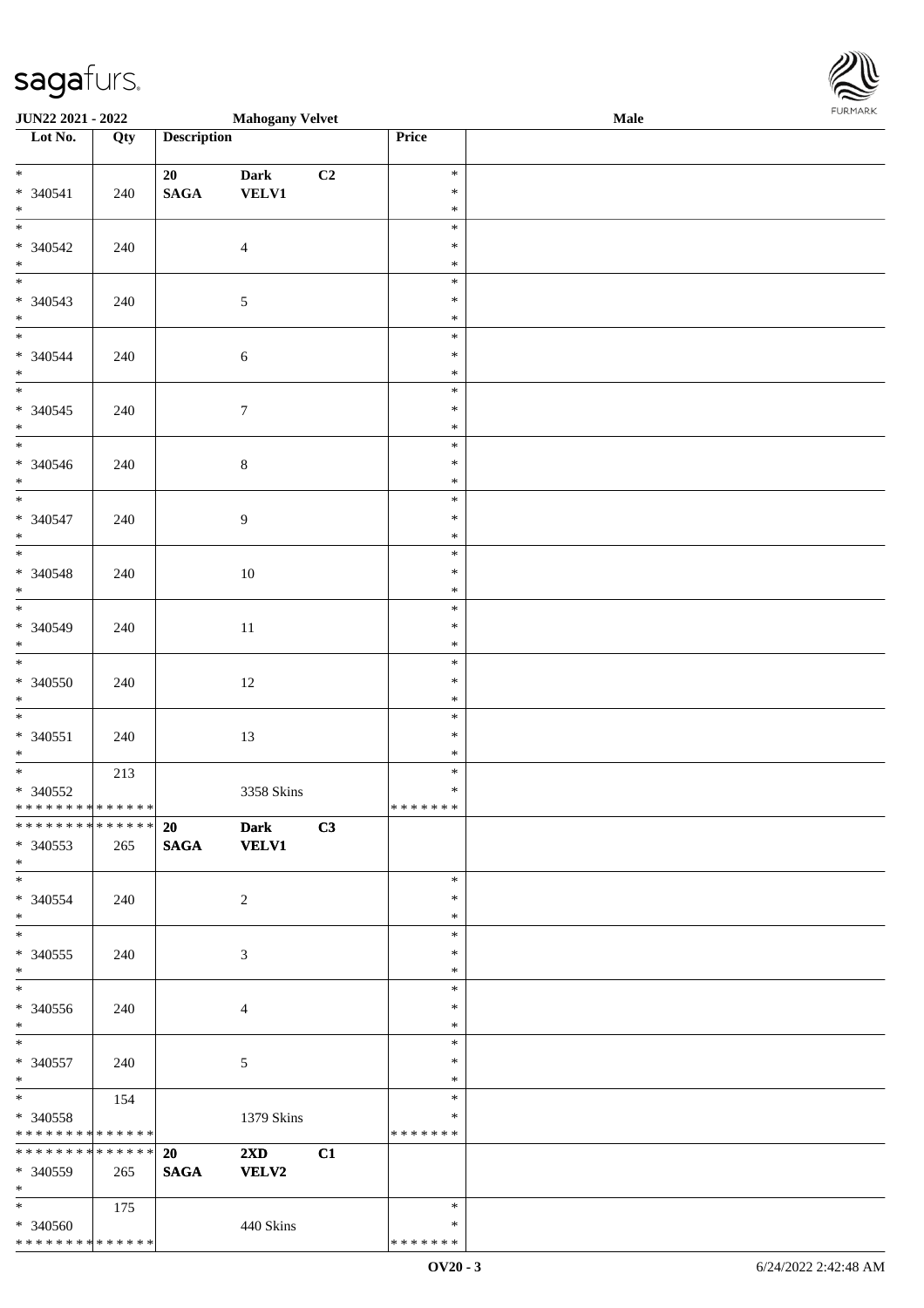\*

| <b>JUN22 2021 - 2022</b>                   |     |                    | <b>Mahogany Velvet</b>  |    |               | Male | <b>FUNITANN</b> |
|--------------------------------------------|-----|--------------------|-------------------------|----|---------------|------|-----------------|
| Lot No.                                    | Qty | <b>Description</b> |                         |    | Price         |      |                 |
|                                            |     |                    |                         |    |               |      |                 |
| ******** <mark>******</mark>               |     | 20                 | $2\mathbf{X}\mathbf{D}$ | C2 |               |      |                 |
| $* 340561$                                 | 265 | <b>SAGA</b>        | VELV2                   |    |               |      |                 |
| $\ast$                                     |     |                    |                         |    |               |      |                 |
|                                            |     |                    |                         |    | $\ast$        |      |                 |
| * 340562                                   | 240 |                    | 2                       |    | $\ast$        |      |                 |
| $*$                                        |     |                    |                         |    | $\ast$        |      |                 |
| $\ast$                                     |     |                    |                         |    | $\ast$        |      |                 |
|                                            |     |                    |                         |    |               |      |                 |
| * 340563                                   | 240 |                    | 3                       |    | $\ast$        |      |                 |
| $\ast$                                     |     |                    |                         |    | $\ast$        |      |                 |
| $\overline{\ast}$                          |     |                    |                         |    | $\ast$        |      |                 |
| * 340564                                   | 240 |                    | $\overline{4}$          |    | $\ast$        |      |                 |
| $\ast$                                     |     |                    |                         |    | $\ast$        |      |                 |
| $\overline{\ast}$                          | 180 |                    |                         |    | $\ast$        |      |                 |
| * 340565                                   |     |                    | 1165 Skins              |    | $\ast$        |      |                 |
| * * * * * * * * <mark>* * * * * * *</mark> |     |                    |                         |    | * * * * * * * |      |                 |
| * * * * * * * * <mark>* * * * * * *</mark> |     | 20                 | $2\mathbf{X}\mathbf{D}$ | C3 |               |      |                 |
| * 340566                                   | 265 | <b>SAGA</b>        | <b>VELV2</b>            |    |               |      |                 |
| $\ast$                                     |     |                    |                         |    |               |      |                 |
| $*$                                        |     |                    |                         |    | $\ast$        |      |                 |
| * 340567                                   |     |                    |                         |    | $\ast$        |      |                 |
|                                            | 220 |                    | 2                       |    | $\ast$        |      |                 |
| $*$<br>$\overline{\phantom{0}}$            |     |                    |                         |    |               |      |                 |
|                                            | 42  |                    |                         |    | $\ast$        |      |                 |
| * 340568                                   |     |                    | 527 Skins               |    | $\ast$        |      |                 |
| * * * * * * * * <mark>* * * * * * *</mark> |     |                    |                         |    | * * * * * * * |      |                 |
| * * * * * * * * <mark>* * * * * * *</mark> |     | 20                 | <b>Dark</b>             | C1 |               |      |                 |
| * 340569                                   | 265 | <b>SAGA</b>        | <b>VELV2</b>            |    |               |      |                 |
| $*$                                        |     |                    |                         |    |               |      |                 |
| $\overline{\phantom{0}}$                   | 132 |                    |                         |    | $\ast$        |      |                 |
| * 340570                                   |     |                    | 397 Skins               |    | ∗             |      |                 |
| * * * * * * * * <mark>* * * * * *</mark>   |     |                    |                         |    | * * * * * * * |      |                 |
| * * * * * * * * * * * * * * <mark>*</mark> |     | <b>20</b>          | <b>Dark</b>             | C2 |               |      |                 |
| * 340571                                   | 265 | <b>SAGA</b>        | <b>VELV2</b>            |    |               |      |                 |
| $*$                                        |     |                    |                         |    |               |      |                 |
| $\ast$                                     |     |                    |                         |    | $\ast$        |      |                 |
|                                            |     |                    |                         |    |               |      |                 |
| $* 340572$                                 | 240 |                    | 2                       |    | $\ast$        |      |                 |
| $\ast$                                     |     |                    |                         |    | $*$           |      |                 |
| $\ast$                                     |     |                    |                         |    | $\ast$        |      |                 |
| * 340573                                   | 240 |                    | 3                       |    | $\ast$        |      |                 |
| $*$                                        |     |                    |                         |    | $\ast$        |      |                 |
|                                            |     |                    |                         |    | $\ast$        |      |                 |
| * 340574                                   | 240 |                    | $\overline{4}$          |    | $\ast$        |      |                 |
| $*$                                        |     |                    |                         |    | $\ast$        |      |                 |
| $\ast$                                     |     |                    |                         |    | $\ast$        |      |                 |
| * 340575                                   | 240 |                    | 5                       |    | ∗             |      |                 |
| $\ast$                                     |     |                    |                         |    | $\ast$        |      |                 |
|                                            |     |                    |                         |    | $\ast$        |      |                 |
| * 340576                                   | 240 |                    | 6                       |    | $\ast$        |      |                 |
| $*$                                        |     |                    |                         |    | $\ast$        |      |                 |
| $\overline{\ast}$                          | 195 |                    |                         |    | $\ast$        |      |                 |
|                                            |     |                    |                         |    | ∗             |      |                 |
| * 340577                                   |     |                    | 1660 Skins              |    |               |      |                 |
| * * * * * * * * <mark>* * * * * * *</mark> |     |                    |                         |    | *******       |      |                 |
| * * * * * * * * * * * * * * *              |     | <b>20</b>          | <b>Dark</b>             | C3 |               |      |                 |
| * 340578                                   | 265 | <b>SAGA</b>        | <b>VELV2</b>            |    |               |      |                 |
| $\ast$                                     |     |                    |                         |    |               |      |                 |
|                                            |     |                    |                         |    | $\ast$        |      |                 |
| * 340579                                   | 240 |                    | 2                       |    | $\ast$        |      |                 |
| $\ast$                                     |     |                    |                         |    | $\ast$        |      |                 |
| $\ast$                                     |     |                    |                         |    | $\ast$        |      |                 |
| * 340580                                   | 240 |                    | $\mathfrak{Z}$          |    | $\ast$        |      |                 |

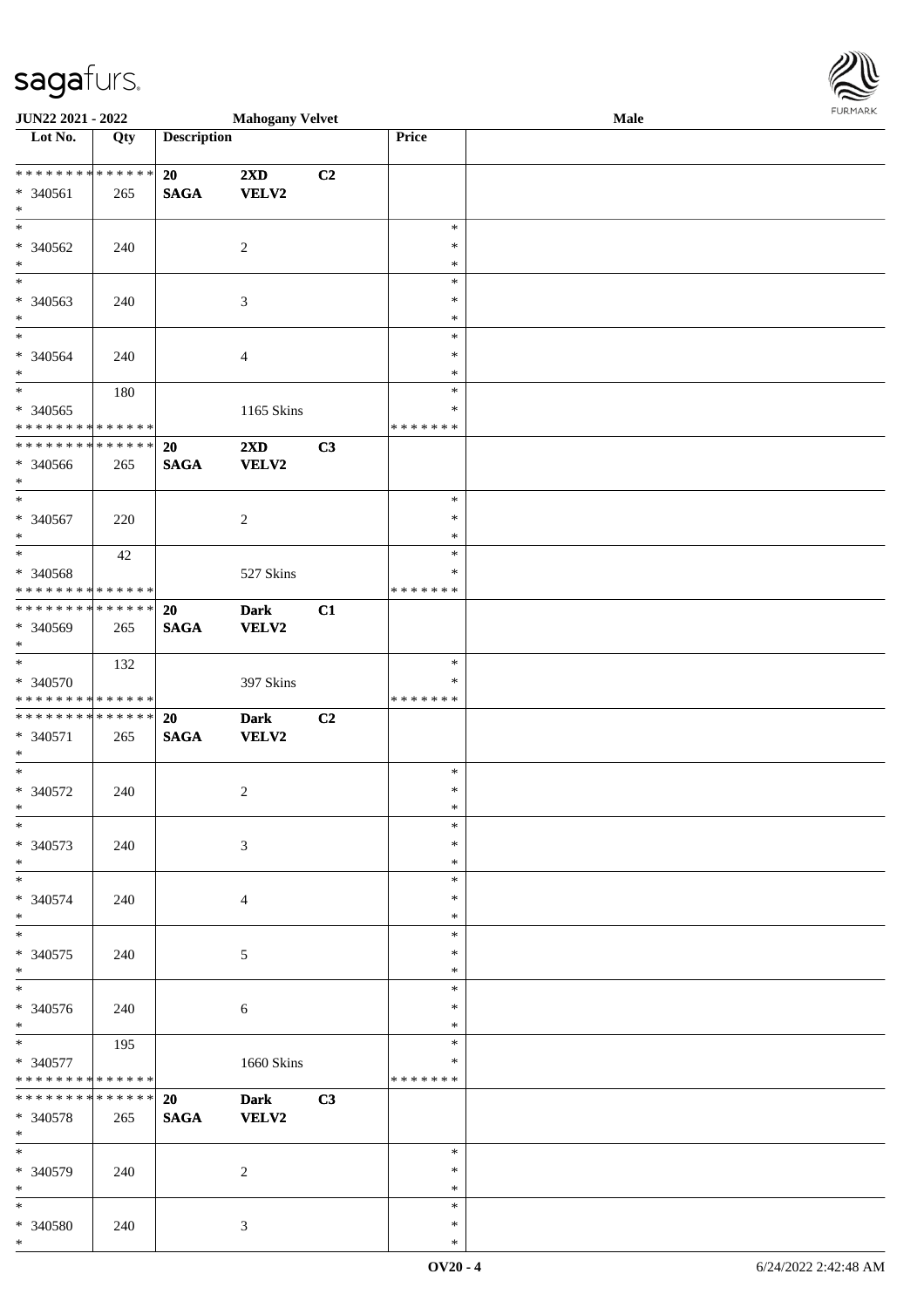\*

| <b>JUN22 2021 - 2022</b>                                                              |                      |                          | <b>Mahogany Velvet</b>                  |                   |                                   | Male | FURMARK |
|---------------------------------------------------------------------------------------|----------------------|--------------------------|-----------------------------------------|-------------------|-----------------------------------|------|---------|
| Lot No.                                                                               | Qty                  | <b>Description</b>       |                                         |                   | Price                             |      |         |
| $\ast$<br>* 340581<br>$\ast$                                                          | 240                  | 20<br><b>SAGA</b>        | <b>Dark</b><br>VELV2                    | C3                | $\ast$<br>∗<br>$\ast$             |      |         |
| $_{*}$<br>* 340582<br>* * * * * * * * * * * * * *                                     | 93                   |                          | 1078 Skins                              |                   | $\ast$<br>∗<br>* * * * * * *      |      |         |
| 340583                                                                                | 68                   | 30/20<br><b>SAGA</b>     | $\mathbf{ALL}$<br>VELV2                 | C2<br><b>OPEN</b> |                                   |      |         |
| 340584                                                                                | 206                  | 20<br><b>SROY</b>        | $2\mathbf{X}\mathbf{D}$<br><b>VELV1</b> | C1                |                                   |      |         |
| * * * * * * * * <mark>* * * * * * *</mark><br>* 340585<br>$\ast$                      | 245                  | <b>20</b><br><b>SROY</b> | $2\mathbf{X}\mathbf{D}$<br><b>VELV1</b> | C2                |                                   |      |         |
| * 340586<br>$\ast$                                                                    | 220                  |                          | 2                                       |                   | $\ast$<br>$\ast$<br>$\ast$        |      |         |
| $*$<br>* 340587<br>* * * * * * * * <mark>* * * * * * *</mark>                         | 161                  |                          | 626 Skins                               |                   | $\ast$<br>∗<br>* * * * * * *      |      |         |
| * * * * * * * * <mark>* * * * * * *</mark><br>* 340588<br>$\ast$                      | 245                  | 20<br><b>SROY</b>        | 2XD<br><b>VELV1</b>                     | C3                |                                   |      |         |
| $\ddot{x}$<br>* 340589<br>* * * * * * * * <mark>* * * * * * *</mark>                  | 47                   |                          | 292 Skins                               |                   | $\ast$<br>$\ast$<br>* * * * * * * |      |         |
| 340590                                                                                | 200                  | 20<br><b>SROY</b>        | <b>Dark</b><br><b>VELV1</b>             | C1                |                                   |      |         |
| * * * * * * * * <mark>* * * * * * *</mark><br>* 340591<br>$\ast$<br>$\overline{\ast}$ | 245                  | 20<br><b>SROY</b>        | <b>Dark</b><br><b>VELV1</b>             | C2                |                                   |      |         |
| * 340592<br>∗                                                                         | 220                  |                          | 2                                       |                   | $\ast$<br>$\ast$<br>∗             |      |         |
| $\ast$<br>* 340593<br>$*$                                                             | 220                  |                          | 3                                       |                   | $\ast$<br>∗<br>∗                  |      |         |
| $\ast$<br>* 340594<br>$\ast$                                                          | 210                  |                          | $\overline{4}$                          |                   | $\ast$<br>$\ast$<br>$\ast$        |      |         |
| $\ast$<br>* 340595<br>* * * * * * * * <mark>* * * * * *</mark>                        | 60                   |                          | 955 Skins                               |                   | $\ast$<br>∗<br>* * * * * * *      |      |         |
| * * * * * * * *<br>* 340596<br>$\ast$                                                 | * * * * * *<br>245   | 20<br><b>SROY</b>        | <b>Dark</b><br><b>VELV1</b>             | C3                |                                   |      |         |
| $\ast$<br>* 340597<br>$\ast$                                                          | 220                  |                          | 2                                       |                   | $\ast$<br>$\ast$<br>$\ast$        |      |         |
| $*$<br>* 340598<br>* * * * * * * * <mark>* * * * * * *</mark>                         | 87                   |                          | 552 Skins                               |                   | $\ast$<br>∗<br>* * * * * * *      |      |         |
| 340599                                                                                | 150                  | 20<br><b>SROY</b>        | $2\mathbf{X}\mathbf{D}$<br>VELV2        | C1                |                                   |      |         |
| * * * * * * * *<br>* 340600                                                           | * * * * * *  <br>245 | <b>20</b><br><b>SROY</b> | $2\mathbf{X}\mathbf{D}$<br>VELV2        | C2                |                                   |      |         |

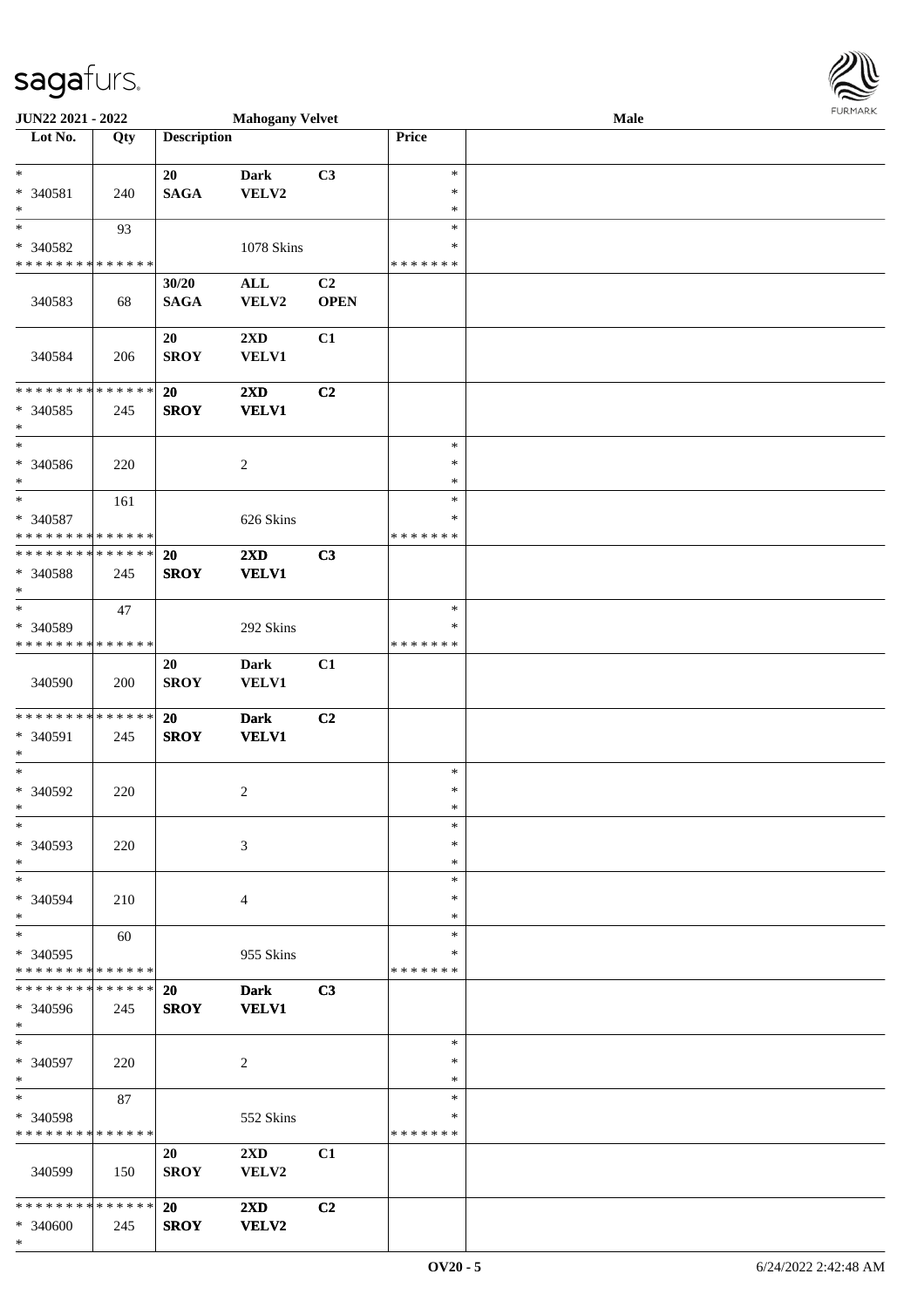

| <b>JUN22 2021 - 2022</b>    |     |                    | <b>Mahogany Velvet</b>  |                |         | Male |  |  |  |  |
|-----------------------------|-----|--------------------|-------------------------|----------------|---------|------|--|--|--|--|
| Lot No.                     | Qty | <b>Description</b> |                         |                | Price   |      |  |  |  |  |
| $*$                         | 113 | 20                 | $2\mathbf{X}\mathbf{D}$ | C <sub>2</sub> | *       |      |  |  |  |  |
| * 340601                    |     | <b>SROY</b>        | <b>VELV2</b>            |                | $\ast$  |      |  |  |  |  |
| **************              |     |                    |                         |                | ******* |      |  |  |  |  |
|                             |     | 20                 | $2\mathbf{X}\mathbf{D}$ | C <sub>3</sub> |         |      |  |  |  |  |
| 340602                      | 144 | <b>SROY</b>        | <b>VELV2</b>            |                |         |      |  |  |  |  |
|                             |     |                    |                         |                |         |      |  |  |  |  |
|                             |     | <b>20</b>          | <b>Dark</b>             | C1             |         |      |  |  |  |  |
| 340603                      | 93  | <b>SROY</b>        | <b>VELV2</b>            |                |         |      |  |  |  |  |
|                             |     |                    |                         |                |         |      |  |  |  |  |
| **************              |     | <b>20</b>          | <b>Dark</b>             | C <sub>2</sub> |         |      |  |  |  |  |
| $* 340604$                  | 245 | <b>SROY</b>        | <b>VELV2</b>            |                |         |      |  |  |  |  |
| $\ast$                      |     |                    |                         |                |         |      |  |  |  |  |
| $*$                         | 158 |                    |                         |                | $\ast$  |      |  |  |  |  |
| * 340605                    |     |                    | 403 Skins               |                | $\ast$  |      |  |  |  |  |
| * * * * * * * * * * * * * * |     |                    |                         |                | ******* |      |  |  |  |  |
|                             |     | 20                 | Dark                    | C <sub>3</sub> |         |      |  |  |  |  |
| 340606                      | 267 | <b>SROY</b>        | VELV2                   |                |         |      |  |  |  |  |
|                             |     |                    |                         |                |         |      |  |  |  |  |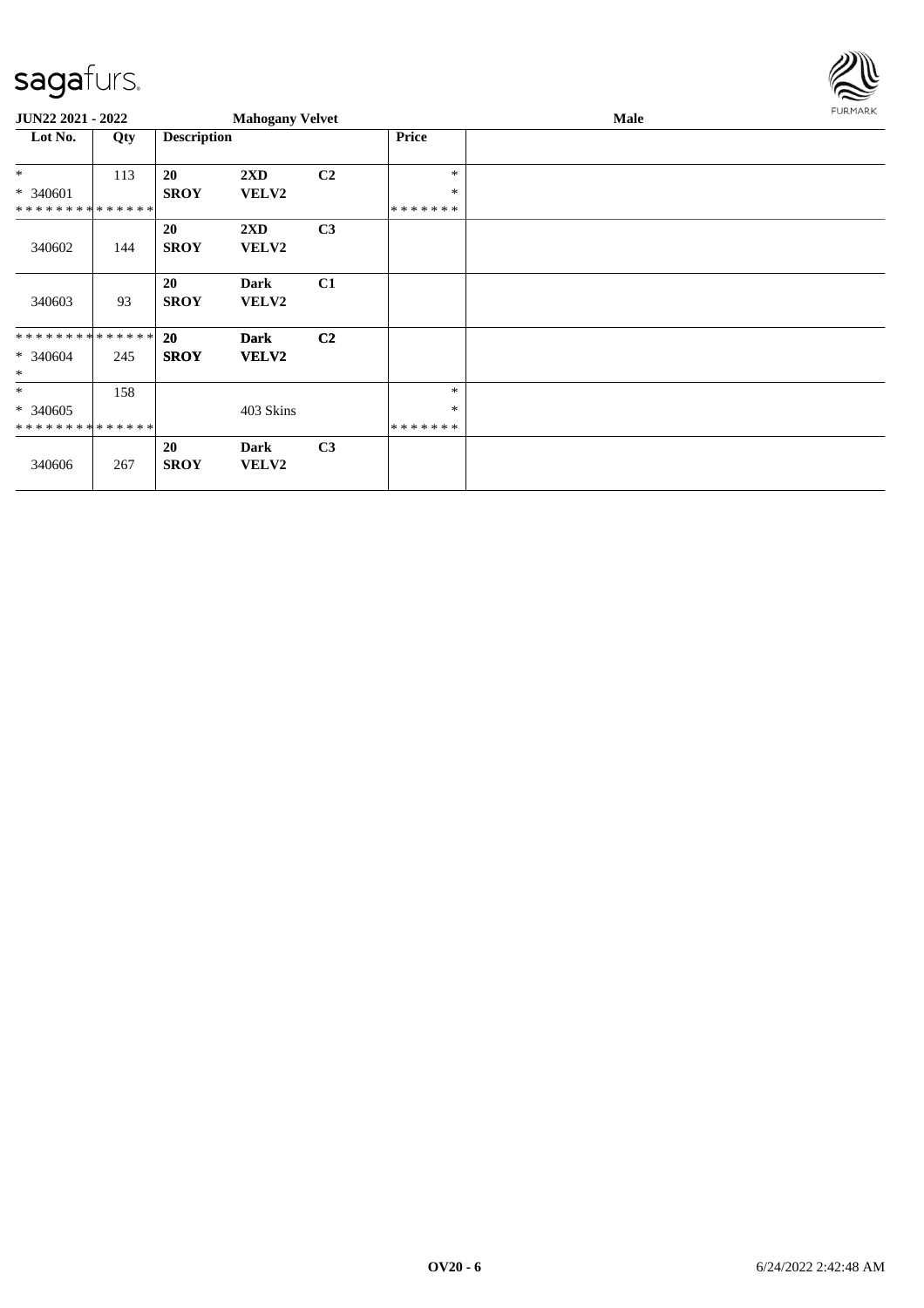

| JUN22 2021 - 2022 |     | <b>Mahogany</b>       |                                     |       |       | Female | FURMARK |
|-------------------|-----|-----------------------|-------------------------------------|-------|-------|--------|---------|
| Lot No.           | Qty | <b>Description</b>    |                                     |       | Price |        |         |
| 440001            | 109 | 20<br>SI              | $2{\bf X}{\bf D}/{\bf X}{\bf D}$    | C1/C2 |       |        |         |
| 440002            | 92  | 20<br>SI              | <b>Dark</b>                         | C1/C2 |       |        |         |
| 440003            | 85  | 20<br>SI              | $\bold{X}\bold{D}/\bold{D}\bold{K}$ | C3    |       |        |         |
| 440004            | 122 | 20<br><b>SAGA</b>     | $2{\bf X}{\bf D}$                   | C1/C2 |       |        |         |
| 440005            | 232 | 20<br><b>SAGA</b>     | <b>Dark</b>                         | C1/C2 |       |        |         |
| 440006            | 211 | 20<br>$\mathbf{SAGA}$ | $\bold{X}\bold{D}/\bold{D}\bold{K}$ | C3    |       |        |         |
| 440007            | 159 | 20<br><b>SROY</b>     | 2XD/XD                              | C1/C2 |       |        |         |
| 440008            | 93  | 20<br><b>SROY</b>     | <b>Dark</b>                         | C1/C2 |       |        |         |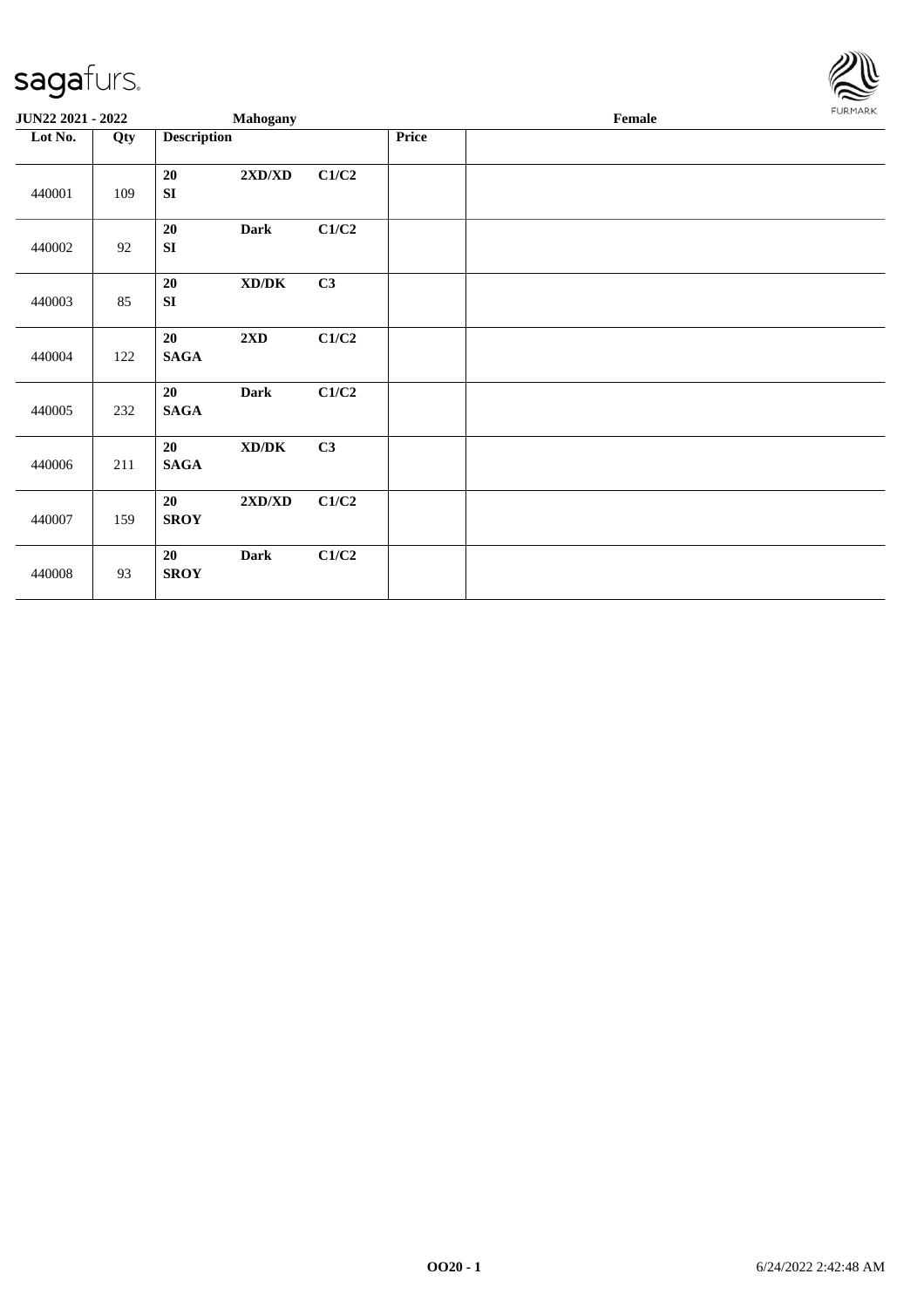

| JUN22 2021 - 2022           |             |                        | Mahogany       |       |                  | Female |  |
|-----------------------------|-------------|------------------------|----------------|-------|------------------|--------|--|
| Lot No.                     | Qty         | <b>Description</b>     |                |       | Price            |        |  |
|                             |             |                        |                |       |                  |        |  |
|                             |             | $\mathbf 0$            | 2XD            | C1/C2 |                  |        |  |
| 440041                      | 379         | ${\bf S}{\bf I}$       |                |       |                  |        |  |
|                             |             |                        |                |       |                  |        |  |
|                             |             | $\pmb{0}$              | 2XD            | C3    |                  |        |  |
| 440042                      | 99          | ${\bf SI}$             |                |       |                  |        |  |
|                             |             |                        |                |       |                  |        |  |
|                             |             | $\pmb{0}$              | Dark           | C1    |                  |        |  |
| 440043                      | 240         | ${\bf SI}$             |                |       |                  |        |  |
|                             |             | $\pmb{0}$              | Dark           | C2    |                  |        |  |
| 440044                      | 487         | ${\bf SI}$             |                |       |                  |        |  |
|                             |             |                        |                |       |                  |        |  |
|                             |             | $\pmb{0}$              | Dark           | C3    |                  |        |  |
| 440045                      | 477         | SI                     |                |       |                  |        |  |
|                             |             |                        |                |       |                  |        |  |
|                             |             | $\pmb{0}$              | $\mathbf{ALL}$ | C2    |                  |        |  |
| 440046                      | 103         | $\bf IB$               | MET1           |       |                  |        |  |
|                             |             |                        |                |       |                  |        |  |
|                             |             | $\pmb{0}$              | $\mathbf{ALL}$ | C2    |                  |        |  |
| 440047                      | 117         | $\mathbf{I}\mathbf{I}$ |                |       |                  |        |  |
|                             |             | $\pmb{0}$              | 2XD            | C1    |                  |        |  |
| 440048                      | 100         | <b>SAGA</b>            |                |       |                  |        |  |
|                             |             |                        |                |       |                  |        |  |
| ********                    | * * * * * * | $\mathbf 0$            | 2XD            | C2    |                  |        |  |
| * 440049                    | 445         | $\mathbf{SAGA}$        |                |       |                  |        |  |
| $\ast$                      |             |                        |                |       |                  |        |  |
| $\overline{\phantom{a}^*}$  | 109         |                        |                |       | $\ast$           |        |  |
| * 440050                    |             |                        | 554 Skins      |       | $\ast$           |        |  |
| * * * * * * * * * * * * * * |             |                        |                |       | * * * * * * *    |        |  |
|                             |             | $\boldsymbol{0}$       | 2XD            | C3    |                  |        |  |
| 440051                      | 229         | $\mathbf{SAGA}$        |                |       |                  |        |  |
|                             |             | $\bf{0}$               | Dark           | C1    |                  |        |  |
| 440052                      | 209         | $\mathbf{SAGA}$        |                |       |                  |        |  |
|                             |             |                        |                |       |                  |        |  |
| **************              |             | $\mathbf{0}$           | <b>Dark</b>    | C2    |                  |        |  |
| $* 440053$                  | 445         | <b>SAGA</b>            |                |       |                  |        |  |
| $*$                         |             |                        |                |       |                  |        |  |
| $\ast$                      |             |                        |                |       | $\ast$           |        |  |
| $* 440054$                  | 420         |                        | 2              |       | $\ast$           |        |  |
| $*$<br>$\ast$               |             |                        |                |       | $\ast$<br>$\ast$ |        |  |
| $* 440055$                  | 234         |                        | 1099 Skins     |       | $\ast$           |        |  |
| * * * * * * * * * * * * * * |             |                        |                |       | * * * * * * *    |        |  |
| **************              |             | $\mathbf{0}$           | <b>Dark</b>    | C3    |                  |        |  |
| $* 440056$                  | 465         | <b>SAGA</b>            |                |       |                  |        |  |
| $*$                         |             |                        |                |       |                  |        |  |
| $\ast$                      | 97          |                        |                |       | $\ast$           |        |  |
| * 440057                    |             |                        | 562 Skins      |       | $\ast$           |        |  |
| * * * * * * * * * * * * * * |             |                        |                |       | * * * * * * *    |        |  |
|                             |             | $\bf{0}$               | ALL            | C2    |                  |        |  |
| 440058                      | 214         | IA                     | MET1           |       |                  |        |  |
| * * * * * * * * * * * * * * |             | $\mathbf{0}$           | <b>ALL</b>     | C2    |                  |        |  |
| $* 440059$                  | 445         | <b>IA</b>              | <b>CHIP</b>    |       |                  |        |  |
| $*$                         |             |                        |                |       |                  |        |  |
| $\ast$                      | 72          |                        |                |       | $\ast$           |        |  |
| $* 440060$                  |             |                        | 517 Skins      |       | $\ast$           |        |  |
| * * * * * * * * * * * * * * |             |                        |                |       | * * * * * * *    |        |  |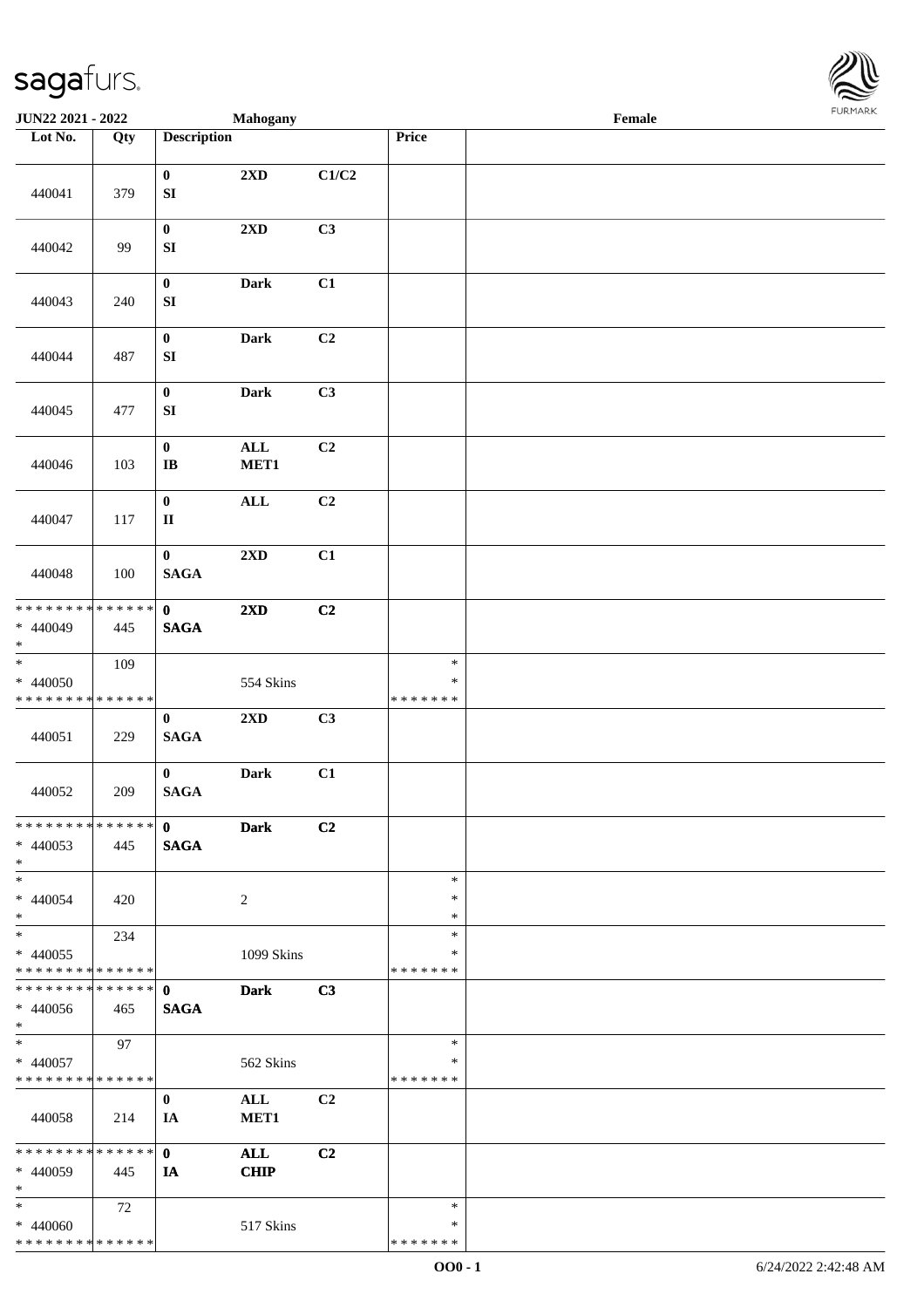

| <b>JUN22 2021 - 2022</b> |     |                             | <b>Mahogany</b> |                |              | Female | FURMARK |
|--------------------------|-----|-----------------------------|-----------------|----------------|--------------|--------|---------|
| Lot No.                  | Qty | <b>Description</b>          |                 |                | <b>Price</b> |        |         |
| 440061                   | 198 | $\mathbf{0}$<br><b>SROY</b> | 2XD             | C1/C2          |              |        |         |
| 440062                   | 101 | $\mathbf{0}$<br><b>SROY</b> | 2XD/XD          | C <sub>3</sub> |              |        |         |
| 440063                   | 328 | $\bf{0}$<br><b>SROY</b>     | <b>Dark</b>     | C1/C2          |              |        |         |
| 440064                   | 183 | $\bf{0}$<br><b>SROY</b>     | <b>Dark</b>     | C <sub>3</sub> |              |        |         |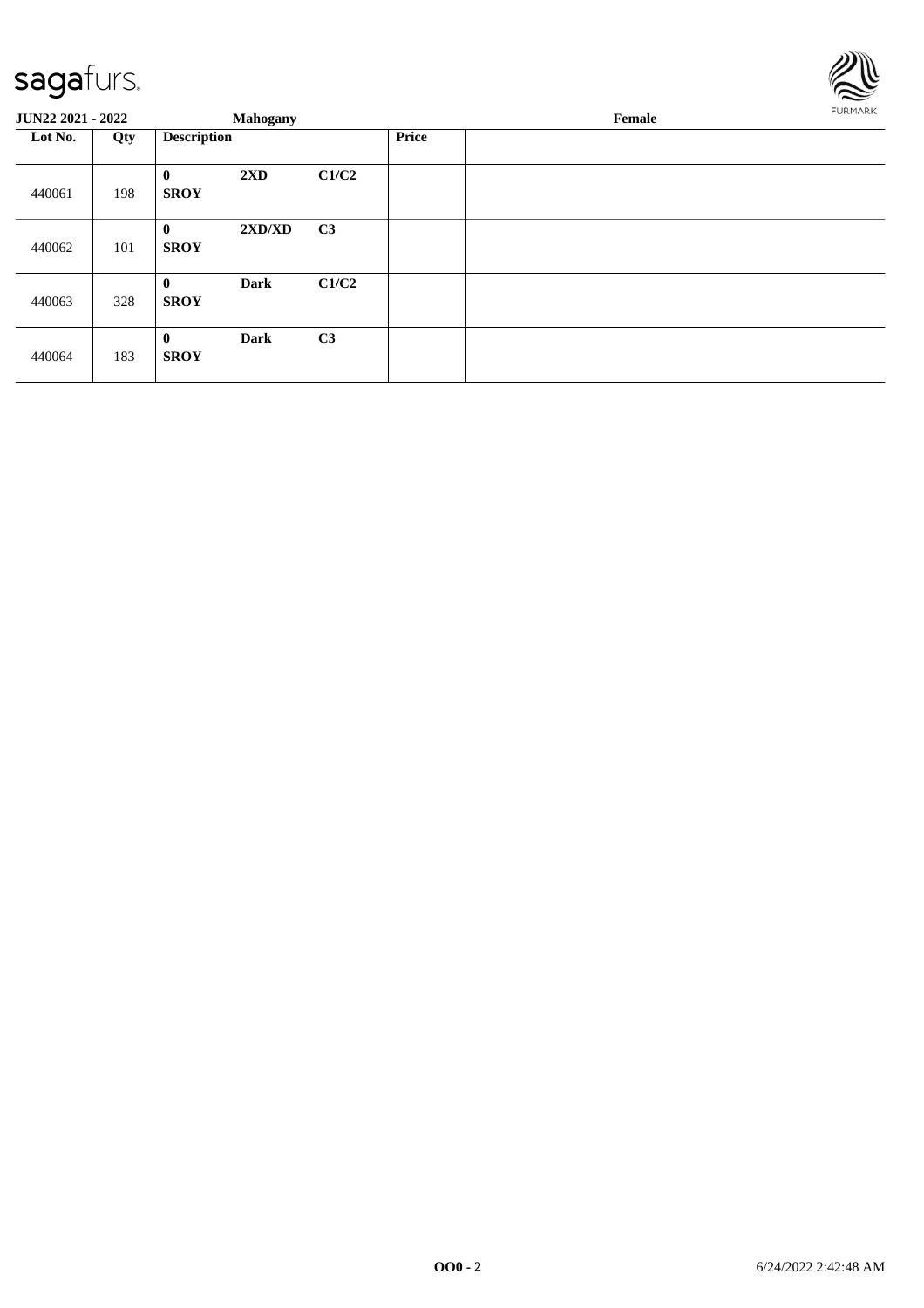

| <b>JUN22 2021 - 2022</b>                   |     |                    | <b>Mahogany</b>                  |                |               | Female |  |
|--------------------------------------------|-----|--------------------|----------------------------------|----------------|---------------|--------|--|
| Lot No.                                    | Qty | <b>Description</b> |                                  |                | Price         |        |  |
|                                            |     |                    |                                  |                |               |        |  |
| * * * * * * * * * * * * * * *              |     | $\mathbf{1}$       | $2\mathbf{X}\mathbf{D}$          | C1             |               |        |  |
| * 440101                                   | 505 | SI                 |                                  |                |               |        |  |
| $*$                                        |     |                    |                                  |                |               |        |  |
|                                            | 224 |                    |                                  |                | $\ast$        |        |  |
| $* 440102$                                 |     |                    | 729 Skins                        |                | $\ast$        |        |  |
| * * * * * * * * * * * * * *                |     |                    |                                  |                | * * * * * * * |        |  |
| * * * * * * * * * * * * * * *              |     | 1                  | 2XD                              | C2             |               |        |  |
| * 440103                                   | 505 | ${\bf S}{\bf I}$   |                                  |                |               |        |  |
| $*$                                        |     |                    |                                  |                |               |        |  |
|                                            | 480 |                    |                                  |                | $\ast$        |        |  |
| $* 440104$                                 |     |                    | 985 Skins                        |                | $\ast$        |        |  |
| * * * * * * * * <mark>* * * * * * *</mark> |     |                    |                                  |                | * * * * * * * |        |  |
| ******** <mark>******</mark>               |     | $\mathbf{1}$       | <b>XD</b>                        | C2             |               |        |  |
| $* 440105$                                 | 505 | SI                 |                                  |                |               |        |  |
| $*$                                        |     |                    |                                  |                |               |        |  |
| $*$                                        |     |                    |                                  |                | $\ast$        |        |  |
| $* 440106$                                 | 480 |                    | $\overline{c}$                   |                | $\ast$        |        |  |
| $\ast$                                     |     |                    |                                  |                | $\ast$        |        |  |
| $*$                                        |     |                    |                                  |                | $\ast$        |        |  |
| $* 440107$                                 | 480 |                    | 3                                |                | $\ast$        |        |  |
| $*$                                        |     |                    |                                  |                | $\ast$        |        |  |
| $*$                                        | 345 |                    |                                  |                | $\ast$        |        |  |
| * 440108                                   |     |                    | 1810 Skins                       |                | ∗             |        |  |
| * * * * * * * * * * * * * *                |     |                    |                                  |                | * * * * * * * |        |  |
|                                            |     | $\mathbf{1}$       | $2{\bf X}{\bf D}/{\bf X}{\bf D}$ | C3             |               |        |  |
| 440109                                     | 140 | SI                 |                                  |                |               |        |  |
|                                            |     |                    |                                  |                |               |        |  |
|                                            |     | $\mathbf{1}$       | <b>Dark</b>                      | C1/C2          |               |        |  |
| 440110                                     | 403 | ${\bf S}{\bf I}$   |                                  |                |               |        |  |
|                                            |     |                    |                                  |                |               |        |  |
|                                            |     | $\mathbf{1}$       | Dark                             | C2             |               |        |  |
| 440111                                     | 480 | SI                 |                                  |                |               |        |  |
|                                            |     |                    |                                  |                |               |        |  |
|                                            |     | $\mathbf{1}$       | Dark                             | C3             |               |        |  |
| 440112                                     | 125 | ${\bf SI}$         |                                  |                |               |        |  |
|                                            |     |                    |                                  |                |               |        |  |
|                                            |     | $\mathbf{1}$       | 2XD/XD                           | C2             |               |        |  |
| 440113                                     | 146 | SI                 | <b>LNAP</b>                      |                |               |        |  |
|                                            |     |                    |                                  |                |               |        |  |
|                                            |     | $\mathbf{1}$       |                                  | C2             |               |        |  |
|                                            |     |                    | <b>Dark</b>                      |                |               |        |  |
| 440114                                     | 228 | SI                 | <b>LNAP</b>                      |                |               |        |  |
|                                            |     |                    |                                  |                |               |        |  |
|                                            |     | $\mathbf{1}$       | $\mathbf{ALL}$                   | C2             |               |        |  |
| 440115                                     | 225 | $\mathbf{I}$       |                                  |                |               |        |  |
|                                            |     |                    |                                  |                |               |        |  |
|                                            |     | 1                  | 2XD                              | C1             |               |        |  |
| 440116                                     | 96  | $\mathbf{SAGA}$    |                                  |                |               |        |  |
|                                            |     |                    |                                  |                |               |        |  |
|                                            |     | $1 \quad$          | $2{\bf X}{\bf D}$                | C <sub>2</sub> |               |        |  |
| 440117                                     | 501 | $\mathbf{SAGA}$    |                                  |                |               |        |  |
|                                            |     |                    |                                  |                |               |        |  |
|                                            |     | $1 \qquad \qquad$  | $2\mathbf{X}\mathbf{D}$          | C3             |               |        |  |
| 440118                                     | 504 | $\mathbf{SAGA}$    |                                  |                |               |        |  |
|                                            |     |                    |                                  |                |               |        |  |
|                                            |     | $1 \qquad \qquad$  | Dark                             | C1             |               |        |  |
| 440119                                     | 438 | $\mathbf{SAGA}$    |                                  |                |               |        |  |
|                                            |     |                    |                                  |                |               |        |  |
|                                            |     | $1$ and $\sim$     | <b>Dark</b>                      | C1/C2          |               |        |  |
| 440120                                     | 485 | $\mathbf{SAGA}$    |                                  |                |               |        |  |
|                                            |     |                    |                                  |                |               |        |  |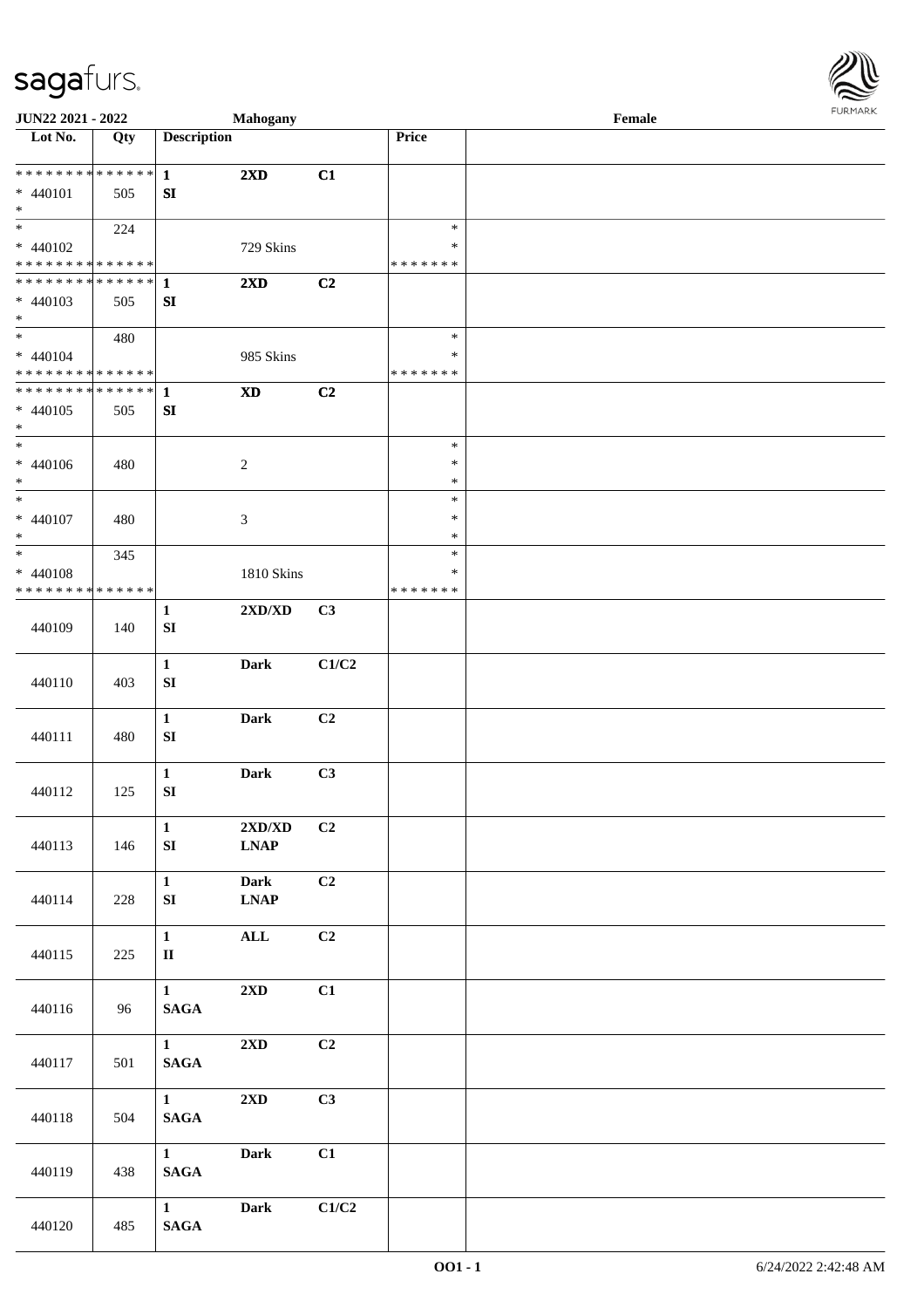

| JUN22 2021 - 2022                                   |     |                             | Mahogany                                                  |       |                                   | Female | FURMARK |
|-----------------------------------------------------|-----|-----------------------------|-----------------------------------------------------------|-------|-----------------------------------|--------|---------|
| Lot No.                                             | Qty | <b>Description</b>          |                                                           |       | Price                             |        |         |
| ******** <mark>******</mark><br>* 440121<br>$\ast$  | 485 | $\mathbf{1}$<br><b>SAGA</b> | <b>Dark</b>                                               | C2    |                                   |        |         |
| $\ast$<br>$* 440122$<br>$\ast$                      | 460 |                             | $\sqrt{2}$                                                |       | $\ast$<br>$\ast$<br>$\ast$        |        |         |
| $\ast$<br>$* 440123$<br>* * * * * * * * * * * * * * | 282 |                             | 1227 Skins                                                |       | $\ast$<br>$\ast$<br>* * * * * * * |        |         |
| * * * * * * * * * * * * * *<br>$* 440124$<br>$\ast$ | 485 | $\mathbf{1}$<br><b>SAGA</b> | <b>Dark</b>                                               | C3    |                                   |        |         |
| $\ast$<br>$* 440125$<br>* * * * * * * * * * * * * * | 409 |                             | 894 Skins                                                 |       | $\ast$<br>$\ast$<br>* * * * * * * |        |         |
| 440126                                              | 197 | 1<br><b>SAGA</b>            | 2XD/XD<br>$\mathbf{L}\mathbf{N}\mathbf{A}\mathbf{P}$      | C2    |                                   |        |         |
| 440127                                              | 284 | $\mathbf{1}$<br><b>SAGA</b> | <b>Dark</b><br>$\mathbf{L}\mathbf{N}\mathbf{A}\mathbf{P}$ | C2    |                                   |        |         |
| 440128                                              | 191 | $\mathbf{1}$<br><b>SROY</b> | 2XD                                                       | C1/C2 |                                   |        |         |
| 440129                                              | 183 | $\mathbf{1}$<br><b>SROY</b> | 2XD                                                       | C3    |                                   |        |         |
| 440130                                              | 125 | $\mathbf{1}$<br><b>SROY</b> | 2XD/XD                                                    | C3    |                                   |        |         |
| * * * * * * * * * * * * * *<br>$* 440131$<br>$\ast$ | 465 | $\mathbf{1}$<br><b>SROY</b> | <b>Dark</b>                                               | C1/C2 |                                   |        |         |
| $\ast$<br>$* 440132$<br>* * * * * * * * * * * * * * | 227 |                             | 692 Skins                                                 |       | $\ast$<br>$\ast$<br>* * * * * * * |        |         |
| 440133                                              | 300 | 1<br><b>SROY</b>            | <b>Dark</b>                                               | C3    |                                   |        |         |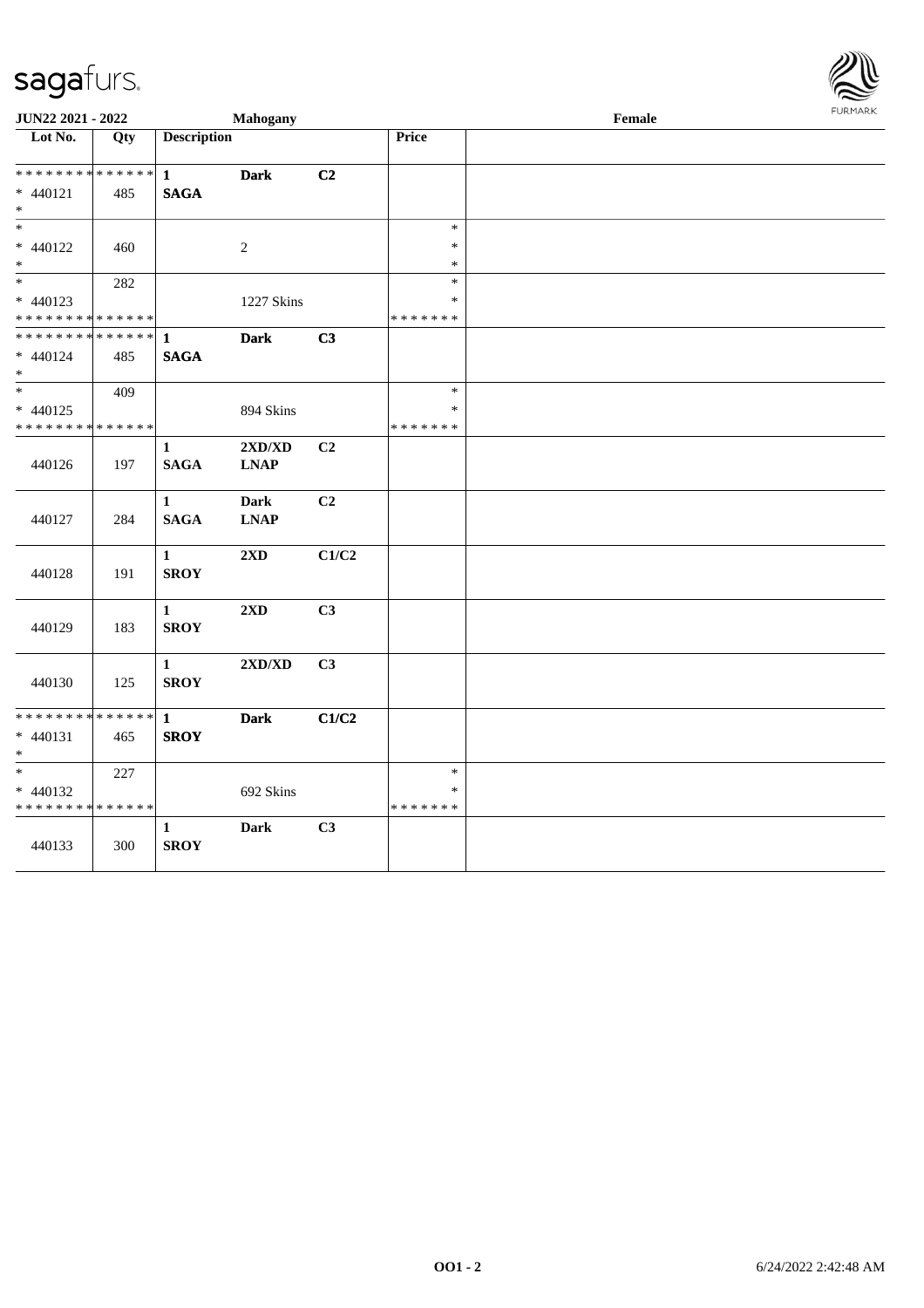

| JUN22 2021 - 2022                          |                   |                         | <b>Mahogany</b>         |                |                  | Female |  |
|--------------------------------------------|-------------------|-------------------------|-------------------------|----------------|------------------|--------|--|
| Lot No.                                    | $\overline{Q}$ ty | <b>Description</b>      |                         |                | Price            |        |  |
|                                            |                   |                         |                         |                |                  |        |  |
| ******** <mark>******</mark>               |                   | $\overline{2}$          | $2\mathbf{X}\mathbf{D}$ | C2             |                  |        |  |
| $* 440161$                                 | 505               | SI                      |                         |                |                  |        |  |
| $\ast$<br>$\overline{\phantom{0}}$         |                   |                         |                         |                |                  |        |  |
|                                            | 480               |                         |                         |                | $\ast$           |        |  |
| $* 440162$                                 |                   |                         | 985 Skins               |                | ∗                |        |  |
| * * * * * * * * * * * * * *                |                   |                         |                         |                | * * * * * * *    |        |  |
|                                            |                   | $\boldsymbol{2}$        | $\mathbf{X}\mathbf{D}$  | C1             |                  |        |  |
| 440163                                     | 174               | SI                      |                         |                |                  |        |  |
|                                            |                   |                         |                         |                |                  |        |  |
| * * * * * * * * * * * * * *                |                   | $\overline{\mathbf{2}}$ | $\mathbf{X}\mathbf{D}$  | C2             |                  |        |  |
| $* 440164$                                 | 505               | ${\bf SI}$              |                         |                |                  |        |  |
| $\ast$<br>$\ast$                           |                   |                         |                         |                |                  |        |  |
|                                            |                   |                         |                         |                | $\ast$           |        |  |
| $* 440165$                                 | 500               |                         | $\overline{c}$          |                | $\ast$           |        |  |
| $\ast$                                     |                   |                         |                         |                | $\ast$           |        |  |
| $\ast$                                     | 96                |                         |                         |                | $\ast$           |        |  |
| $* 440166$                                 |                   |                         | 1101 Skins              |                | $\ast$           |        |  |
| * * * * * * * * * * * * * *                |                   |                         |                         |                | * * * * * * *    |        |  |
|                                            |                   | $\boldsymbol{2}$        | <b>Dark</b>             | C2             |                  |        |  |
| 440167                                     | 505               | ${\bf S}{\bf I}$        |                         |                |                  |        |  |
|                                            |                   |                         |                         |                |                  |        |  |
|                                            |                   | $\boldsymbol{2}$        | <b>Dark</b>             | C3             |                  |        |  |
| 440168                                     | 92                | SI                      |                         |                |                  |        |  |
|                                            |                   |                         |                         |                |                  |        |  |
| * * * * * * * * * * * * * *                |                   | $\overline{\mathbf{2}}$ | 2XD                     | C2             |                  |        |  |
| * 440169                                   | 505               | SI                      | <b>LNAP</b>             |                |                  |        |  |
| $*$                                        |                   |                         |                         |                |                  |        |  |
| $\ast$                                     | 267               |                         |                         |                | $\ast$           |        |  |
| * 440170                                   |                   |                         | 772 Skins               |                | ∗                |        |  |
| * * * * * * * * <mark>* * * * * * *</mark> |                   |                         |                         |                | * * * * * * *    |        |  |
| * * * * * * * * * * * * * * *              |                   | $\overline{2}$          | <b>XD</b>               | C <sub>2</sub> |                  |        |  |
| * 440171                                   | 505               | SI                      | <b>LNAP</b>             |                |                  |        |  |
| $*$                                        |                   |                         |                         |                |                  |        |  |
| $*$                                        | 247               |                         |                         |                | $\ast$           |        |  |
| $* 440172$                                 |                   |                         | 752 Skins               |                | $\ast$           |        |  |
| * * * * * * * * * * * * * *                |                   |                         |                         |                | * * * * * * *    |        |  |
| ******** <mark>******</mark>               |                   | $\overline{2}$          | <b>Dark</b>             | C <sub>2</sub> |                  |        |  |
| $* 440173$                                 | 505               | SI                      | <b>LNAP</b>             |                |                  |        |  |
| $*$                                        |                   |                         |                         |                |                  |        |  |
|                                            | 126               |                         |                         |                | $\ast$           |        |  |
| $* 440174$                                 |                   |                         | 631 Skins               |                | ∗                |        |  |
| * * * * * * * * * * * * * *                |                   |                         |                         |                | * * * * * * *    |        |  |
| * * * * * * * * * * * * * * *              |                   | $\overline{2}$          | $2\mathbf{X}\mathbf{D}$ | C2             |                  |        |  |
| * 440175<br>$*$                            | 485               | <b>SAGA</b>             |                         |                |                  |        |  |
| $\overline{\phantom{0}}$                   |                   |                         |                         |                | $\ast$           |        |  |
|                                            |                   |                         |                         |                |                  |        |  |
| $* 440176$<br>$*$                          | 460               |                         | $\overline{2}$          |                | ∗<br>$\ast$      |        |  |
| $*$                                        |                   |                         |                         |                | $\ast$           |        |  |
|                                            |                   |                         |                         |                |                  |        |  |
| $* 440177$                                 | 460               |                         | $\mathfrak{Z}$          |                | $\ast$           |        |  |
| $*$<br>$*$                                 |                   |                         |                         |                | $\ast$<br>$\ast$ |        |  |
|                                            |                   |                         |                         |                | $\ast$           |        |  |
| * 440178                                   | 460               |                         | 4                       |                | $\ast$           |        |  |
| $*$<br>$\overline{\phantom{0}}$            |                   |                         |                         |                | $\ast$           |        |  |
|                                            |                   |                         |                         |                |                  |        |  |
| * 440179<br>$*$                            | 460               |                         | 5                       |                | $\ast$           |        |  |
| $*$                                        |                   |                         |                         |                | $\ast$<br>$\ast$ |        |  |
|                                            |                   |                         |                         |                |                  |        |  |
| * 440180<br>$*$                            | 460               |                         | 6                       |                | $\ast$           |        |  |
|                                            |                   |                         |                         |                | $\ast$           |        |  |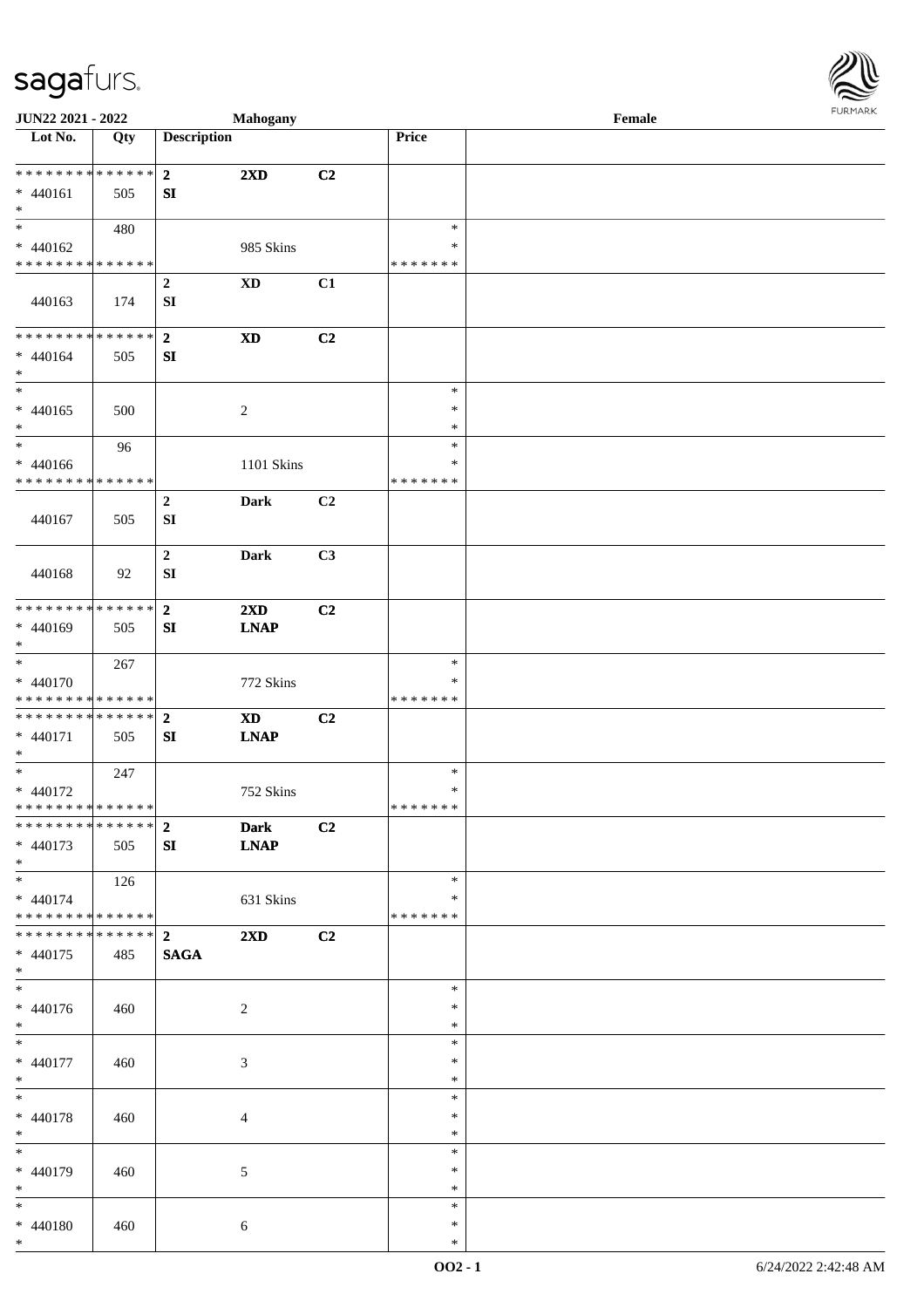

| JUN22 2021 - 2022                           |     |                    | Mahogany   |                |               | Female | FURMARK |
|---------------------------------------------|-----|--------------------|------------|----------------|---------------|--------|---------|
| Lot No.                                     | Qty | <b>Description</b> |            |                | <b>Price</b>  |        |         |
| $*$                                         |     | $\boldsymbol{2}$   | 2XD        | C2             | $\ast$        |        |         |
| * 440181                                    | 460 | <b>SAGA</b>        |            |                | $\ast$        |        |         |
| $\ast$<br>$\ast$                            |     |                    |            |                | *<br>*        |        |         |
| $* 440182$                                  | 333 |                    | 3578 Skins |                | $\ast$        |        |         |
| * * * * * * * * * * * * * *                 |     |                    |            |                | *******       |        |         |
| ************** 2<br>$* 440183$<br>$\ast$    | 486 | <b>SAGA</b>        | <b>XD</b>  | C1             |               |        |         |
| $\ast$                                      | 146 |                    |            |                | *             |        |         |
| $* 440184$<br>* * * * * * * * * * * * * * * |     |                    | 632 Skins  |                | *<br>*******  |        |         |
| ************** 2                            |     |                    | <b>XD</b>  | C <sub>3</sub> |               |        |         |
| $* 440185$<br>$\ast$                        | 485 | <b>SAGA</b>        |            |                |               |        |         |
| $\ast$                                      | 328 |                    |            |                | *             |        |         |
| $* 440186$                                  |     |                    | 813 Skins  |                | *             |        |         |
| **************                              |     |                    |            |                | * * * * * * * |        |         |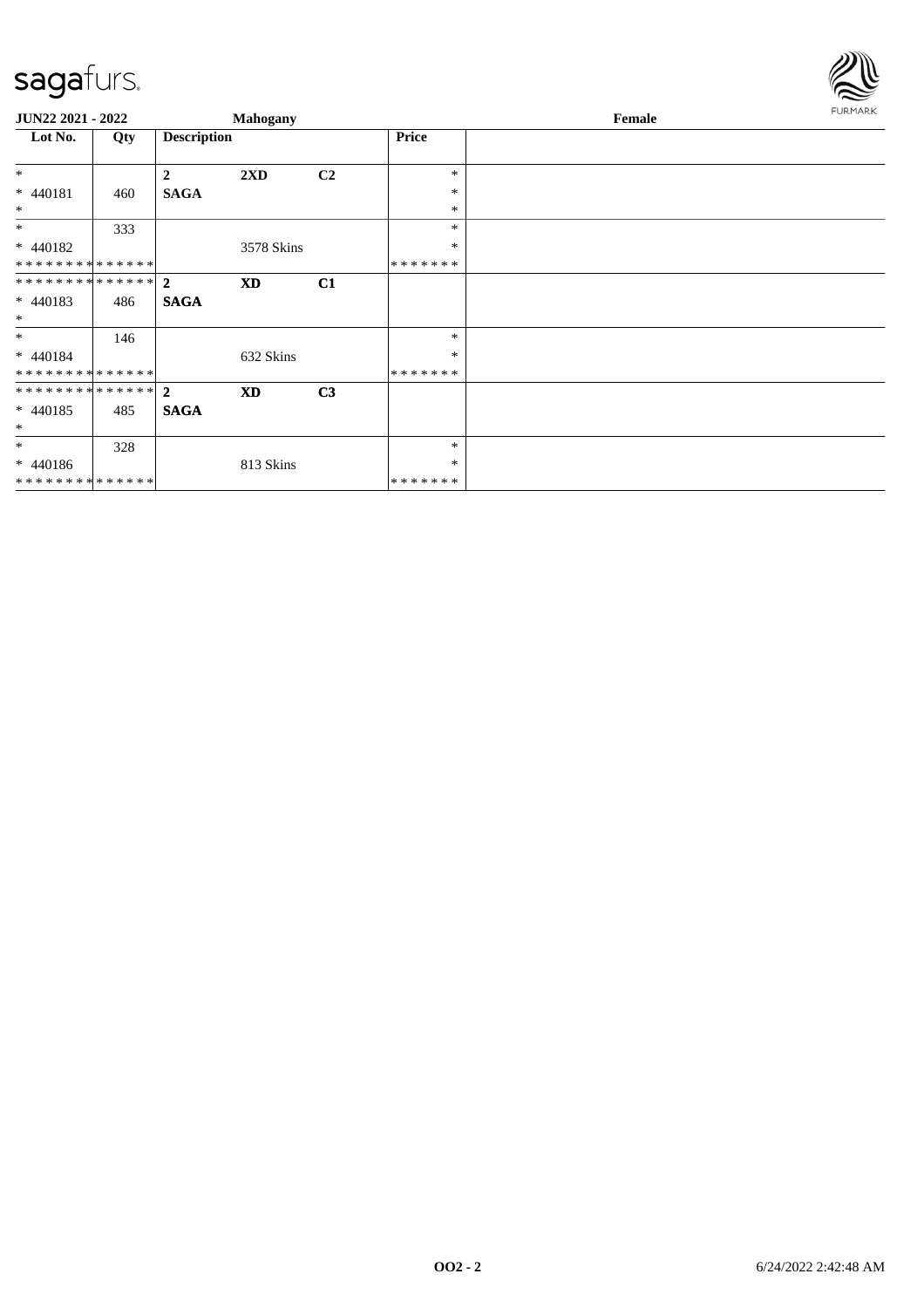

| JUN22 2021 - 2022                                     |     |                                | <b>Mahogany Velvet</b>                               |       |                              | Female |  |
|-------------------------------------------------------|-----|--------------------------------|------------------------------------------------------|-------|------------------------------|--------|--|
| Lot No.                                               | Qty | <b>Description</b>             |                                                      |       | Price                        |        |  |
| 440221                                                | 243 | 20<br>${\bf S}{\bf I}$         | $2\mathbf{X}\mathbf{D}$<br><b>VELV1</b>              | C1/C2 |                              |        |  |
| 440222                                                | 110 | 20<br>${\bf SI}$               | 2XD/XD<br><b>VELV1</b>                               | C3    |                              |        |  |
| 440223                                                | 375 | 20<br>${\bf SI}$               | <b>Dark</b><br><b>VELV1</b>                          | C1/C2 |                              |        |  |
| 440224                                                | 115 | ${\bf 20}$<br>${\bf S}{\bf I}$ | <b>Dark</b><br><b>VELV1</b>                          | C3    |                              |        |  |
| 440225                                                | 242 | 20<br>${\bf SI}$               | $2{\bf X}{\bf D}$<br>VELV2                           | C1/C2 |                              |        |  |
| 440226                                                | 372 | $20\,$<br>${\bf SI}$           | <b>Dark</b><br>VELV2                                 | C1/C2 |                              |        |  |
| 440227                                                | 158 | 20<br>${\bf SI}$               | $\mathbf{X}\mathbf{D}/\mathbf{D}\mathbf{K}$<br>VELV2 | C3    |                              |        |  |
| 440228                                                | 139 | 20<br><b>SAGA</b>              | 2XD<br><b>VELV1</b>                                  | C1    |                              |        |  |
| 440229                                                | 378 | 20<br><b>SAGA</b>              | $2\mathbf{X}\mathbf{D}$<br>VELV1                     | C2    |                              |        |  |
| 440230                                                | 105 | 20<br>$\mathbf{SAGA}$          | $2{\bf X}{\bf D}$<br>VELV1                           | C3    |                              |        |  |
| 440231                                                | 169 | 20<br>$\mathbf{SAGA}$          | <b>Dark</b><br>VELV1                                 | C1    |                              |        |  |
| ******** <mark>******</mark><br>$* 440232$<br>$\ast$  | 425 | 20<br><b>SAGA</b>              | <b>Dark</b><br><b>VELV1</b>                          | C2    |                              |        |  |
| $\ast$<br>$* 440233$<br>* * * * * * * * * * * * * * * | 171 |                                | 596 Skins                                            |       | $\ast$<br>∗<br>* * * * * * * |        |  |
| 440234                                                | 243 | 20<br><b>SAGA</b>              | Dark<br><b>VELV1</b>                                 | C3    |                              |        |  |
| 440235                                                | 163 | 20<br><b>SAGA</b>              | 2XD<br>VELV2                                         | C1    |                              |        |  |
| 440236                                                | 362 | 20<br><b>SAGA</b>              | $2\mathbf{X}\mathbf{D}$<br>VELV2                     | C2    |                              |        |  |
| 440237                                                | 158 | 20<br><b>SAGA</b>              | $2\mathbf{X}\mathbf{D}$<br>VELV2                     | C3    |                              |        |  |
| 440238                                                | 191 | 20<br><b>SAGA</b>              | <b>Dark</b><br>VELV2                                 | C1    |                              |        |  |
| ******** <mark>******</mark><br>* 440239<br>$\ast$    | 425 | 20<br><b>SAGA</b>              | <b>Dark</b><br><b>VELV2</b>                          | C2    |                              |        |  |
| $*$<br>$* 440240$<br>* * * * * * * * * * * * * *      | 169 |                                | 594 Skins                                            |       | $\ast$<br>∗<br>* * * * * * * |        |  |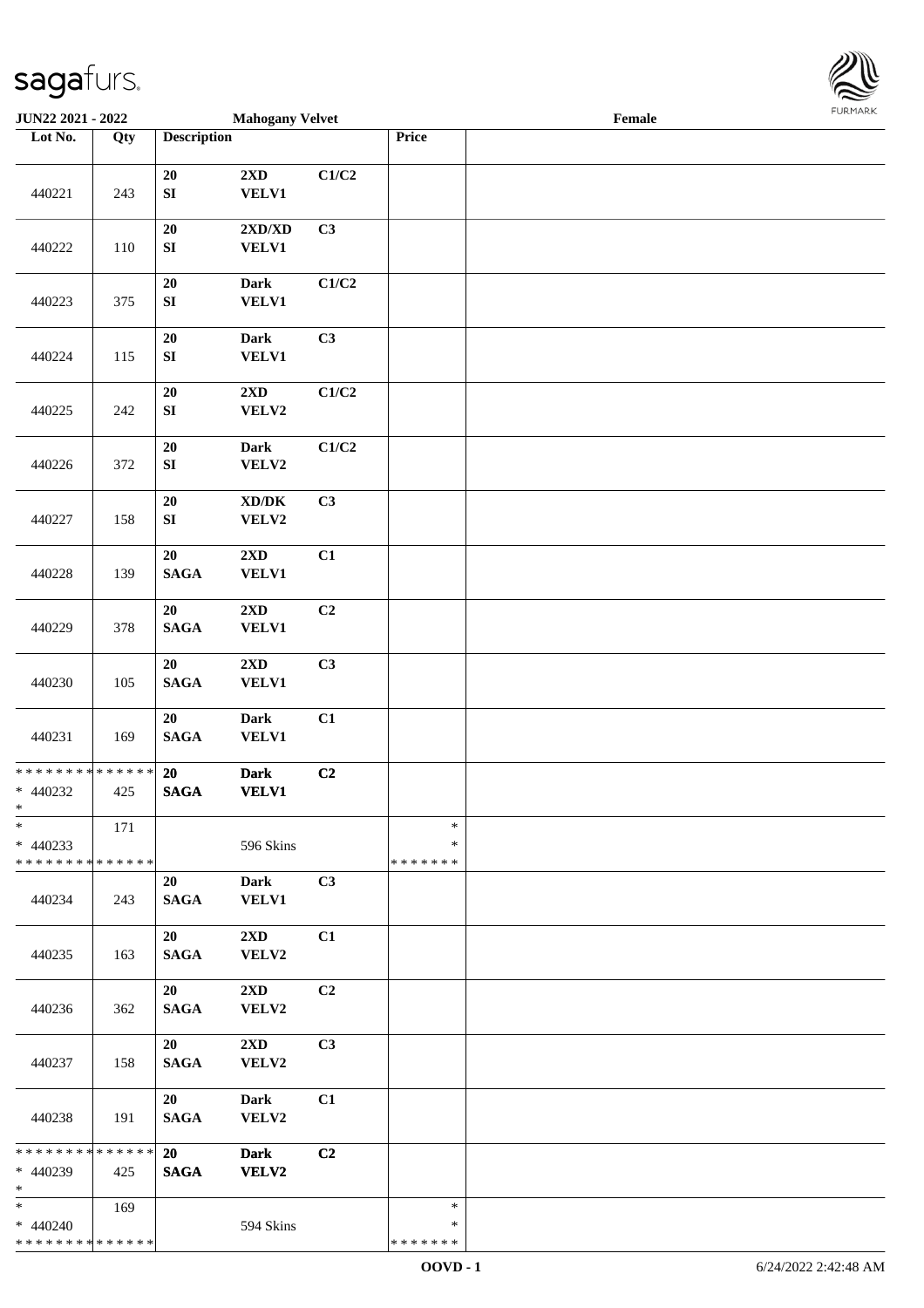| <b>JUN22 2021 - 2022</b> |     |                       | <b>Mahogany Velvet</b>                              |                   |       | $\ensuremath{\textnormal{\textbf{Female}}}$ | <b>FURMAR</b> |
|--------------------------|-----|-----------------------|-----------------------------------------------------|-------------------|-------|---------------------------------------------|---------------|
| Lot No.                  | Qty | <b>Description</b>    |                                                     |                   | Price |                                             |               |
| 440241                   | 216 | 20<br>$\mathbf{SAGA}$ | <b>Dark</b><br>VELV2                                | C3                |       |                                             |               |
| 440242                   | 439 | 20<br><b>SAGA</b>     | $\mathbf{ALL}$<br>VELV2                             | C2<br><b>OPEN</b> |       |                                             |               |
| 440243                   | 98  | 20<br><b>SROY</b>     | 2XD<br><b>VELV1</b>                                 | C1                |       |                                             |               |
| 440244                   | 165 | 20<br><b>SROY</b>     | 2XD<br><b>VELV1</b>                                 | C <sub>2</sub>    |       |                                             |               |
| 440245                   | 102 | 20<br><b>SROY</b>     | <b>Dark</b><br><b>VELV1</b>                         | C1                |       |                                             |               |
| 440246                   | 226 | 20<br><b>SROY</b>     | <b>Dark</b><br><b>VELV1</b>                         | C2                |       |                                             |               |
| 440247                   | 134 | 20<br><b>SROY</b>     | $\bold{X}\bold{D}/\bold{D}\bold{K}$<br><b>VELV1</b> | C3                |       |                                             |               |
| 440248                   | 104 | 20<br><b>SROY</b>     | 2XD<br>VELV2                                        | C1                |       |                                             |               |
| 440249                   | 130 | 20<br><b>SROY</b>     | 2XD<br>VELV2                                        | C2                |       |                                             |               |
| 440250                   | 119 | 20<br><b>SROY</b>     | <b>Dark</b><br>VELV2                                | C1                |       |                                             |               |
| 440251                   | 207 | 20<br><b>SROY</b>     | <b>Dark</b><br>VELV2                                | C2                |       |                                             |               |
| 440252                   | 139 | 20<br><b>SROY</b>     | $\bold{X}\bold{D}/\bold{D}\bold{K}$<br>VELV2        | C3                |       |                                             |               |

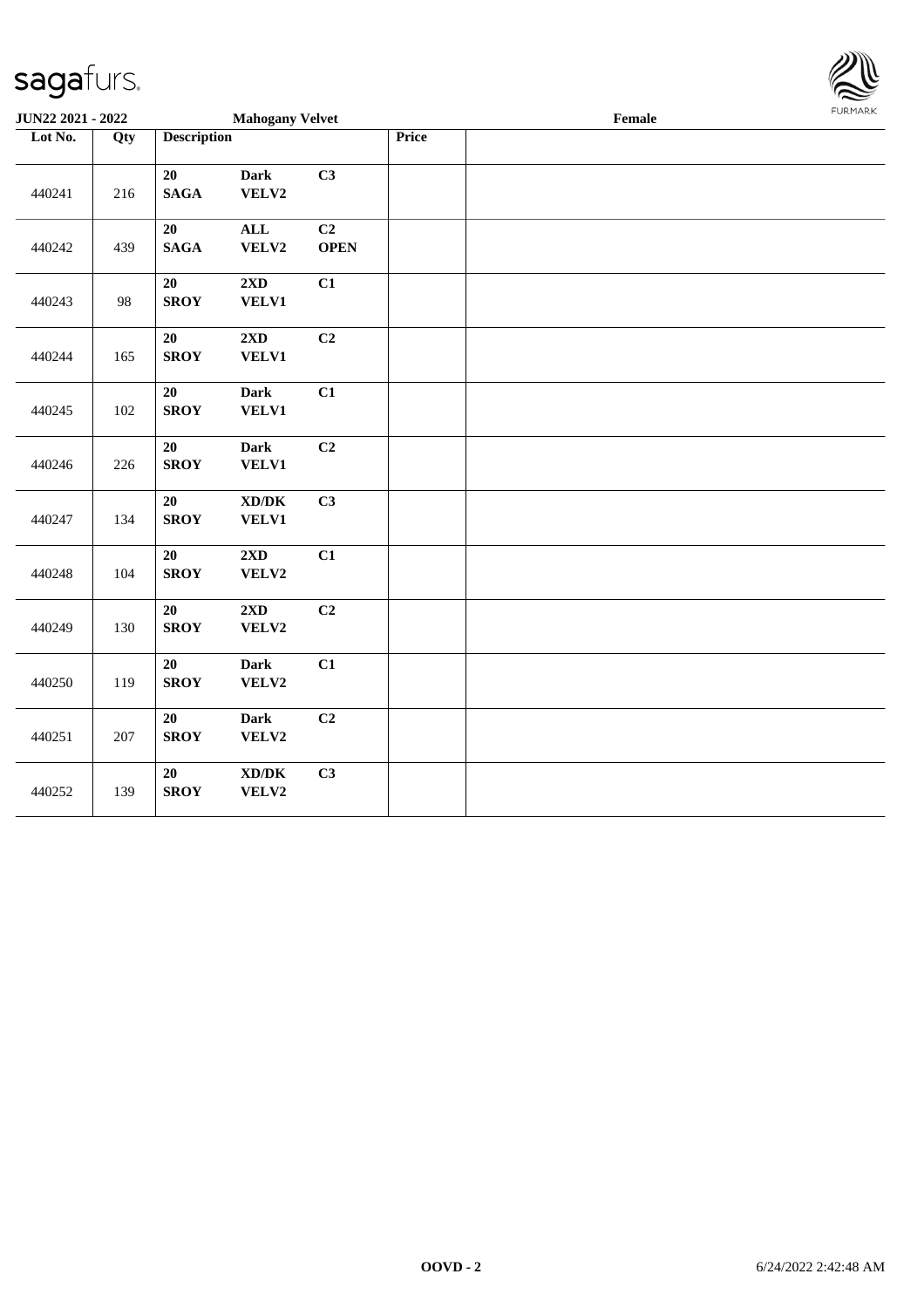| JUN22 2021 - 2022                                   |     |                                | <b>Mahogany Velvet</b>                  |                |                                   | Female |  |
|-----------------------------------------------------|-----|--------------------------------|-----------------------------------------|----------------|-----------------------------------|--------|--|
| Lot No.                                             | Qty | <b>Description</b>             |                                         |                | Price                             |        |  |
|                                                     |     |                                |                                         |                |                                   |        |  |
| 440281                                              | 144 | $\bf{0}$<br>SI                 | 2XD<br>VELV1                            | C1             |                                   |        |  |
| * * * * * * * * * * * * * *<br>* 440282<br>$\ast$   | 465 | $\bf{0}$<br>SI                 | 2XD<br><b>VELV1</b>                     | C <sub>2</sub> |                                   |        |  |
| $*$<br>$* 440283$<br>* * * * * * * * * * * * * *    | 302 |                                | 767 Skins                               |                | $\ast$<br>$\ast$<br>* * * * * * * |        |  |
| 440284                                              | 337 | $\bf{0}$<br>SI                 | $2\mathbf{X}\mathbf{D}$<br>VELV1        | C3             |                                   |        |  |
| 440285                                              | 354 | $\boldsymbol{0}$<br>SI         | <b>Dark</b><br>VELV1                    | C1             |                                   |        |  |
| * * * * * * * * * * * * * *<br>$* 440286$<br>$\ast$ | 465 | $\mathbf 0$<br>SI              | <b>Dark</b><br><b>VELV1</b>             | C2             |                                   |        |  |
| $\ast$<br>$* 440287$<br>$\ast$                      | 440 |                                | $\overline{c}$                          |                | $\ast$<br>$\ast$<br>$\ast$        |        |  |
| $*$<br>* 440288<br>* * * * * * * * * * * * * *      | 410 |                                | 1315 Skins                              |                | $\ast$<br>$\ast$<br>*******       |        |  |
| * * * * * * * * * * * * * * *<br>$* 440289$<br>$*$  | 465 | $\mathbf 0$<br>SI              | <b>Dark</b><br><b>VELV1</b>             | C3             |                                   |        |  |
| $\ast$<br>* 440290<br>* * * * * * * * * * * * * *   | 88  |                                | 553 Skins                               |                | $\ast$<br>$\ast$<br>*******       |        |  |
| 440291                                              | 324 | $\boldsymbol{0}$<br>SI         | $2\mathbf{X}\mathbf{D}$<br>VELV2        | C1/C2          |                                   |        |  |
| 440292                                              | 111 | $\boldsymbol{0}$<br>${\bf SI}$ | 2XD<br>VELV2                            | C3             |                                   |        |  |
| 440293                                              | 154 | $\bf{0}$<br>SI                 | <b>Dark</b><br>VELV2                    | C1             |                                   |        |  |
| 440294                                              | 448 | $\bf{0}$<br>SI                 | Dark<br>VELV2                           | C2             |                                   |        |  |
| 440295                                              | 321 | $\bf{0}$<br>SI                 | <b>Dark</b><br>VELV2                    | C3             |                                   |        |  |
| 440296                                              | 418 | $\mathbf{0}$<br><b>SAGA</b>    | $2\mathbf{X}\mathbf{D}$<br>VELV1        | C1             |                                   |        |  |
| * * * * * * * * * * * * * * *<br>* 440297<br>$*$    | 445 | $\mathbf{0}$<br><b>SAGA</b>    | $2\mathbf{X}\mathbf{D}$<br><b>VELV1</b> | C2             |                                   |        |  |
| $*$<br>* 440298<br>$*$                              | 420 |                                | $\overline{c}$                          |                | $\ast$<br>$\ast$<br>$\ast$        |        |  |
| $*$<br>* 440299<br>$*$                              | 420 |                                | 3                                       |                | $\ast$<br>$\ast$<br>$\ast$        |        |  |
| $*$<br>* 440300<br>* * * * * * * * * * * * * *      | 239 |                                | 1524 Skins                              |                | $\ast$<br>$\ast$<br>* * * * * * * |        |  |

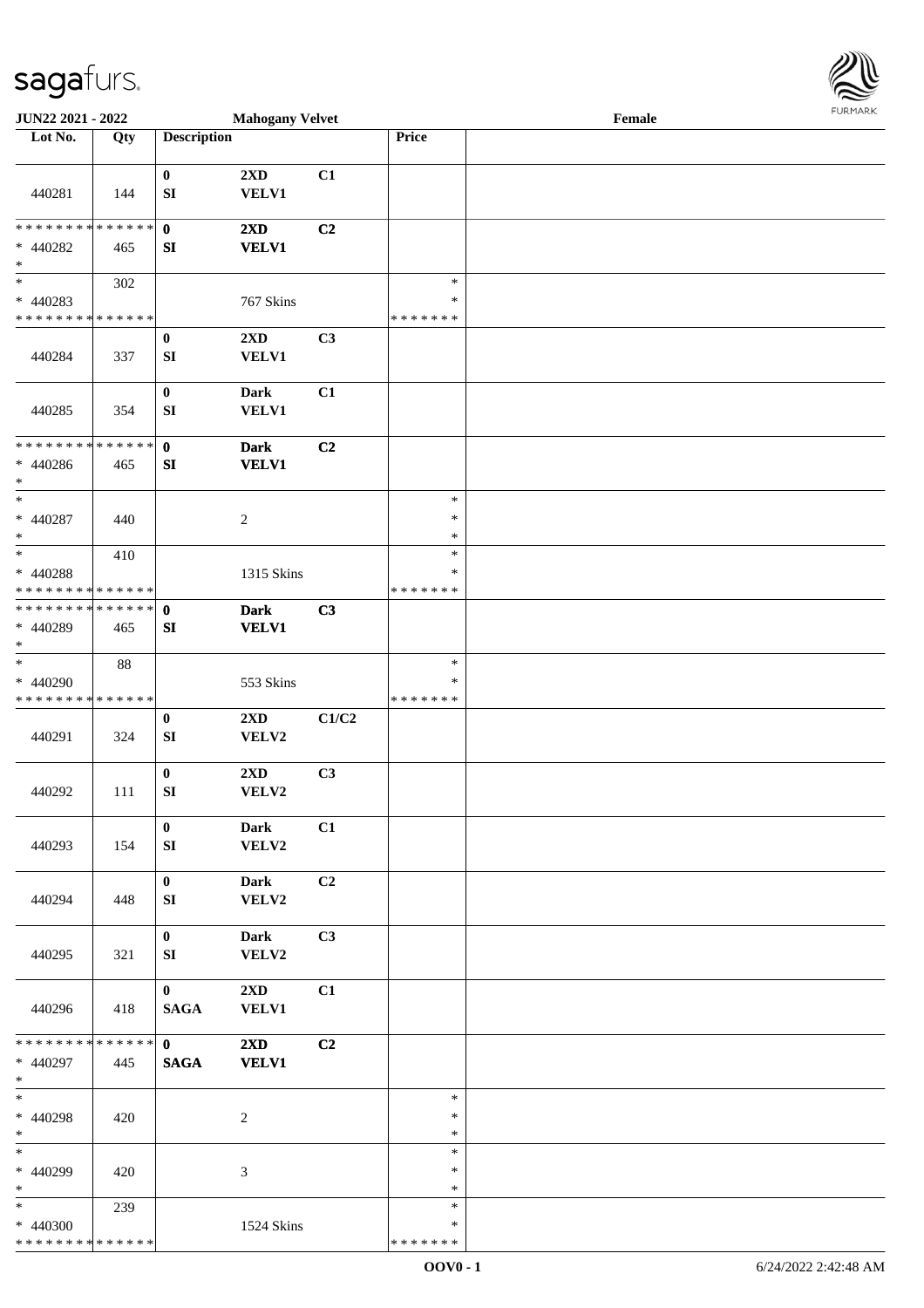\* \* \* \* \* \* \* \* \* \* \* \* \* \* \*

| <b>JUN22 2021 - 2022</b>                   |     |                    | <b>Mahogany Velvet</b>  |    |               | Female |  |
|--------------------------------------------|-----|--------------------|-------------------------|----|---------------|--------|--|
| Lot No.                                    | Qty | <b>Description</b> |                         |    | Price         |        |  |
|                                            |     |                    |                         |    |               |        |  |
|                                            |     | $\mathbf{0}$       | 2XD                     | C3 |               |        |  |
| 440301                                     | 418 | <b>SAGA</b>        | <b>VELV1</b>            |    |               |        |  |
|                                            |     |                    |                         |    |               |        |  |
| * * * * * * * * * * * * * * *              |     | $\mathbf{0}$       | <b>Dark</b>             | C1 |               |        |  |
| * 440302                                   | 445 | <b>SAGA</b>        | <b>VELV1</b>            |    |               |        |  |
| $\ast$                                     |     |                    |                         |    |               |        |  |
| $*$                                        | 272 |                    |                         |    | $\ast$        |        |  |
| * 440303                                   |     |                    | 717 Skins               |    | $\ast$        |        |  |
| * * * * * * * * <mark>* * * * * * *</mark> |     |                    |                         |    | * * * * * * * |        |  |
| * * * * * * * * <mark>* * * * * * *</mark> |     | $\mathbf{0}$       | <b>Dark</b>             | C2 |               |        |  |
| * 440304                                   | 445 |                    |                         |    |               |        |  |
| $*$                                        |     | <b>SAGA</b>        | <b>VELV1</b>            |    |               |        |  |
|                                            |     |                    |                         |    | $\ast$        |        |  |
|                                            |     |                    |                         |    |               |        |  |
| $* 440305$                                 | 420 |                    | 2                       |    | $\ast$        |        |  |
| $*$<br>$\ast$                              |     |                    |                         |    | $\ast$        |        |  |
|                                            |     |                    |                         |    | $\ast$        |        |  |
| * 440306                                   | 420 |                    | $\mathfrak{Z}$          |    | $\ast$        |        |  |
| $\ast$<br>$\overline{\ast}$                |     |                    |                         |    | $\ast$        |        |  |
|                                            |     |                    |                         |    | $\ast$        |        |  |
| * 440307                                   | 420 |                    | $\overline{4}$          |    | $\ast$        |        |  |
| $\ast$                                     |     |                    |                         |    | $\ast$        |        |  |
| $\overline{\ast}$                          |     |                    |                         |    | $\ast$        |        |  |
| * 440308                                   | 440 |                    | 5                       |    | $\ast$        |        |  |
| $\ast$                                     |     |                    |                         |    | $\ast$        |        |  |
| $\overline{\ast}$                          | 212 |                    |                         |    | $\ast$        |        |  |
| * 440309                                   |     |                    | 2357 Skins              |    | ∗             |        |  |
| * * * * * * * * * * * * * *                |     |                    |                         |    | * * * * * * * |        |  |
| * * * * * * * * * * * * * * *              |     | $\mathbf{0}$       | <b>Dark</b>             | C3 |               |        |  |
| * 440310                                   | 445 | <b>SAGA</b>        | <b>VELV1</b>            |    |               |        |  |
| $*$                                        |     |                    |                         |    |               |        |  |
| $\ast$                                     |     |                    |                         |    | $\ast$        |        |  |
| $* 440311$                                 | 420 |                    | 2                       |    | $\ast$        |        |  |
| $\ast$                                     |     |                    |                         |    | $\ast$        |        |  |
| $\ast$                                     | 189 |                    |                         |    | $\ast$        |        |  |
| $* 440312$                                 |     |                    | 1054 Skins              |    | $\ast$        |        |  |
| * * * * * * * * <mark>* * * * * *</mark>   |     |                    |                         |    | *******       |        |  |
|                                            |     |                    | $2\mathbf{X}\mathbf{D}$ | C1 |               |        |  |
| $* 440313$                                 | 445 | <b>SAGA</b>        | <b>VELV2</b>            |    |               |        |  |
| $*$                                        |     |                    |                         |    |               |        |  |
| $*$ $-$                                    | 119 |                    |                         |    | $\ast$        |        |  |
| $* 440314$                                 |     |                    | 564 Skins               |    | *             |        |  |
| * * * * * * * * * * * * * * <mark>*</mark> |     |                    |                         |    | *******       |        |  |
|                                            |     |                    | $2\mathbf{X}\mathbf{D}$ | C2 |               |        |  |
| $* 440315$                                 |     | <b>SAGA</b>        | VELV2                   |    |               |        |  |
| $*$                                        | 445 |                    |                         |    |               |        |  |
| $\overline{\phantom{0}}$                   |     |                    |                         |    | $\ast$        |        |  |
|                                            |     |                    |                         |    |               |        |  |
| $* 440316$                                 | 420 |                    | 2                       |    | $\ast$        |        |  |
| $*$                                        |     |                    |                         |    | $\ast$        |        |  |
| $\ddot{x}$                                 |     |                    |                         |    | $\ast$        |        |  |
| * 440317                                   | 420 |                    | 3                       |    | $\ast$        |        |  |
| $*$<br>$*$                                 |     |                    |                         |    | $\ast$        |        |  |
|                                            | 351 |                    |                         |    | $\ast$        |        |  |
| * 440318                                   |     |                    | 1636 Skins              |    | $\ast$        |        |  |
| * * * * * * * * <mark>* * * * * * *</mark> |     |                    |                         |    | *******       |        |  |
| * * * * * * * * <mark>* * * * * * *</mark> |     | $\mathbf{0}$       | $2\mathbf{X}\mathbf{D}$ | C3 |               |        |  |
| $* 440319$                                 | 445 | <b>SAGA</b>        | <b>VELV2</b>            |    |               |        |  |
| $*$                                        |     |                    |                         |    |               |        |  |
| $*$ $-$                                    | 267 |                    |                         |    | $\ast$        |        |  |
| * 440320                                   |     |                    | 712 Skins               |    | $\ast$        |        |  |

\* \* \* \* \* \* \*

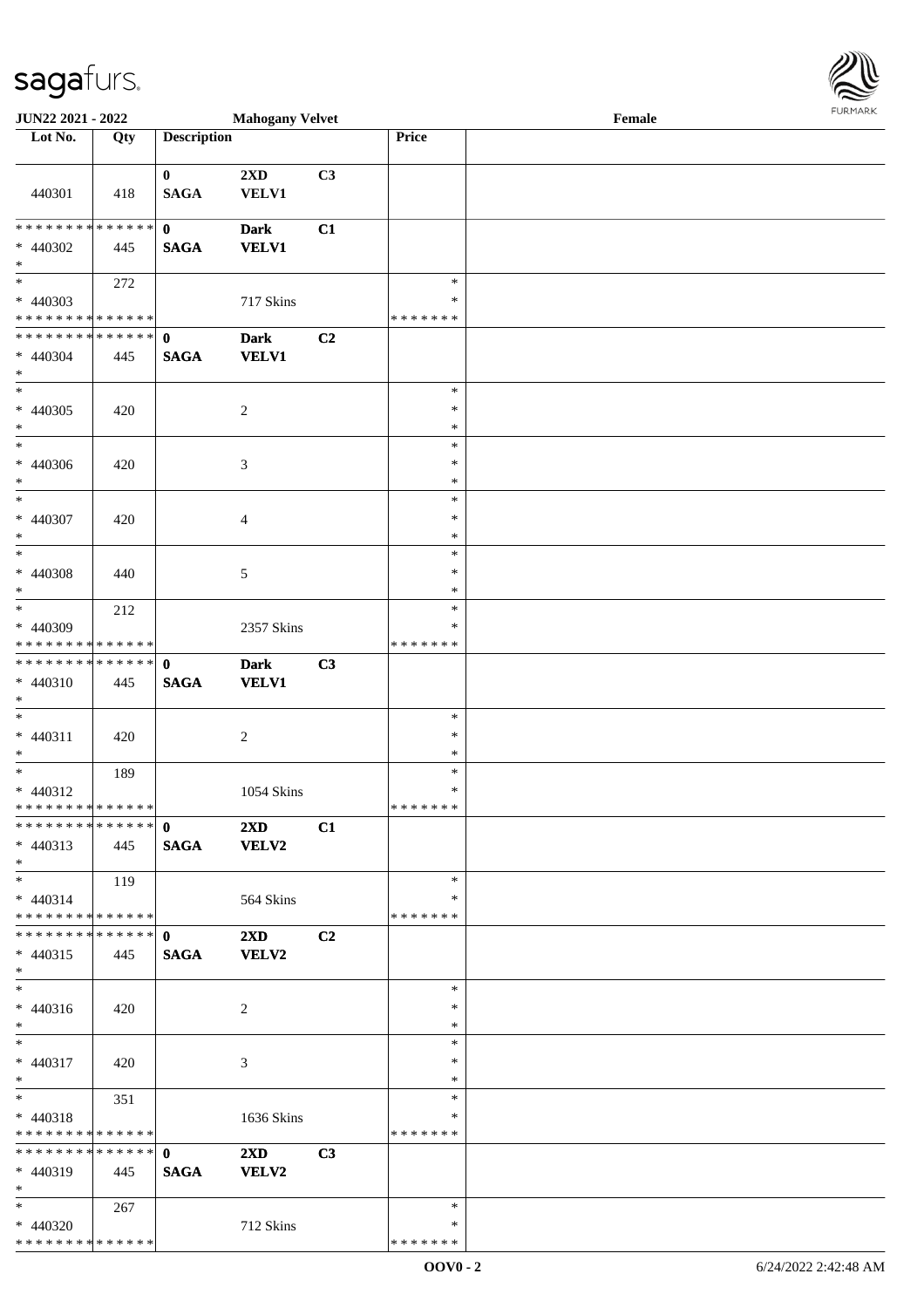| <b>JUN22 2021 - 2022</b>                   |     |                    | <b>Mahogany Velvet</b>  |                |                  | $\ensuremath{\textnormal{\textbf{Female}}}$ | <b>FURPIARA</b> |
|--------------------------------------------|-----|--------------------|-------------------------|----------------|------------------|---------------------------------------------|-----------------|
| Lot No.                                    | Qty | <b>Description</b> |                         |                | Price            |                                             |                 |
|                                            |     |                    |                         |                |                  |                                             |                 |
|                                            |     | $\mathbf{0}$       | <b>Dark</b>             | C1             |                  |                                             |                 |
| $* 440321$                                 | 445 | <b>SAGA</b>        | VELV2                   |                |                  |                                             |                 |
| $*$                                        |     |                    |                         |                | $\ast$           |                                             |                 |
|                                            |     |                    |                         |                | $\ast$           |                                             |                 |
| * 440322<br>$*$                            | 420 |                    | $\overline{2}$          |                | $\ast$           |                                             |                 |
| $\overline{\ast}$                          | 263 |                    |                         |                | $\ast$           |                                             |                 |
| * 440323                                   |     |                    | 1128 Skins              |                | ∗                |                                             |                 |
| * * * * * * * * <mark>* * * * * *</mark>   |     |                    |                         |                | *******          |                                             |                 |
| ************** 0                           |     |                    | <b>Dark</b>             | C2             |                  |                                             |                 |
| * 440324                                   | 445 | <b>SAGA</b>        | <b>VELV2</b>            |                |                  |                                             |                 |
| $\ast$                                     |     |                    |                         |                |                  |                                             |                 |
| $\overline{\phantom{0}}$                   |     |                    |                         |                | $\ast$           |                                             |                 |
| $* 440325$                                 | 420 |                    | $\overline{2}$          |                | $\ast$           |                                             |                 |
| $*$                                        |     |                    |                         |                | $\ast$           |                                             |                 |
| $*$                                        |     |                    |                         |                | $\ast$           |                                             |                 |
| * 440326                                   | 420 |                    | $\sqrt{3}$              |                | $\ast$           |                                             |                 |
| $*$<br>$\ast$                              |     |                    |                         |                | $\ast$           |                                             |                 |
|                                            |     |                    |                         |                | $\ast$           |                                             |                 |
| * 440327<br>$\ast$                         | 420 |                    | $\overline{4}$          |                | $\ast$<br>$\ast$ |                                             |                 |
| $\overline{\ast}$                          |     |                    |                         |                | $\ast$           |                                             |                 |
| * 440328                                   | 420 |                    | $\sqrt{5}$              |                | $\ast$           |                                             |                 |
| $*$                                        |     |                    |                         |                | $\ast$           |                                             |                 |
|                                            |     |                    |                         |                | $\ast$           |                                             |                 |
| $* 440329$                                 | 420 |                    | 6                       |                | $\ast$           |                                             |                 |
| $*$                                        |     |                    |                         |                | $\ast$           |                                             |                 |
|                                            |     |                    |                         |                | $\ast$           |                                             |                 |
| * 440330                                   | 420 |                    | $\tau$                  |                | $\ast$           |                                             |                 |
| $\ast$                                     |     |                    |                         |                | $\ast$           |                                             |                 |
|                                            | 65  |                    |                         |                | $\ast$           |                                             |                 |
| $* 440331$                                 |     |                    | 3030 Skins              |                | $\ast$           |                                             |                 |
| * * * * * * * * <mark>* * * * * * *</mark> |     |                    |                         |                | *******          |                                             |                 |
|                                            |     |                    | <b>Dark</b>             | C3             |                  |                                             |                 |
| * 440332<br>$\ddot{x}$                     | 445 | <b>SAGA</b>        | VELV2                   |                |                  |                                             |                 |
| $\ast$                                     |     |                    |                         |                | $\ast$           |                                             |                 |
| $* 440333$                                 | 420 |                    | $\overline{2}$          |                | $\ast$           |                                             |                 |
| $*$                                        |     |                    |                         |                | $\ast$           |                                             |                 |
| $\ast$                                     | 346 |                    |                         |                | $\ast$           |                                             |                 |
| $* 440334$                                 |     |                    | 1211 Skins              |                | $\ast$           |                                             |                 |
| * * * * * * * * <mark>* * * * * * *</mark> |     |                    |                         |                | * * * * * * *    |                                             |                 |
|                                            |     | $\bf{0}$           | ALL                     | C2             |                  |                                             |                 |
| 440335                                     | 466 | <b>SAGA</b>        | VELV2                   | <b>OPEN</b>    |                  |                                             |                 |
|                                            |     |                    |                         |                |                  |                                             |                 |
|                                            |     | $\mathbf{0}$       | ALL                     | C <sub>2</sub> |                  |                                             |                 |
| 440336                                     | 324 | IA                 | <b>VELV1</b>            | COR1           |                  |                                             |                 |
|                                            |     | $\mathbf{0}$       | 2XD                     | C1             |                  |                                             |                 |
| 440337                                     | 342 | <b>SROY</b>        | <b>VELV1</b>            |                |                  |                                             |                 |
|                                            |     |                    |                         |                |                  |                                             |                 |
| * * * * * * * * * * * * * * <mark>*</mark> |     | $\mathbf{0}$       | $2\mathbf{X}\mathbf{D}$ | C <sub>2</sub> |                  |                                             |                 |
| * 440338                                   | 425 | <b>SROY</b>        | <b>VELV1</b>            |                |                  |                                             |                 |
| $*$                                        |     |                    |                         |                |                  |                                             |                 |
| $\ddot{x}$                                 | 417 |                    |                         |                | $\ast$           |                                             |                 |
| * 440339                                   |     |                    | 842 Skins               |                | $\ast$           |                                             |                 |
| * * * * * * * * * * * * * * *              |     |                    |                         |                | *******          |                                             |                 |
|                                            |     | $\bf{0}$           | $2\mathbf{X}\mathbf{D}$ | C <sub>3</sub> |                  |                                             |                 |
| 440340                                     | 222 | <b>SROY</b>        | <b>VELV1</b>            |                |                  |                                             |                 |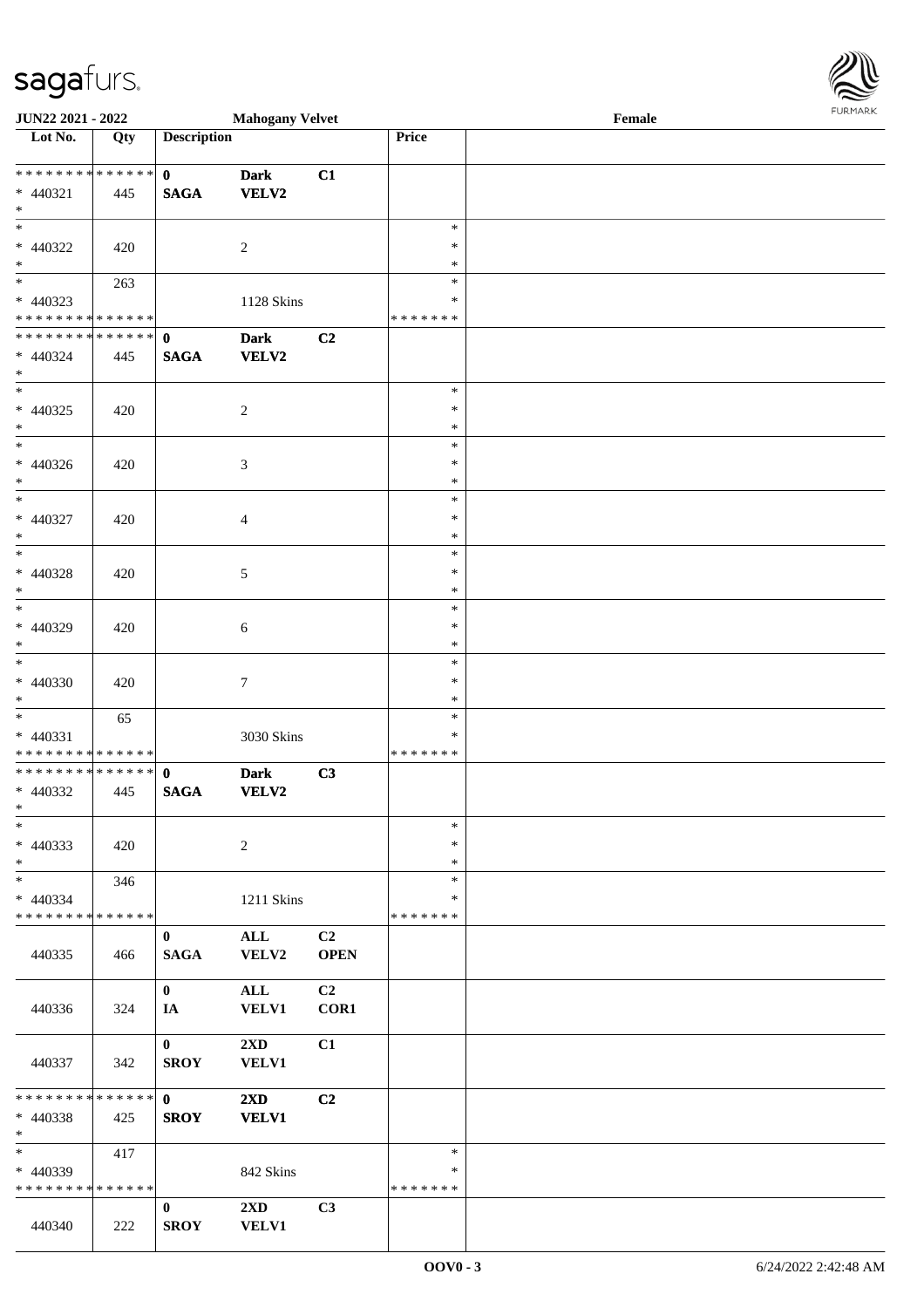| <b>JUN22 2021 - 2022</b>                                           |     |                             | <b>Mahogany Velvet</b>           |    |                                   | Female |  |
|--------------------------------------------------------------------|-----|-----------------------------|----------------------------------|----|-----------------------------------|--------|--|
| Lot No.                                                            | Qty | <b>Description</b>          |                                  |    | Price                             |        |  |
| 440341                                                             | 412 | $\mathbf{0}$<br><b>SROY</b> | <b>Dark</b><br>VELV1             | C1 |                                   |        |  |
| * * * * * * * * <mark>* * * * * * *</mark><br>* 440342<br>$\ast$   | 425 | $\mathbf{0}$<br><b>SROY</b> | <b>Dark</b><br><b>VELV1</b>      | C2 |                                   |        |  |
| $* 440343$<br>$\ast$                                               | 400 |                             | 2                                |    | $\ast$<br>$\ast$<br>$\ast$        |        |  |
| $*$<br>* 440344<br>* * * * * * * * <mark>* * * * * * *</mark>      | 258 |                             | 1083 Skins                       |    | $\ast$<br>$\ast$<br>* * * * * * * |        |  |
| * * * * * * * * * * * * * * <mark>*</mark><br>$* 440345$<br>$\ast$ | 425 | $\mathbf{0}$<br><b>SROY</b> | <b>Dark</b><br><b>VELV1</b>      | C3 |                                   |        |  |
| $\ast$<br>* 440346<br>* * * * * * * * <mark>* * * * * * *</mark>   | 56  |                             | 481 Skins                        |    | $\ast$<br>$\ast$<br>* * * * * * * |        |  |
| 440347                                                             | 400 | $\bf{0}$<br><b>SROY</b>     | 2XD<br>VELV2                     | C1 |                                   |        |  |
| * * * * * * * * <mark>* * * * * * *</mark><br>* 440348<br>$\ast$   | 425 | $\mathbf{0}$<br><b>SROY</b> | $2\mathbf{X}\mathbf{D}$<br>VELV2 | C2 |                                   |        |  |
| $\ast$<br>* 440349<br>* * * * * * * * <mark>* * * * * *</mark>     | 298 |                             | 723 Skins                        |    | $\ast$<br>*<br>* * * * * * *      |        |  |
| 440350                                                             | 270 | $\bf{0}$<br><b>SROY</b>     | 2XD<br>VELV2                     | C3 |                                   |        |  |
| 440351                                                             | 417 | $\bf{0}$<br><b>SROY</b>     | <b>Dark</b><br>VELV2             | C1 |                                   |        |  |
| * * * * * * * * * * * * * * <mark>*</mark><br>* 440352<br>$*$ $-$  | 425 | $\mathbf{0}$<br><b>SROY</b> | <b>Dark</b><br><b>VELV2</b>      | C2 |                                   |        |  |
| $\ast$<br>* 440353<br>$\ast$                                       | 400 |                             | $\overline{c}$                   |    | $\ast$<br>$\ast$<br>$\ast$        |        |  |
| $\ast$<br>* 440354<br>* * * * * * * * * * * * * * *                | 128 |                             | 953 Skins                        |    | $\ast$<br>∗<br>* * * * * * *      |        |  |
| 440355                                                             | 422 | $\bf{0}$<br><b>SROY</b>     | Dark<br>VELV2                    | C3 |                                   |        |  |

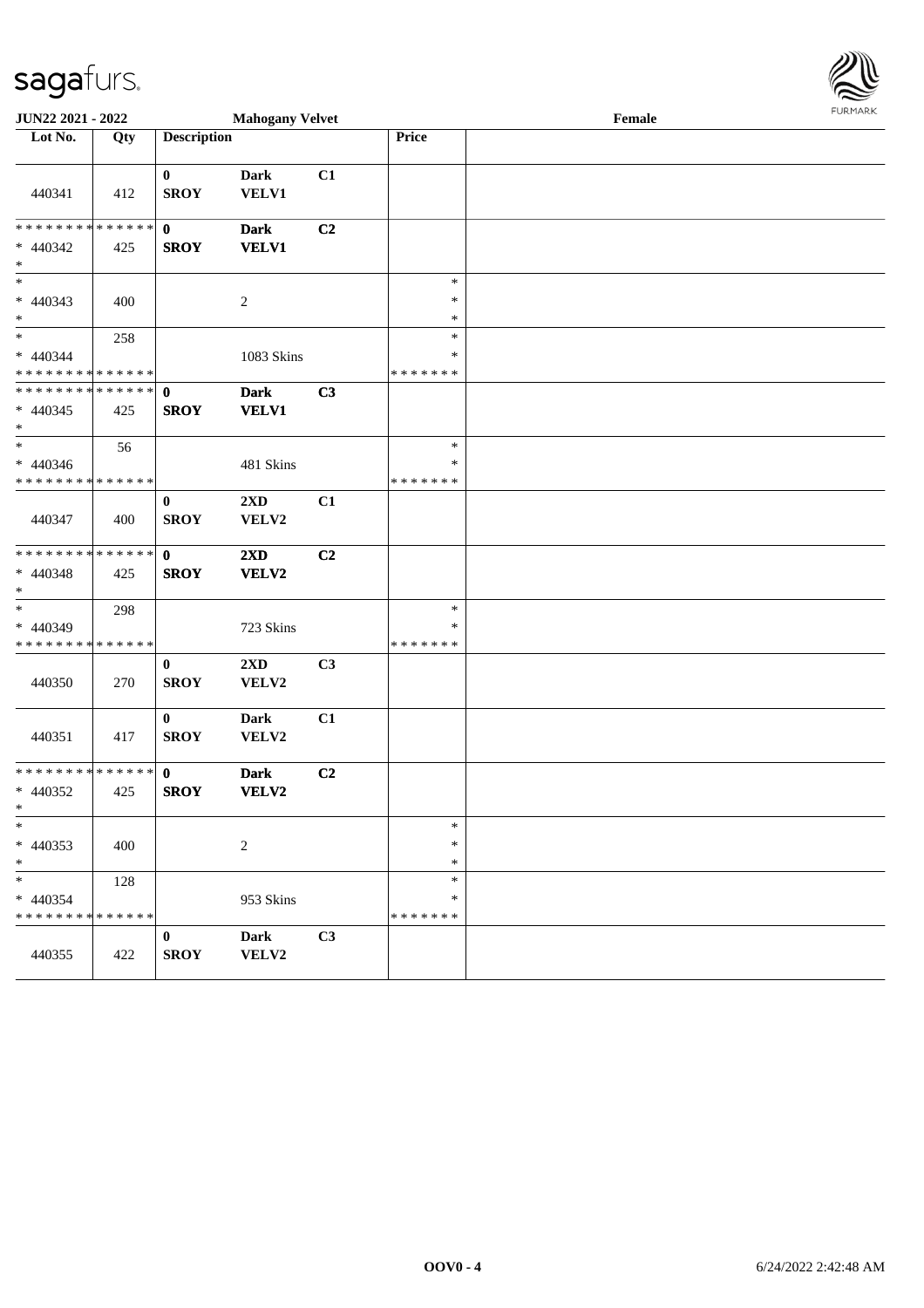

| <b>JUN22 2021 - 2022</b>                                   |                   |                                       | <b>Mahogany Velvet</b>                  |                |                             | Female |  |
|------------------------------------------------------------|-------------------|---------------------------------------|-----------------------------------------|----------------|-----------------------------|--------|--|
| Lot No.                                                    | $\overline{Q}$ ty | <b>Description</b>                    |                                         |                | Price                       |        |  |
|                                                            |                   |                                       |                                         |                |                             |        |  |
| 440381                                                     | 422               | $\mathbf{1}$<br>${\bf S}{\bf I}$      | 2XD<br>VELV1                            | C1/C2          |                             |        |  |
| 440382                                                     | 205               | $\mathbf{1}$<br>${\bf S}{\bf I}$      | 2XD/XD<br><b>VELV1</b>                  | C3             |                             |        |  |
| 440383                                                     | 135               | $\mathbf{1}$<br>SI                    | Dark<br>VELV1                           | C1             |                             |        |  |
| 440384                                                     | 356               | $\mathbf{1}$<br>${\bf S}{\bf I}$      | Dark<br>VELV1                           | C <sub>2</sub> |                             |        |  |
| 440385                                                     | 160               | $\mathbf 1$<br>${\bf SI}$             | <b>Dark</b><br><b>VELV1</b>             | C3             |                             |        |  |
| 440386                                                     | 420               | $\mathbf 1$<br>${\bf SI}$             | 2XD<br>VELV2                            | C1/C2          |                             |        |  |
| 440387                                                     | 138               | $\mathbf 1$<br>SI                     | 2XD<br>VELV2                            | C3             |                             |        |  |
| 440388                                                     | 126               | $\mathbf 1$<br>${\bf SI}$             | 2XD/XD<br>VELV2                         | C3             |                             |        |  |
| 440389                                                     | 134               | $\mathbf{1}$<br>SI                    | Dark<br>VELV2                           | C1             |                             |        |  |
| 440390                                                     | 485               | $\mathbf 1$<br>${\bf S}{\bf I}$       | Dark<br>VELV2                           | C2             |                             |        |  |
| 440391                                                     | 165               | $\mathbf 1$<br>SI                     | Dark<br>VELV2                           | C3             |                             |        |  |
| 440392                                                     | 257               | $\mathbf 1$<br>$\mathbf{I}\mathbf{B}$ | ALL<br>VELV1                            | C2<br>COR1     |                             |        |  |
| 440393                                                     | 178               | $\mathbf{1}$<br><b>SAGA</b>           | $2\mathbf{X}\mathbf{D}$<br><b>VELV1</b> | C1             |                             |        |  |
| * * * * * * * * * * * * * * *<br>* 440394<br>$*$           | 460               | $\mathbf 1$<br><b>SAGA</b>            | $2\mathbf{X}\mathbf{D}$<br><b>VELV1</b> | C2             |                             |        |  |
| $*$<br>$* 440395$<br>* * * * * * * * * * * * * * *         | 257               |                                       | 717 Skins                               |                | $\ast$<br>$\ast$<br>******* |        |  |
| ************** 1<br>$* 440396$<br>$*$ $*$                  | 485               | <b>SAGA</b>                           | $2\mathbf{X}\mathbf{D}$<br><b>VELV1</b> | C <sub>3</sub> |                             |        |  |
| $*$ and $*$<br>$* 440397$<br>* * * * * * * * * * * * * * * | 289               |                                       | 774 Skins                               |                | $\ast$<br>∗<br>*******      |        |  |
| * 440398<br>$*$                                            | 485               | <b>SAGA</b>                           | <b>Dark</b><br><b>VELV1</b>             | C1             |                             |        |  |
| $*$ $*$<br>$* 440399$<br>* * * * * * * * * * * * * * *     | 353               |                                       | 838 Skins                               |                | $\ast$<br>∗<br>*******      |        |  |
| $* 440400$<br>$*$                                          | 485               | <b>SAGA</b>                           | <b>Dark</b><br><b>VELV1</b>             | C2             |                             |        |  |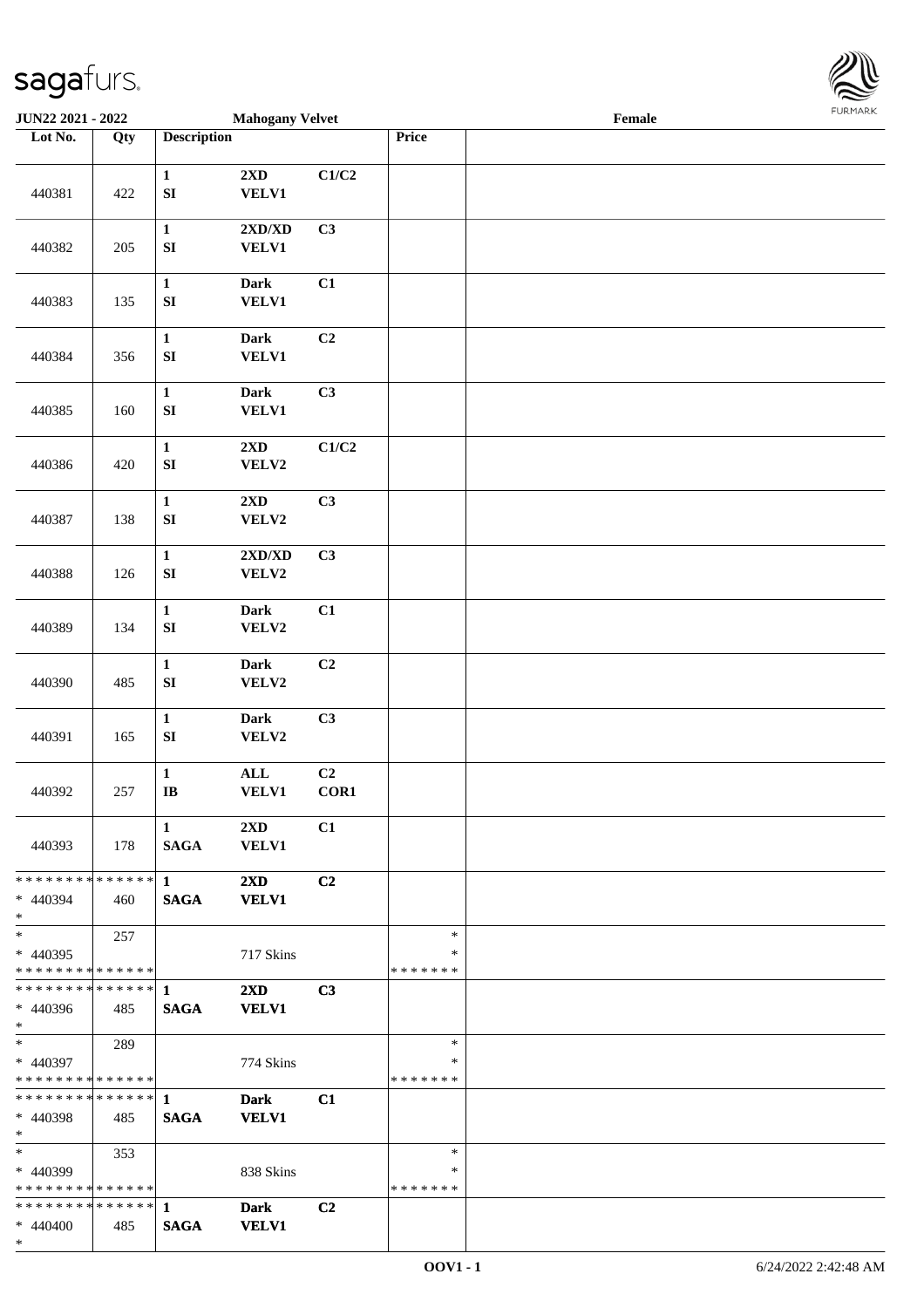\*

| <b>JUN22 2021 - 2022</b>                   |     |                    | <b>Mahogany Velvet</b>  |                |               | Female | <b>FUNITANN</b> |
|--------------------------------------------|-----|--------------------|-------------------------|----------------|---------------|--------|-----------------|
| Lot No.                                    | Qty | <b>Description</b> |                         |                | Price         |        |                 |
|                                            |     |                    |                         |                |               |        |                 |
| $*$                                        |     | $\mathbf{1}$       | <b>Dark</b>             | C2             | $\ast$        |        |                 |
| $* 440401$                                 | 460 | <b>SAGA</b>        | <b>VELV1</b>            |                | $\ast$        |        |                 |
| $\ast$                                     |     |                    |                         |                | $\ast$        |        |                 |
|                                            |     |                    |                         |                | $\ast$        |        |                 |
| * 440402                                   | 460 |                    | 3                       |                | $\ast$        |        |                 |
| $*$                                        |     |                    |                         |                | $\ast$        |        |                 |
| $*$                                        |     |                    |                         |                | $\ast$        |        |                 |
| $* 440403$                                 | 460 |                    | $\overline{4}$          |                | $\ast$        |        |                 |
| $\ast$                                     |     |                    |                         |                | $\ast$        |        |                 |
| $*$                                        |     |                    |                         |                | $\ast$        |        |                 |
| $* 440404$                                 | 460 |                    | 5                       |                | $\ast$        |        |                 |
| $\ast$                                     |     |                    |                         |                | $\ast$        |        |                 |
| $*$                                        | 169 |                    |                         |                | $\ast$        |        |                 |
| $* 440405$                                 |     |                    | 2494 Skins              |                | $\ast$        |        |                 |
| * * * * * * * * <mark>* * * * * * *</mark> |     |                    |                         |                | * * * * * * * |        |                 |
|                                            |     |                    | <b>Dark</b>             | C3             |               |        |                 |
| $* 440406$                                 | 485 | <b>SAGA</b>        | <b>VELV1</b>            |                |               |        |                 |
| $\ast$                                     |     |                    |                         |                |               |        |                 |
| $\ddot{x}$                                 | 395 |                    |                         |                | $\ast$        |        |                 |
| $* 440407$                                 |     |                    | 880 Skins               |                | $\ast$        |        |                 |
| * * * * * * * * <mark>* * * * * *</mark>   |     |                    |                         |                | * * * * * * * |        |                 |
| ******** <mark>******</mark>               |     | $\mathbf{1}$       | $2\mathbf{X}\mathbf{D}$ | C1             |               |        |                 |
| $* 440408$                                 | 485 | <b>SAGA</b>        | VELV2                   |                |               |        |                 |
| $*$                                        |     |                    |                         |                |               |        |                 |
|                                            | 189 |                    |                         |                | $\ast$        |        |                 |
| * 440409                                   |     |                    | 674 Skins               |                | $\ast$        |        |                 |
| * * * * * * * * <mark>* * * * * * *</mark> |     |                    |                         |                | *******       |        |                 |
| ************** 1                           |     |                    | $2\mathbf{X}\mathbf{D}$ | C2             |               |        |                 |
| $* 440410$                                 | 485 | <b>SAGA</b>        | VELV2                   |                |               |        |                 |
| $\ast$                                     |     |                    |                         |                |               |        |                 |
| $\ast$                                     |     |                    |                         |                | $\ast$        |        |                 |
| $* 440411$                                 | 460 |                    | 2                       |                | $\ast$        |        |                 |
| $*$                                        |     |                    |                         |                | $\ast$        |        |                 |
| $\ast$                                     |     |                    |                         |                | $\ast$        |        |                 |
| $* 440412$                                 | 460 |                    | 3                       |                | $\ast$        |        |                 |
| $\ast$                                     |     |                    |                         |                | $\ast$        |        |                 |
| $\ast$                                     | 159 |                    |                         |                | $\ast$        |        |                 |
| $* 440413$                                 |     |                    | 1564 Skins              |                | $\ast$        |        |                 |
| * * * * * * * * * * * * * *                |     |                    |                         |                | *******       |        |                 |
|                                            |     |                    | $2\mathbf{X}\mathbf{D}$ | C3             |               |        |                 |
| $* 440414$                                 |     | <b>SAGA</b>        | <b>VELV2</b>            |                |               |        |                 |
| $*$ $-$                                    | 517 |                    |                         |                |               |        |                 |
| $\ddot{x}$                                 | 98  |                    |                         |                | $\ast$        |        |                 |
| $* 440415$                                 |     |                    | 615 Skins               |                | ∗             |        |                 |
| * * * * * * * * * * * * * * <mark>*</mark> |     |                    |                         |                | *******       |        |                 |
|                                            |     |                    | <b>Dark</b>             | C1             |               |        |                 |
| $* 440416$                                 | 485 | <b>SAGA</b>        | <b>VELV2</b>            |                |               |        |                 |
| $\ast$                                     |     |                    |                         |                |               |        |                 |
| $\ast$                                     | 266 |                    |                         |                | $\ast$        |        |                 |
|                                            |     |                    |                         |                | ∗             |        |                 |
| * 440417<br>* * * * * * * * * * * * * * *  |     |                    | 751 Skins               |                | * * * * * * * |        |                 |
|                                            |     |                    |                         |                |               |        |                 |
|                                            |     |                    | <b>Dark</b>             | C <sub>2</sub> |               |        |                 |
| $* 440418$<br>$*$ $-$                      | 485 | <b>SAGA</b>        | <b>VELV2</b>            |                |               |        |                 |
| $\ddot{x}$                                 |     |                    |                         |                | $\ast$        |        |                 |
|                                            |     |                    |                         |                | $\ast$        |        |                 |
| $* 440419$                                 | 460 |                    | 2                       |                |               |        |                 |
| $*$                                        |     |                    |                         |                | $\ast$        |        |                 |
| $\ast$                                     |     |                    |                         |                | $\ast$        |        |                 |
| * 440420                                   | 460 |                    | 3                       |                | $\ast$        |        |                 |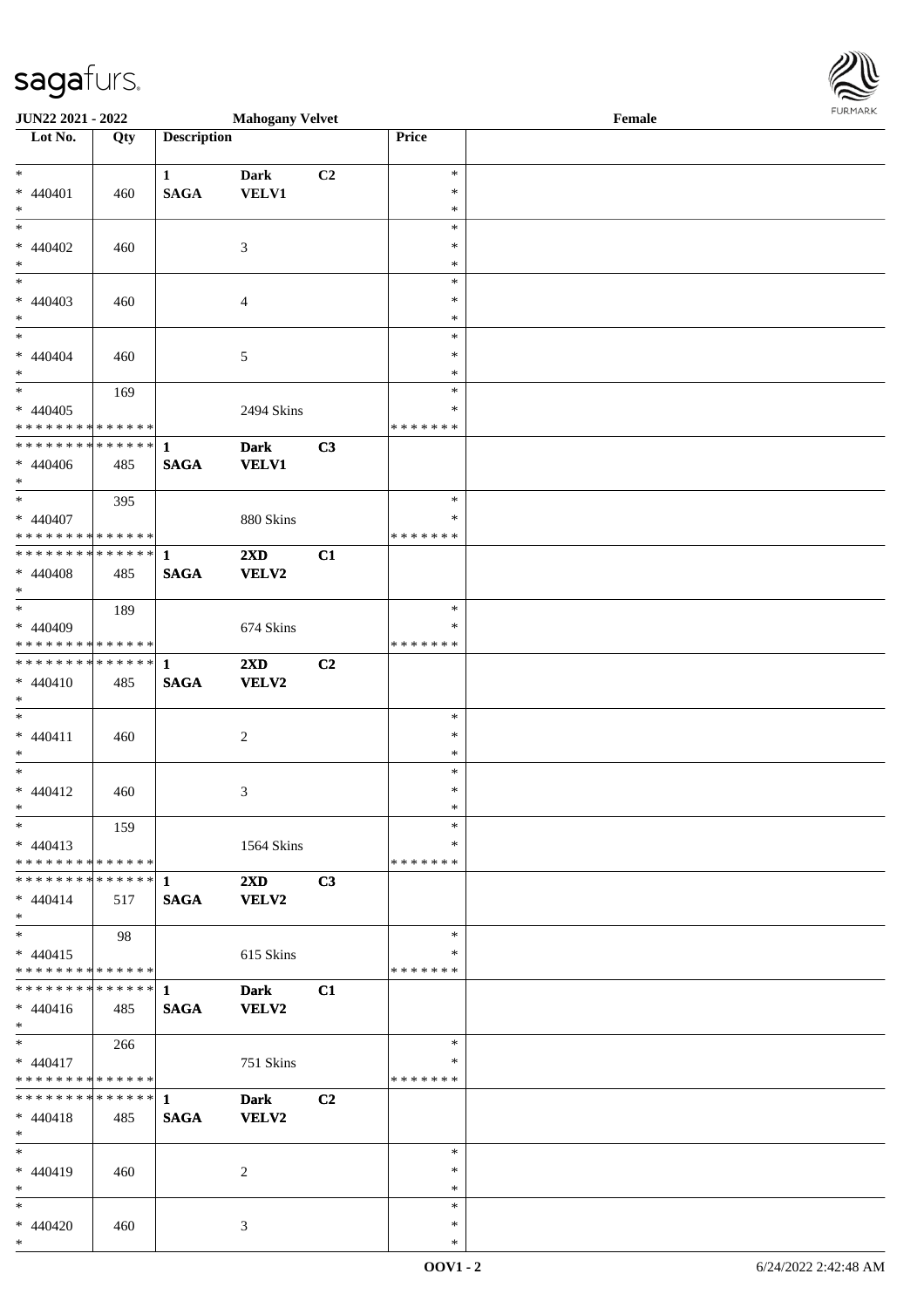| <b>JUN22 2021 - 2022</b>                   |     |                    | <b>Mahogany Velvet</b>           |                |               | Female | <b>FUNITANN</b> |
|--------------------------------------------|-----|--------------------|----------------------------------|----------------|---------------|--------|-----------------|
| Lot No.                                    | Qty | <b>Description</b> |                                  |                | Price         |        |                 |
|                                            |     |                    |                                  |                |               |        |                 |
| $\ast$                                     | 318 | $\mathbf{1}$       | <b>Dark</b>                      | C2             | $\ast$        |        |                 |
| $* 440421$                                 |     | <b>SAGA</b>        | VELV2                            |                | $\ast$        |        |                 |
| * * * * * * * * <mark>* * * * * * *</mark> |     |                    |                                  |                | * * * * * * * |        |                 |
| * * * * * * * * <mark>* * * * * * *</mark> |     | $\mathbf{1}$       | <b>Dark</b>                      | C3             |               |        |                 |
| * 440422                                   | 505 | <b>SAGA</b>        | VELV2                            |                |               |        |                 |
| $\ast$                                     |     |                    |                                  |                |               |        |                 |
| $\ast$                                     | 170 |                    |                                  |                | $\ast$        |        |                 |
| $* 440423$                                 |     |                    | 675 Skins                        |                | ∗             |        |                 |
| * * * * * * * * <mark>* * * * * *</mark>   |     |                    |                                  |                | * * * * * * * |        |                 |
|                                            |     |                    | <b>ALL</b>                       | C <sub>2</sub> |               |        |                 |
| $* 440424$                                 | 485 | <b>SAGA</b>        | VELV2                            | <b>OPEN</b>    |               |        |                 |
| $\ast$                                     |     |                    |                                  |                |               |        |                 |
| $\ast$                                     |     |                    |                                  |                | $\ast$        |        |                 |
| $* 440425$                                 | 460 |                    | 2                                |                | $\ast$        |        |                 |
| $\ast$                                     |     |                    |                                  |                | $\ast$        |        |                 |
| $\ast$                                     | 423 |                    |                                  |                | $\ast$        |        |                 |
| $* 440426$                                 |     |                    | 1368 Skins                       |                | $\ast$        |        |                 |
| * * * * * * * * * * * * * *                |     |                    |                                  |                | * * * * * * * |        |                 |
|                                            |     | 1                  | $\mathbf{ALL}$                   | C2             |               |        |                 |
| 440427                                     | 484 | IA                 | <b>VELV1</b>                     | COR1           |               |        |                 |
|                                            |     |                    |                                  |                |               |        |                 |
|                                            |     | $\mathbf{1}$       | 2XD                              | C1             |               |        |                 |
| 440428                                     | 249 | <b>SROY</b>        | VELV1                            |                |               |        |                 |
|                                            |     |                    |                                  |                |               |        |                 |
| * * * * * * * * * * * * * * <mark>*</mark> |     | $\mathbf{1}$       | 2XD                              | C <sub>2</sub> |               |        |                 |
| * 440429                                   | 465 | <b>SROY</b>        | <b>VELV1</b>                     |                |               |        |                 |
| $\ast$                                     |     |                    |                                  |                |               |        |                 |
|                                            | 384 |                    |                                  |                | $\ast$        |        |                 |
| $* 440430$                                 |     |                    | 849 Skins                        |                | ∗             |        |                 |
| * * * * * * * * <mark>* * * * * * *</mark> |     |                    |                                  |                | * * * * * * * |        |                 |
|                                            |     | $\mathbf{1}$       | 2XD                              | C3             |               |        |                 |
| 440431                                     | 353 | <b>SROY</b>        | VELV1                            |                |               |        |                 |
|                                            |     | $\mathbf{1}$       | <b>Dark</b>                      | C1             |               |        |                 |
| 440432                                     | 215 | <b>SROY</b>        | <b>VELV1</b>                     |                |               |        |                 |
|                                            |     |                    |                                  |                |               |        |                 |
|                                            |     |                    | <b>Dark</b>                      | C <sub>2</sub> |               |        |                 |
| $* 440433$                                 | 465 | <b>SROY</b>        | <b>VELV1</b>                     |                |               |        |                 |
| $\ast$                                     |     |                    |                                  |                |               |        |                 |
| $\ast$                                     | 327 |                    |                                  |                | $\ast$        |        |                 |
| $* 440434$                                 |     |                    | 792 Skins                        |                | *             |        |                 |
| * * * * * * * * <mark>* * * * * *</mark> * |     |                    |                                  |                | *******       |        |                 |
|                                            |     | $\mathbf{1}$       | Dark                             | C <sub>3</sub> |               |        |                 |
| 440435                                     | 328 | <b>SROY</b>        | <b>VELV1</b>                     |                |               |        |                 |
|                                            |     |                    |                                  |                |               |        |                 |
|                                            |     | $\mathbf{1}$       | $2\mathbf{X}\mathbf{D}$          | C1             |               |        |                 |
| 440436                                     | 228 | <b>SROY</b>        | VELV2                            |                |               |        |                 |
|                                            |     |                    |                                  |                |               |        |                 |
|                                            |     |                    | $2\mathbf{X}\mathbf{D}$          | C <sub>2</sub> |               |        |                 |
| * 440437                                   | 465 | <b>SROY</b>        | VELV2                            |                |               |        |                 |
| $*$                                        |     |                    |                                  |                |               |        |                 |
| $*$                                        | 62  |                    |                                  |                | $\ast$        |        |                 |
| $* 440438$                                 |     |                    | 527 Skins                        |                | ∗             |        |                 |
| * * * * * * * * * * * * * *                |     |                    |                                  |                | * * * * * * * |        |                 |
|                                            |     | $\mathbf{1}$       | $2\text{XD}$                     | C <sub>3</sub> |               |        |                 |
| 440439                                     | 227 | <b>SROY</b>        | VELV2                            |                |               |        |                 |
|                                            |     |                    |                                  |                |               |        |                 |
|                                            |     | $\mathbf{1}$       | $2{\bf X}{\bf D}/{\bf X}{\bf D}$ | C3             |               |        |                 |
| 440440                                     | 176 | <b>SROY</b>        | VELV2                            |                |               |        |                 |

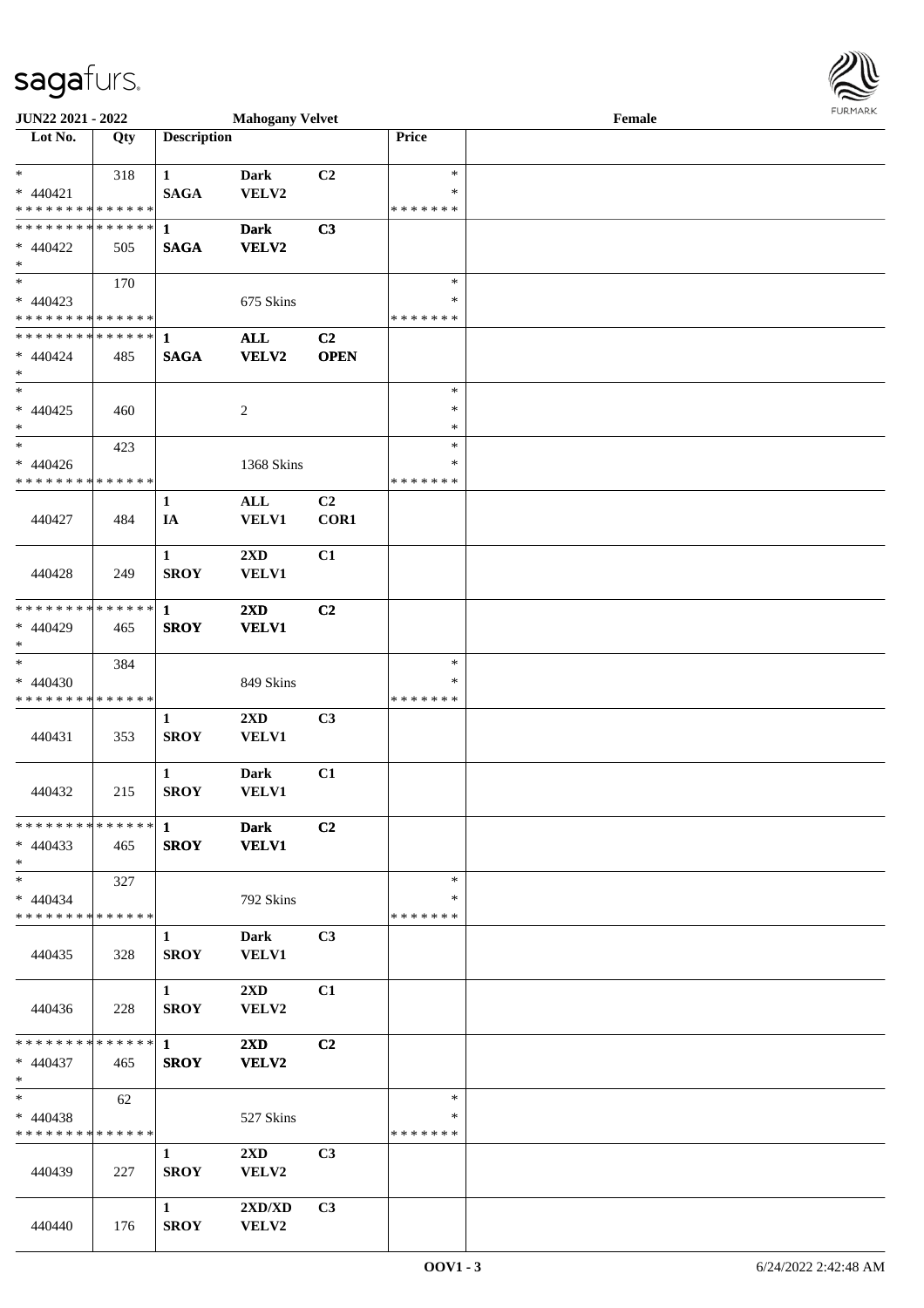

| <b>JUN22 2021 - 2022</b> |     |                    | <b>Mahogany Velvet</b>      |                |         | <b>FURMARK</b> |  |
|--------------------------|-----|--------------------|-----------------------------|----------------|---------|----------------|--|
| Lot No.                  | Qty | <b>Description</b> |                             |                | Price   |                |  |
| 440441                   | 218 | 1<br><b>SROY</b>   | <b>Dark</b><br><b>VELV2</b> | C1             |         |                |  |
| ************** 1         |     |                    | <b>Dark</b>                 | C <sub>2</sub> |         |                |  |
| $* 440442$<br>$\ast$     | 425 | <b>SROY</b>        | <b>VELV2</b>                |                |         |                |  |
| $\ast$                   | 86  |                    |                             |                | $\ast$  |                |  |
| $* 440443$               |     |                    | 511 Skins                   |                | $\ast$  |                |  |
| **************           |     |                    |                             |                | ******* |                |  |
| 440444                   | 212 | 1<br><b>SROY</b>   | <b>Dark</b><br><b>VELV2</b> | C <sub>3</sub> |         |                |  |